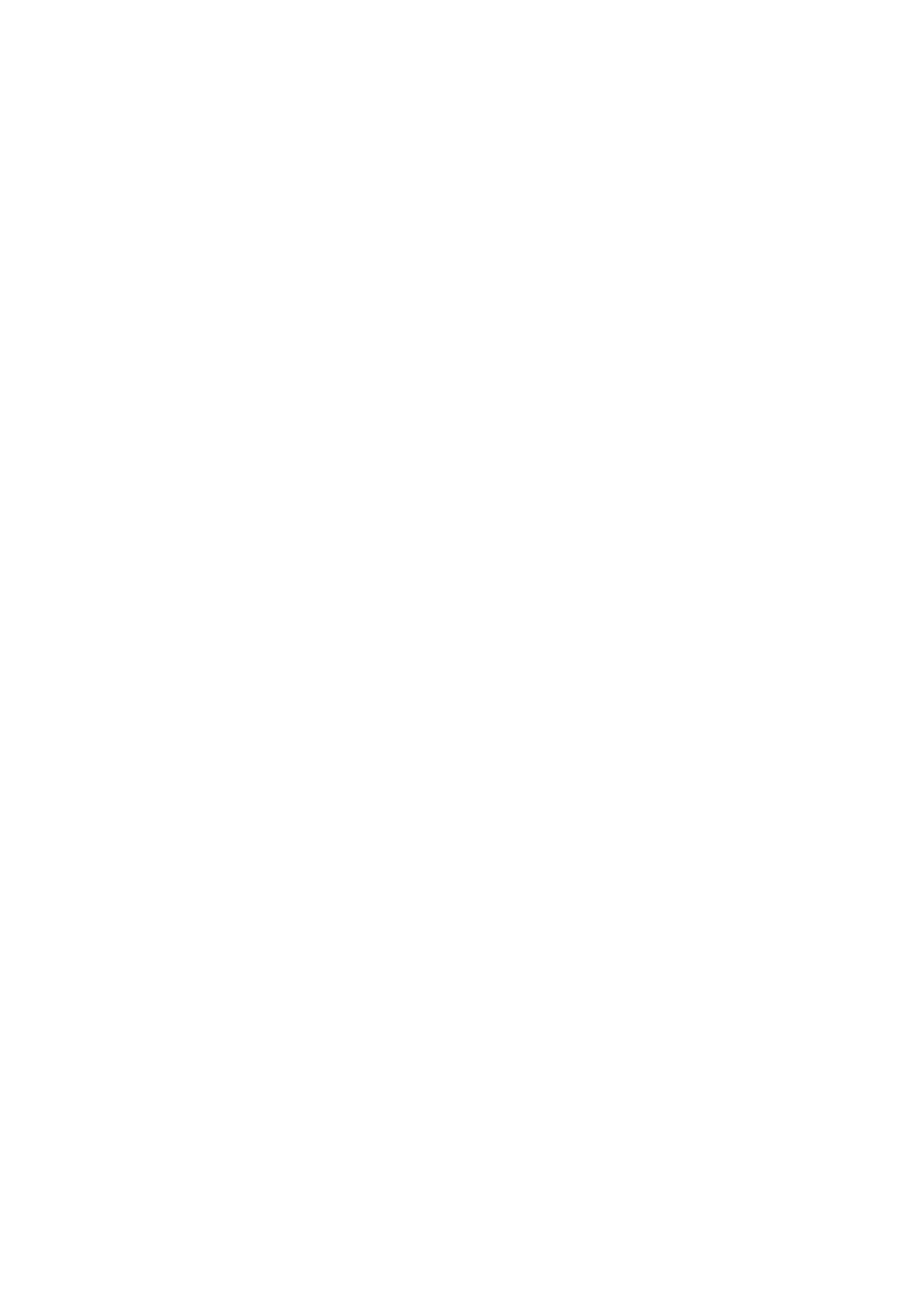# CHAPTER 1

# Preliminaries

Throughout the text we will work over the field  $\mathbb C$  of complex numbers. In particular, vector spaces, linear maps and algebras will always be defined over the complex numbers. This is convenient for the purposes of noncommutative geometry, however, there are interesting applications of Hochschild and cyclic homology in the setting of more general commutative ground rings. Actually, most of the material we discuss in chapter 3 may be developped in the same way over arbitrary commutative rings.

We point out that in our terminology an algebra will not be required to possess a unit. Again, this is convenient for noncommutative geometry, but it is important to note that this terminology is not commonly accepted.

# 1. Algebras and modules

The basic object of study in cyclic homology are algebras. We shall thus begin with the definition of an algebra.

DEFINITION 1.1. An algebra is a vector space A together with a bilinear map  $\mu: A \times A \rightarrow A$  written as  $\mu(a, b) = ab$  and called multiplication such that

$$
(ab)c = a(bc)
$$

for all  $a, b, c \in A$ . A unital algebra is an algebra with an element  $1 \in A$  such that  $1a = a1 = a$  for all  $a \in A$ .

An algebra homomorphism  $f : A \rightarrow B$  between algebras is a linear map such that  $f(ab) = f(a)f(b)$  for all  $a, b \in A$ . A unital homomorphism  $f : A \rightarrow B$  between unital algebras is a homomorphism such that  $f(1) = 1$ .

The easiest example of an algebra is the zero vector space  $A = 0$ . More generally, one may equip any vector space with the zero multiplication to obtain an algebra. We will discuss more interesting examples of algebras below.

There are a few standard construction with algebras. Let us have a look at two of them. Firstly, given two algebras A and B their direct sum  $A \oplus B$  is the algebra defined by the multiplication  $(a_1, b_1)(a_2, b_2) = (a_1 a_2, b_1 b_2)$ .

Secondly, there is an easy way to adjoin a unit element to an algebra A. One defines  $A^+ = A \oplus \mathbb{C}$  as a vector space but with the multiplication

$$
(a, \alpha)(b, \beta) = (ab + \alpha b + \beta a, \alpha \beta).
$$

It is easy to check that  $A^+$  becomes a unital algebra with unit element  $(0, 1)$  in this way. The algebra  $A^+$  is called the unitarization of A. We have a natural algebra homomorphism  $\iota: A \to A^+$ . Remark that the unit element of  $A^+$  is different from the unit of A if the algebra A itself is unital.

If A happens to be unital, the algebra  $A^+$  can be described as follows.

EXCERCISE 1.2. Let A be a unital algebra with unit element  $1_A$ . Then the map  $\phi: A^+ \to A \oplus \mathbb{C}$  given by  $\phi(a, \alpha) = (a + \alpha \cdot 1_A, \alpha)$  is an isomorphism of unital algebras.

The unitarization of an algebra is characterized by the following property.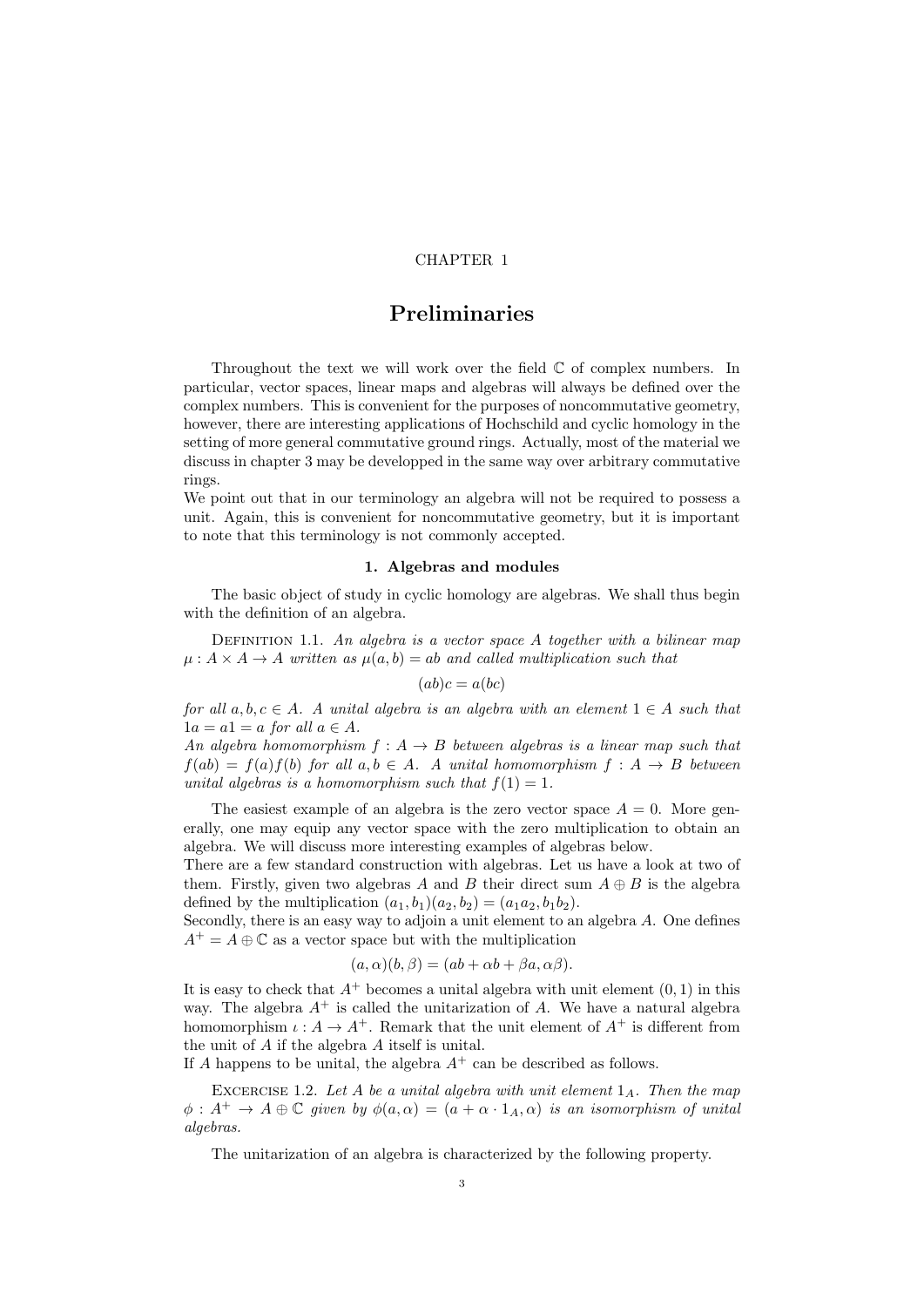EXCERCISE 1.3. Let  $A$  be an algebra and let  $B$  be a unital algebra. For every algebra homomorphism  $f : A \rightarrow B$  there exists a unique unital algebra homomorphism  $F: A^+ \rightarrow B$  such that the diagram



is commutative.

Let us discuss some examples of algebras.

**1.1. Matrix algebras.** We denote by  $M_n(\mathbb{C})$  the vector space of  $n \times n$ matrices with entries in C with the usual addition and multiplication. It is easy to check that  $M_n(\mathbb{C})$  is a unital algebra. More generally, if A is an arbitrary algebra we obtain the algebra  $M_n(A) =$  of  $n \times n$ -matrices with entries in A. This algebra is unital iff A is unital.

1.2. Smooth functions on manifolds. Let  $M$  be a smooth manifold and let  $C^{\infty}(M)$  be the linear space of complex-valued smooth functions on M. Then  $C^{\infty}(M)$  becomes a unital algebra with pointwise multiplication of functions. One may also consider the algebra  $C_c^{\infty}(M)$  of smooth functions with compact support. Clearly,  $C_c^{\infty}(M)$  is unital iff M is compact.

**1.3. Group rings.** Let  $\Gamma$  be a discrete group and let  $\mathbb{C}\Gamma$  be the vector space with basis Γ. Elements in CΓ can be written as finite sums

$$
\sum_{j=1}^{n} \alpha_j t_j
$$

with  $\alpha_j \in \mathbb{C}$  and  $t_j \in \Gamma$ . One defines a multiplication on  $\mathbb{C}\Gamma$  by extending the group multiplication  $\Gamma \times \Gamma \to \Gamma$  to a bilinear map  $\mathbb{C}\Gamma \times \mathbb{C}\Gamma \to \mathbb{C}\Gamma$ . It is easy to check that CΓ becomes a unital algebra in this way. Associativity of the multiplication follows from associativity of the group law and the unit element is given by  $e = 1e \in \mathbb{C}\Gamma$ where  $e \in \Gamma$  is the unit element.

Returning to the general theory, we come now to the definition of modules over an algebra.

DEFINITION 1.4. Let  $A$  be an algebra.  $A$  (left) module over  $A$  is a vector space M together with a bilinear map  $A \times M \rightarrow M$  such that

$$
(ab)m = a(bm)
$$

for all  $a, b \in A$  and  $m \in M$ . A unitary (left) module over a unital algebra A is an A-module M such that  $1m = m$  for every  $m \in M$ . An A-module homomorphism  $f: M \to N$  between (unitary) A-modules is a linear map which satisfies  $f(am)$  $af(m)$  for all  $a \in A$  and  $m \in M$ .

In a similar way one defines (unitary) right A-modules and their homomorphisms.

If M and N are left A-modules we write  $\text{Hom}_{A}(M, N)$  for the vector space of A-module homomorphisms between M and N. We will frequently write  $_A M$  of  $M_A$ to indicate that M is a left or right A-module, respectively. Every algebra A can be viewed as a left or right module over itself using the multiplication map.

Let  $\text{End}(M)$  denote the unital algebra of linear endomorphisms of the vector space M. An A-module structure on M may be described as a homomorphism  $\phi: A \rightarrow$ End(M) such that  $\phi(a)(m) = am$ . Having this in mind, the following statement is a consequence of excercise 1.3.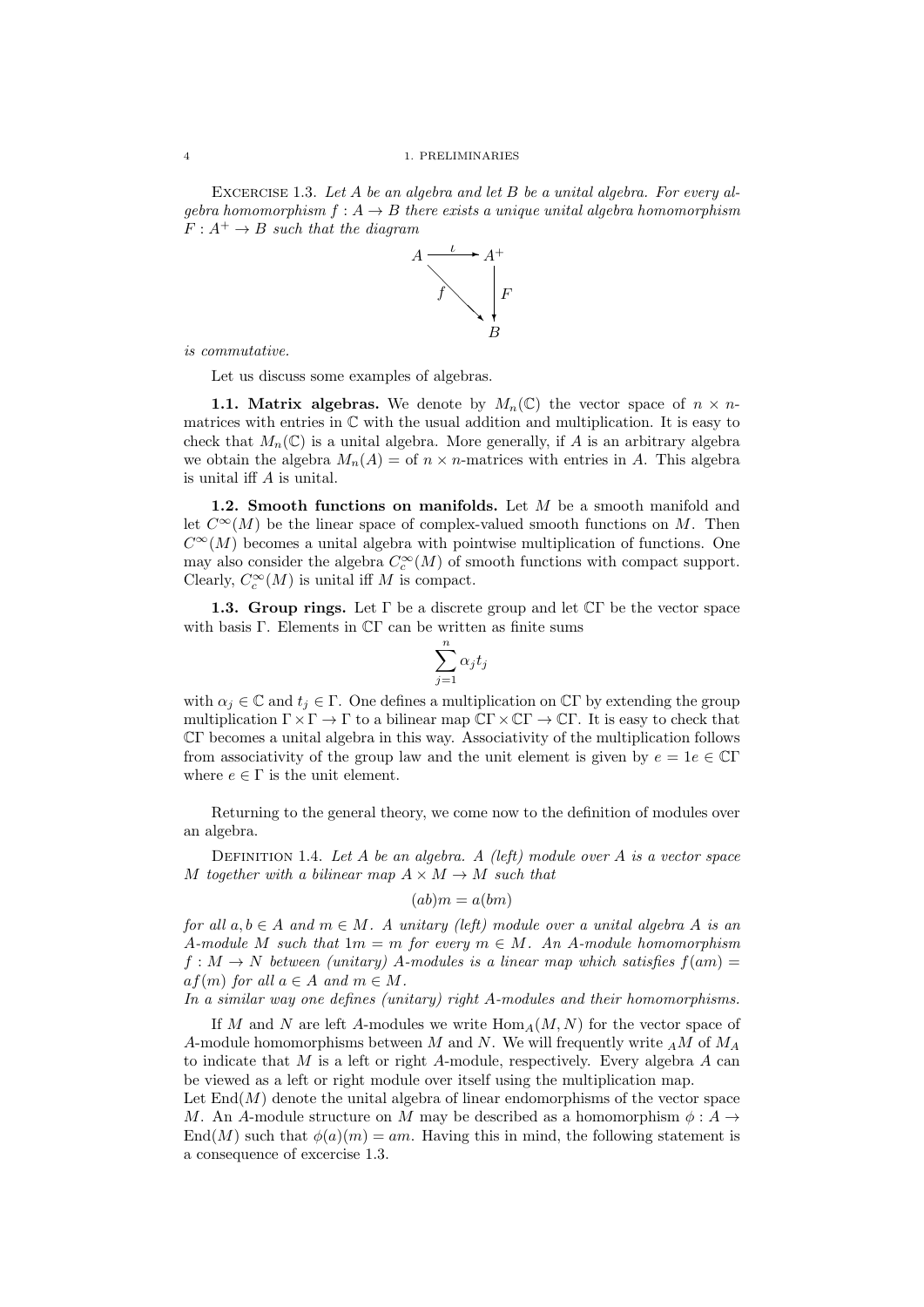EXCERCISE 1.5. Let  $_A M$  be a module over A. Then M becomes a unitary module over  $A^+$  by declaring  $1m = m$  for all  $m \in M$ . Conversely, every unitary  $A^+$ -module can be viewed as an A-module by restricting the action to A.

Let us discuss another operation with algebras. The opposite algebra  $A^{op}$  of an algebra A has the same underlying vector space as A and is equipped with the opposite multiplication

$$
a \bullet b = b \cdot a
$$

where  $b \cdot a$  denotes the multiplication in A.

An algebra A is called *commutative* if  $ab = ba$  for all  $a, b \in A$ . In this case the opposite algebra  $A^{op}$  is equal to A.

Next we shall see that it is in principle sufficient to consider only left modules.

EXCERCISE 1.6. Let M be a left module over A. Then M is a right  $A^{op}$ -module by setting

 $ma = am$ 

for all  $m \in M$  and  $a \in A^{op}$ .

However, usually modules over an algebra A appear naturally as left or right modules and it is convenient not to work with the algebra  $A^{op}$ . We conclude this section with the definition of a bimodule.

DEFINITION 1.7. Let  $A$  and  $B$  be algebras. An  $A$ - $B$ -bimodule is a vector space M which is both a left A-module and a right B-module such that

$$
(am)b = a(mb)
$$

for all  $a \in A, m \in M$  and  $b \in B$ . If A and B are unital, a unitary A-B-bimodule is an A-B-bimodule M such that  $1m = m = m1$  for every  $m \in M$ .

A bimodule homomorphism  $f : M \to N$  between (unitary) A-B-bimodules is a linear map which is both a (unitary) A-module homomorphism and a (unitary) B-module homomorphism.

A basic example of an A-A-bimodule is the algebra A itself with the left and right action by multiplication.

A submodule N of an A-module M is a linear subspace  $N \subset M$  such that  $an \in N$ for all  $n \in N$ , that is, if it is an A-module with the restricted action. The quotient  $M/N$  of an A-module by a submodule is the ordinary quotient space with the A-module structure induced by M. Similar definitions are made for bimodules.

#### 2. Projective and inductive limits

In this section we discuss projective and inductive limits of modules over an algebra.

We begin with direct products. Let A be an algebra and let  $(M_i)_{i\in J}$  be a family of A-modules. The direct product of this family is the vector space

$$
\prod_{j\in J} M_j
$$

with componentwise action of A. For every  $i \in J$  the canonical projection  $\pi_i : \prod_{i \in I} M_i \to M_i$  is an A-module map. The direct product is a unitary A-module iff  $j \in J$   $M_j \to M_i$  is an A-module map. The direct product is a unitary A-module iff all modules  $M_i$  are unitary. Moreover we have the following universal property.

EXCERCISE 1.8. Let  $(M_i)_{i \in J}$  be a family of A-modules. For every A-module N and every family  $(f_j)_{j\in J}$  of A-module homomorphisms  $f_j: N \to M_j$  there exists a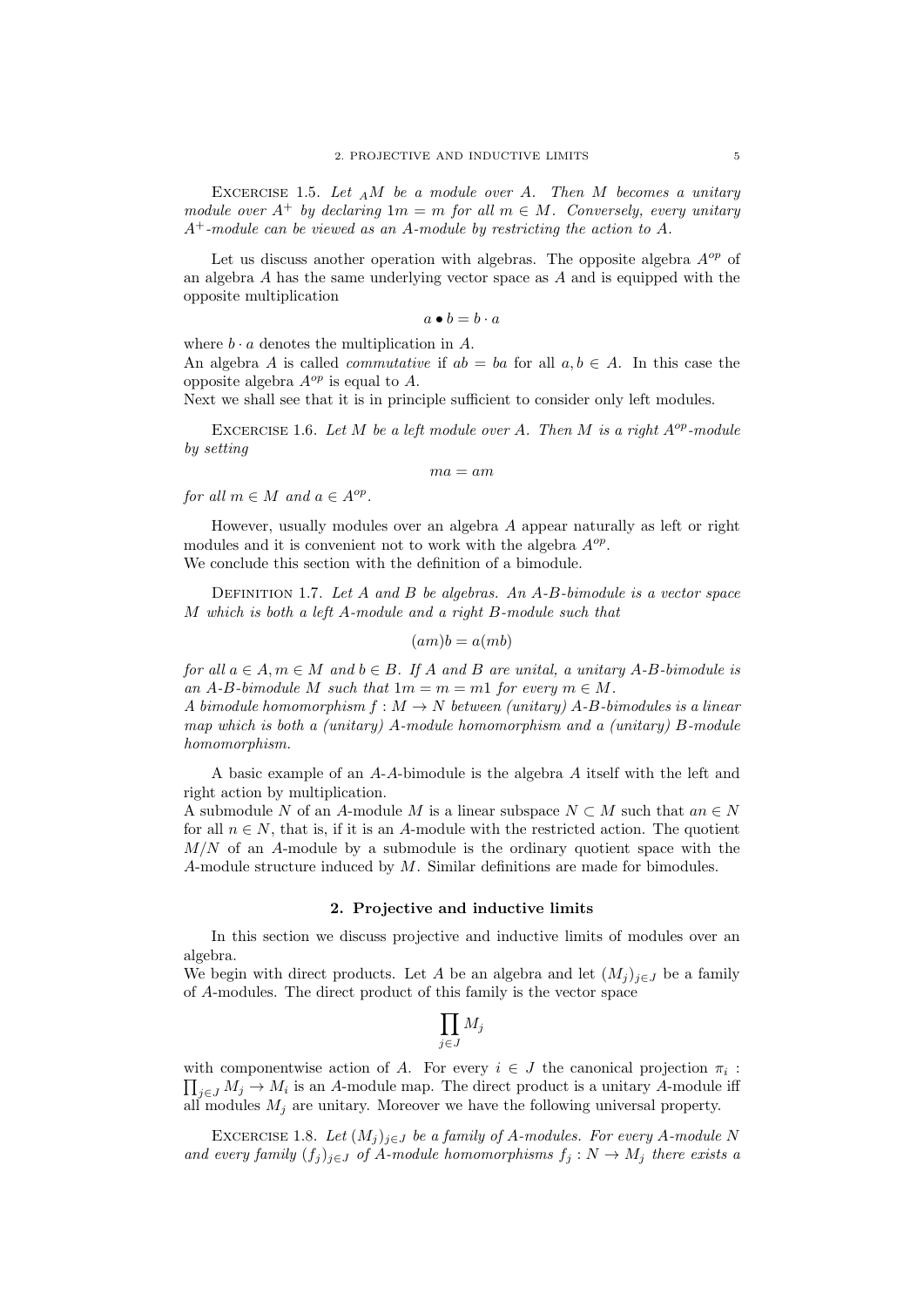unique A-module homomorphism  $f: N \to \prod_{j \in J} M_j$  such that the diagrams



are commutative for all  $i \in J$ .

that  $i \leq k$  and  $j \leq k$ .

example of a directed set.

As a generalization of direct products one defines projective limits. First recall the definition of a partially ordered set.

DEFINITION 1.9. A set J is partially ordered if there is a relation  $\leq$  defined on J such that

a)  $j \leq j$  for all  $j \in J$  (reflexivity). b)  $j \leq i$  and  $i \leq j$  implies  $i = j$  (symmetry). c)  $j \leq i$  and  $k \leq j$  implies  $k \leq i$  (transitivity). A partially ordered set is called directed if for all  $i, j \in J$  there exists  $k \in J$  such

Every set is partially ordered using the trivial relation stipulating only  $j \leq j$ for all  $j \in J$ . Note that this partial ordering is directed only if J consists of a single element. An easy example of a directed set is the set N of natural numbers with its natural ordering. Actually, for our purposes this will be the most important

An inverse system of A-modules over a partially ordered set J is a family  $(M_j)_{j\in J}$ of A-modules together with A-module maps  $\pi_{ji} : M_i \to M_j$  for all  $j \leq i$  such that  $\pi_{ii} = \text{id}$  for all i and  $\pi_{kj}\pi_{ji} = \pi_{ki}$  whenever  $k \leq j \leq i$ . The projective limit of an inverse system is the A-submodule

$$
\varprojlim_{j \in J} M_j \subset \prod_{j \in J} M_j
$$

consisting of all families  $(m_j)_{j\in J}$  such that  $m_j = \pi_{ji}(m_i)$  whenever  $j \leq i$ . Again, for every  $i \in J$  the canonical projection  $\pi_i : \varprojlim_{j \in J} M_j \to M_i$  is an A-module map. The inverse limit is a unitary A-module if all modules  $M_j$  are unitary and we have the following universal property.

EXCERCISE 1.10. Let  $(M_j)_{j\in J}$  be an inverse system of A-modules over the directed set J. For every A-module N and every family  $(f_i)_{i\in J}$  of A-module homomorphisms  $f_j : N \to M_j$  satisfying  $f_j = \pi_{ji} f_i$  for all  $j \leq i$  there exists a unique A-module homomorphism  $f: N \to \varprojlim_{j \in J} M_j$  such that the diagrams



are commutative for all  $i \in J$ .

In the special case where  $J$  is partially ordered with the trivial partial order relation discussed above we reobtain the definition and characterization of direct products.

Dual to the notion of a direct product one defines direct sums. Let again  $(M_j)_{j\in J}$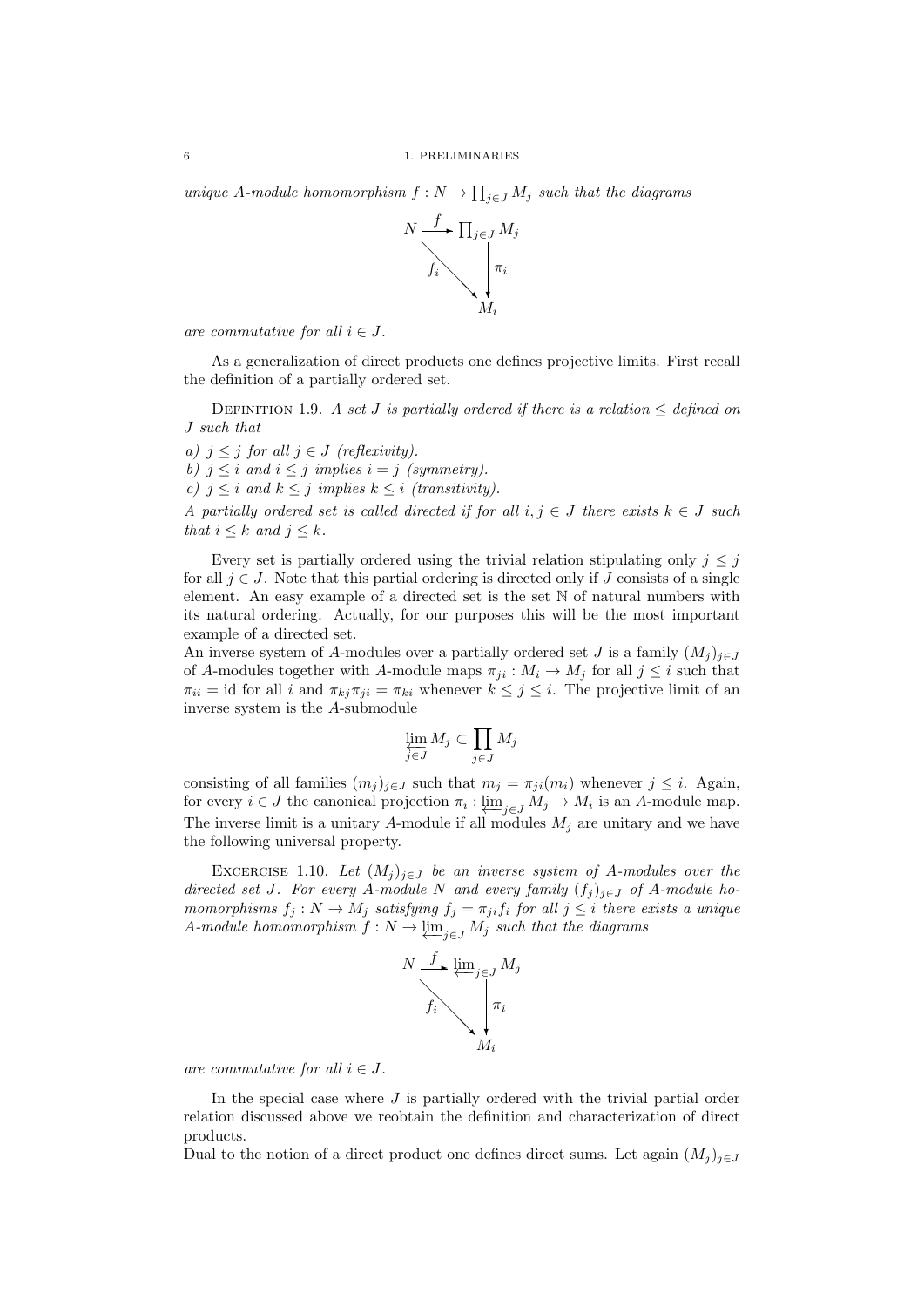be a family of A-modules over an algebra A. The direct sum of this family is the vector space

$$
\bigoplus_{j\in J}M_j=\{(x_j)_{j\in J}\in \prod_{j\in J}M_j|\, x_j=0\text{ for all but finitely many }j\in J\}
$$

with addition and module action inherited from  $\prod_{j\in J} M_j$ . For every  $i \in J$  there is a canonical A-module map  $\iota_i: M_i \to \bigoplus_{j \in J} M_j$ .

EXCERCISE 1.11. Let  $(M_j)_{j\in J}$  be a family of A-modules. For every A-module N and every family  $(f_j)_{j\in J}$  of A-module homomorphisms  $f_j : M_j \to N$  there exists a unique A-module homomorphism  $f: \bigoplus_{j \in J} M_j \to N$  such that the diagrams



are commutative for all  $i \in J$ .

An important special case arises if all modules  $M_i$  are equal to  $A^+$ .

DEFINITION 1.12. Let  $J$  be a set and  $A$  be an algebra. The free  $A$ -module over J is the direct sum

$$
AJ = \bigoplus_{j \in J} A^+
$$

of copies of  $A^+$ .

The next excercise describes the universal property of free modules.

EXCERCISE 1.13. Let  $AJ$  be the free  $A$ -module over the set  $J$  and let  $M$  be any A-module. For every map  $f: J \to M$  there exists a unique A-module map  $F: AJ \to M$  such that the diagram



is commutative.

As a generalization of direct sums one defines inductive limits. Essentially this consists of reversing the order of arrows in all statements in the definition of projective limits. Let  $J$  be a partially ordered set. An inductive system of A-modules is a family  $(M_j)_{j\in J}$  of A-modules together with A-module maps  $\pi_{ji}$ :  $M_i \to M_j$  for all  $i \leq j$  such that  $\pi_{kj}\pi_{ji} = \pi_{ki}$  whenever  $i \leq j \leq k$ . The inductive limit of an inductive system is the quotient A-submodule

$$
\bigoplus_{j\in J} M_j \to \varinjlim_{j\in J} M_j
$$

obtained by dividing out the subspace generated by all elements of the form  $m_j$  −  $\pi_{ji}(m_i)$  whenever  $i \leq j$ . For every  $i \in J$  the canonical map  $\iota_i : M_i \to \varinjlim_{j \in J} M_j$ is an A-module map. The inductive limit is a unitary A-module if all modules  $M_i$ are unitary and we have the following universal property.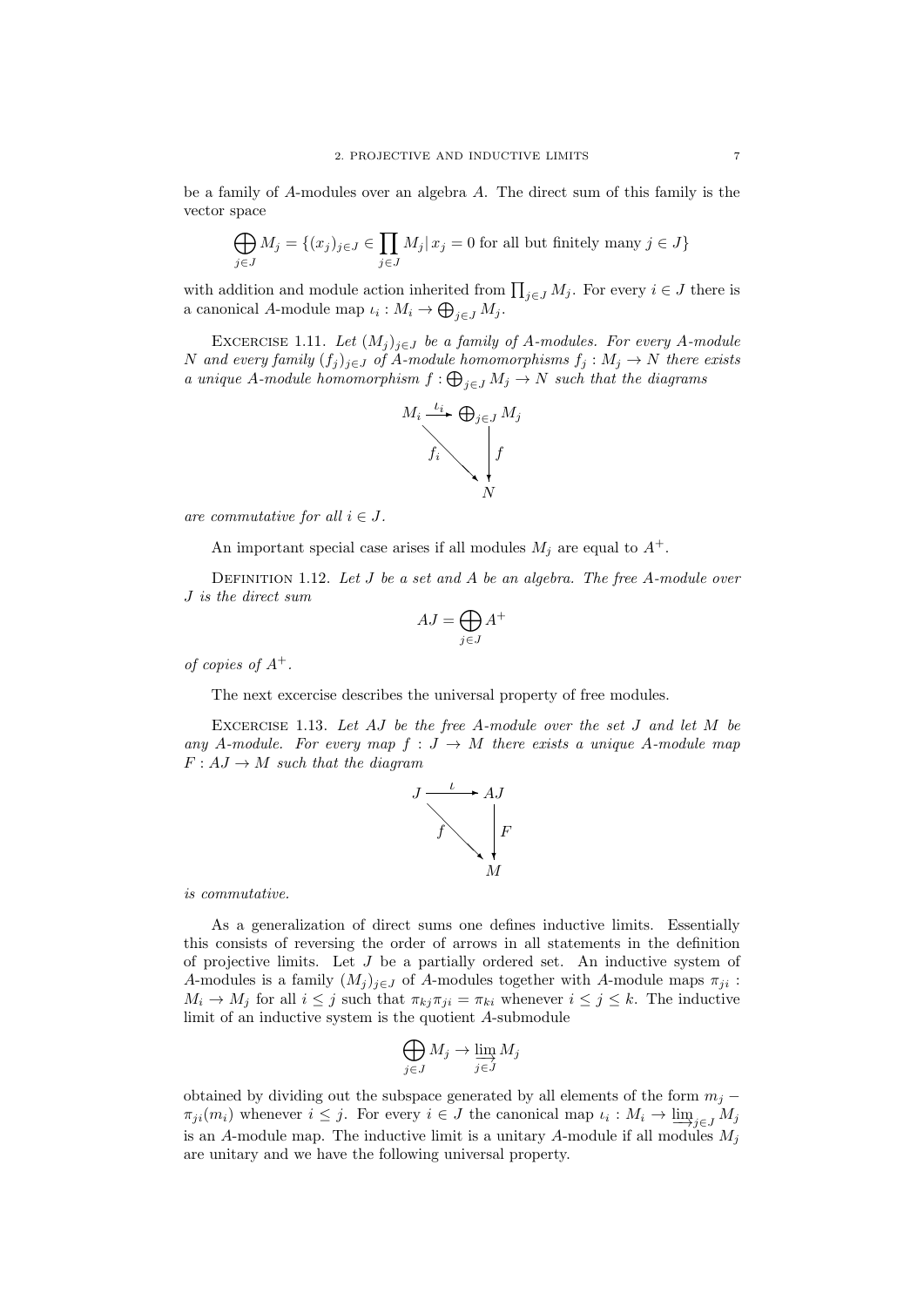EXCERCISE 1.14. Let  $(M_j)_{j\in J}$  be an inductive system of A-modules over the directed set J. For every A-module N and every family  $(f_i)_{i\in J}$  of A-module homomorphisms  $f_i : M_i \to N$  satisfying  $f_i \pi_{ii} = f_i$  for all  $i \leq j$  there exists a unique A-module homomorphism  $f: \varinjlim_{j \in J} M_j \to N$  such that the diagrams



are commutative for all  $i \in J$ .

As above, in the special case where  $J$  is partially ordered with the trivial partial order relation we reobtain the definition and characterization of direct sums. We point out that in the context of projective and inductive limits the terminology is not unique in the literature. Sometimes projective limits are called inverse limits and inductive limits are called direct limits. An inductive system of modules is also called a directed system.

Finally we remark that in the special case  $A = 0$  we (re-)obtain the definitions of direct products, sums as well as projective and inductive limits of vector spaces.

#### 3. Tensor products

In this section we define and study tensor products of modules over algebras. We begin with the tensor product of modules. Let  $M_A$  and  $_A$ N be modules over an algebra A and let V be a vector space. A bilinear map  $f : M \times N \to V$  is called A-bilinear if  $f(ma, n) = f(m, an)$  for all  $m \in M, n \in N, a \in A$ .

DEFINITION 1.15. Let  $M_A$  and  $_A N$  be A-modules. A vector space  $M \otimes_A N$ together with an A-bilinear map  $\otimes : M \times N \ni (m, n) \mapsto n \otimes n \in M \otimes_A N$  is called tensor product of M and N over A if for every vector space V and every A-bilinear map  $f: M \times N \to V$  there exists a unique linear map  $F: M \otimes_A N \to V$  such that the diagram



is commutative.

LEMMA 1.16. The tensor product  $M \otimes_A N$  is uniquely determined up to isomorphism by  $M_A$  and  $_AN$ .

PROOF. Let  $M \otimes_A N$  and  $M \boxtimes_A N$  be tensor products of M and N and let  $\otimes : M \times N \to M \otimes_A N$  and  $\boxtimes : M \times N \to M \boxtimes_A N$  be the corresponding bilinear maps. By the universal property, there exist linear maps  $h : M \otimes_A N \to M \boxtimes_A N$ and  $k: M \boxtimes_A N \to M \otimes_A N$  such that  $\boxtimes = h \otimes$  and  $\otimes = k \boxtimes$ . Hence  $\boxtimes = hk \boxtimes$ and  $\otimes = kh\otimes$ . By the uniqueness assertion we deduce  $hk = id$  and  $kh = id$ . Hence  $M \otimes_A N$  and  $M \boxtimes_A N$  are isomorphic.

Even without knowing existence of the tensor product one may prove the following properties directly from the definition.

EXCERCISE 1.17. Let  $M \otimes_A N$  be a tensor product. Then

a)  $M \otimes_A N$  is generated as a vector space by elementary tensors  $m \otimes n$  with  $m \in M$ ,  $n \in N$ .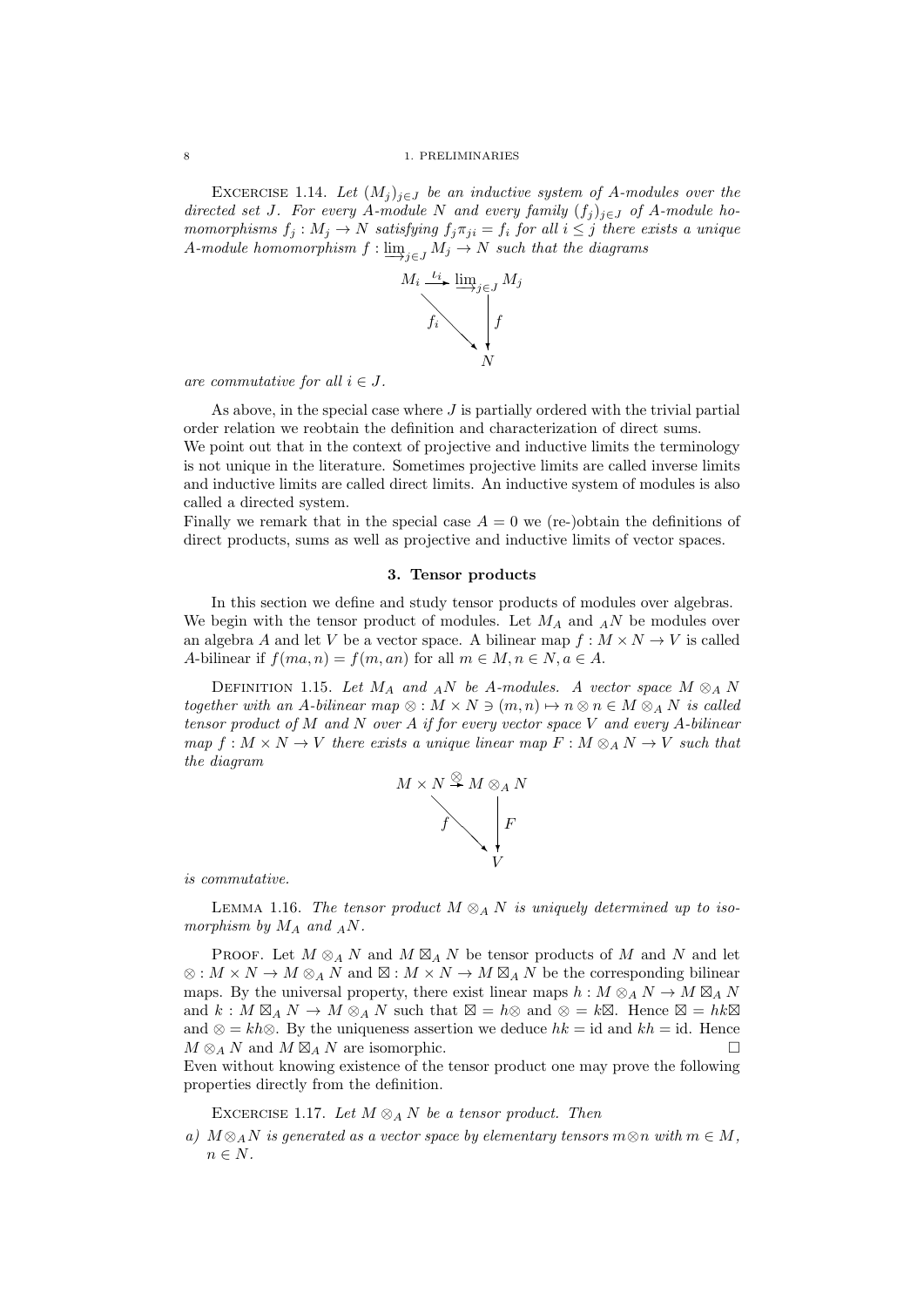- b)  $(w+x) \otimes y = w \otimes y + x \otimes y$  for  $w, x \in M$  and  $y \in N$ .
- c)  $x \otimes (y + z) = x \otimes y + x \otimes z$  for  $x \in M$  and  $y, z \in N$ .
- d)  $xa \otimes y = x \otimes ay$  for  $x \in M$ ,  $y \in N$  and  $a \in A$ .

EXCERCISE 1.18. Let  $M_1$  and  $M_2$  be right A-modules and let  $N_1$  and  $N_2$  be left A-modules. If  $f_1 : M_1 \to M_2$  and  $f_2 : N_1 \to N_2$  are A-module maps there exists a unique linear map  $f_1 \otimes f_2 : M_1 \otimes_A N_1 \to M_2 \otimes N_2$  such that  $(f_1 \otimes f_2)(m \otimes n) =$  $f_1(m) \otimes f_2(n)$ .

We shall now show that tensor products always exist.

PROPOSITION 1.19. Let  $M_A$  and  $_A N$  be modules. Then there exists a tensor product  $M \otimes_A N$ .

PROOF. We let  $M \otimes_A N$  be the quotient of the vector space P with basis  $M \times N$ by the relations

 $(w+x, z) = (w, z) + (x, z), (x, y + z) = (x, y) + (x, z), (xa, y) = (x, ay)$ 

for all  $w, x \in M$ ,  $y, z \in N$  and  $a \in A^+$ . The map  $\otimes : M \times N \to M \otimes_A N$  is induced by the canonical map  $\iota: M \times N \to P$ . Now let  $f: M \times N \to V$  be an A-bilinear map. Then there exists a unique linear map  $F: P \to V$  such that  $F \iota = f$ . Since f is assumed to be A-bilinear we see that F induces a linear map  $F : M \otimes_A N \to V$ which satisfies  $F \otimes = f$ . Now assume that  $G : M \otimes_A N \to V$  is another linear map such that  $G\otimes = f$ . It follows that the resulting map  $G\pi : P \to V$  is equal to  $F \pi : P \to V$  where  $\pi : P \to M \otimes_A N$  is the canonical projection. Since  $\pi$  is surjective this implies  $F = G$ .

We may view modules If  $M_A$  and  $_A N$  as unitary modules  $M_{A^+}$  and  $_{A^+} N$  in a natural way. It is straightforward to check that the natural map  $M \otimes_A N \to M \otimes_{A^+} N$  is an isomorphism. Hence we do not have to care wether we consider modules over A or unitary modules over  $A^+$ .

Next we show that in some cases the tensor product of A-modules can be described in a more concrete way.

PROPOSITION 1.20. Let  $M_A$  be an arbitrary A-module and let  $N = AJ$  be the free left A-module over J. Then

$$
M\otimes_A N\cong \bigoplus_{j\in J}M.
$$

PROOF. An A-bilinear map  $f : M \times AJ \rightarrow V$  is uniquely determined by the  $\bigoplus_{j\in J} M$  determined by the unit element of  $A^+$  in the j<sup>th</sup> position. It follows that linear maps  $f_j : M \to V$  given by  $f_j(m) = f(m, e_j)$  where  $e_j$  denotes the element of  $\bigoplus_{j\in J} M$  satisfies the universal property of a tensor product. Hence the assertion is a consequence of lemma 1.16.

A similar assertion holds if  $M_A$  is a free right A-module and N is arbitrary. As a consequence we obtain the following result.

COROLLARY 1.21. Let 
$$
M_A = IA
$$
 and  ${}_AN = AJ$  be free modules. Then

$$
M \otimes_A N \cong \bigoplus_{(i \times j) \in I \times J} A^+.
$$

PROOF. This follows from proposition 1.20 and the natural isomorphism

$$
\bigoplus_{j\in J}\bigg(\bigoplus_{i\in I}A^+\bigg)=\bigoplus_{(i\times j)\in I\times J}A^+
$$

which in turn is a consequence of the universal property of direct sums.  $\Box$ In the special case  $A = 0$  we simply write  $M \otimes N$  for the tensor product over the zero algebra. Recall that a module over the zero algebra is simply a vector space.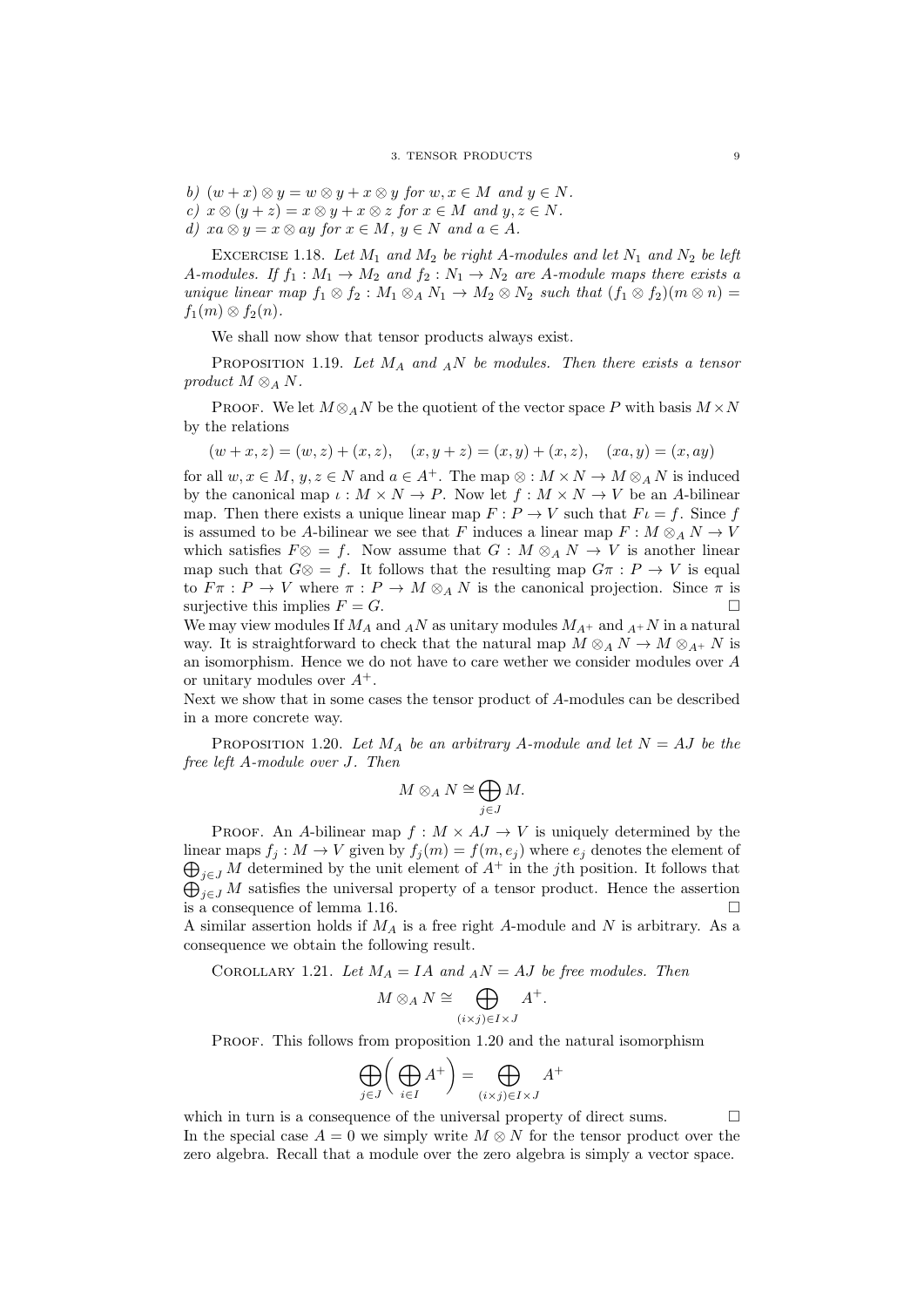#### 10 1. PRELIMINARIES

COROLLARY 1.22. Let V and W be vector spaces with bases  $(u_i)_{i\in I}$  and  $(v_i)_{i\in J}$ , respectively. Then  $M \otimes N$  is a vector space with basis  $(u_i \otimes v_j)_{(i,j) \in I \times J}$ .

Let us come back to the general situation. If  $M$  and  $N$  happen to be bimodules then the same holds true for their tensor product. More precicsely, let  $_A M_B$  and  $B\overline{B}N_C$  be bimodules. We want to define an A-C-bimodule structure on  $M\otimes_B N$ using the formulas

$$
a(m \otimes n) = am \otimes n, \qquad (m \otimes n)c = m \otimes nc.
$$

However, to be precise we define for each  $a \in A$  a map  $l_a : M \times N \to M \otimes_B N$  by

$$
l_a(m,n)=am\otimes n
$$

and verify that  $l_a$  is B-bilinear. Let  $L_a: M \otimes_B N \to M \otimes_B N$  be the corresponding linear map. Then we define the left module structure  $A \times (M \otimes_B N) \to M \otimes_B N$ by  $(a, x) \mapsto L_a(x)$ . Similarly one has to proceed for the right action of C.

EXCERCISE 1.23. Verify that  $_A M \otimes_B N_C$  becomes an A-C-bimodule in this way.

PROPOSITION 1.24. Let  $M_{A,A} N_B$  and  $_B P$  be modules. Then there exists a natural isomorphism

$$
(M\otimes_A N)\otimes_BP\cong M\otimes_A (N\otimes_BP).
$$

PROOF. Both spaces are universal for trilinear maps  $f : M \times N \times P \to V$  which satisfy  $f(ma, n, p) = f(m, an, p)$  and  $f(m, nb, p) = f(m, n, bp)$  for all elements in  $M, N, P$  and  $A, B$ , respectively. The assertion follows easily from this.

EXCERCISE 1.25. If  $_A M_B$  and  $_A N_C$  are bimodules the vector space  $\text{Hom}_A(M, N)$ of  $A$ -module homomorphisms between  $M$  and  $N$  becomes an  $B$ -C-bimodule using the formula  $(bfc)(m) = f(mb)c$ .

We shall now formulate an important property of tensor products.

PROPOSITION 1.26. Let  $_A M_{B,B} N_C$  and  $_A P_D$  be bimodules. Then there exists a natural isomorphism

 $C$  Hom<sub>A</sub> $(M \otimes_B N, P)_D = C$  Hom<sub>B</sub> $(N, \text{Hom}_A (M, P))_D$ 

of C-D-bimodules.

PROOF. One defines a map  $\phi: \text{Hom}_A(M \otimes_B N, P) \to \text{Hom}_B(N, \text{Hom}_A(M, P))$ by  $\phi(f)(m)(n) = f(m \otimes n)$ . Conversely, one defines  $\psi : \text{Hom}_B(N, \text{Hom}_A(M, P)) \rightarrow$  $\text{Hom}_A(M \otimes_B N, P)$  by  $\psi(f)(m \otimes n) = f(n)(m)$ . We leave it as an excercise to check that these maps are well-defined inverse isomorphisms. We conclude this section with a discussion of the tensor product of algebras. Let A and B be algebras and consider the tensor product  $A \otimes B$ .

EXCERCISE 1.27. There is a multiplication on  $A \otimes B$  given by  $(a_1 \otimes b_1)(a_2 \otimes b_2) =$  $a_1a_2 \otimes b_1b_2$  which turns  $A \otimes B$  into an algebra.

Using excercise 1.5 and excercise 1.6 we see that an  $A-B$ -bimodule is the same thing as a unitary left  $A^+\otimes(B^{op})^+$ -module. One should however be careful with the unitarizations at this point. The following example shows that not every  $A \otimes B^{op}$ . module is the restriction of an A-B-bimodule. Consider the commutative algebra

$$
A = B = \{ f \in C^{\infty}[0,1] | f(0) = 0 \}
$$

with pointwise multiplication and let M be the linear space of all functions  $f \in$  $C^{\infty}[0,1]$  such that  $f'(0) = 0$ . We claim that M is an  $A \otimes B$ -module using the action

$$
(f \otimes g)h = fgh
$$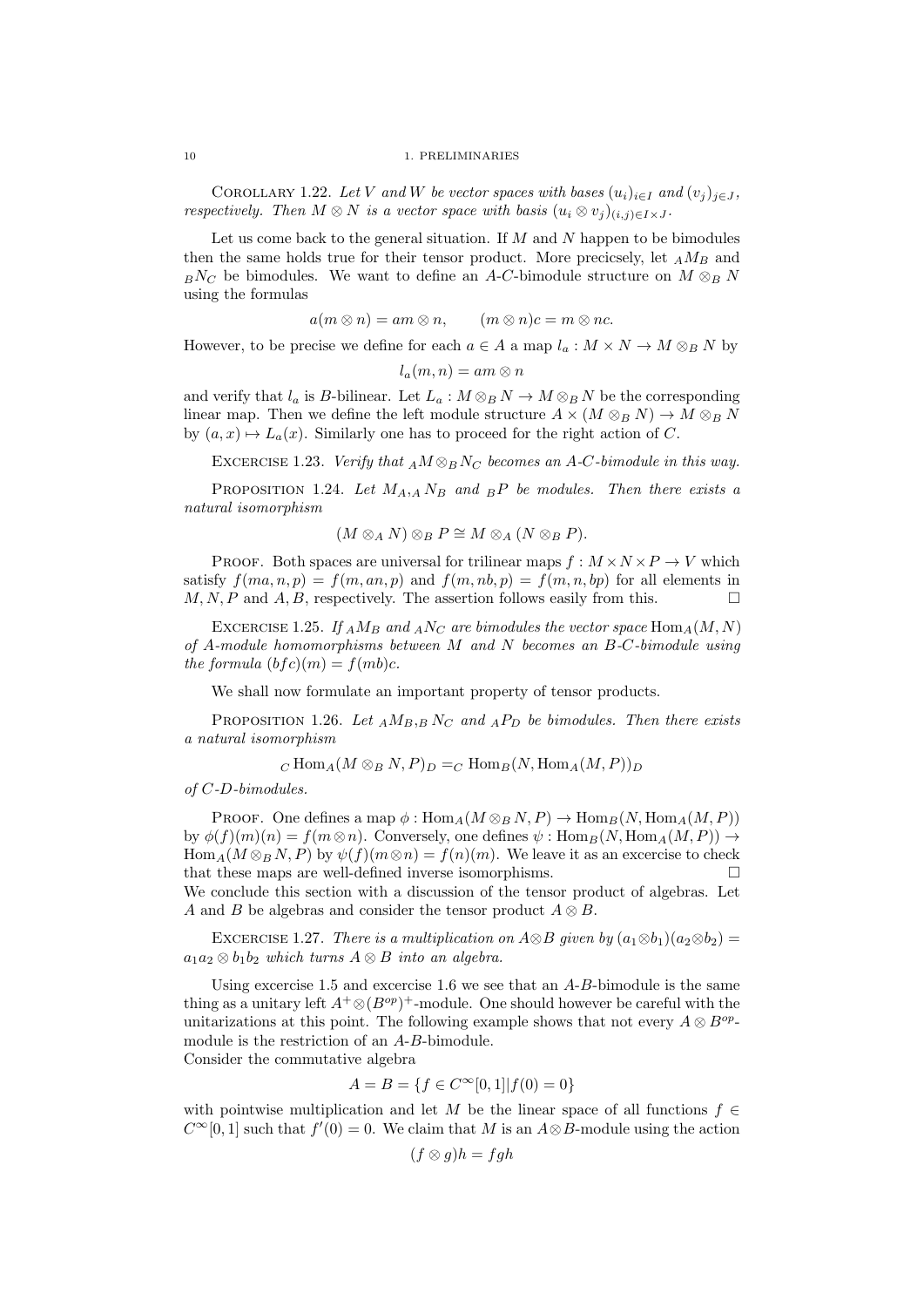given by pointwise multiplication of functions. The essential point here is to check that this action is well-defined. However, using the Leibniz rule we get

$$
\frac{\partial}{\partial x}(fgh)(0) = \frac{\partial}{\partial x}(f)(0)g(0)h(0) + f(0)\frac{\partial}{\partial x}(g)(0)h(0) + f(0)g(0)\frac{\partial}{\partial x}(h)(0) = 0
$$

provided  $f \in A, g \in B$  and  $h \in M$ . This shows that  $(f \otimes g)h$  is an element of M as required. Assume that  $M$  is the restriction of an  $A-B$ -bimodule and consider the element

$$
m = f \cdot \chi \cdot 1
$$

in M where  $\chi \in M$  is the constant function with value 1 and 1 denotes the unit of  $B^+$ . According to the definitions, we have

$$
(mg)(x) = f(x)g(x)
$$

for all  $g \in B$  and  $x \in [0,1]$ . Choosing functions  $g_{\epsilon} \in B$  such that  $g_{\epsilon}(x) = 1$  for  $x > \epsilon$  for all  $\epsilon > 0$  we deduce  $m(x) = f(x)$  for all  $x > 0$ . Since m is continuous this implies  $m = f \in M$  which is a contradiction since the derivative of f at zero does not necessarily vanish.

#### 4. Projective modules

Projective modules play an important role in homological algebra. In this section we discuss their basic properties.

DEFINITION 1.28. Let A be an algebra. A module  $_A P$  is called projective if for every epimorphism  $\pi : M \to N$  of A-modules and every A-module map  $f : P \to N$ there exists an A-module map  $F: P \to M$  such that the diagram



is commutative.

EXCERCISE 1.29. For every algebra A the A-module  $A^+$  is projective. Moreover, for every set J the free module AJ is projective. More generally, a direct sum of projective modules is projective.

An  $A$ -submodule  $M$  of an  $A$ -module  $P$  is called a *direct summand* if there exists an A-submodule N in P such that the natural map  $M \oplus N \to P$  is an isomorphism. Equivalently, there exists an A-module map  $\pi : P \to M$  such that  $\pi \iota = id$  where  $\iota: M \to P$  is the natural inclusion.

EXCERCISE 1.30. If  $M$  is isomorphic to a direct summand in a projective module, then M is itself projective.

An epimorphism  $\pi : M \to N$  of A-modules is called *split* if there exists an A-module homomorphism  $\sigma : N \to M$  such that  $\pi \sigma = id$ .

PROPOSITION 1.31. Let  $_A P$  be a module. The following are equivalent:

- a) P is projective.
- b) Every epimorphism  $\pi : M \to P$  splits.
- c)  $P$  is isomorphic to a direct summand in a free module.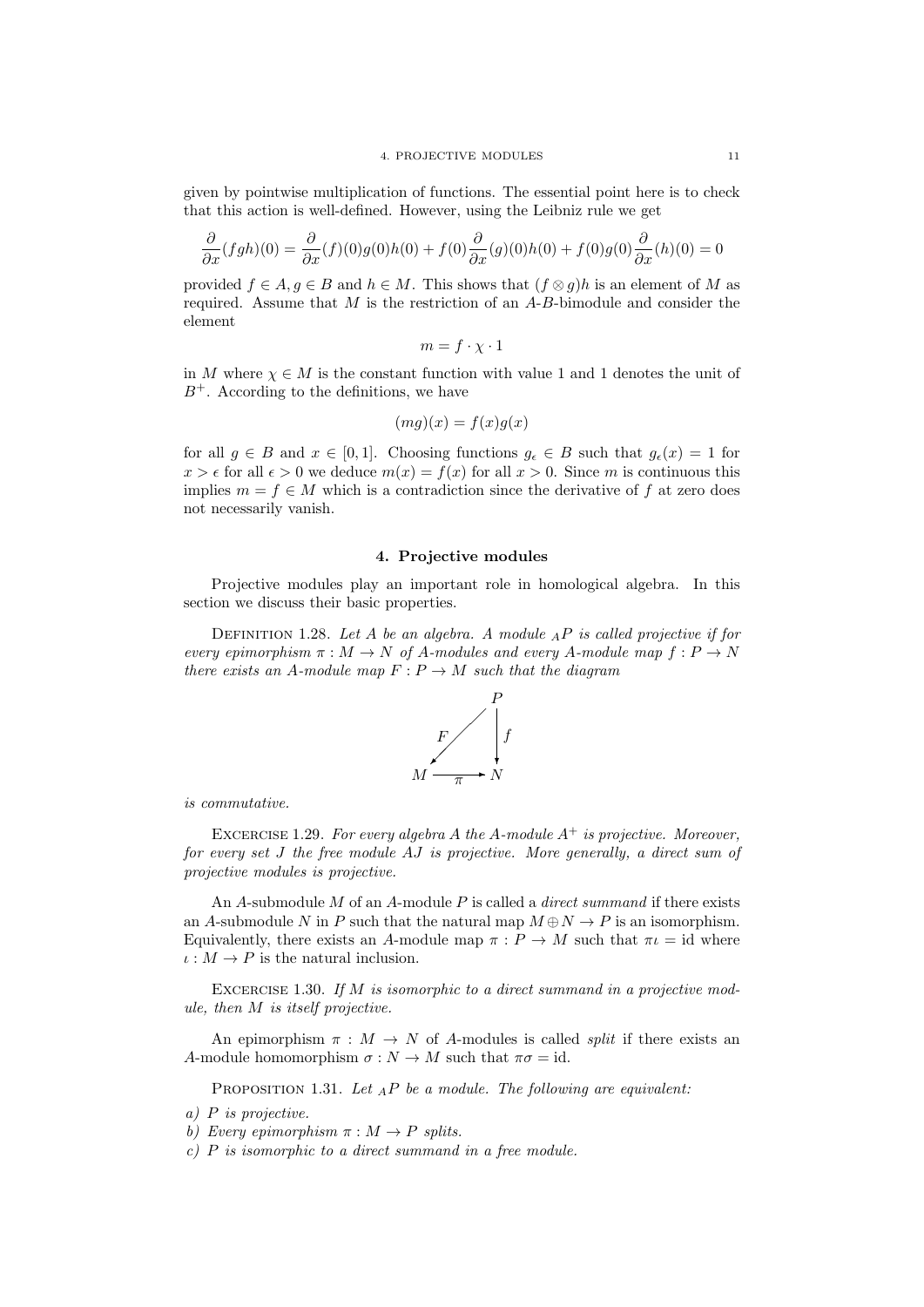PROOF.  $a) \Rightarrow b$ ) Let  $\pi : M \rightarrow P$  be an epimorphism. According to the projectivity of P there exists an A-module map  $\sigma: P \to M$  such that the diagram



is commutative. This shows that  $\pi$  splits

 $b) \Rightarrow c$ ) Consider the free A-module over the set P. There exists a canonical Amodule map  $\pi: \bigoplus_{p \in P} A^+ \to P$  characterized by  $\pi \iota_p(1) = p$  where 1 denotes the unit in  $A^+$ . Since  $\pi$  is clearly surjective, there exists a splitting  $\sigma$  for  $\pi$ . This shows that P is a direct summand in the free module  $\bigoplus_{p\in P} A^+$ .

 $c \Rightarrow a$ ) This implication is contained in excercise 4.14 and excercise 4.15. If A is unital we see using excercise 1.2 that there is a natural A-module isomomorphism  $A^+ \cong A \oplus \mathbb{C}_{\tau}$  where  $\mathbb{C}_{\tau}$  is the zero module. It follows that A is a projective A-module in this case.

PROPOSITION 1.32. Let  $A$  be a unital algebra. Then a unitary  $A$ -module  $P$  is projective iff it is a direct summand in  $\bigoplus_{j\in J} A$  for some index set  $J$ .

PROOF. According to the previous considerations and excercise 4.15, direct summands in the A-module  $\bigoplus_{j\in J} A$  are projective for every index set J. Note that such direct summands are automatically unitary. Conversely, assume that P is projective and unitary. Then the natural A-module homomorphism

$$
f:\bigoplus_{p\in P}A\to P
$$

determined by  $f_{\iota_p}(a) = ap$  is surjective. Using that P is projective there exists a splitting  $\sigma$  for  $\pi$  and it follows that P is a direct summand in  $\bigoplus_{p\in P} A$ . We next prove the dual basis lemma. For this we need some more terminology. A (unitary) module  $M$  over a (unital) algebra  $A$  is called finitely generated if there exist elements  $m_1, \ldots, m_n \in M$  for some  $n \in \mathbb{N}$  such that the smallest A-submodule containing  $m_1, \ldots, m_n$  is equal to M.

For every module  $M_A$  denote by  $M^*$  the right A-module  $\text{Hom}_A(M, A)$ . Then there is a natural map

$$
db: M\otimes_A M^*\to \operatorname{End}_A(M)
$$

defined by  $db(m\otimes f)(x) = mf(x)$ . This map is called the dual-basis homomorphism.

PROPOSITION 1.33 (Dual basis lemma). Let  $P_A$  be a unitary module over the unital algebra A. The following are equivalent:

a) P is finitely generated and projective.

b) There exist  $f_1, \ldots, f_n \in \text{Hom}_A(P, A)$  and  $p_1, \ldots, p_n \in P$  such that

$$
p = \sum_{j=1}^{n} p_j f_j(p).
$$

c) The dual basis homomorphism  $db : P \otimes_A P^* \to \text{End}_A(P, P)$  is an isomorphism.

PROOF.  $a) \Rightarrow b$ ) According to proposition 1.32 there are A-module homomorphisms  $\pi : A^n = \bigoplus_{j=1}^n A \to P$  and  $\sigma : P \to A^n$  such that  $\pi \sigma = id$ . Define  $f_j = \pi_j \sigma$ where  $\pi_j : A^n \to \tilde{A}$  is the projection onto the j-th component and  $p_j = \pi(\iota_j(1)).$ These elements satisfy the desired relation.

 $(b) \Rightarrow a)$  Since  $p = \sum p_j f_j(p)$  for all P the module P is finitely generated. Moreover the homomorphism  $\pi: \bigoplus_{j=1}^n A \to P$  determined by  $p_i = \pi \iota_i(1)$  is surjective. Let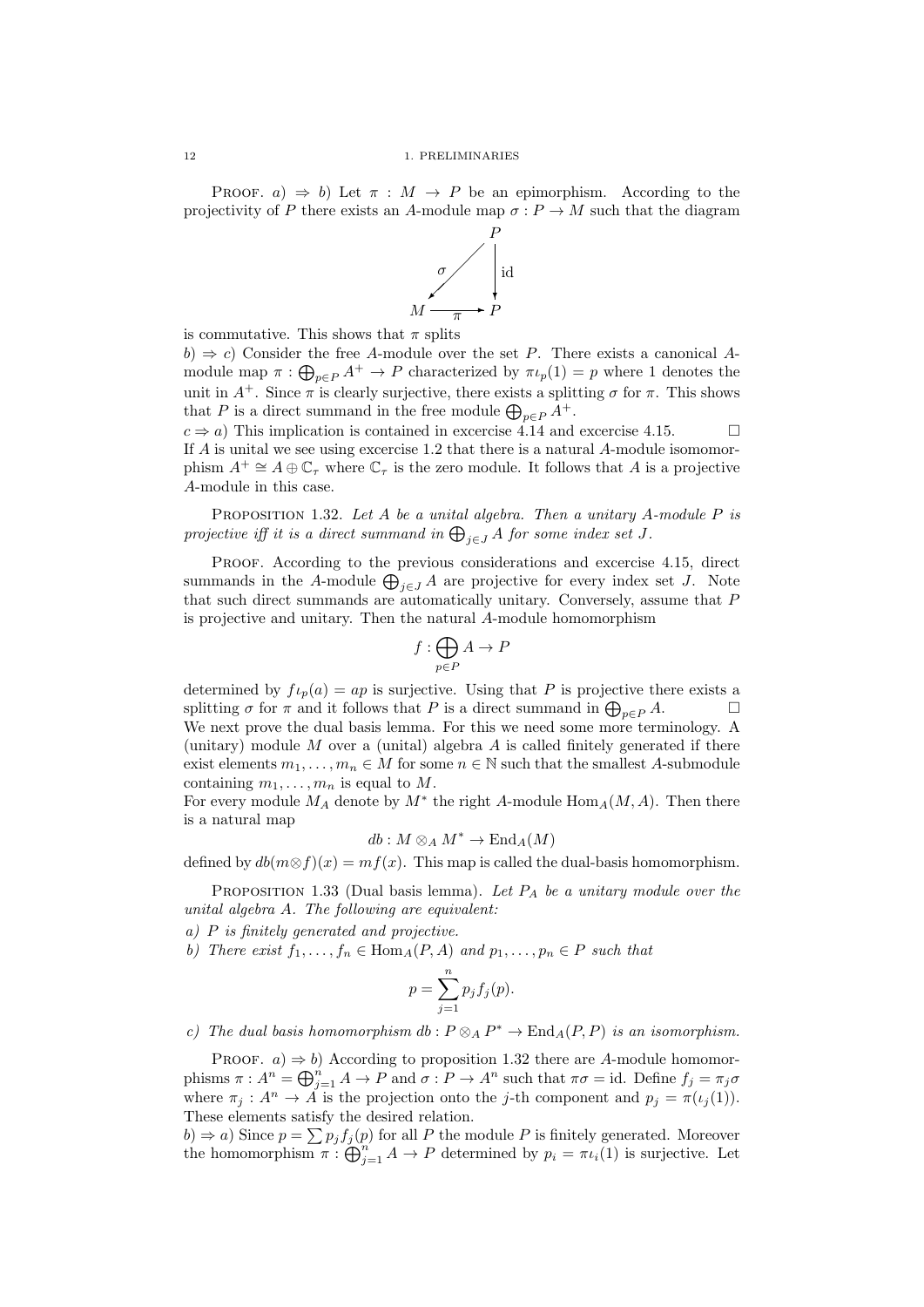$\sigma: P \to \bigoplus_{j=1}^n A$  be defined by  $\sigma(p) = \sum p_j f_j(p)$ . Then  $\pi \sigma(p) = p$  for all  $p \in P$ . Hence P is a direct summand in  $\sum_{j=1}^{n} A$  and thus projective according to proposition 1.32.

b)  $\Rightarrow$  c) Consider the map  $\phi: \text{End}_A(P) \to P \otimes_A P^*$  given by  $\phi(f) = \sum f(p_j) \otimes f_j$ . We have

$$
db\phi(f)(x) = \sum f(p_j) f_j(x) = f(x).
$$

Hence  $db\phi = \text{id}$ . Conversely,

$$
\phi db(p \otimes f) = \sum pf(p_j) \otimes f_j = \sum p \otimes f(p_j) f_j = p \otimes f.
$$

This shows  $\phi db = id$ . Hence db is an isomorphism.

 $(c) \Rightarrow b$ ) If db is an isomorphism choose elements  $p_j$  and  $f_j$  such that  $db(\sum p_j \otimes f_j) =$ id. Then  $p_j$  and  $f_j$  satisfy the required relation. Let us have a look at some examples.

PROPOSITION 1.34. Let  $\mathbb{C}_{\tau}$  be the vector space  $\mathbb C$  with the zero multiplication. Then  $\mathbb{C}_{\tau}$  is not a projective  $\mathbb{C}_{\tau}$ -module.

PROOF. Assume that  $\mathbb{C}_{\tau}$  is projective. Then there exists a  $\mathbb{C}_{\tau}$ -linear splitting  $\sigma$  for the multiplication map  $\mathbb{C}^+_\tau \otimes \mathbb{C}_\tau \to \mathbb{C}_\tau$ . Consider

$$
\sigma(1) = \sum_{j=1}^{n} (a_j, \alpha_j) \otimes \beta_j
$$

in  $\mathbb{C}_{\tau}^+ \otimes \mathbb{C}_{\tau}$ . Then  $\sum_{j=1}^n \alpha_j \beta_j = 1$  since  $\pi \sigma(1) = 1$ . By  $\mathbb{C}_{\tau}$ -linearity of  $\sigma$  we have

$$
\sum_{j=1}^{n} \gamma(a_j, \alpha_j) \otimes \beta_j = \sum_{j=1}^{n} (\gamma \alpha_j, 0) \otimes \beta_j = 0
$$

for all  $\gamma \in \mathbb{C}_{\tau}$ . This is a contradiction.

The following unitary example is more interesting.

PROPOSITION 1.35. Consider the algebra  $A = C^{\infty}[0, 1]$  of smooth functions on the interval [0, 1] and let  $\mathbb C$  be the unitary A-module defined by  $f \cdot \alpha = f(0)\alpha$ . Then C is not a projective A-module.

PROOF. Assume that the A-module  $\mathbb C$  is projective. Then there exists a section  $\sigma : \mathbb{C} \to A$  for the natural A-linear projection  $\pi : A \to \mathbb{C}$  given by  $\pi(f) = f(0)$ . Consider the function  $\sigma(1) \in A$ . Since  $f(x)\sigma(1)(x) = f(0)\sigma(1)(x)$  for all  $f \in A$ by A-linearity we see that  $\sigma(1)(x) = 0$  for all  $x > 0$ . Since  $\sigma(1)$  is continuous this implies  $\sigma(1) = 0$  which is a contradiction to  $\pi \sigma = id$ . Finally, let us have a look at an example of a projective module which is not free. Consider a discrete group  $\Gamma$  and the unital homomorphism  $\epsilon : \mathbb{C}\Gamma \to \mathbb{C}$  defined by  $\epsilon(t) = 1$  for all  $t \in \Gamma$ . The map  $\epsilon$  is called the augmentation homomorphism of CΓ.

PROPOSITION 1.36. Let  $\Gamma$  be a finite group different from the trivial group. Then the unitary CΓ-module C defined by the augmentation homomorphism is projective but not free.

PROOF. It is clear that  $\mathbb C$  is not free by dimension reasons. There exists a CΓ-linear splitting  $\sigma$  for the surjection  $\epsilon : \mathbb{C}\Gamma \to \mathbb{C}$  given by

$$
\sigma(1) = \sum_{t \in \Gamma} \frac{1}{n} t
$$

where n is the number of elements in Γ. Hence  $\mathbb C$  is projective according to proposition 1.32.

In fact, the CΓ-module C defined by the augmentation homomorphism is projective iff the group  $\Gamma$  is finite.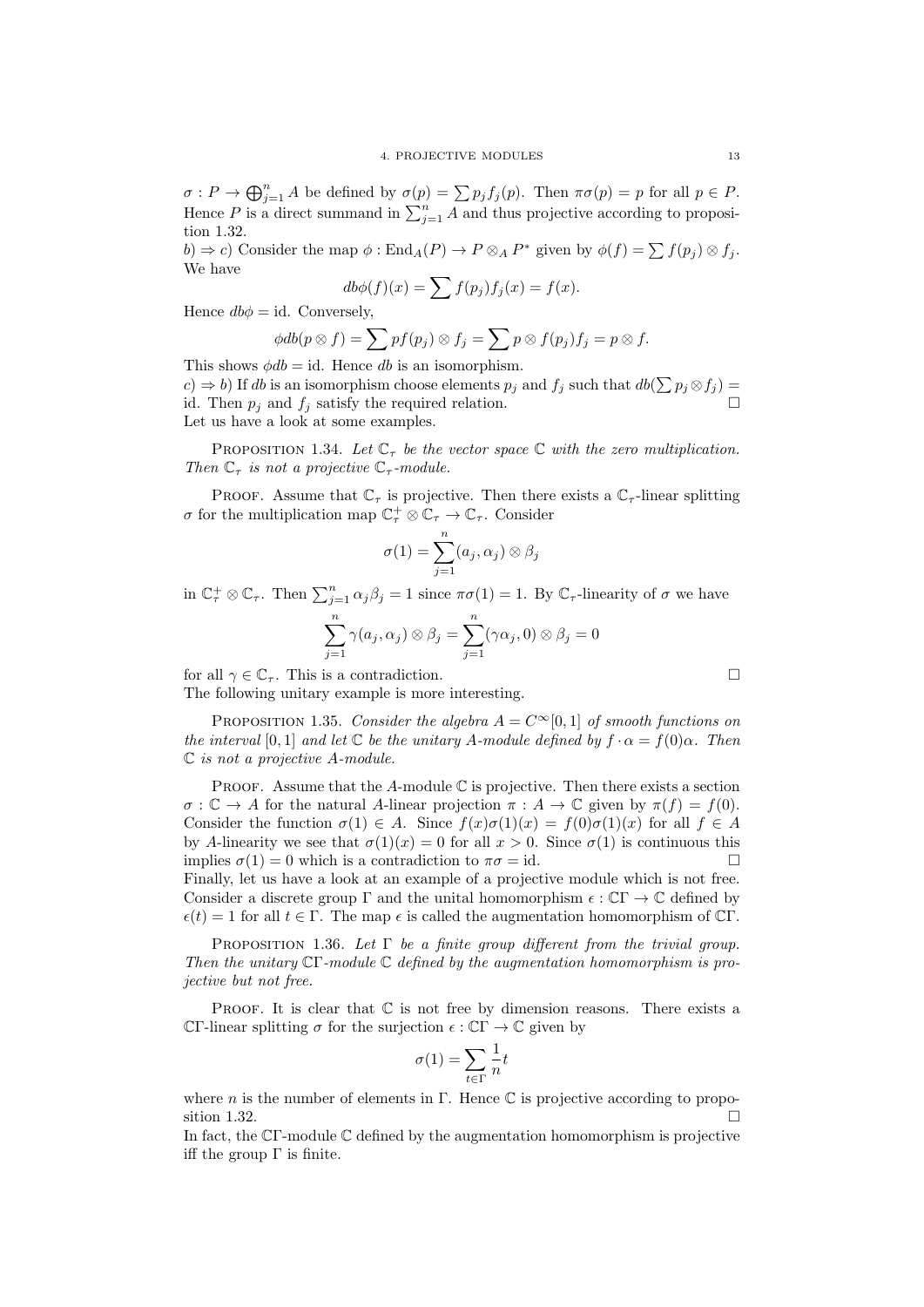#### 5. Morita theory

In this section we describe the notion of Morita equivalence of unital algebras. Morita equivalence is an important concept for noncommutative geometry since many natural examples of algebras modelling noncommutative spaces are only determined up to Morita equivalence.

DEFINITION 1.37. Let  $A$  and  $B$  be unital algebras. A Morita context for  $A$  and B consists of two unitary bimodules  $_A P_B$  and  $_B Q_A$  and bimodule maps

$$
\langle -, - \rangle_A : P \otimes_B Q \to A, \qquad \langle -, - \rangle_B : Q \otimes_A P \to B
$$

such that

$$
\langle p_1, q \rangle_A p_2 = p_1 \langle q, p_2 \rangle_B
$$
  

$$
\langle q_1, p \rangle_B q_2 = q_1 \langle p, q_2 \rangle_A
$$

for all  $p_i, p \in P$  and  $q_i, q \in Q$ . A Morita context is called strict if the maps  $\langle -, -\rangle_A : P \otimes_B Q \to A, \langle -, -\rangle_B : Q \otimes_A P \to B$  are surjective.

DEFINITION 1.38. Two unital algebras  $A$  and  $B$  are called Morita equivalent if there exists a strict Morita context for A and B.

Clearly every unital algebra  $A$  is Morita equivalent to itself and the relation of Morita equivalence is symmetric. The next excercise shows that this relation is transitive.

EXCERCISE 1.39. Let  $A, B$  and  $C$  be unital algebras. If  $A$  is Morita equivalent to  $B$  and  $B$  is Morita equivalent to  $C$ , then  $A$  is Morita equivalent to  $C$ .

Hence Morita equivalence satisfies the axioms of an equivalence relation. The modules P and Q in a strict Morita context are often called equivalence bimodules.

We will now prove a basic result on Morita equivalent algebras.

THEOREM 1.40. Let A and B be Morita equivalent unital algebras and let  $P$ and Q be equivalence bimodules. Then

- a) The maps  $\langle -, \rangle_A$  and  $\langle -, \rangle_B$  are isomorphisms.
- b) P is finitely generated projective as left A-module and as right B-module. Q is finitely generated projective as left B-module and as right A-module.
- c) There are isomorphisms

$$
A \cong \text{End}_B(Q, Q) \cong \text{End}_B(P, P) \qquad B \cong \text{End}_A(P, P) \cong \text{End}_A(Q, Q)
$$

as algebras.

PROOF. a) Since  $\langle -, - \rangle_A$  is surjective there exists  $\sum x_i \otimes y_i \in P \otimes_B Q$  such that  $\sum \langle x_i, y_i \rangle_A = 1$ . Now assume that  $\sum \langle v_j, w_j \rangle_A = 0$ . Then we have

$$
\sum v_j \otimes w_j = \sum v_j \otimes w_j \langle x_i, y_i \rangle_A = \sum v_j \langle w_j, x_i \rangle_B \ y_i = \sum \langle v_j, w_j \rangle_A \ x_i \otimes y_i = 0
$$

and hence  $\langle -, -\rangle_A$  is injective. By symmetry, the same holds true for  $\langle -, -\rangle_B$ . b) The isomorphism in proposition 1.26 shows that  $\langle -, -\rangle_A \in \text{Hom}_{A-A}(P \otimes_B Q, A)$ corresponds to a map  $\phi: Q \to \text{Hom}_A(P, A) = P^*$ . Since  $\langle -, - \rangle_B$  is surjective there exist elements  $q_i \in Q$  and  $p_i \in P$  such that  $\sum \langle q_j, p_j \rangle_B = 1$ . Then

$$
p = p \sum \langle q_j, p_j \rangle_B = \sum \langle p, q_j \rangle_A p_j = \sum \phi(q_i)(p) p_j
$$

for all  $p \in P$ . According to the dual basis lemma 1.33 (or rather its version for left modules) this shows that  $_A P$  is finitely generated and projective. The assertions for  $P_{B,B} Q$  and  $Q_A$  are proved in a similar way.

c) The right A-module structure of  $Q$  induces a unital algebra homomorphism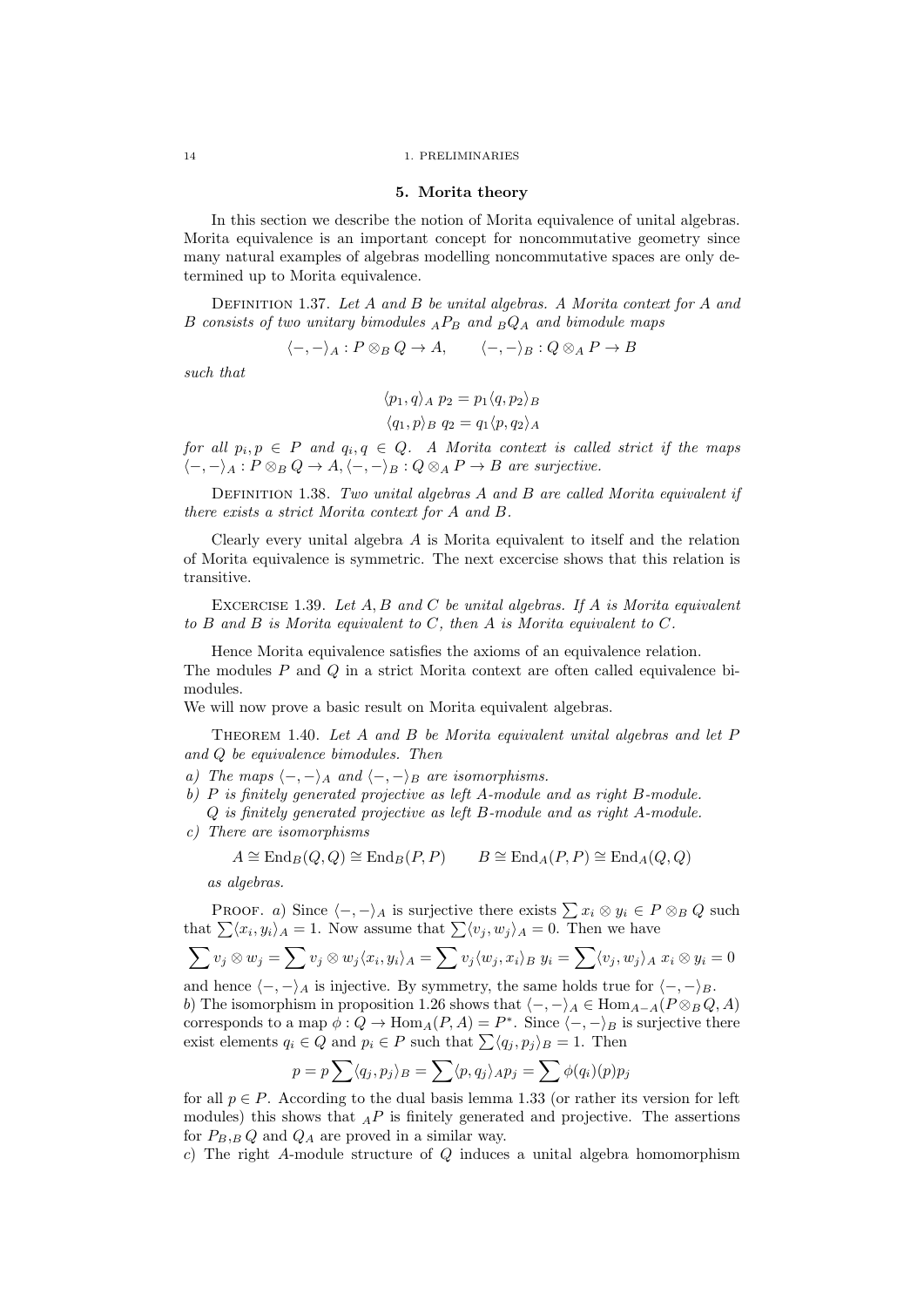$\phi: A \to \text{End}_B(Q)$  given by  $\phi(a)(q) = qa$ . Let us show that f is an isomorphism. If  $\phi(a)(q) = qa = 0$  for all  $q \in Q$  we have

$$
a = \sum \langle x_i, y_i \rangle_A a = \sum \langle x_i, y_i a \rangle_A = 0.
$$

Hence f is injective. For  $f \in \text{End}_B(Q)$  we have

$$
f(q) = f(q1) = \sum f(q\langle x_i, y_i \rangle_A) = \sum f(\langle q, x_i \rangle_B y_i)
$$
  
= 
$$
\sum \langle q, x_i \rangle_B f(y_i) = \sum q\langle x_i, f(y_i) \rangle_A
$$

and hence  $f = \phi(\sum \langle x_i, f(y_i) \rangle_A)$  is in the image of  $\phi$ . Again, the remaining assertions follow by symmetry.  $\Box$ 

The most important example of a Morita equivalence is given as follows. Consider a unital algebra A and the algebra  $M_n(A)$  of matrices over A. Moreover let  $_A P_{M_n(A)}$ be the space  $A^n$  of all row vectors and  $M_n(A)Q_A$  be the space  $A^n$  of all column vectors of length  $n$  with entries in  $A$ . The module actions are given by matrix multiplication.

EXCERCISE 1.41. Show that  $P$  and  $Q$  define equivalence bimodules for  $A$  and  $M_n(A)$ .

Assume that A is a unital algebra such that every finitely generated projective unitary A-module is isomorphic to a finite direct sum of copies of A. Then it follows from theorem 1.40 that every Morita equivalence between A and another algebra is of the form described before. This applies in particular to the algebra  $\mathbb C$  of complex numbers.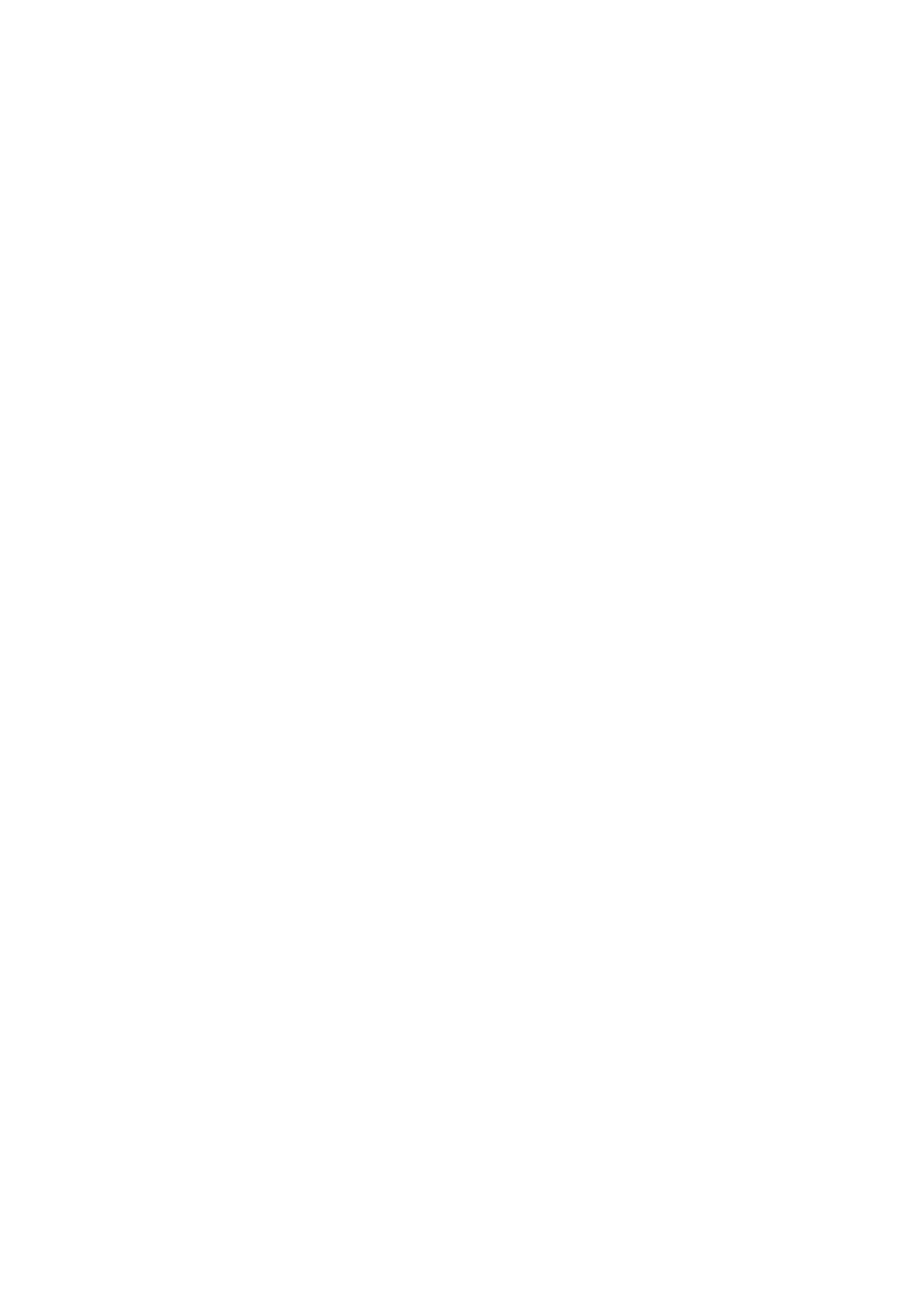## CHAPTER 2

# Homological algebra

Homological algebra is a set of tools to study the homology of chain complexes. We will need some of these tools for our study of cyclic homology. There are several good textbooks on homological algebra, we follow closely the treatment in the book of Weibel [14].

#### 1. Chain complexes

DEFINITION 2.1. Let  $A$  be an algebra. A chain complex of  $A$ -modules is a sequence  $C = (C_n)_{n \in \mathbb{Z}}$  of A-modules  $C_n$  together with module homomorphisms  $d_n: C_n \to C_{n-1}$  such that  $d_n d_{n+1} = 0$  for all  $n \in \mathbb{Z}$ . A chain map  $f: C \to D$ between chain complexes is a family  $f_n: C_n \to D_n$  of A-module homomorphisms such that the diagrams



are commutative for all  $n \in \mathbb{N}$ .

A chain complex of A-modules for  $A = 0$  is simply called a chain complex. Also in the general case we will occasionally omit the algebra A in our terminology. A chain complex is called bounded below if there exists  $N \in \mathbb{Z}$  such that  $C_n = 0$ for all  $n < N$ . Similarly, it is called bounded above if there exists  $N \in \mathbb{Z}$  such that  $C_n = 0$  for all  $n > N$ . A chain complex is called bounded if it is bounded below and above. In the sequel we will meet mainly bounded below chain complexes. It is common to write  $d: C_n \to C_{n-1}$  instead of  $d_n$ . We will also do this, in this way the important algebraic property of the differential is  $d^2 = dd = 0$ . The elements  $x \in C_n$  of a chain complex C are called *n*-chains or simply chains. Elements of the form  $d(x)$  for some  $x \in C_{n+1}$  are called *n*-boundaries. The space of all *n*-boundaries is denoted by  $B_n(C)$ . Similarly, elements  $x \in C_n$  satisfying  $d(x) = 0$  are called ncycles. The space of all cycles is denoted by  $Z_n(C)$ . The relation  $d^2 = 0$  implies  $B_n \subset Z_n$  for all n.

DEFINITION 2.2. The n-th homology group of a chain complex  $C$  is the space  $H_n(C) = Z_n/B_n$ .

Note that the homology  $H_n(C)$  of a chain complex (of A-modules) is in fact a vector space (even an A-module). It is easy to check that a chain map  $f: C \to D$ induces a map  $H_n(f) : H_n(C) \to H_n(D)$  on homology for all n. An important situation is when these induced maps are isomorphisms.

DEFINITION 2.3. A chain map  $f: C \to D$  is called a quasiisomorphism if the induced maps  $H_n(f): H_n(C) \to H_n(D)$  are isomorphisms for all n.

A chain complex is called *acyclic* if  $H_n(C) = 0$  for all *n*. Clearly, a chain complex C is acyclic iff the trivial chain map  $0 \to C$  is a quasiisomorphism. If  $f: C \to D$  is a chain map, then ker(f) and im(f) are again chain complexes.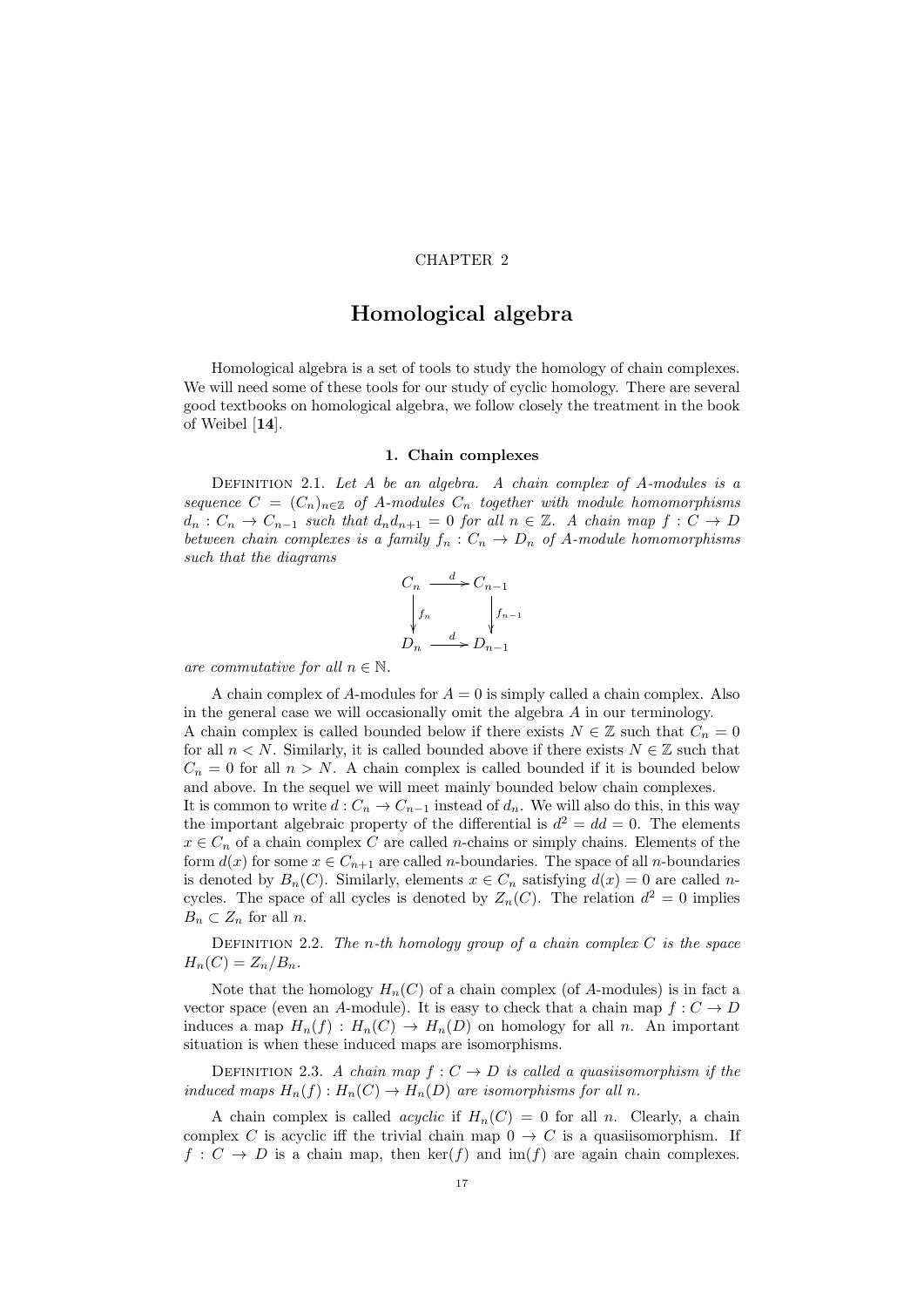Moreover  $C/\text{ker}(f)$  and  $D/\text{im}(f)$  become chain complexes in a natural way. We will see below that the induced map  $H_n(f) : H_n(C) \to H_n(D)$  of an injective (surjective) chain map is not injective (surjective) in general.

DEFINITION 2.4. Two chain maps  $f, q: C \rightarrow D$  are called homotopic if there exists a map  $h: C \to D$  of degree 1, that is, a family of homomorphisms  $h_n: C_n \to$  $D_{n+1}$  such that  $dh_n + h_{n-1}d = f_n - g_n$  for all n, or simply

$$
dh + hd = f - g.
$$

A chain map  $f: C \to D$  is called a homotopy equivalence if there exists a chain map  $g : D \to C$  such that  $fg$  is homotopic to the identity map on D and  $gf$  is homotopic to the identity map on D. Two chain complexes C and D are called homotopy equivalent if there exists a homotopy equivalence between C and D. A chain complex  $C$  is called contractible if it is chain homotopy equivalent to the trivial chain complex 0.

We write  $f \sim g$  if the chain maps f and g are homotopic. If  $f : C \to D$  is a homotopy equivalence then a map  $g : D \to C$  satisfying  $fg \sim id$  and  $gf \sim id$ is called a homotopy inverse of  $f$ . Note that a homotopy inverse is in general not uniquely determined.

The following excercise shows that homotopy is an equivalence relation.

EXCERCISE 2.5. Let  $f, g, h : C \to D$  be chain maps. We have the following implications.

a)  $f \sim f$ . a)  $f \sim g$  implies  $g \sim f$ . b)  $f \sim g$  and  $g \sim h$  implies  $f \sim h$ .

 $d^v: C_{mn} \to C_{mn-1}$  such that

LEMMA 2.6. Let  $f, g: C \to D$  be homotopic. Then we have  $H_n(f) = H_n(g)$ for all n. In particular, every homotopy equivalence is a quasiisomorphism.

PROOF. Let  $x \in C_n$  be a cycle. Then  $f(x) - g(x) = dh(x) + hd(x) = dh(x)$  $0 \in H_n(D)$ . Hence  $H_n(f) = H_n(g)$ . If  $f : C \to D$  is a homotopy equivalence with homotopy inverse  $g: D \to C$  the previous assertion implies that  $H_n(f)$  is an isomorphism with inverse  $H_n(g)$  for all n. Apart from ordinary complexes we will also need bicomplexes for the definition of cyclic homology.

DEFINITION 2.7. A bicomplex is a family  $C = (C_{mn})_{(m,n)\in \mathbb{Z}\times \mathbb{Z}}$  of modules  $C_{mn}$ together with horizontal differentials  $d^h: C_{mn} \to C_{m-1n}$  and vertical differentials

$$
d^{h}d^{h} = 0, \t d^{v}d^{v} = 0, \t d^{h}d^{v} + d^{v}d^{h} = 0.
$$

A chain map  $f: C \to D$  between bicomplexes is a family  $f_{mn}: C_{mn} \to D_{mn}$  of maps which commute with both differentials  $d^h$  and  $d^v$ .

It is convenient to visualize bicomplexes in the plane. To do this one inserts the module  $C_{mn}$  in the point  $(m, n) \in \mathbb{R}^2$  and connects adjacent points by arrows representing the differentials. Motivated by such a picture, one says that  $C$  is a first quadrant bicomplex if  $C_{mn} = 0$  if  $m < 0$  or  $n < 0$ . Hence a first quadrant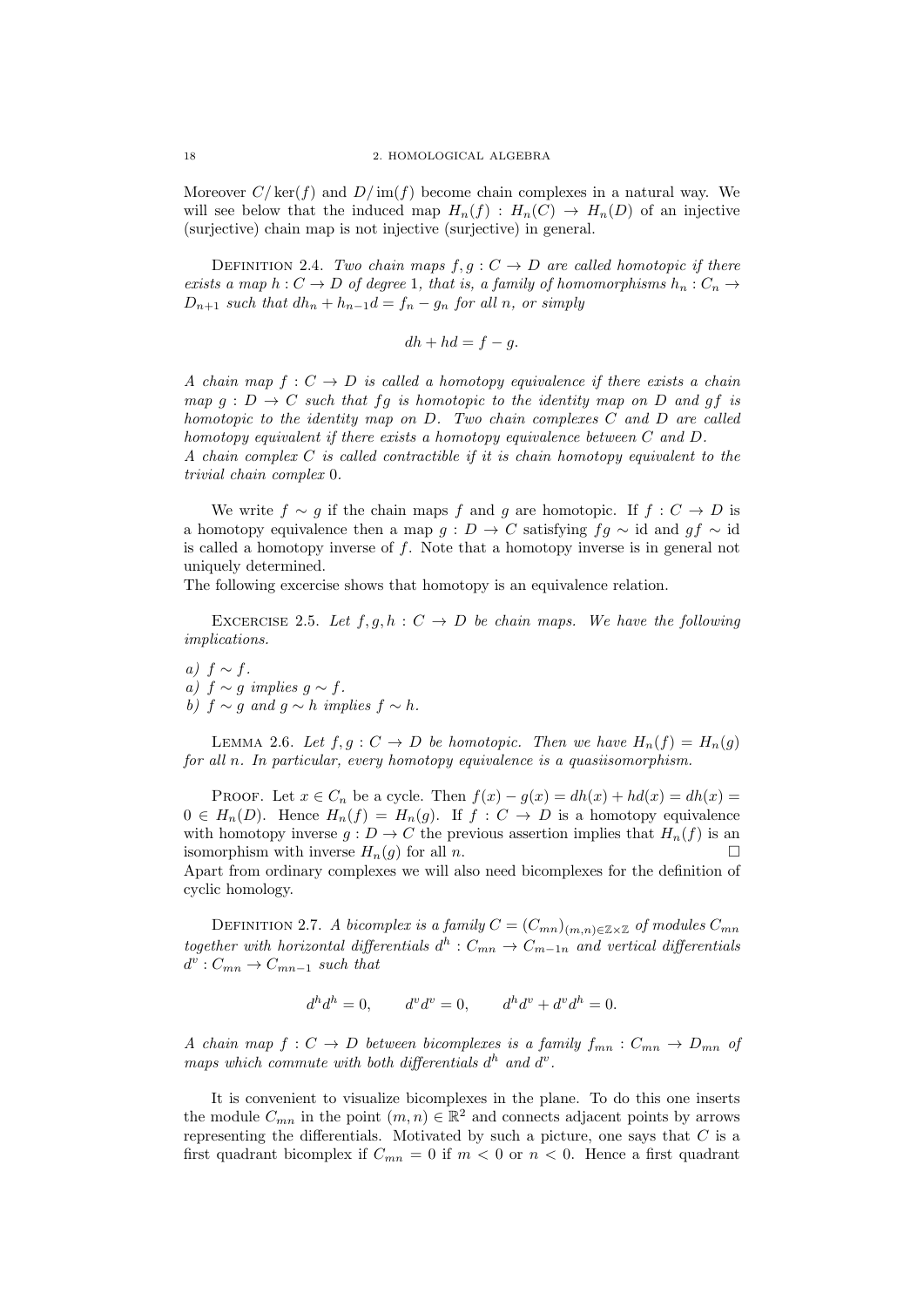double complex looks like this:



Note that the squares occuring here are not commutative. In fact, they are anticommutative in the sense that we have  $d^h d^v = -d^v d^h$  according to the definition of a bicomplex.

Apart from considering particular rows and columns in a bicomplex C there are essentially two canonical ways to associate an ordinary complex to C. The direct product total complex of C is defined by

$$
\operatorname{Tot}(C)_n = \prod_{p+q=n} C_{pq}
$$

with differential  $d = d^h + d^v$ . The *direct sum total complex* of C is defined by

$$
\operatorname{tot}(C)_n = \bigoplus_{p+q=n} C_{pq}
$$

and equipped with the same differential. Clearly there is a natural chain map  $\text{tot}(C) \to \text{Tot}(C)$ . This map is an isomorphism, for instance, if C is a first quadrant bicomplex. In general however, it is not even a quasiisomorphism. The homologies of  $\text{Tot}(C)$  and  $\text{tot}(C)$  may differ drastically.

In connection with Hochschild cohomology and cyclic cohomology we will also use the concept of a cochain complex.

DEFINITION 2.8. A cochain complex is a sequence  $C = (C_n)_{n \in \mathbb{Z}}$  of modules  $C_n$ together with homomorphisms  $d_n: C_n \to C_{n+1}$  such that  $d_{n+1}d_n = 0$  for all  $n \in \mathbb{Z}$ . A chain map  $f: C \to D$  between cochain complexes is a family  $f_n: C_n \to D_n$  such that the diagrams



are commutative for all  $n \in \mathbb{N}$ .

A cochain complex is called bounded below if there exists  $N \in \mathbb{Z}$  such that  $C_n = 0$  for all  $n < N$ . It is called bounded above if there exists  $N \in \mathbb{Z}$  such that  $C_n = 0$  for all  $n > N$ .

The elements  $x \in C^n$  of a cochain complex C are called *n*-cochains or simply cochains. Elements of the form  $d(x)$  for some  $x \in C_{n-1}$  are called n-coboundaries. The space of all *n*-coboundaries is denoted by  $B<sup>n</sup>(C)$ . Similarly, elements  $x \in C<sup>n</sup>$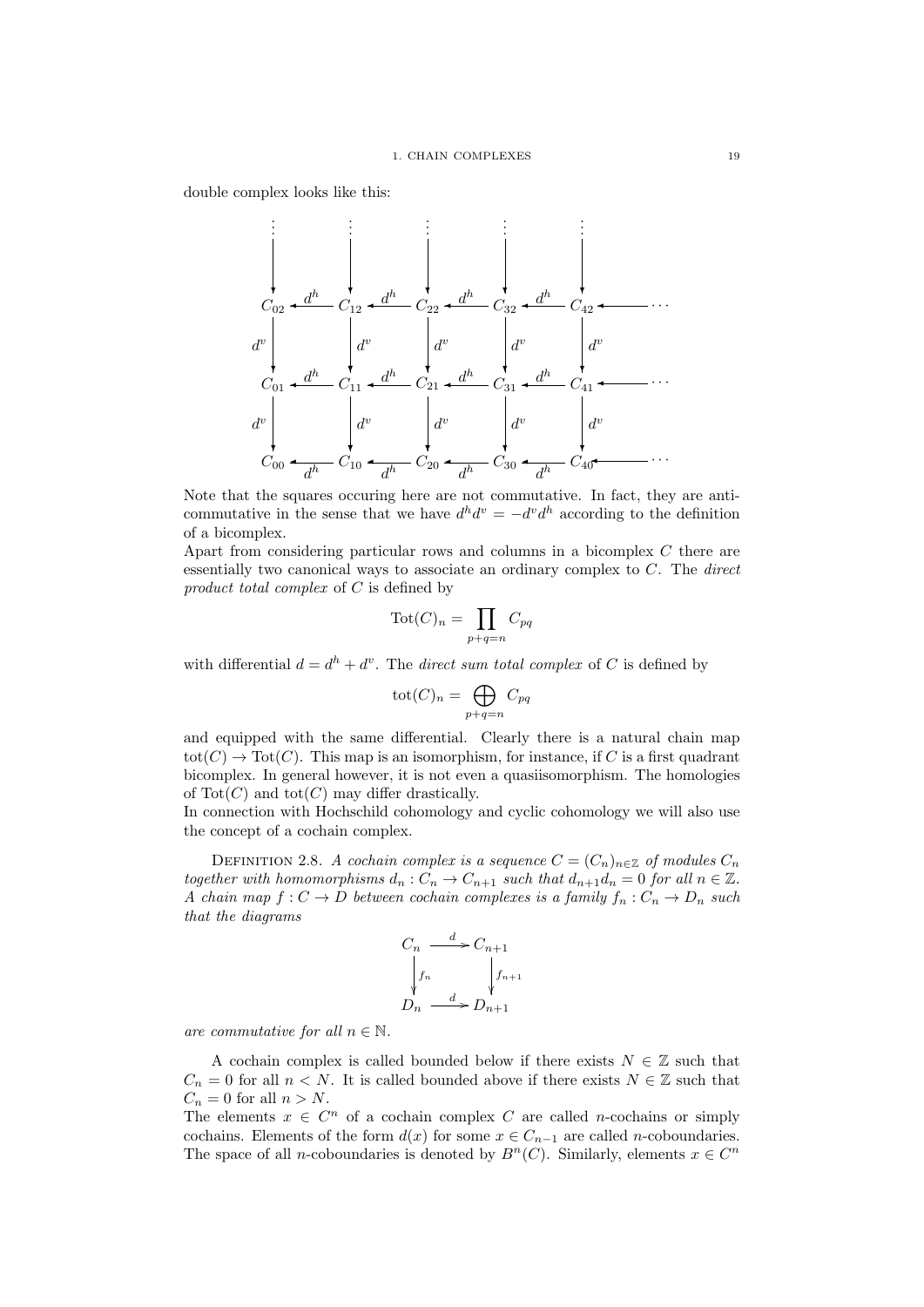satisfying  $d(x) = 0$  are called *n*-cocycles. The space of all cocycles is denoted by  $Z<sup>n</sup>(C)$ . The relation  $d<sup>2</sup> = 0$  implies  $B<sup>n</sup> \subset Z<sup>n</sup>$  for all n.

DEFINITION 2.9. The n-th cohomology group of a cochain complex  $C$  is the space  $H^n(C) = Z^n / B^n$ .

Similarly, one may define bicomplexes in the cohomological framework. We shall not write down explicitly the corresponding definitions.

Every cochain complex C can be transformed into a chain complex and vice versa by setting  $C_n = C_{-n}$  with the corresponding differential. Hence the concepts of a chain complex and a cochain complexes are essentially equivalent. However, most of the time certain constructions are most naturally viewed as chain complexes or cochain complexes. We leave it to the reader to adapt the notions and results on chain complexes presented in this chapter to the case of cochain complexes.

#### 2. Exact sequences

In this section we discuss the notion of an exact sequence and some fundamental results of homological algebra.

Let A be an algebra. A sequence

$$
\cdots \longrightarrow C_{n+1} \xrightarrow{d} C_n \xrightarrow{d} C_{n-1} \longrightarrow \cdots
$$

of A-modules and homomorphisms is called exact if  $\text{im}(d) = \text{ker}(d) \subset C_n$  for all  $n \in \mathbb{Z}$ . One also speaks about a *long exact sequence* in this case. Note that a long exact sequence may be viewed as an acyclic complex.

If  $C_n = 0$  exept for three consecutive numbers, such a sequence is called a *short* exact sequence and written as

$$
K \xrightarrow{i} E \xrightarrow{p} Q.
$$

Explicitly, a short exact sequence consists of  $A$ -modules  $K, E$  and  $Q$  and  $A$ -module homomorphisms  $i, p$  such that i is a monomorphism, p is an epimorphism and  $\text{im}(i) = \text{ker}(p).$ 

A chain map  $f: C \to D$  is called a monomorphism (epimorphism) if all maps  $f_n: C_n \to D_n$  are monomorphisms (epimorphisms). A short exact sequence of complexes is a diagram

$$
K \xrightarrow{i} E \xrightarrow{p} Q
$$

of chain complexes and chain maps such that  $i$  is a monomorphism,  $p$  is an epimorphism and  $\text{im}(i) = \text{ker}(p)$ . Equivalently, in each degree the associated short exact sequence of modules is exact.

The following result is of fundamental importance in homological algebra.

PROPOSITION 2.10. Let  $K \rightarrow k \rightarrow E \rightarrow Q$  be a short exact sequence of chain complexes. Then there exists natural connecting homomorphisms  $\partial : H_n(Q) \to$  $H_{n-1}(K)$  for all n such that the sequence

$$
\cdots \longrightarrow H_n(K) \xrightarrow{H_n(i)} H_n(E) \xrightarrow{H_n(p)} H_n(Q) \xrightarrow{\partial} H_{n-1}(K) \longrightarrow \cdots
$$

is exact.

The connecting homomorphism  $\partial : H_n(Q) \to H_{n-1}(K)$  is constructed as follows. If  $x \in Q_n$  is a cycle with homology class [x] we lift x to a chain  $y \in E_n$  and apply d. The resulting element  $z = dy \in E_{n-1}$  satisfies  $pdy = 0$  and hence lies in fact in  $K_{n-1}$ . Moreover we clearly have  $dz = 0$  and thus z defines a homology class  $[z] \in H_{n-1}(K)$ .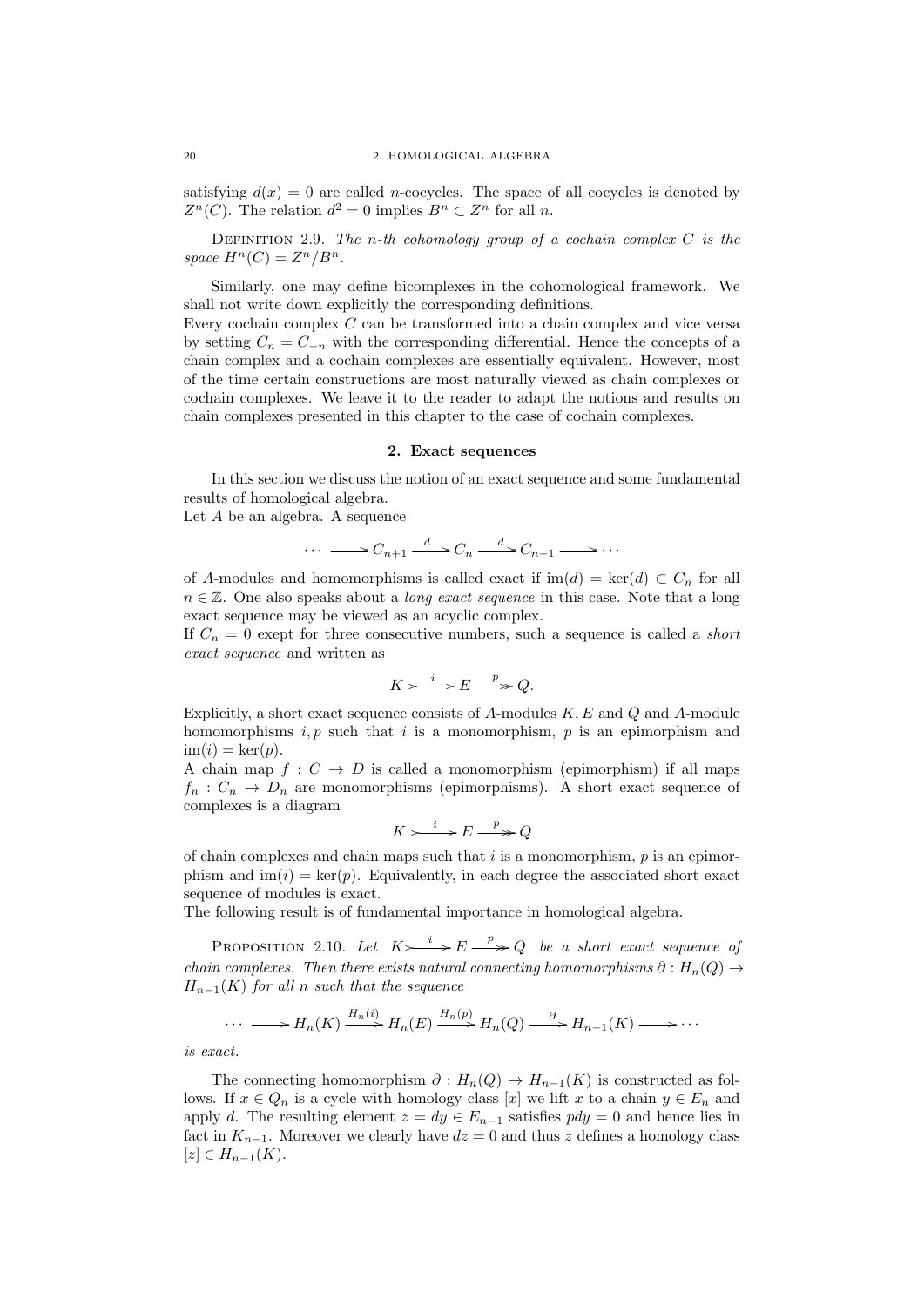#### 2. EXACT SEQUENCES 21

EXCERCISE 2.11. The homology class  $[z] \in H_{n-1}(K)$  depends only on the homology class of x. That is, it is independent of the representative for  $[x]$  and of the choice of y.

Hence we may define  $\partial : H_n(Q) \to H_{n-1}(K)$  by  $\partial([x]) = [z]$ . For the proof of proposition 2.10 we shall use the snake lemma.

LEMMA  $2.12$  (Snake lemma). Let A be an algebra and consider a diagram of A-modules



with exact rows. Then there is an exact sequence

$$
\ker(f) \longrightarrow \ker(g) \longrightarrow \ker(h) \xrightarrow{\partial} \operatorname{coker}(f) \longrightarrow \operatorname{coker}(g) \longrightarrow \operatorname{coker}(h).
$$

Here the connecting map  $\partial$ : ker(h)  $\rightarrow$  coker(f) is defined in the same way as above. The proof of the snake lemma is done by checking case by case and left to the reader.

Let us now show that the sequence in proposition 2.10 is exact. Consider the diagram

$$
K_n/dK_{n+1} \longrightarrow E_n/dE_{n+1} \longrightarrow Q_n/dQ_{n+1} \longrightarrow 0
$$
  
\n
$$
\downarrow d \qquad \qquad \downarrow d \qquad \qquad \downarrow d
$$
  
\n
$$
0 \longrightarrow Z_{n-1}(K) \longrightarrow Z_{n-1}(E) \longrightarrow Z_{n-1}(Q)
$$

where  $Z_{n-1}(K)$  denotes the space of  $(n-1)$ -cycles in the complex K, and similarly for E and Q. It is easy to check directly that the rows in this diagram are exact. Applying the snake lemma 2.12 yields an exact sequence

$$
H_n(K) \longrightarrow H_n(E) \longrightarrow H_n(Q) \stackrel{\partial}{\longrightarrow} H_{n-1}(K) \longrightarrow H_{n-1}(E) \longrightarrow H_{n-1}(Q)
$$

where the maps are given as described in proposition 2.10. Pasting together the exact sequences thus obtained yields the assertion.

Another result which will be used in many situations is the five lemma.

LEMMA 2.13 (Five lemma). Consider a diagram of A-modules of the form



and assume that both rows are exact. Then f is an isomorphism.

PROOF. This is a diagram chase best done visually. Let us only show that  $f$  is injective. Assume that  $f(x) = 0$ . Then the image of x in  $M_4$  is zero. Hence there exists  $x_2$  in  $M_2$  which maps to x. The image of  $x_2$  in  $N_2$  comes from an element y<sub>1</sub> of N<sub>1</sub>. Hence there exists  $x_1 \in M_1$  such that the image of  $x_1$  in  $M_2$  is equal to  $x_2$ . It follows that the image of  $x_2$  in  $M_3$  is zero. Hence x is zero.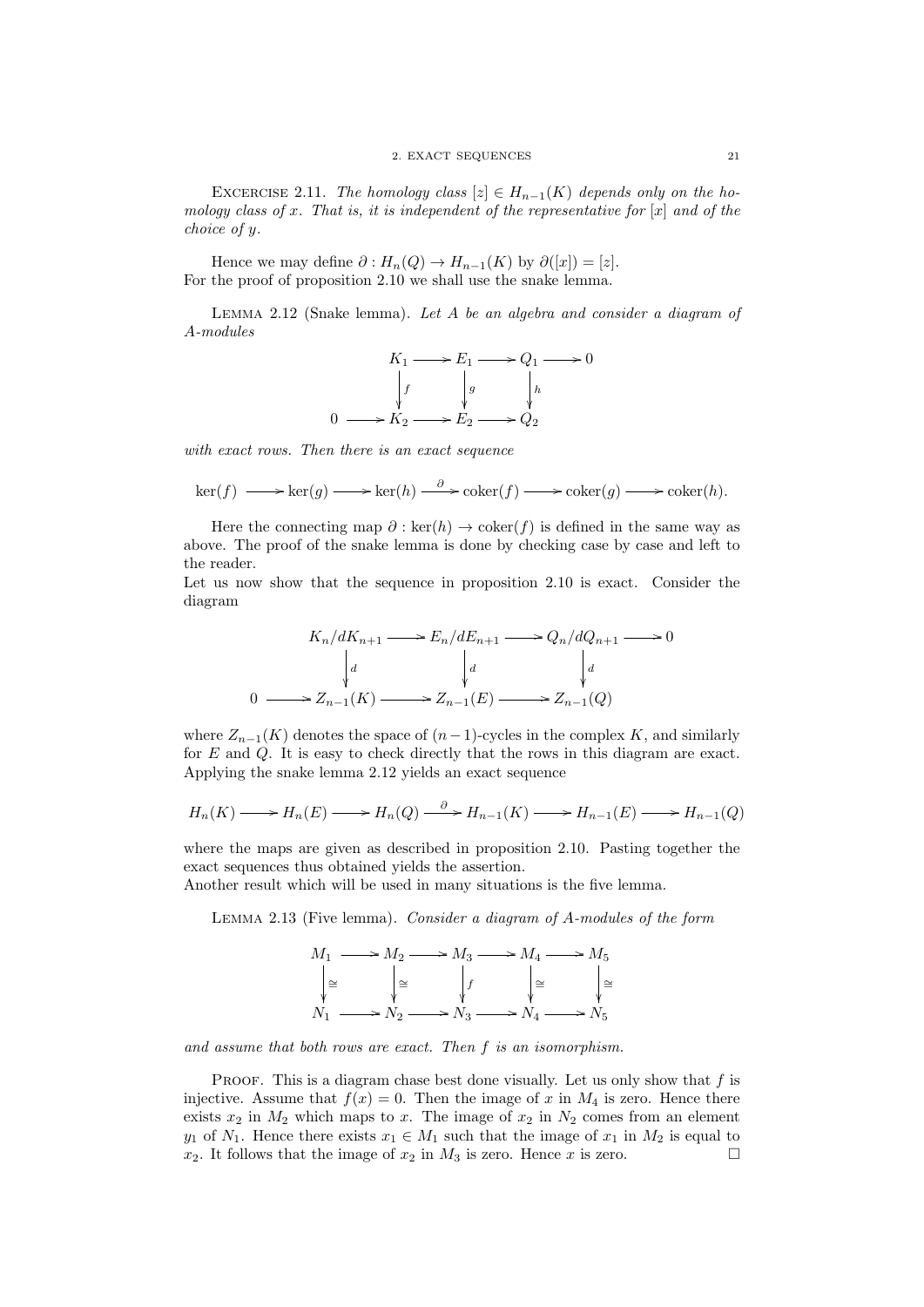22 2. HOMOLOGICAL ALGEBRA

#### 3. Projective resolutions and derived functors

In this section study projective resolutions of modules and the derived functor of the tensor product functor.

DEFINITION 2.14. Let  $A$  be an algebra and let  $M$  be an  $A$ -module. A projective resolution P of M consists of a long exact sequence

 $M \leftarrow P_0 \leftarrow P_1 \leftarrow P_2 \leftarrow P_3 \leftarrow \cdots$ 

of  $A$ -modules such that all  $P_i$  are projective.

Our first aim is to show that every module has a projective resolution.

LEMMA 2.15. Let  $M$  be an A-module. Then there exists a projective resolution for M.

PROOF. Let  $P_0 = AM$  be the free module over the set M and let  $\epsilon: P_0 \to M$ be the natural A-module map. By construction,  $\epsilon$  is surjective and  $P_0$  is free, hence projective. Now let  $P_1 = A \text{ker}(\epsilon)$  be the free module over the set  $\text{ker}(\epsilon)$ and let  $d_1$ :  $P_1 \rightarrow P_0$  be the natural map. Then  $\text{im}(d_1) = \text{ker}(\epsilon)$  and  $P_1$  is again projective. We may next consider  $\ker(d_1)$  and continue in this way to obtain a projective resolution of  $M$  by free A-modules. In many cases one may construct smaller projective resolutions of a module. If P

is already a projective module then the most evident projective resolution of  $P$  is given by  $P_0 = 0$ ,  $P_j = 0$  for  $j > 0$  and  $\epsilon = id$ .

For the general theory it is important that projective resolutions may be compared.

PROPOSITION 2.16. Let M and N be A-modules and let P and Q be projective resolutions of M and N, respectively. If  $f : M \to N$  is an A-module homomorphism there exist A-module homomorphisms  $f_j : P_j \to Q_j$  for all j such that the diagram



is commutative. Moreover, if  $(g_j)_{j\geq 0}$  is another family of such homomorphisms, then the chain maps f and g thus defined are homotopic.

PROOF. The maps  $f_j$  are constructed inductively. Since  $\epsilon: Q_0 \to N$  is surjective and  $P_0$  is projective, there exists an A-module map  $f_0: P_0 \to Q_0$  such that  $f \epsilon = \epsilon f_0$ . Now assume that  $f_j$  has been constructed. Consider the diagram

$$
\cdots \leftarrow P_{j-1} \leftarrow \begin{matrix} d_j & & & & \\ & & & & \\ & & & & \\ & & & & \\ & & & & \\ & & & & & \\ & & & & & \\ & & & & & \\ & & & & & & \\ & & & & & & \\ & & & & & & & \\ & & & & & & & \\ & & & & & & & \\ & & & & & & & & \\ & & & & & & & & \\ & & & & & & & & & \\ & & & & & & & & & \\ & & & & & & & & & & \\ & & & & & & & & & & \\ & & & & & & & & & & & \\ & & & & & & & & & & & \\ & & & & & & & & & & & & \\ & & & & & & & & & & & & \\ & & & & & & & & & & & & & \\ & & & & & & & & & & & & & \\ & & & & & & & & & & & & & \\ & & & & & & & & & & & & & \\ & & & & & & & & & & & & & \\ & & & &
$$

The image of the map  $f_j d_{j+1}$  is contained in  $\ker(d_j) = \text{im}(d_{j+1})$ . Again, since  $d_{j+1}: Q_{j+1} \to \text{im}(d_{j+1})$  is surjective and  $P_{j+1}$  is projective, there exists  $f_{j+1}$  such that  $d_{i+1}f_{i+1} = f_i d_{i+1}$ .

To prove the second assertion, it suffices to consider the case  $f = 0$ . We have to show that any family of maps  $f_j$  as above is homotopic to zero. Again, the contracting homotopy h will be constructed inductively. We define  $h_{-1} = 0 : M \rightarrow Q_0$ . Since f is a chain map, the image of  $f_0$  is contained in  $\ker(\epsilon) = \text{im}(d_1)$ . By projectivity of  $P_0$ , there exists  $h_0 : P_0 \to Q_1$  such that  $d_1 h_0 = f_0$ . Now assume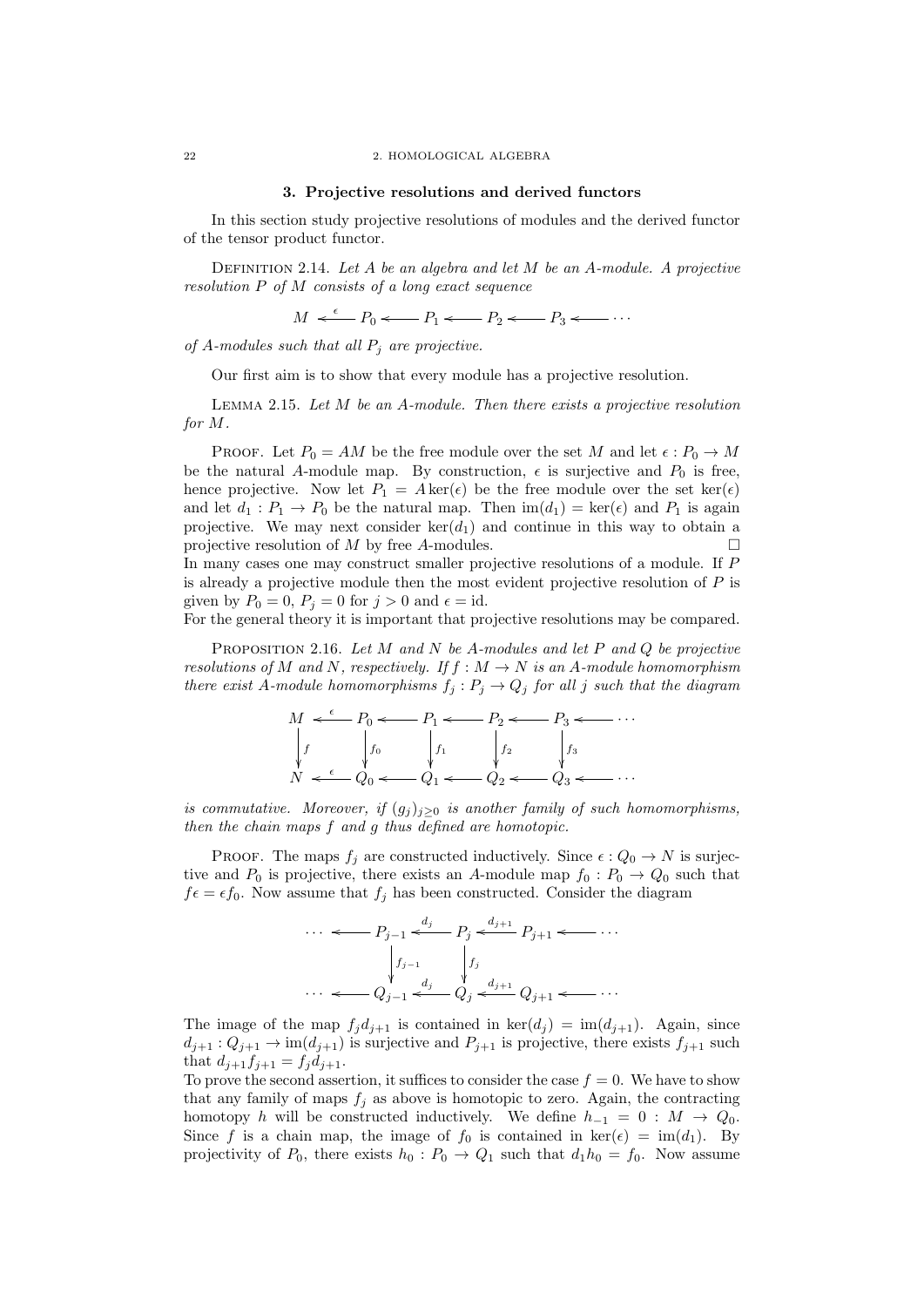that  $h_j: P_j \to Q_{j+1}$  has been constructed such that  $d_{j+1}h_j + h_{j-1}d_j = f_j$ . Then  $f_{j+1} - h_j d_{j+1}$  maps into ker $(d_{j+1}) = \text{im}(d_{j+2})$  since

$$
d_{j+1}f_{j+1} - d_{j+1}h_jd_{j+1} = d_{j+1}f_{j+1} + h_{j-1}d_jd_{j+1} - f_jd_{j+1} = 0.
$$

By projectivity of  $P_{j+1}$ , there exists  $h_{j+1} : P_{j+1} \to Q_{j+2}$  such that  $d_{j+2}h_{j+1} =$  $f_{i+1} - h_i d_{i+1}$ . This yields the claim.

As a consequence, one has the following result.

EXCERCISE 2.17. Two projective resolutions of a module M are homotopy equivalent.

We will now define the derived functor of the tensor product.

DEFINITION 2.18. Let  $M_A$  and  $_A N$  be modules over an algebra A and choose a projective resolution  $P$  of  $_AN$ . Then

$$
\operatorname{Tor}^A_n(M,N) = H_n(M \otimes_A P).
$$

Using excercise 4.26 we see that, up to natural isomorphism, the definition of  $Tor(M, N)$  is independent of the resolution P.

EXCERCISE 2.19. Let  $_A N$  be a module and let

 $0 \longrightarrow K \longrightarrow E \longrightarrow Q \longrightarrow 0$ 

be a short exact sequence of left A-modules. Then the induced sequence of vector spaces

 $0 \longrightarrow \text{Hom}_{A}(N, K) \longrightarrow \text{Hom}_{A}(N, E) \longrightarrow \text{Hom}_{A}(N, Q)$ 

is exact.

If  $N_A$  is projective then in addition the map  $\text{Hom}_A(N, E) \to \text{Hom}_A(N, Q)$  is surjective.

PROPOSITION 2.20. Let  $_A N$  be a module and let

$$
0 \longrightarrow K \longrightarrow E \longrightarrow Q \longrightarrow 0
$$

be a short exact sequence of right A-modules. Then the induced sequence

$$
K \otimes_A N \longrightarrow E \otimes_A N \longrightarrow Q \otimes_A N \longrightarrow 0
$$

is exact.

PROOF. According to proposition 1.26 we have

$$
\operatorname{Hom}(M \otimes_A N, V) \cong \operatorname{Hom}_A(N, \operatorname{Hom}(M, V))
$$

for every module  $M_A$  and every vector space V. According to excercise 2.19 this implies that the sequence

$$
0 \longrightarrow \text{Hom}(Q \otimes_A N, V) \longrightarrow \text{Hom}(E \otimes_A N, V) \longrightarrow \text{Hom}(K \otimes_A N, V)
$$

is exact for every vector space  $V$ . Since we are now only dealing with vector spaces it follows that already the sequence

$$
K \otimes_A N \longrightarrow E \otimes_A N \longrightarrow Q \otimes_A N \longrightarrow 0
$$

is exact. This yields the claim.

As a consequence of proposition 2.20 one obtains in particular the following statement.

EXECERCISE 2.21. Let 
$$
M_A
$$
 and  ${}_AN$  be modules over an algebra A. Then  
\n
$$
Tor_0^A(M, N) \cong M \otimes_A N
$$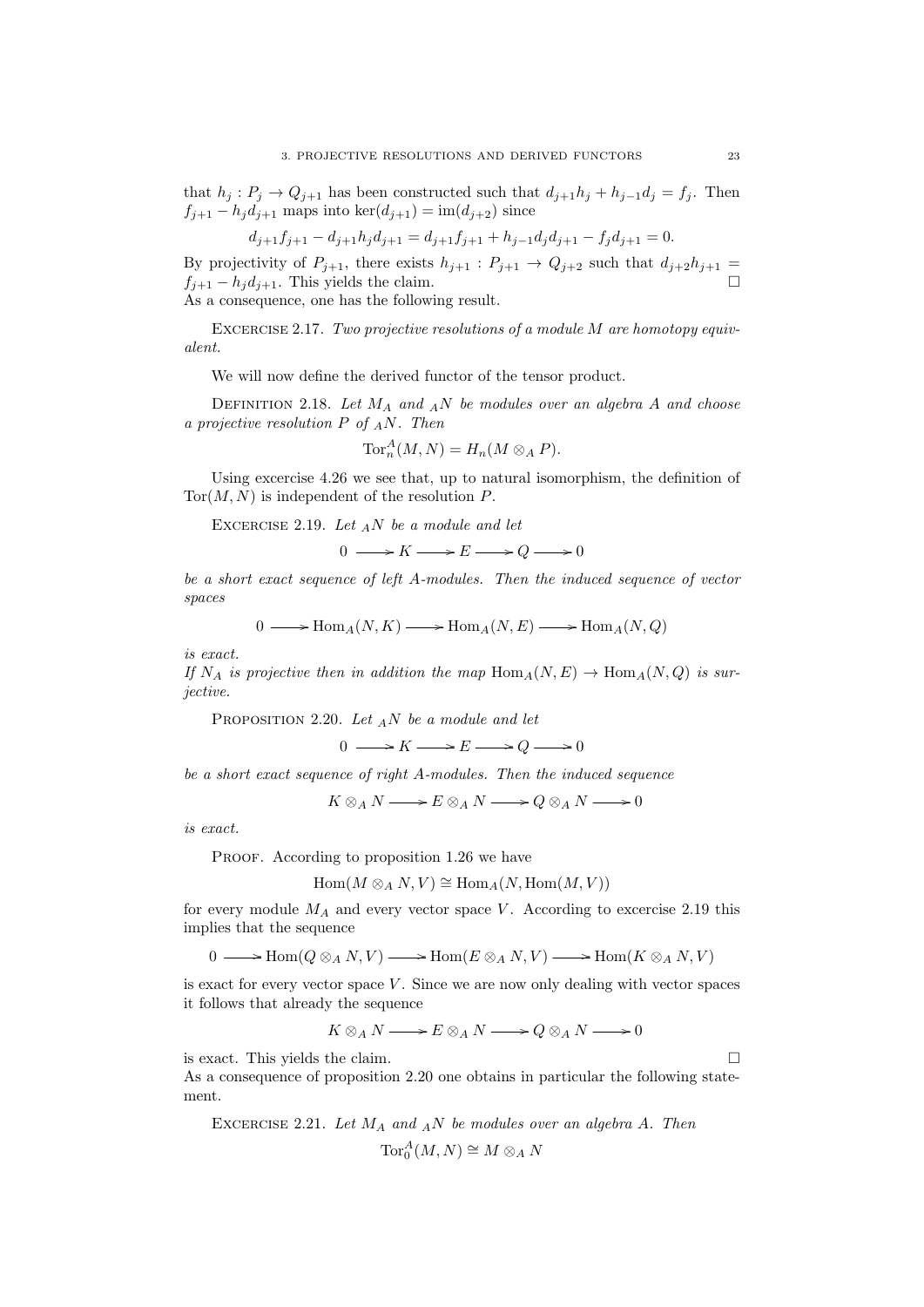All constructions in this section can as well be carried out for unitary modules over unital algebras. This is in fact the standard way to define derived functors of modules. We could thus give the following definition. Let  $M_A$  and  $_A N$  be unitary modules over a unital algebra A and choose a projective resolution  $P$  of  $_A N$  of unitary A-modules. Then the unitary derived functor of the tensor product is

$$
\mathrm{tor}_n^A(M, N) = H_n(M \otimes_A P).
$$

In the same way as above one may prove that this does not depend on the choice of  $P$  up to isomorphism. However, using proposition 1.32 one obtains even the following statement.

EXCERCISE 2.22. Let  $A$  be a unital algebra and let  $M$  and  $N$  be unitary  $A$ modules. Then there is a natural isomorphism

$$
\operatorname{Tor}^A_n(M,N) \cong \operatorname{tor}^A_n(M,N)
$$

for all n.

Hence it makes essentially no difference if we work with unital algebras and unitary modules or with arbitrary algebras and arbitrary modules.

#### 4. Inductive and projective limits of chain complexes

In this section we study the homology of inductive and projective limits of chain complexes.

Let J be a partially ordered set and let  $(C<sup>j</sup>)<sub>j\in J</sub>$  be an inductive system of chain complexes. That is, we are given chain complexes  $C<sup>j</sup>$  and a compatible family of chain maps  $f_{ji}: C^i \to C^j$  for all  $i \leq j$ . Then we may form the inductive limit

$$
C = \varinjlim_{j \in J} C^j
$$

by letting  $C_n = \underline{\lim}_{j \in J} C_n^j$  be the inductive limits in each degree. It is straightfoward to check that the inductive limit  $C$  is again a chain complex. As a special case one may consider direct sums.

EXCERCISE 2.23. Let  $(C^j)_{j \in J}$  be a family of chain complexes. Then the natural map

$$
\bigoplus_{j\in J} H^*(C^j) \to H_*\bigg(\bigoplus_{j\in J} C^j\bigg)
$$

is an isomorphism.

Recall that a partially ordered set J is directed if for every  $i, j \in J$  there exists  $k \in J$  such that  $i \leq k$  and  $j \leq k$ .

LEMMA 2.24. Let  $(C^j)_{j\in J}$  be an inductive system of chain complexes over a directed set J. Then the natural map

$$
\varinjlim_{j\in J}H_*(C^j)\to H_*\bigg(\varinjlim_{j\in J}C^j\bigg)
$$

is an isomorphism.

PROOF. Let C be the inductive limit of the complexes  $C_j$ . There is a compatible family of chain maps  $\iota_j : C^j \to C$  and hence an induced map  $\iota : \varinjlim H_*(C^j) \to$  $H_*(C)$ . Let us show that this map is injective and surjective. If  $c \in C$  is a cycle there exists  $j \in J$  such that  $c = \iota_j(c_j)$  for  $c_j \in C^j$ . Moreover  $dc = 0$ implies  $\iota_{kj}(dc_j) = 0 \in C^k$  for some  $k \geq j$ . Hence  $\iota_{kj}(c_j) \in C^k$  is a cycle and  $\iota([i_{kj}(c_j)]) = [c]$ . This show that  $\iota$  is surjective. If  $\iota([c_j]) = 0$  in  $H_*(C)$  there exists  $b \in C^k$  and  $l \in J$  such that  $\iota_{lj}(c_j) = \iota_{lk}(db) = d\iota_{lk}b$  in  $C^l$ . Here we use the fact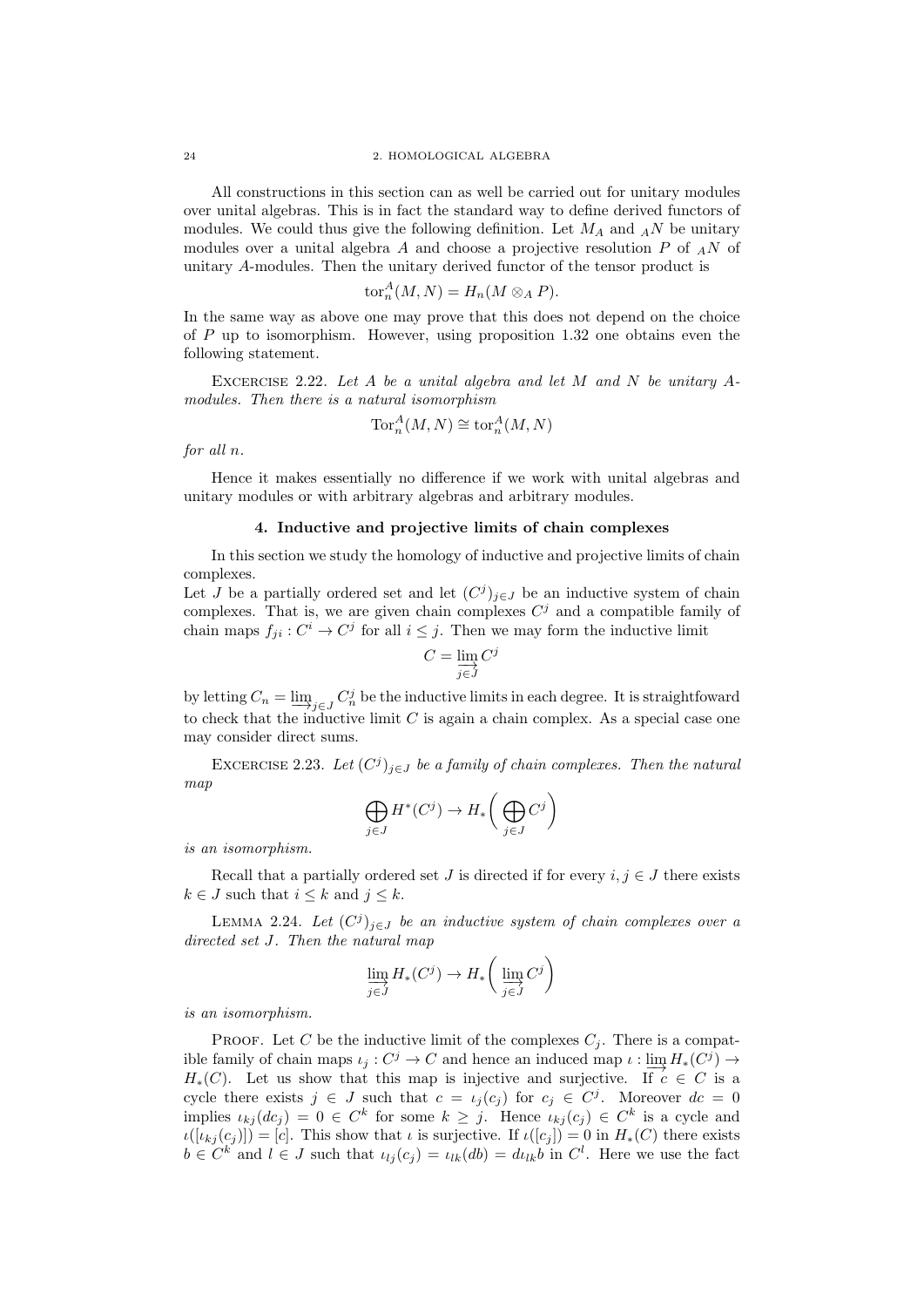that J is directed. It follows that  $\iota_{lj}([c_j]) = 0$  in  $H_*(C^l)$  and hence the class  $[c_j]$  in  $\lim_{\longrightarrow} H(C^j)$  is zero. This shows that  $\iota$  is injective. For projective limits one start with the dual definitions. Let J be a partially ordered set and let  $(C^{j})_{j\in J}$  be a projective system of chain complexes. That is, we are given chain complexes  $C^j$  and a compatible family of chain maps  $f_{ji}: C^i \to C^j$ 

$$
C=\varprojlim_{j\in J}C^j
$$

componentwise and obtain a chain complex C. Let us consider the special case of direct products.

EXCERCISE 2.25. Let  $(C^j)_{j \in J}$  be a family of chain complexes. Then the natural map

$$
\prod_{j\in J} H^*(C^j) \to H_*\bigg(\prod_{j\in J} C^j\bigg)
$$

is an isomorphism.

for all  $j \leq i$ . We form the projective limit

The case of general projective limits is more complicated. We consider only the special case where the index set  $J$  is the set of natural numbers with the canonical ordering.

First we have to explain what  $\varprojlim_{j\in\mathbb{N}} M^j$  for a projective system  $(M^j)_{j\in\mathbb{N}}$  of modules or chain complexes over N is. Consider the map  $\sigma: \prod_{j\in\mathbb{N}} M^j \to \prod_{j\in\mathbb{N}} M^j$  given by

$$
\sigma((x_j)_{j\in\mathbb{N}})=(\pi_{j,j+1}(x_{j+1}))_{j\in\mathbb{N}}.
$$

The kernel of id  $-\sigma$  can be identified with  $\varprojlim_{j\in\mathbb{N}} M^j$ . By definition  $\varprojlim_{j\in\mathbb{N}} M^j$  is the cokernel of id  $-\sigma$ . Hence we have a short exact sequence

$$
\varprojlim\nolimits_{j\in\mathbb{N}}M^j{\longrightarrow\!\!\!\!\!\!\!\!\longrightarrow} \prod\nolimits_{j\in\mathbb{N}}M^j\stackrel{{\rm id}-\sigma}{\longrightarrow}\prod\nolimits_{j\in\mathbb{N}}M^j{\longrightarrow\!\!\!\!\!\longrightarrow} \varprojlim\nolimits_{j\in\mathbb{N}}M^j.
$$

In favorable circumstances, the term  $\varprojlim_{j\in\mathbb{N}}^1 M^j$  vanishes.

LEMMA 2.26. Let  $(M^{j})_{j\in\mathbb{N}}$  be an inverse system with surjective structure maps. Then  $\underbrace{\lim}^1_{j \in \mathbb{N}} M^j = 0.$ 

PROOF. If all structure maps are surjective, the map id  $-\sigma$  is surjective as well. Hence  $\varprojlim_{j\in\mathbb{N}} M^j = 0$  by the definition of  $\varprojlim_{j\in\mathbb{N}}$ .

In the hypothesis of the previous lemma the condition of having surjective structure maps can be relaxed. One says that the projective system  $(M_j)_{j\in\mathbb{N}}$  satisfies the Mittag-Leffler condition if for all  $j \in \mathbb{N}$  there exists k such that the images of the maps  $\pi_{il} : M^l \to M^j$  are equal for all  $l \geq k$ . We remark that the assertion of lemma 2.26 remains true for projective systems satisfying the Mittag-Leffler condition.

PROPOSITION 2.27. Let  $(C^n)_{n\in\mathbb{N}}$  be a projective system of chain complexes with surjective structure maps. If we denote by  $C$  the projective limit of the system  $(C<sup>n</sup>)<sub>n∈N</sub>$ , there is a short exact sequence

$$
\underleftarrow{\lim_{j \in \mathbb{N}} H_{n+1}(C_j)} \longrightarrow H_n(C) \longrightarrow \underleftarrow{\lim_{j \in \mathbb{N}} H_n(C_j)}
$$

for each n.

PROOF. We have an exact sequence

$$
\underleftarrow{\lim}_{j \in \mathbb{N}} C^j \longrightarrow \prod_{j \in \mathbb{N}} C^j \xrightarrow{\text{id} - \sigma} \prod_{j \in \mathbb{N}} C^j \longrightarrow \underleftarrow{\lim}_{j \in \mathbb{N}} C^j
$$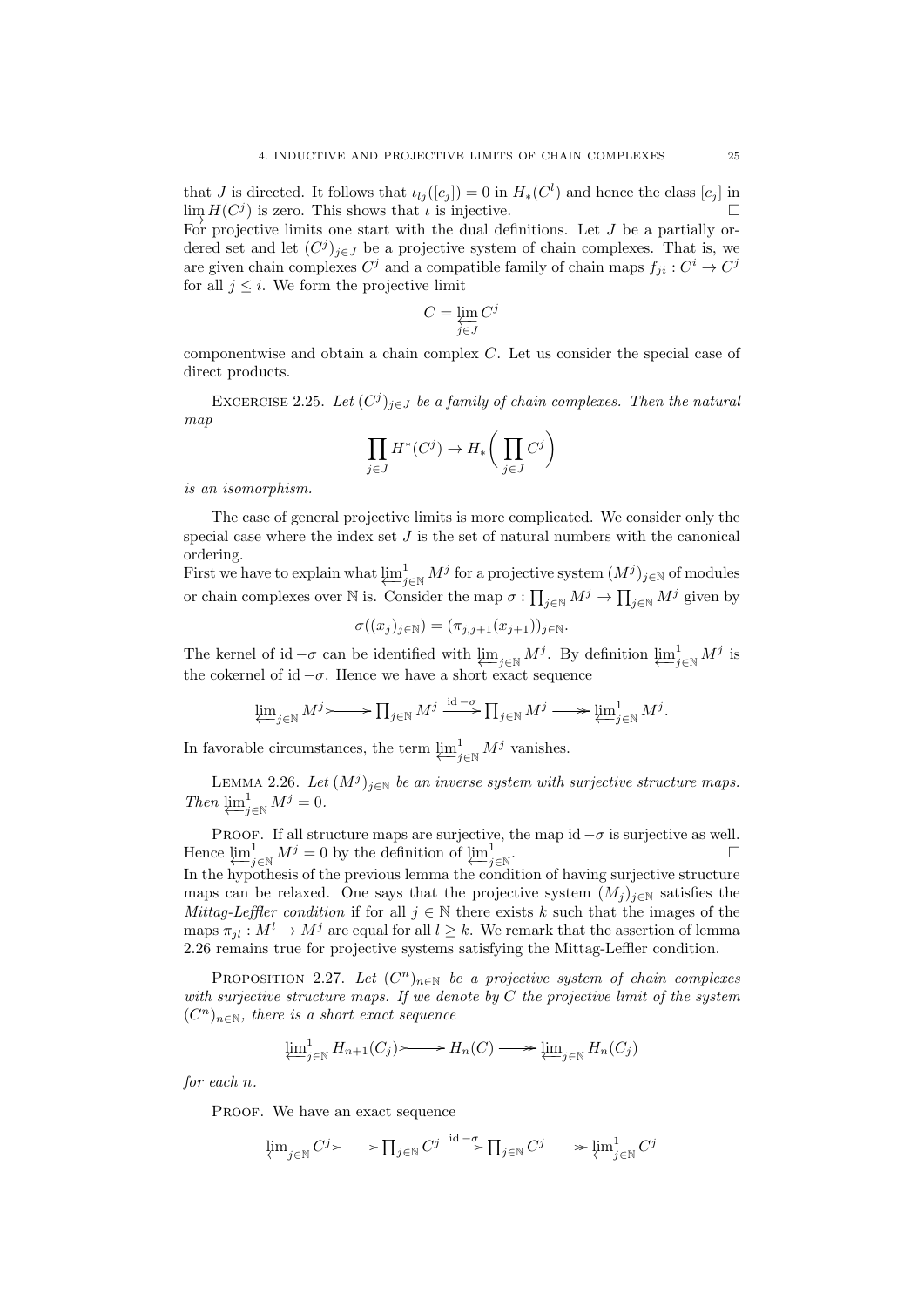of chain complexes. According to the assumption, the term  $\varprojlim_{j\in\mathbb{N}} C^j$  is zero and we get a short exact sequence of chain complexes

$$
\lim_{\leftarrow} C^j \longrightarrow \prod_{j \in \mathbb{N}} C^j \xrightarrow{\mathrm{id} - \sigma} \prod_{j \in \mathbb{N}} C^j
$$

which induces a long exact sequence

$$
\cdots \longrightarrow H_n(C) \longrightarrow \prod_{j \in \mathbb{N}} H_n(C^j) \xrightarrow{\mathrm{id} - \sigma} \prod_{j \in \mathbb{N}} H_n(C^j) \longrightarrow \cdots
$$

in homology. Here we use excercise 2.25 to describe the homology of the direct product complexes. By definition,  $\varprojlim_{j\in\mathbb{N}}^1 H_{n+1}(C^j)$  is the cokernel of the map id  $-σ$  at the  $(n + 1)$ th stage in this sequence. It maps injectively into  $H_n(C)$  by the boundary map. Moreover, the kernel of id  $-\sigma$  at the *n*th stage is equal to  $\lim_{j \in \mathbb{N}} H_n(C^j)$ . By exactness, this yields the assertion.

#### 5. Presimplicial modules

For the description of Hochschild homology it is convenient to use the following concept. Historically, it originates from the study of simplicial homology and singular homology.

DEFINITION 2.28. A presimplicial module C is a sequence of vector spaces  $C_n$ for  $n \geq 0$  together with maps

$$
d_j: C_n \to C_{n-1} \qquad for \quad j = 0, \dots, n
$$

called face maps such that

$$
d_i d_j = d_{j-1} d_i \qquad \text{for} \quad 0 \le i < j \le n
$$

and all n. A presimplicial map  $f: C \to D$  between presimplicial modules is a family of linear maps  $C_n \to D_n$  such that  $d_i f = f d_i$  for all face maps  $d_i$ .

Of course, one might as well consider A-modules over an algebra together with module homomorphisms satisfying the above relations. We will not need this, though.

Historically, the following observation was one of the starting points of homological algebra.

EXCERCISE 2.29. Let  $C$  be a presimplicial module. Then  $C$  becomes a complex with boundary operators  $d: C_n \to C_{n-1}$  given by

$$
d = \sum_{j=0}^{n} (-1)^j d_j.
$$

Observe that every map  $f: C \to D$  of presimplicial modules induces a chain map between the associated complexes.

DEFINITION 2.30. Let  $f, g : C \to D$  be presimplicial maps. A presimplicial homotopy between f and g is a family of linear maps  $h_j : C_n \to D_{n+1}$  for  $j =$  $0, \ldots, n$  such that  $d_0h_0 = f$  and  $d_{n+1}h_n = g$  while

$$
d_i h_j = \begin{cases} h_{j-1} d_i, & 0 \le i < j \le n \\ d_i h_{i-1}, & 0 < i = j \le n \\ h_j d_{i-1}, & 1 \le j+1 < i \le n+1 \end{cases}
$$

for all n.

We write  $f \sim g$  if two maps f and g are connected by a presimplicial homotopy. The following excercise shows in particular that presimplicial homotopy is an equivalence relation.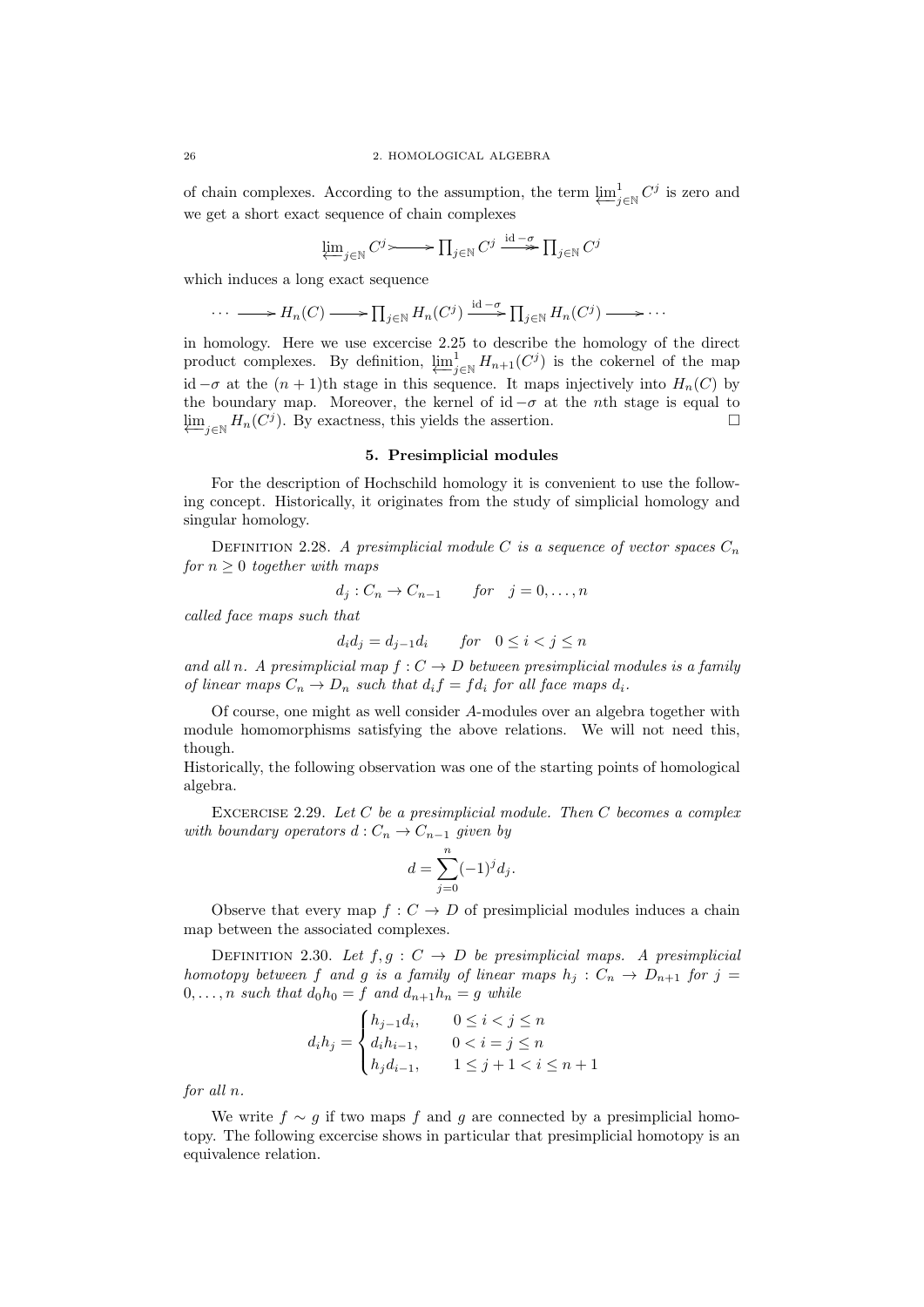EXCERCISE 2.31. Consider presimplicial maps from  $C$  to  $D$ . Then a)  $f \sim f$ .

- b)  $f \sim g$  implies  $g \sim f$  and  $-f \sim -g$ .
- c)  $f \sim g$  and  $g \sim h$  implies  $f \sim h$ .
- c)  $f_1 \sim g_1$  and  $f_2 \sim g_2$  implies  $(f_1 + f_2) \sim (g_1 + g_2)$ .

EXCERCISE 2.32. Let  $f, g : C \to D$  be maps of presimplicial modules which are connected by a presimplicial homotopy. Then the associated chain maps are homotopic.

Let us remark that there exists also the notion of a simplicial module. It is obtained from the definition of a presimplicial module by requiring in addition the existence of certain degeneracy maps satisfying some conditions. For the applications we have in mind, such degeneracy maps exist only if we work with unital algebras. Since we do not want to restrict attention to unital algebras it is more natural to consider presimplicial modules.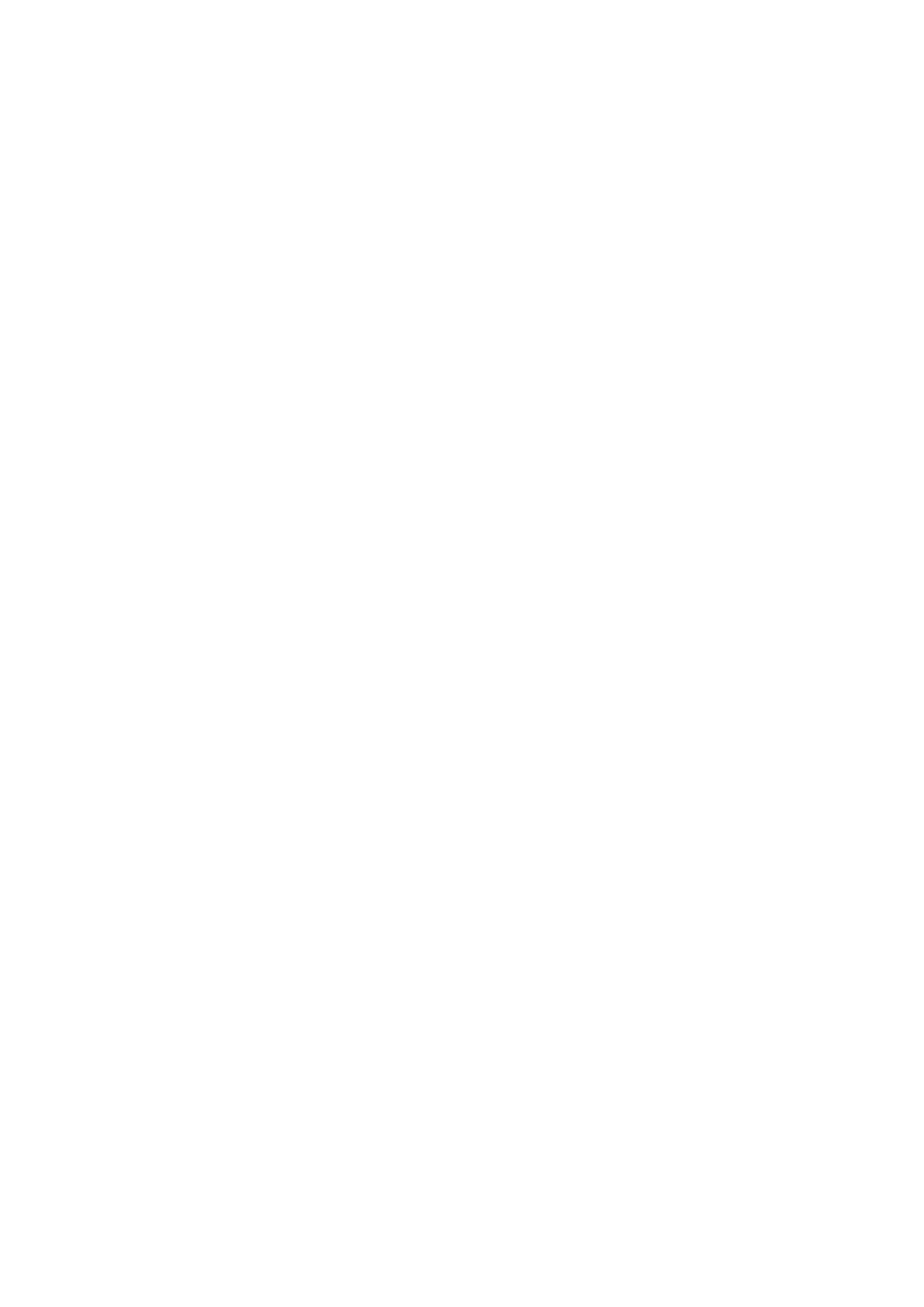## CHAPTER 3

# Hochschild homology and cyclic homology

In this chapter we define Hochschild homology and cyclic homology and study their basic properties. There are different approaches to these theories, and each of these approaches has its particular virtues. We will begin with the definition using the mixed complex of noncommutative differential forms and then deduce the description of Hochschild homology for unital algebras as a derived functor. We also define cyclic homology based on mixed complexes. After having treated the SBI-sequence we will introduce Hochschild cohomology and cyclic cohomology. We discuss periodic cyclic homology and cohomology and the relation of these theories to ordinary cyclic homology and cohomology.

#### 1. Noncommutative differential forms

In this section we define and study a noncommutative replacement of the algebra of differential forms  $\mathcal{A}(M)$  on a smooth manifold M.

DEFINITION 3.1. Let A be an algebra. For  $n > 0$  we let  $\Omega^n(A) = A^+ \otimes A^{\otimes n}$  be the space of noncommutative n-forms over A. In addition we set  $\Omega^0(A) = A$ .

Here we have used the notation

$$
A^{\otimes n} = A \otimes A \otimes \cdots \otimes A
$$

to denote the tensor product of n copies of A. Elements in  $\Omega^{n}(A)$  are written in the suggestive form  $a^0 da^1 \cdots da^n$  for  $a^0 \in A^+$  and  $a^1, \ldots, a^n$  in A. We also write  $da^1 \cdots da^n$  if  $a^0 = 1 \in A^+$ .

Let us first consider the case  $n = 1$ . We define a left A-module structure on  $\Omega^1(A)$ by setting

$$
a(a^0da^1) = aa^0da^1.
$$

A right A-module structure on  $\Omega^1(A)$  is defined according to the Leibniz rule  $d(ab) = dab + adb$  by

 $(a^0 da^1)a = a^0 d(a^1 a) - a^0 a^1 da.$ 

EXCERCISE 3.2. Verify that  $\Omega^1(A)$  becomes an A-A-bimodule in this way.

The next statement shows that higher differential forms may be constructed out of the bimodule  $\Omega^1(A)$ . We will use the notation

$$
\Omega^1(A)^{\otimes_A n} = \Omega^1(A) \otimes_A \Omega^1(A) \otimes_A \cdots \otimes_A \Omega^1(A)
$$

for the tensor product of n copies of  $\Omega^1(A)$  over A.

EXCERCISE 3.3. There is a natural isomorphism

$$
\Omega^n(A) \cong \Omega^1(A) \otimes_A \Omega^1(A) \otimes_A \cdots \otimes_A \Omega^1(A) = \Omega^1(A)^{\otimes_A n}
$$

for every  $n \geq 1$ .

As a consequence, the spaces  $\Omega^{n}(A)$  are equipped with an A-A-bimodule structure in a natural way. Explicitly, the left A-module structure on  $\Omega^{n}(A)$  is given by

$$
a(a^0da^1\cdots da^n) = aa^0da^1\cdots da^n
$$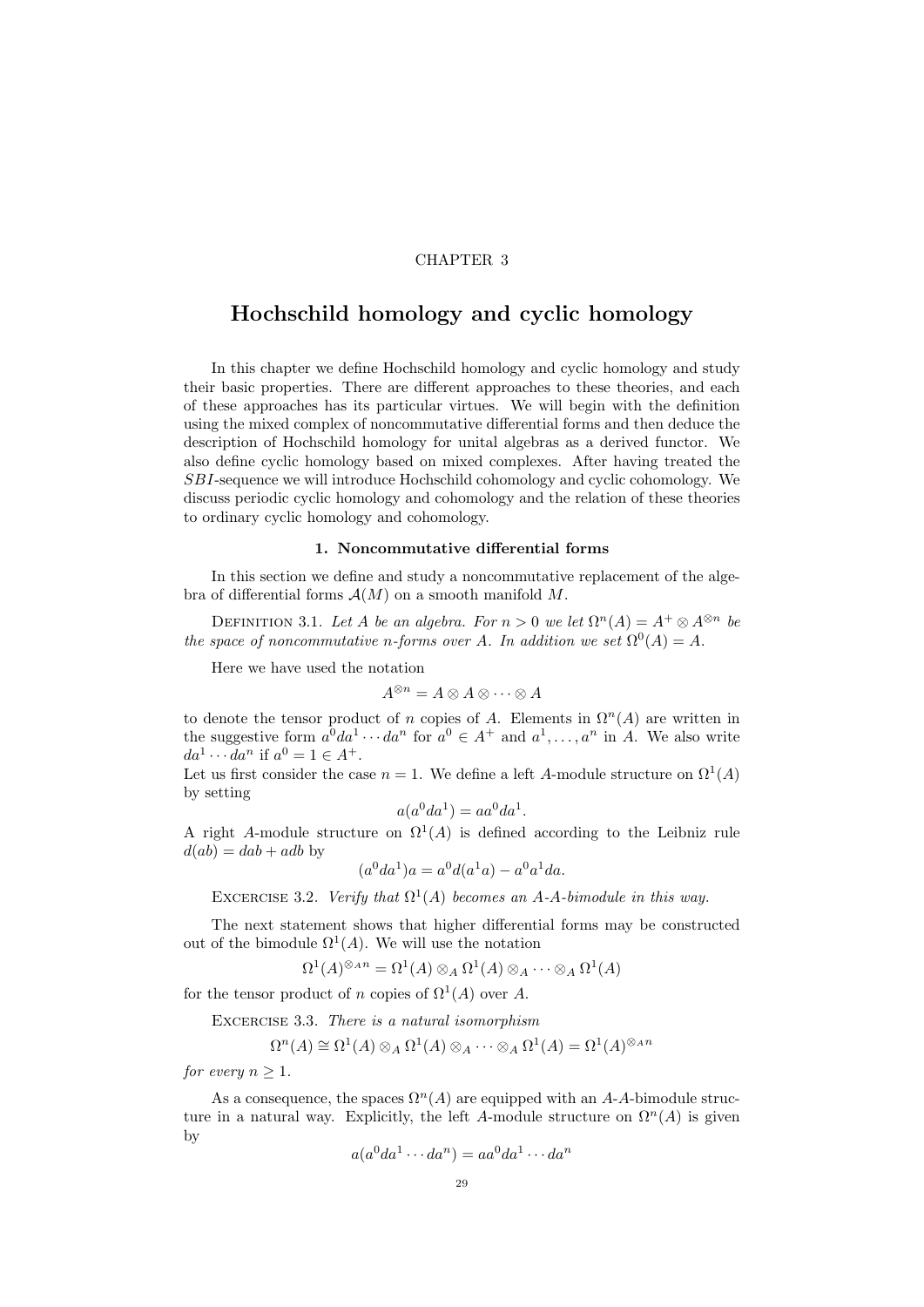and the right A-module structure may be written as

$$
(a^{0}da^{1}\cdots da^{n})a = a_{0}da_{1}\cdots da_{n-1}d(a_{n}a)
$$
  
+ 
$$
\sum_{j=1}^{n-1}(-1)^{n-j}a^{0}da^{1}\cdots d(a^{j}a^{j+1})\cdots da^{n}da + (-1)^{n}a^{0}a^{1}da^{2}\cdots da^{n}da.
$$

Moreover we view  $\Omega^{0}(A) = A$  as an A-bimodule in the obvious way using the multiplication in A.

According to excercise 3.3 one may define a map  $\Omega^{n}(A) \otimes \Omega^{m}(A) \to \Omega^{n+m}(A)$  by considering the natural projection

$$
\Omega^1(A)^{\otimes_A n} \otimes \Omega^1(A)^{\otimes_A m} \to \Omega^1(A)^{\otimes_A n} \otimes_A \Omega^1(A)^{\otimes_A m} = \Omega^1(A)^{\otimes_A (m+n)}.
$$

Let us denote by  $\Omega(A)$  the direct sum of the spaces  $\Omega^{n}(A)$  for  $n \geq 0$ . Then the maps  $\Omega^n(A) \otimes \Omega^m(A) \to \Omega^{n+m}(A)$  assemble to a map  $\Omega(A) \otimes \Omega(A) \to \Omega(A)$ .

EXCERCISE 3.4. In this way the space  $\Omega(A)$  becomes an algebra. Actually,  $\Omega(A)$  is a graded algebra if one considers the natural grading given by the degree of a differential form.

Let us now define a linear operator  $d: \Omega^n(A) \to \Omega^{n+1}(A)$  by

$$
d(a^0da^1\cdots da^n) = da^0\cdots da^n, \qquad d(da^1\cdots da^n) = 0
$$

for  $a^0, \ldots, a^n \in A$ . It follows immediately from the definition that  $d^2 = 0$ . A differential form in  $\Omega(A)$  is called homogenous of degree n if it is contained in the subspace  $\Omega^n(A)$ .

EXCERCISE 3.5. The graded Leibniz rule

$$
d(\omega \eta) = d\omega \eta + (-1)^{|\omega|} \omega d\eta
$$

holds on  $\Omega(A)$  for homogenous forms  $\omega$  and  $\eta$ .

Hence the operator  $d$  has similar properties like the exterior differential on ordinary differential forms. Actually one might think of this operator as an analogue of the exterior differential.

At this point it would be tempting to define the de Rham homology of an algebra A to be the homology of  $\Omega(A)$  with respect to the differential d. However, it is easy to check that  $\Omega(A)$  is contractible with respect to this boundary operator. A contracting homotopy  $h: \Omega^n(A) \to \Omega^{n-1}(A)$  is given by

$$
h(a^0da^1\cdots da^n) = 0, \qquad h(da^1\cdots da^n) = a^1da^2\cdots da^n
$$

for  $a^0, a^1, \ldots, a^n \in A$ . Hence we do not obtain any interesting information in this way. Instead we have to consider more interesting boundary operators. We define a linear operator  $b: \Omega^n(A) \to \Omega^{n-1}(A)$  by

$$
b(a^0da^1\cdots da^n) = (-1)^{n-1}(a^0da^1\cdots da^{n-1}a^n - a^na^0da^1\cdots da^{n-1})
$$
  
=  $(-1)^{n-1}[a^0da^1\cdots da^{n-1}, a^n]$ 

for  $a^0 \in A^+$  and  $a^1 \cdots a^n \in A$ . Here  $[x, y] = xy - yx$  denotes the ordinary commutator for elements in the algebra  $\Omega(A)$ . The operator b is called the Hochschild operator. Using the explicit formula for the right A-module structure of  $\Omega(A)$  we obtain

$$
b(a^0da^1 \cdots da^n) = a^0a^1da^2 \cdots da^n
$$
  
+ 
$$
\sum_{j=1}^{n-1} (-1)^j a^0 da^1 \cdots d(a^j a^{j+1}) \cdots da^n + (-1)^n a^n a^0 da^1 \cdots da^{n-1}.
$$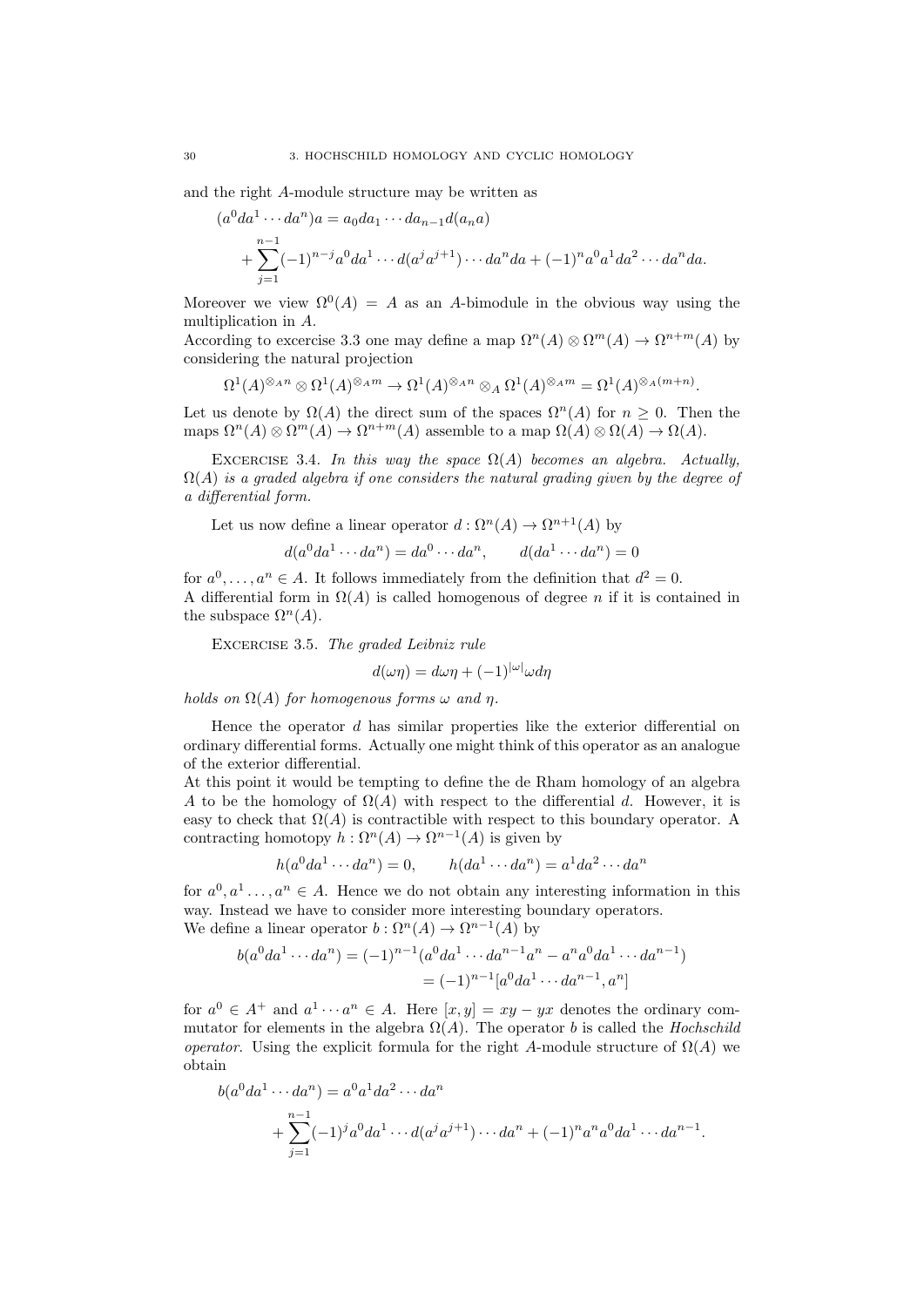which is closer to the traditional form of the definition of the Hochschild boundary map.

LEMMA 3.6. The Hochschild operator b satisfies  $b^2 = 0$ .

PROOF. We compute for 
$$
\omega = a^0 da^1 \cdots da^n
$$
 and  $x, y \in A$   
\n
$$
b^2(\omega dx dy) = b((-1)^{n+1}(\omega dx y - y\omega dx)) = b((-1)^{n+1}(\omega d(xy) - \omega x dy - y\omega dx))
$$
\n
$$
= (-1)^n (-1)^{n+1}(\omega xy - xy\omega - (\omega xy - y\omega x) - (y\omega x - xy\omega)) = 0
$$

which yields the claim.  $\hfill \Box$ 

We proceed to construct more operators as follows. The Karoubi operator  $\kappa$ :  $\Omega^{n}(A) \to \Omega^{n}(A)$  is given by

$$
\kappa = \mathrm{id} - (bd + db)
$$

and the Connes operator  $B: \Omega^n(A) \to \Omega^{n+1}(A)$  is defined by

$$
B = \sum_{j=0}^{n} \kappa^j d.
$$

Using  $d^2 = 0$  we obtain  $\kappa d = d\kappa$ . Moreover this implies immediately  $B^2 = 0$ . Let us record explicit formulas for the operators  $\kappa$  and B on  $\Omega^n(A)$ . Clearly one has  $\kappa(a) = a$  for  $a \in \Omega^0(A) = A$ .

EXCERCISE 3.7. For all  $n > 0$  one has

$$
\kappa(a^0da^1\cdots da^n) = (-1)^{n-1}da^na^0da^1\cdots da^{n-1}
$$

on  $\Omega^n(A)$ .

For the Connes operator we compute

$$
B(a^0da^1\cdots da^n)=\sum_{i=0}^n(-1)^{ni}da^{n+1-i}\cdots da^nda^0\cdots da^{n-i}
$$

using excercise 3.7. We need the following lemma concerning relations between the operators constructed above.

LEMMA 3.8. On 
$$
\Omega^n(A)
$$
 the following relations hold:

a)  $\kappa^{n+1}d = d$ b)  $\kappa^n = \mathrm{id} + b\kappa^n d$ c)  $b\kappa^n = b$ d)  $\kappa^{n+1} = \mathrm{id} - db$ e)  $(\kappa^{n+1} - \mathrm{id})(\kappa^n - \mathrm{id}) = 0$ f)  $Bb + bB = 0$ 

PROOF. a) follows directly from the explicit formula for  $\kappa$  obtained in excercise 3.7. b) Using again the formula for  $\kappa$  we compute

$$
\kappa^{n}(a^{0}da^{1}\cdots da^{n}) = da^{1}\cdots da^{n}a^{0}
$$
  
=  $a^{0}da^{1}\cdots da^{n} + (-1)^{n}b(da^{1}\cdots da^{n}da^{0})$   
=  $a^{0}da^{1}\cdots da^{n} + bk^{n}d(a^{0}da^{1}\cdots da^{n}).$ 

c) follows by applying the Hochschild boundary b to both sides of b). d) Apply  $\kappa$ to b) and use a). e) is a consequence of b) and d). f) We compute

$$
Bb + bB = \sum_{j=0}^{n-1} \kappa^j db + \sum_{j=0}^n b\kappa^j d = \sum_{j=0}^{n-1} \kappa^j (db + bd) + \kappa^n bd
$$
  
= id -\kappa^n + \kappa^n bd = id -\kappa^n (id - bd) = id -\kappa^n (\kappa + db) = 0

where we use d) and b).  $\Box$ 

We can rephrase parts of this discussion using the following definition.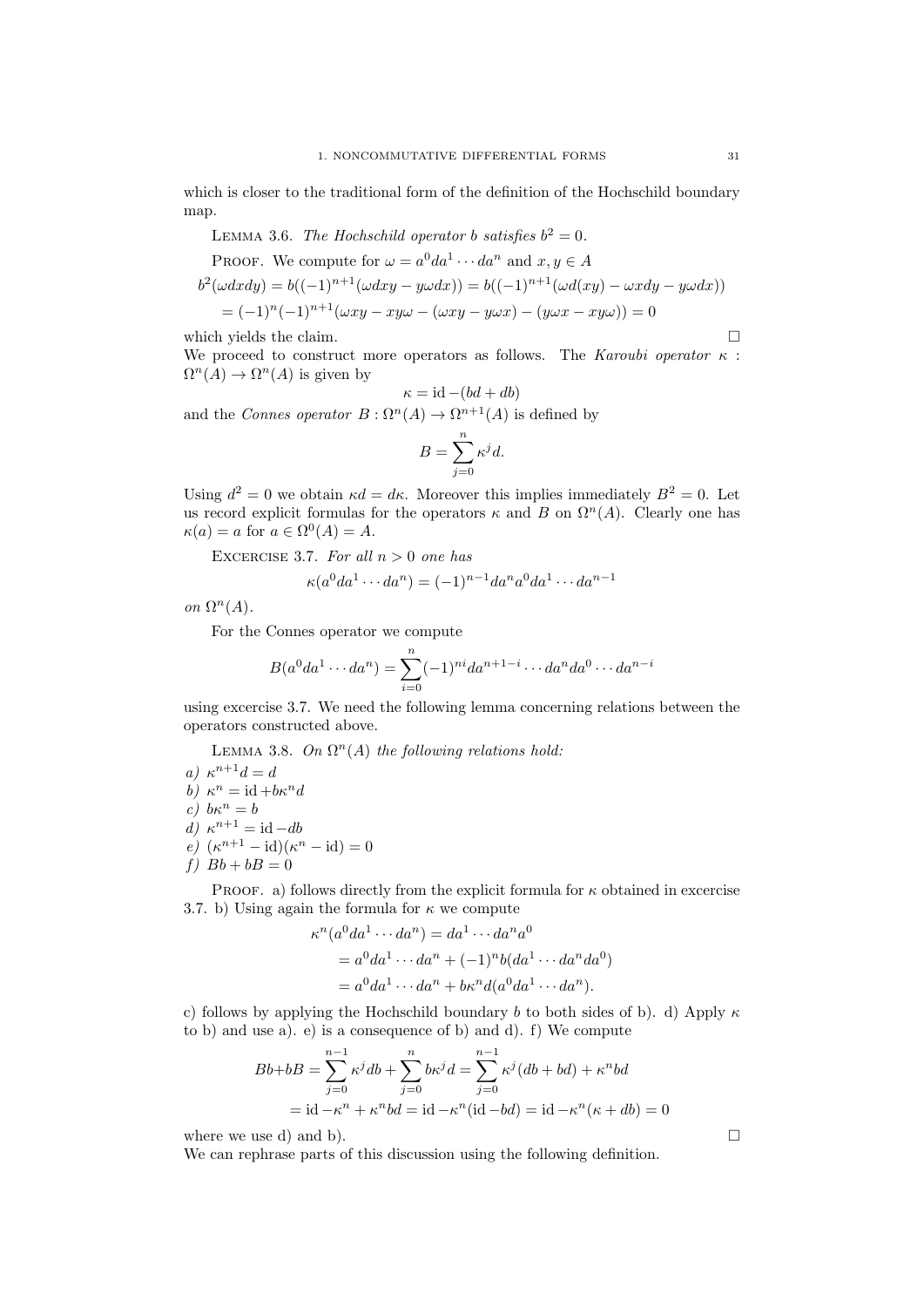DEFINITION 3.9. A mixed complex M is a sequence of vector spaces  $M_n$  together with differentials b of degree  $-1$  and B of degree  $+1$  satisfying  $b^2 = 0$ ,  $B^2 = 0$  and  $[5b] = kR + Rb - 0.$ 

$$
[b, B] = bB + Bb = 0
$$

on  $M_n$  for all n.

PROPOSITION 3.10. Let A be an algebra. The space  $\Omega(A)$  of noncommutative differential forms together with the operators b and B is a mixed complex.

### 2. Hochschild homology

In this section we define and study the Hochschild homology of an algebra.

DEFINITION 3.11. Let  $A$  be an algebra. The Hochschild homology of  $A$  is the homology of  $\Omega(A)$  with respect to the Hochschild boundary b. We denote by  $HH_n(A)$ the n-th Hochschild homology group of A.

Let us identify the homology group  $HH_0(A)$ .

LEMMA 3.12. Let A be an algebra. Then  $HH_0(A)$  is the quotient  $A/[A, A]$  of A by the linear span of all commutators.

PROOF. The image of the Hochschild boundary  $b : \Omega^1(A) \to A$  is equal to  $[A, A]$  since  $b(a_0da_1) = a_0a_1 - a_1a_0$ .

As a consequence we obtain immediately

COROLLARY 3.13. Let A be a commutative algebra. Then  $HH_0(A) = A$ .

Let A be an arbitrary algebra and consider the direct sum decomposition

$$
\Omega^n(A) = A^+ \otimes A^{\otimes n} = (A \oplus \mathbb{C}) \otimes A^{\otimes n} = A^{\otimes n+1} \oplus A^{\otimes n}.
$$

for  $n > 0$ .

EXCERCISE 3.14. Using this decomposition the Hochschild complex  $\Omega(A)$  of A can be identified with the total complex of the bicomplex



where the vertical operators are defined by

$$
b(a_0 \otimes a_1 \otimes \cdots \otimes a_n) = \sum_{j=0}^{n-1} (-1)^j a_0 \otimes \cdots \otimes a_j a_{j+1} \otimes \cdots \otimes a_n
$$

$$
+ (-1)^n a_n a_0 \otimes a_1 \otimes \cdots \otimes a_{n-1}
$$

and

$$
b'(a_0\otimes a_1\otimes \cdots \otimes a_n)=\sum_{j=0}^{n-1}(-1)^ja_0\otimes \cdots \otimes a_ja_{j+1}\otimes \cdots \otimes a_n.
$$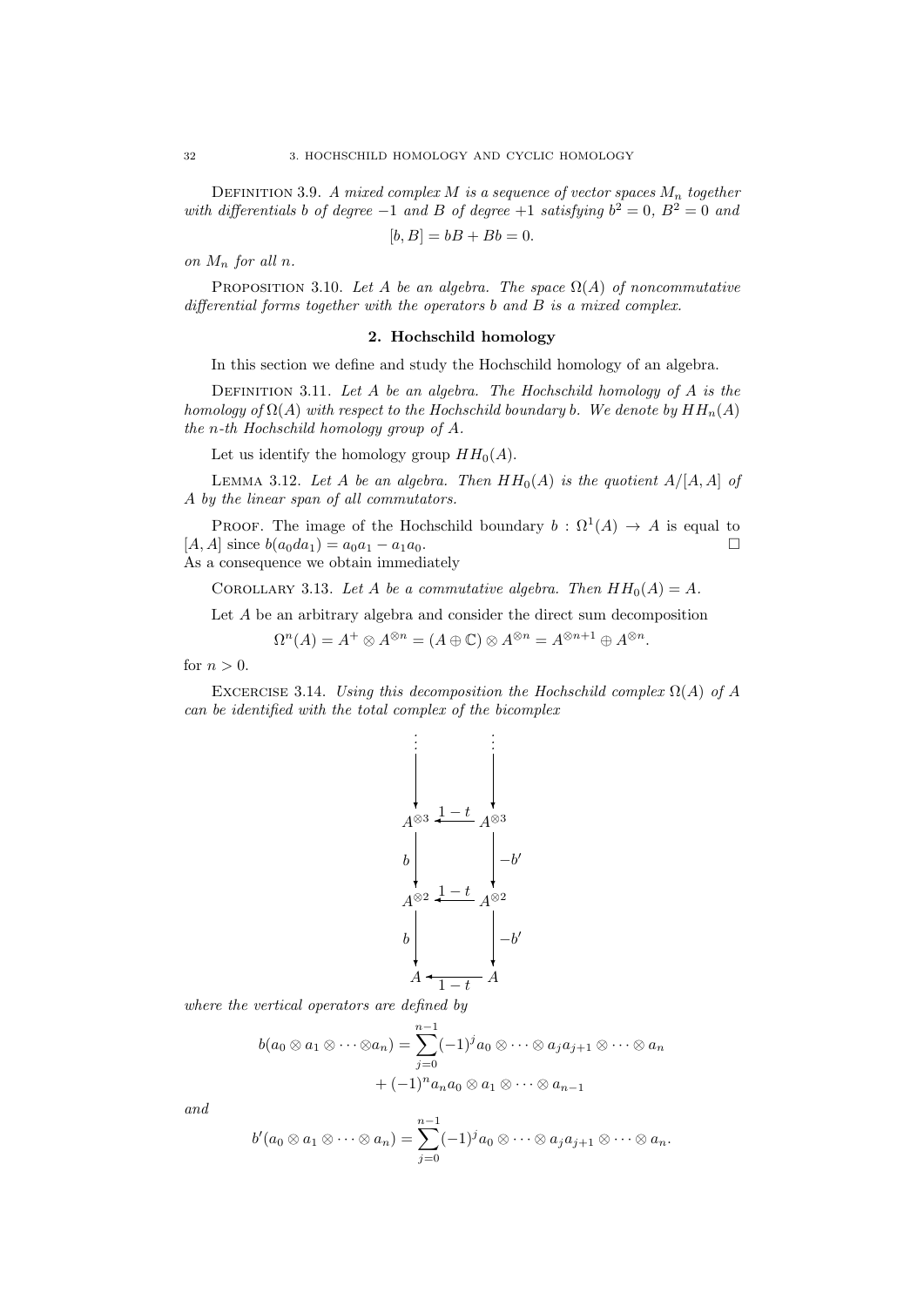The horizontal operator is constructed using the map t given by

$$
t(a_0\otimes a_1\otimes\cdots\otimes a_n)=(-1)^n a_n\otimes a_0\otimes\cdots\otimes a_{n-1}.
$$

We denote by  $C(A)$  the complex given by the first column of this bicomplex. That is,  $C_n(A) = A^{\otimes n+1}$  with boundary operator b. This complex will be called the unital Hochschild complex of A. Remark that we use the letter b both for the boundary operator in  $\Omega(A)$  and the boundary operator in  $C(A)$ . However, this should not lead to confusion - the operator b on  $C(A)$  is just the restriction of the operator b on  $\Omega(A)$  to the first column.

The second column of the above bicomplex is denoted by  $Bar(A)$  and called the Bar-complex of A. We have  $Bar_n(A) = A^{\otimes n}$  with boundary operator  $-b'$ . By construction, we have a short exact sequence

$$
C(A) \longrightarrow \Omega(A) \longrightarrow \text{Bar}(A)
$$

of complexes. Using this exact sequence we shall now obtain a different description of Hochschild homology in the case that the algebra A is unital.

EXCERCISE 3.15. If A is a unital algebra the Bar-complex  $Bar(A)$  is contractible using the contracting homotopy  $s : Bar_n(A) \to Bar_{n+1}(A)$  given by

$$
s(a_0\otimes a_1\otimes\cdots\otimes a_{n+1})=1\otimes a_0\otimes a_1\otimes\cdots\otimes a_{n+1}.
$$

PROPOSITION 3.16. Let A be a unital algebra. Then the inclusion of the unital Hochschild complex  $C(A)$  into  $\Omega(A)$  is a homotopy equivalence.

PROOF. Define a map  $\rho : \Omega(A) \to C(A)$  by

 $\rho(a_0da_1\cdots da_n)=a_0\otimes a_1\otimes\cdots\otimes a_n, \quad \rho(da_1\cdots da_n)=-(1-t)s(a_1\otimes\cdots\otimes a_n)$ in degree n. Then one has

$$
b\rho(a_0da_1\cdots da_n)=\rho b(a_0da_1\cdots da_n)
$$

for  $a_0, a_1, \ldots, a_n \in A$  and and

$$
b\rho(da_1\cdots da_n) = -b(1-t)s(a_1\otimes\cdots\otimes a_n) = (1-t)b's(a_1\otimes\cdots\otimes a_n)
$$
  
=  $(1-t)(1-sb')(a_1\otimes\cdots\otimes a_n) = \rho b(da_1\cdots da_n)$ 

which shows that  $\rho$  is a chain map. If  $\iota : C(A) \to \Omega(A)$  denotes the canonical inclusion then  $\rho = id$ . Moreover  $\iota \rho$  is homotopic to the identity using the homotopy given by s on  $Bar(A)$  and by 0 on  $C(A)$ . Hence we obtain

PROPOSITION 3.17. Let A be a unital algebra. Then the Hochschild homology of A is naturally isomorphic to the homology of the unital Hochschild complex  $C(A)$ .

Recall that the opposite algebra  $A^{op}$  of A has the same underlying vector space and the opposite multiplication  $a \bullet b = ba$ . Let us form the tensor product algebra  $A^e = A \otimes A^{op}$ . If A is unital then  $A^e$  is again unital and called the *extended* algebra of A. Note that there is a bijective correspondence between unitary (left)  $A<sup>e</sup>$ -modules and unitary  $A$ - $A$ -bimodules.

Let us define an A-bimodule structure on  $Bar_n(A)$  by the formula

 $a(a_0\otimes a_1\otimes \cdots \otimes a_{n+1})b = aa_0\otimes a_1\otimes \cdots \otimes a_{n+1}b.$ 

If A is unital the complex  $Bar(A)$  consists of projective unitary  $A^e$ -modules and due to excercise 3.15 we obtain the following statement.

LEMMA 3.18. Let A be a unital algebra. Then  $Bar(A)$  is a projective resolution of the A-bimodule A.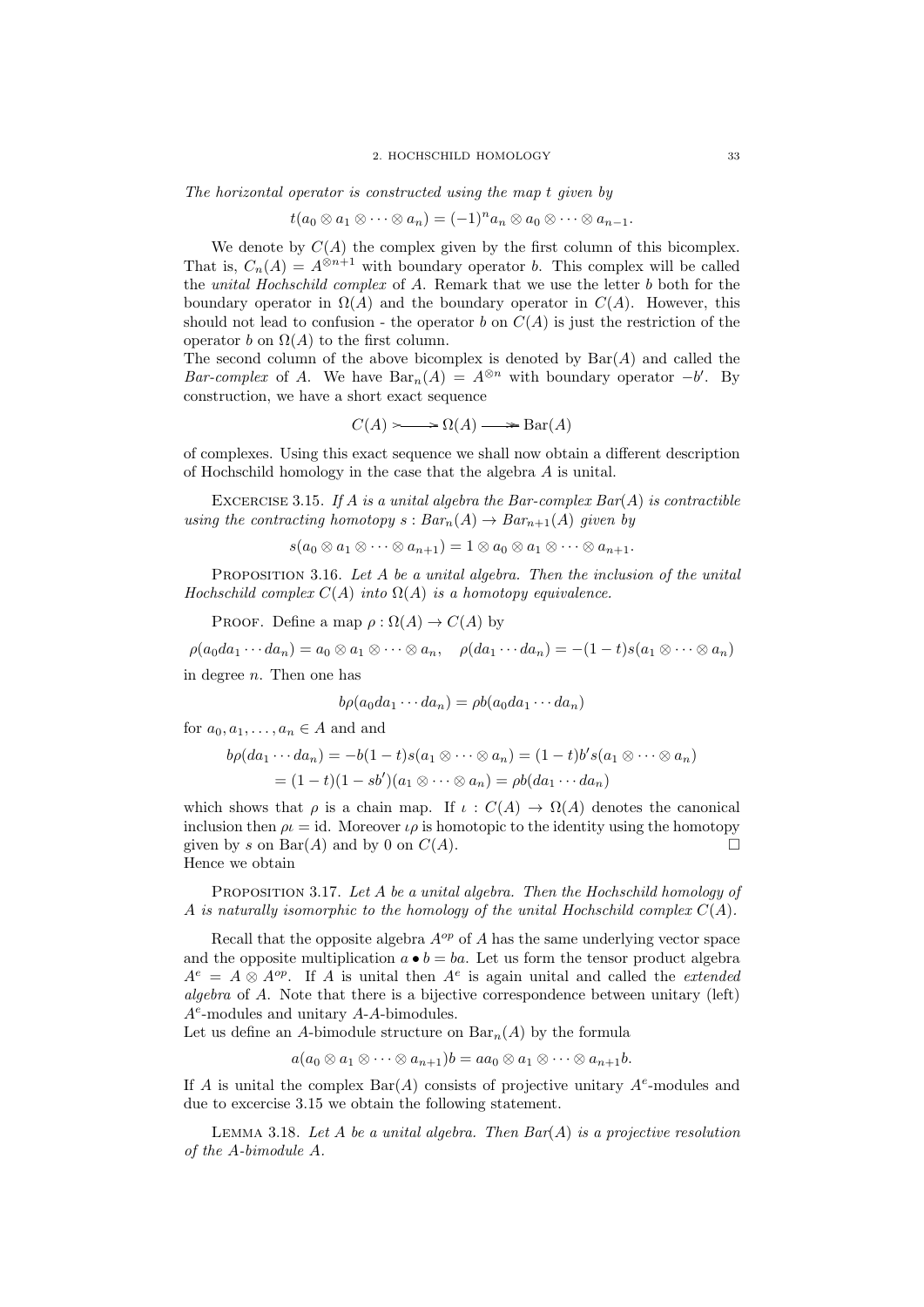EXCERCISE 3.19. Let A be unital. The map  $\phi: C(A) \to A \otimes_{A^e} Bar(A)$  given by

$$
\phi(a_0\otimes a_1\otimes\cdots\otimes a_n)=a_0\otimes 1\otimes a_1\otimes\cdots\otimes a_n\otimes 1
$$

is an isomorphism of chain complexes.

According to the definition of Tor in section 3 we now deduce the following result.

PROPOSITION 3.20. Let A be a unital algebra. Then there is a natural isomorphism

$$
HH_n(A) \cong \operatorname{Tor}_n^{A^e}(A, A)
$$

for all n.

This result is important since it allows to compute the Hochschild homology of a unital algebra using arbitrary projective resolutions of the A-bimodule A. Often the computation of Hochschild homology groups relies on finding particularly nice such resolutions. As a very simple example we will illustrate this in calculating the Hochschild homology of the complex numbers.

LEMMA 3.21. The Hochschild homology of  $\mathbb C$  is given by

$$
HH_0(\mathbb{C})=\mathbb{C}
$$

and  $HH_n(\mathbb{C}) = 0$  for  $n > 0$ .

PROOF. Observe that we have an algebra isomorphism  $\mathbb{C}^e \cong \mathbb{C}$ . Hence the  $\mathbb{C}^e$ -module  $\mathbb C$  is projective. It follows that there exists a projective resolution of length 0 for C. As a consequence  $HH_n(\mathbb{C}) = 0$  for  $n > 0$ . We have  $HH_0(\mathbb{C}) = \mathbb{C}$ since  $\mathbb C$  is commutative.

We will see below a more interesting example of a computation based on a specific projective resolution. Before we proceed we remark that the definition in the nonunital case is made in such a way that the following result holds.

LEMMA 3.22. Let  $A$  be an algebra. Then there is a split short exact sequence

$$
HH_n(A) \longrightarrow HH_n(A^+) \longrightarrow HH_n(\mathbb{C})
$$

for all n.

PROOF. Consider the normalized bar complex of  $A^+$  defined by

$$
bar_n(A) = A^+ \otimes A^{\otimes n} \otimes A^+
$$

for  $n \geq 0$ . Then, as above, bar(A) is a projective resolution of  $A^+$  by unitary  $A^+$ bimodules. Since  $A^+$  is unital, the Hochschild homology  $HH(A^+)$  may be computed by  $A^+ \otimes_{(A^+)^e}$  bar $(A)$ . A straightforward calculation shows  $A^+ \otimes_{(A^+)^e}$  bar $_0(A) = A^+$ and

$$
A^+ \otimes_{(A^+)^e} \text{bar}_n(A) \cong \Omega(A)
$$

for  $n > 0$ . Moreover the differential is precisely the Hochschild boundary of  $\Omega(A)$ under this identification. It follows that the natural projection  $A^+ \to \mathbb{C}$  induces isomorphisms

$$
HH_n(A) \cong HH_n(A^+)
$$

for  $n > 0$  and  $HH_0(A^+) = HH_0(A) \oplus \mathbb{C} = HH_0(A) \oplus HH_0(\mathbb{C})$ . In the remaining part of this section we shall consider tensor algebras. Let  $V$  be a vector space. The tensor algebra  $TV$  over  $V$  is defined by

$$
TV=\bigoplus_{j=1}^\infty V^{\otimes j}
$$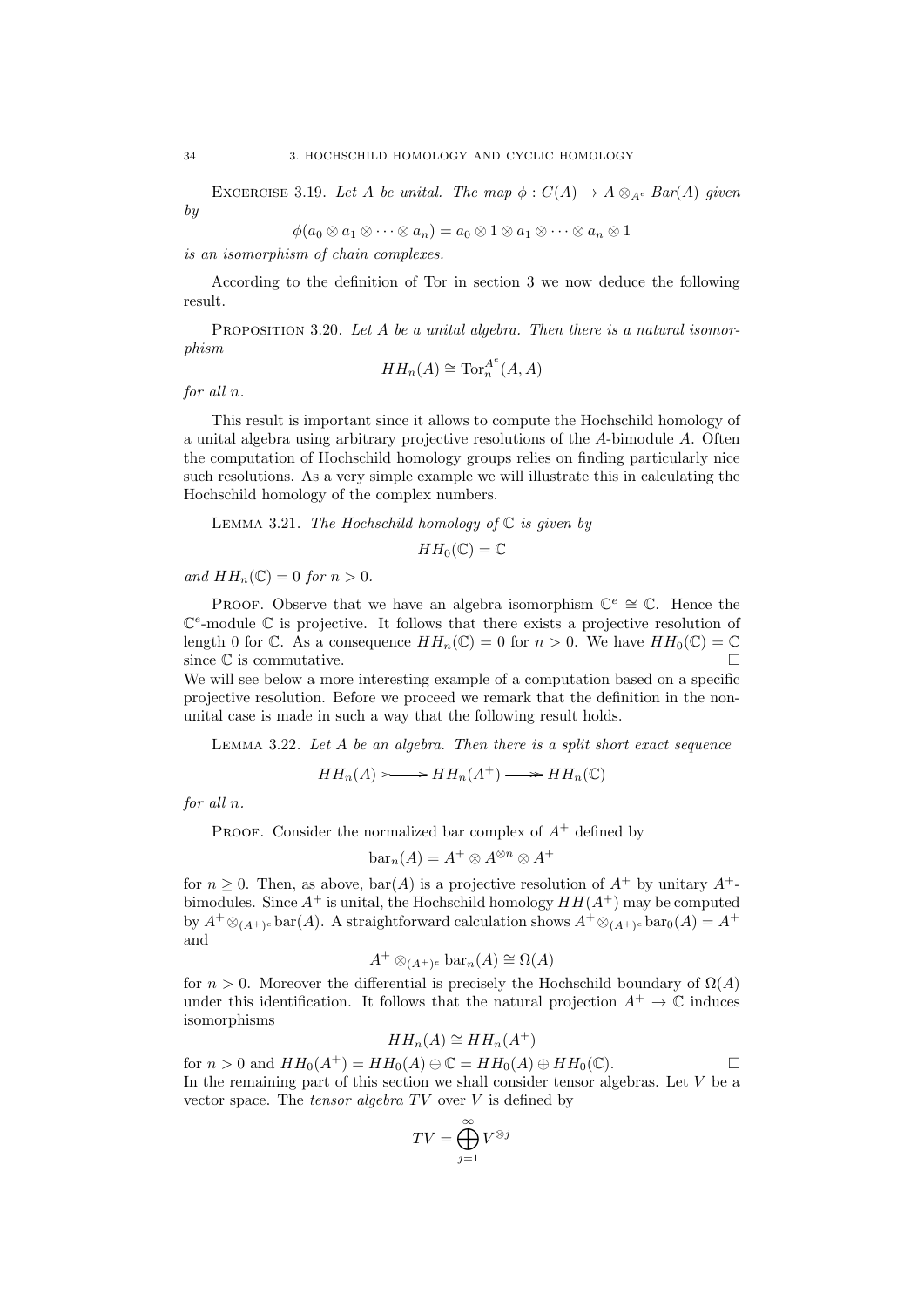with multiplication given by concatenation of tensors. Here one uses the canonical isomorphisms  $V^{\otimes n} \otimes V^{\otimes m} \cong V^{\otimes n+m}$  for all  $n, m \in \mathbb{N}$ . There is an obvious map  $\iota: V \to TV$  given by inclusion of tensors of length one. Remark that, according to our definition, the tensor algebra  $TV$  does not possess a unit element. The tensor algebra satisfies the following universal property.

EXCERCISE 3.23. Let TV be the tensor algebra over a vector space V. For every algebra A and any linear map  $f: V \rightarrow A$  there exists a unique homomorphism  $F: TV \rightarrow A$  such that the diagram



is commutative.

We shall now calculate the Hochschild homology of the unitarized tensor algebra  $(TV)^+$ . Define  $P_0 = (TV)^+ \otimes (TV)^+$  and  $P_1 = (TV)^+ \otimes V \otimes (TV)^+$  and consider the complex

$$
(TV)^{+} \stackrel{\mu}{\longleftarrow} P_0 \stackrel{d}{\longleftarrow} P_1 \longleftarrow 0
$$

where  $\mu$  denotes the multiplication map and  $d$  is defined by

$$
d(x \otimes v \otimes y) = (x \otimes v) \otimes y - x \otimes (v \otimes y).
$$

In addition we set  $P-1 = (TV)^+$ . Evidently, the maps  $\mu$  and d are  $(TV)^+$ - $(TV)^+$ bimodule homomorphisms. Let us show that this complex is exact. We define a map  $s_{-1} : (TV)^+ \to P_0$  by  $s_{-1}(x) = x \otimes 1$ . Moreover we define  $s_0 : P_0 \to P_1$  by  $s_0(x \otimes 1) = 0$  and

$$
s_0(x \otimes v_1 \otimes \cdots \otimes v_n) = -(x \otimes v_1 \otimes \cdots \otimes v_{n-1}) \otimes v_n \otimes 1
$$
  

$$
-\sum_{j=2}^{n-1} (x \otimes v_1 \otimes \cdots \otimes v_{j-1}) \otimes v_j \otimes (v_{j+1} \cdots \otimes v_n) - x \otimes v_1 \otimes (v_2 \otimes \cdots \otimes v_n)
$$

for  $v_1 \otimes \cdots \otimes v_n \in V^{\otimes n} \subset TV$  for  $n > 0$ . Clearly one has  $\mu s_{-1} = id$ .

EXCERCISE 3.24. Verify the relations  $s_{-1}\mu + ds_0 = id$  and  $s_0d = id$ .

It follows that  $P$  defines a projective resolution of length 1 of the bimodule  $(TV)^+$ . Algebras A allowing for resolutions of length  $\leq 1$  of  $A^+$  by projective unitary  $A^+A^+$ -bimodules are called *quasifree*. Hence TV is a quasifree algebra. According to the general theory, the complexes  $Bar((TV)^+)$  and P are homotopy equivalent. Let us explicitly write down a homotopy equivalence  $f : Bar((TV)^+) \rightarrow$ P. We let  $f_0: \text{Bar}_0((TV)^+) = (TV)^+ \otimes (TV)^+ \to P_0$  be the identity map. In degree one we define

$$
f_1(x \otimes (v_1 \otimes \cdots \otimes v_n) \otimes y) = \sum_{j=1}^n (x \otimes v_1 \otimes \cdots \otimes v_{j-1}) \otimes v_j \otimes (v_{j+1} \otimes \cdots \otimes y).
$$

Let us also define  $g: P \to \text{Bar}((TV)^+)$  by  $g_0 = \text{id}$  and  $g_1: (TV)^+ \otimes V \otimes (TV)^+ \to$  $(TV)^{+} \otimes (TV)^{+} \otimes (TV)^{+}$  by

$$
g_1(x \otimes v \otimes y) = x \otimes v \otimes y.
$$

Clearly one has  $fg = id$ .

EXCERCISE 3.25. The maps  $f$  and  $g$  are chain maps.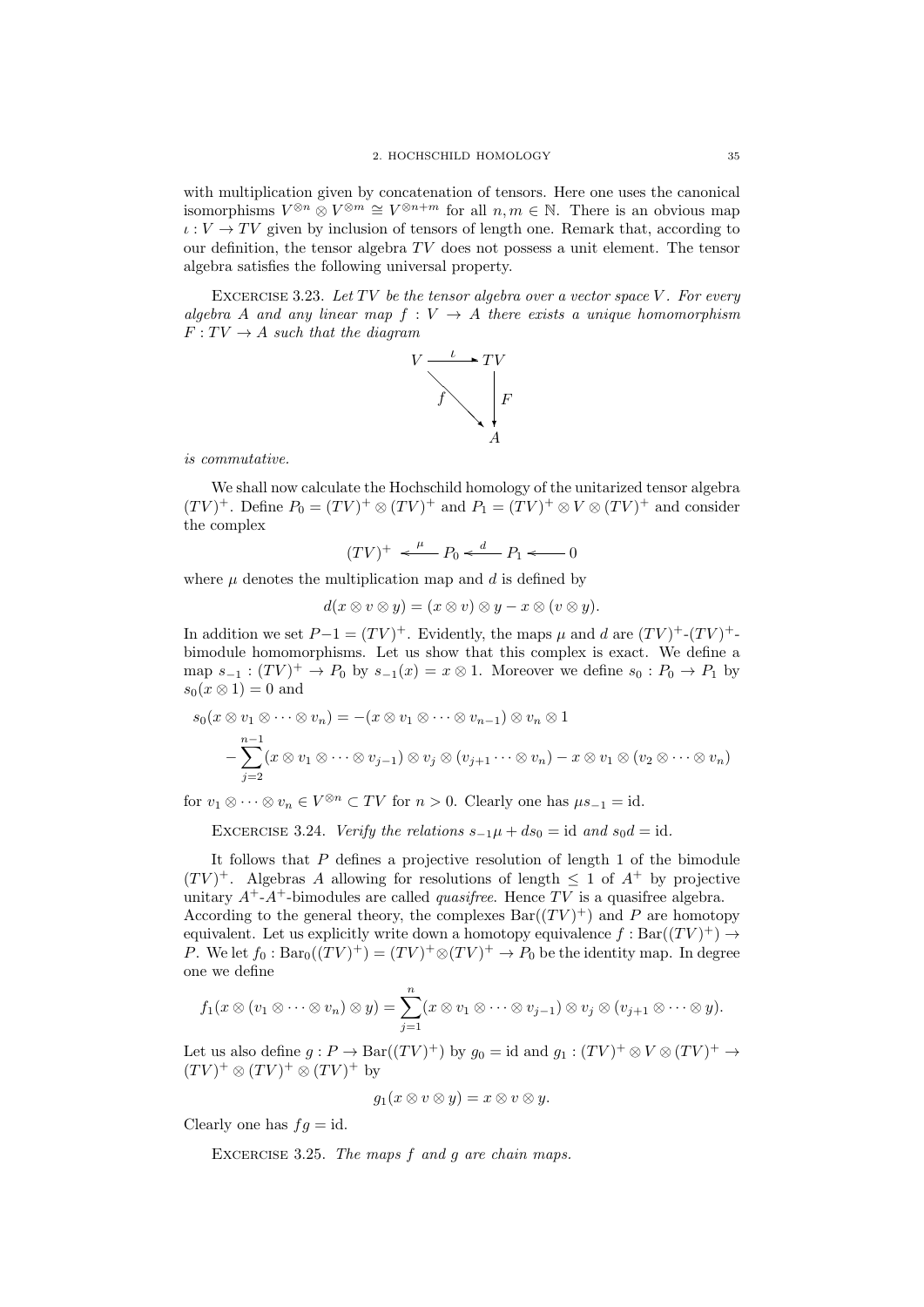Since these maps cover the identity in degree  $-1$  it follows already by the general theory that  $f$  and  $g$  are inverse homotopy equivalences.

EXCERCISE 3.26. Construct explicitly a homotopy between gf and the identity map on  $Bar((TV)^+).$ 

According to proposition 3.20 we may compute the Hochschild homology of  $(TV)^+$  using the resolution P. Tensoring this resolution over the extended algebra  $((TV)^+)^e$  with  $(TV)^+$  it follows that the Hochschild homology of  $(TV)^+$  is the homology of the complex

$$
0 \longleftarrow (TV)^{+} \longleftarrow (TV)^{+} \otimes V \longleftarrow 0
$$

where the boundary maps an element  $x \otimes v$  to  $x \otimes v - v \otimes x$ . Let us denote by  $\tau : TV \to TV$  the linear map given by  $\tau(v_1 \otimes \cdots \otimes v_n)$  $v_n \otimes v_1 \otimes \cdots \otimes v_{n-1}$ . We denote by  $(TV)^\tau$  the space of elements fixed by  $\tau$  and let  $(TV)_{\tau}$  be the quotient of TV by all elements  $x - \tau(x)$  with  $x \in TV$ . With these definitions we obtain immediately the following result.

PROPOSITION 3.27. The Hochschild homology of  $(TV)^+$  is given by

$$
HH_0((TV)^+) = \mathbb{C} \oplus (TV)_\tau
$$
  
\n
$$
HH_1((TV)^+) = (TV)^\tau
$$
  
\n
$$
HH_n((TV)^+) = 0 \quad \text{for} \quad n > 1.
$$

Under this identification the copy of  $\mathbb C$  in degree zero corresponds to multiples of the unit element of  $(TV)^+$ . Using lemma 3.22 we obtain the following result.

PROPOSITION 3.28. The Hochschild homology of the tensor algebra  $TV$  is given by

$$
HH_0(TV) = (TV)_{\tau}
$$
  
\n
$$
HH_1(TV) = (TV)^{\tau}
$$
  
\n
$$
HH_n(TV) = 0 \quad \text{for} \quad n > 1.
$$

#### 3. Cyclic homology

In this section we define cyclic homology and study some of its basic properties. Let A be an algebra. According to proposition 3.10 we can form the bicomplex

$$
\begin{array}{c}\n\vdots \\
\downarrow \\
\Omega^3(A) \stackrel{B}{\longrightarrow} \Omega^2(A) \stackrel{B}{\longrightarrow} \Omega^1(A) \stackrel{B}{\longrightarrow} \Omega^0(A) \\
\downarrow b \\
\Omega^2(A) \stackrel{B}{\longrightarrow} \Omega^1(A) \stackrel{B}{\longrightarrow} \Omega^0(A) \\
\downarrow b \\
\Omega^1(A) \stackrel{B}{\longrightarrow} \Omega^0(A) \\
\downarrow b \\
\Omega^0(A)\n\end{array}
$$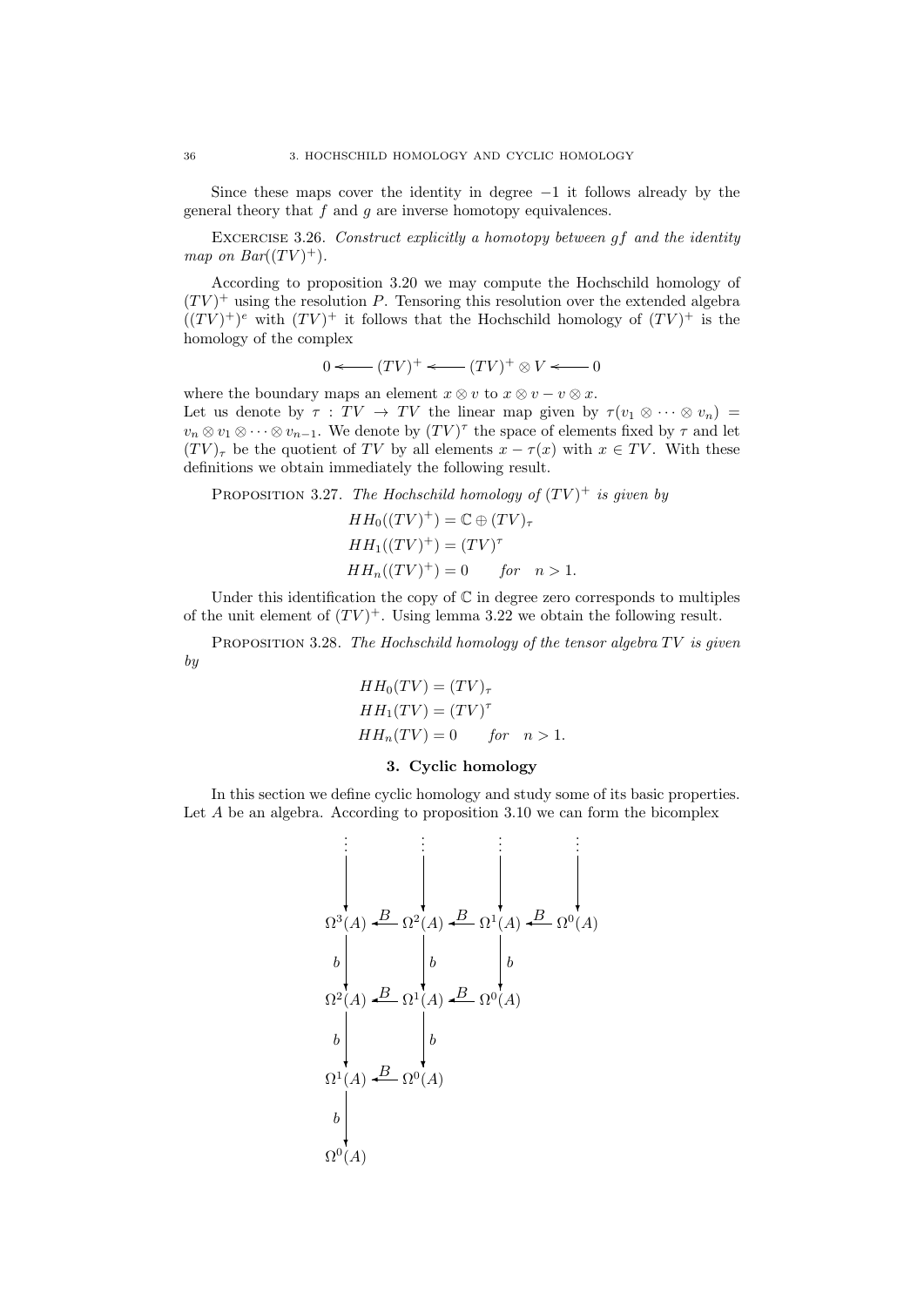which is by definition the  $(B, b)$ -bicomplex of A.

DEFINITION 3.29. Let A be an algebra. The cyclic homology of A is the homology of the total complex of the  $(B, b)$ -bicomplex of A. We denote by  $HC_n(A)$  the n-th cyclic homology group of A.

Remark that we do not have to specify wether we use direct products or direct sums to define the total complex since the  $(B, b)$ -bicomplex is located in the first quadrant.

It is easy to describe the cyclic homology group  $HC_0(A)$ .

LEMMA 3.30. Let A be an algebra. Then  $HC_0(A) = HH_0(A)$  is equal to  $A/[A,A].$ 

PROOF. This follows immediately by an inspection of the  $(B, b)$ -bicomplex.  $\Box$ Observe that the first column of the  $(B, b)$ -bicomplex is precisely the Hochschild complex of A. Moreover, the quotient of the  $(B, b)$ -bicomplex by the first column is naturally isomorphic to another copy of the  $(B, b)$ -bicomplex. Taking into account the corresponding degree shifts on the total complexes, proposition 2.10 immediately implies the following result.

PROPOSITION 3.31. For every algebra  $A$  there is a natural long exact sequence

$$
\cdots \longrightarrow HH_n(A) \xrightarrow{I} HC_n(A) \xrightarrow{S} HC_{n-2}(Q) \xrightarrow{B} HH_{n-1}(A) \longrightarrow \cdots
$$

This long exact sequence is called the *SBI*-sequence. The *SBI*-sequence is an important tool to compute cyclic homology groups.

It is often useful to have some information on the boundary map in the SBIsequence. Actually, the boundary map  $B: HC_n(A) \to HH_{n+1}(A)$  is closely related to the operator B on differential forms.

LEMMA 3.32. Let A be an algebra. The map  $B : HC_n(A) \to HH_{n+1}(A)$  is induced by the map  $B: \Omega^n(A) \to \Omega^{n+1}(A)$ .

PROOF. Consider a cycle  $z = (z_{n-2j})_{j\geq 0}$  of degree n in the total complex of the cyclic bicomplex where  $z_k \in \Omega^k(A)$ . We may lift z to a cycle of dimension  $n+2$ by adding 0 in  $\Omega^{n+2}(A)$ . Then, by definition of the boundary map B we obtain the cycle  $B(z_n) \in \Omega_{n+1}(A)$  representing a Hochschild homology class of degree  $n+1$ . This proves the claim.

It is clear that the definition of Hochschild homology and cyclic homology for algebras can be extended to arbitrary mixed complexes. We write  $HH_n(M)$  and  $HC_n(M)$  for the Hochschild and cyclic homology of a mixed complex M. As above, these theories are related by an SBI-sequence. One says that a map of mixed complexes  $f : M \to N$  induces an isomorphism in Hochschild homology if  $HH_n(f): HH_n(M) \to HH_n(N)$  is an isomorphism for all n. The same terminology is used for cyclic homology.

LEMMA 3.33. Let  $f : M \to N$  be a map of mixed complexes. Then f induces an isomorphism in Hochschild homology iff it induces an isomorphism in cyclic homology.

PROOF. This is a consequence of the five lemma 2.13. Remark that in the SBI-sequence there are much more entries containing cyclic homology groups then entries with Hochschild homology. However, consider the last part of the SBIsequence

$$
\longrightarrow HH_1(M) \longrightarrow HC_1(M) \longrightarrow 0 \longrightarrow HH_0(M) \longrightarrow HC_0(M) \longrightarrow 0
$$
  
\n
$$
\downarrow \qquad \qquad \downarrow \qquad \qquad \downarrow
$$
  
\n
$$
\longrightarrow HH_1(N) \longrightarrow HC_1(N) \longrightarrow 0 \longrightarrow HH_0(N) \longrightarrow HC_0(N) \longrightarrow 0
$$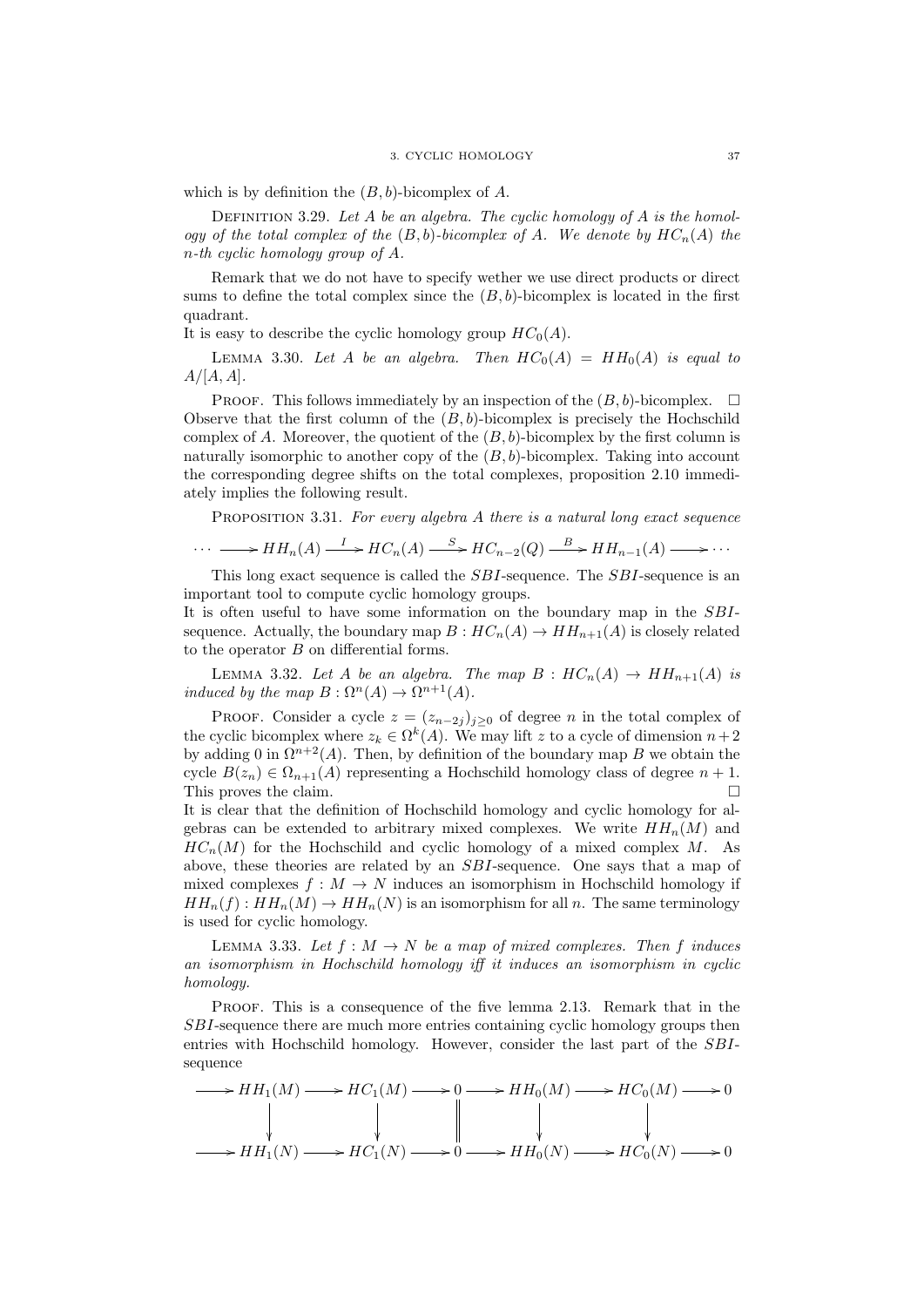for M and N. If f induces an isomorphism in Hochschild homology it follows that f also induces an isomorphism on  $HC_0$  and  $HC_1$ . Inductively, we see that f induces an isomorphism on  $HC_n$  for all n.

In particular we obtain the following result.

COROLLARY 3.34. Let  $f : A \rightarrow B$  be an algebra homomorphism. Then f induces an isomorphism in Hochschild homology iff it induces an isomorphism in cyclic homology.

Let us now apply the *SBI*-sequence to determine the cyclic homology of the complex numbers.

PROPOSITION 3.35. The cyclic homology of the complex numbers is given by

$$
HC_{2n}(\mathbb{C}) = \mathbb{C}, \qquad HC_{2n+1}(\mathbb{C}) = 0
$$

for all n.

PROOF. Clearly  $HC_0(\mathbb{C}) = HH_0(\mathbb{C}) = \mathbb{C}$  and exactness of the *SBI*-sequence shows  $HC_1(\mathbb{C}) = 0$ . Moreover  $HH_n(\mathbb{C}) = 0$  for  $n > 0$  implies that  $S : HC_{n+2}(\mathbb{C}) \to$  $HC_n(\mathbb{C})$  is an isomorphism for all n. This proves the claim. Note that the isomorphism  $\mathbb{C} \cong HC_{2n+2}(\mathbb{C}) \to HC_{2n}(\mathbb{C}) \cong \mathbb{C}$  implemented by S is the identity map under the above identifications. Let us also consider tensor algebras.

PROPOSITION 3.36. Let  $V$  be a vector space. The cyclic homology of the tensor algebra  $TV$  is given by

$$
HC_0(TV) = (TV)_{\tau}, \qquad HC_n(TV) = 0
$$

for all  $n > 0$ .

PROOF. Clearly  $HC_0(TV) = HH_0(TV) = (TV)_{\tau}$  according to proposition 3.28. Let us show that the boundary map  $B : HC_0(TV) \rightarrow HH_1(TV)$  is an isomorphism. Due to lemma 3.32 this map is induced by  $d: TV \rightarrow \Omega^1(TV)$ . Using the map  $\rho$  in proposition 3.16 the element  $d(v_1 \otimes \cdots \otimes v_n)$  is mapped to  $v_1 \otimes \cdots \otimes v_n \otimes 1 - 1 \otimes v_1 \otimes \cdots \otimes v_n$  in  $C_1((TV)^+)$ . This, in turn, is mapped to

$$
-\sum_{j=1}^n (v_{j+1}\otimes \cdots \otimes v_n\otimes v_1\otimes \cdots \otimes v_{j-1})\otimes v_j
$$

in  $(TV)^+ \otimes V$  under chain map  $C_1((TV)^+) \to (TV)^+ \otimes V$  induced by the map f definded in the previous section. Hence, on homology the map  $B: (TV)_{\tau} \to (TV)^{\tau}$ is given by

$$
B(v_1 \otimes \cdots \otimes v_n) = -\sum_{j=1}^n v_{j+1} \otimes \cdots \otimes v_n \otimes v_1 \otimes \cdots \otimes v_{j-1} \otimes v_j.
$$

It is easy to see that this map is surjective. To check injectivity observe that

$$
B(x) + nx = (\tau - id) \sum_{j=0}^{n-1} (j+1)\tau^{j}(x)
$$

for  $x \in TV$  homogenous of degree n.

Now exactness of the *SBI*-sequence shows  $HC_1(TV) = 0$  and  $HC_2(TV) = 0$ . Since  $HH_n(TV) = 0$  for  $n > 1$  it follows that  $S: HC_{n+2}(TV) \to HC_n(TV)$  is an isomorphism for all  $n > 0$ . This proves the claim.

We record the following statement concerning the behaviour of cyclic homology with respect to unitarizations.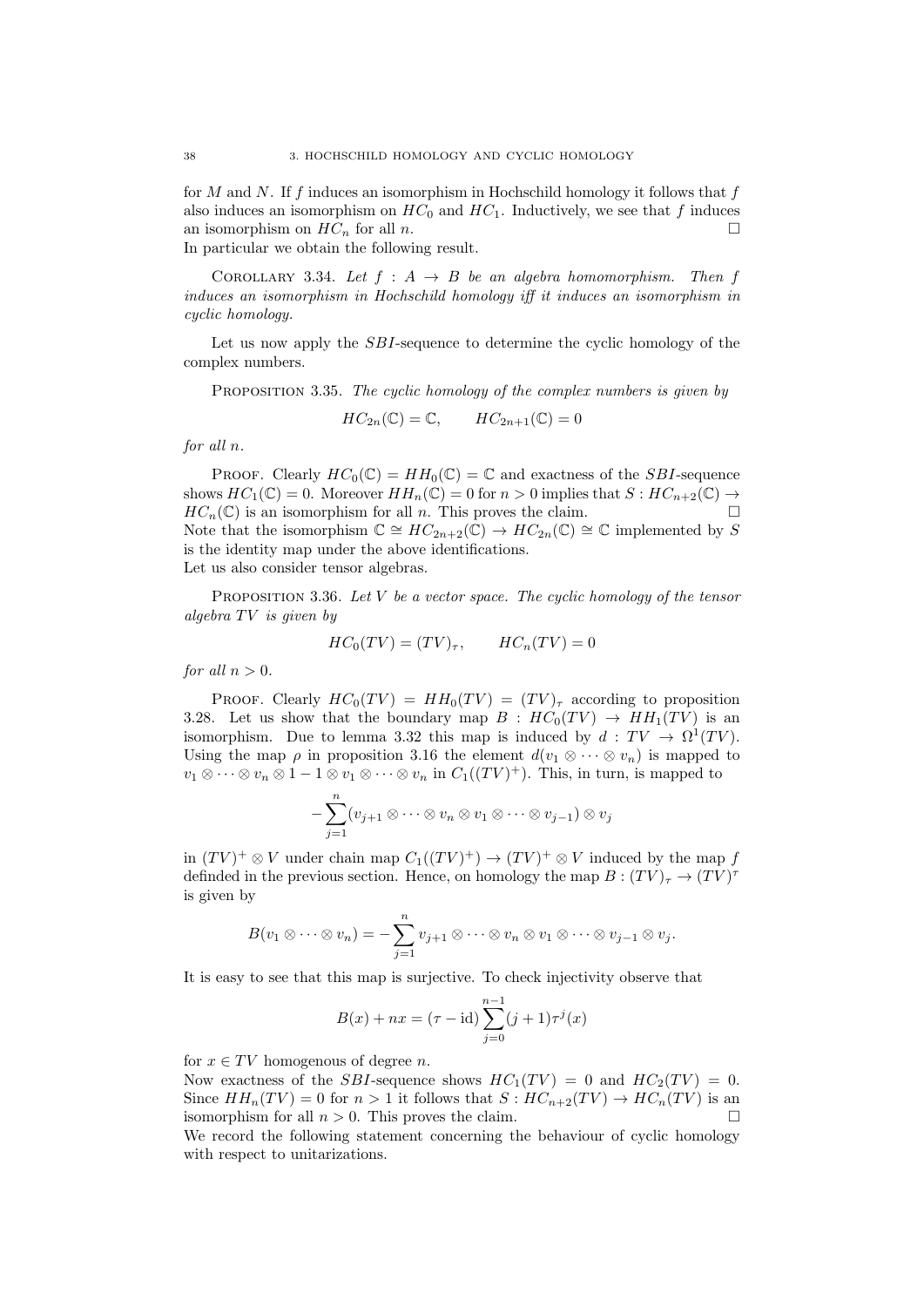LEMMA 3.37. Let  $A$  be an algebra. Then there is a natural split short exact sequence

$$
HC_n(A) \longrightarrow HC_n(A^+) \longrightarrow HC_n(\mathbb{C})
$$

for all n. That is, there are natural isomorphisms  $HC_n(A^+) \cong HC_n(A)$  if n is odd and  $HC_n(A^+) \cong HC_n(A) \oplus \mathbb{C}$  if n is even.

PROOF. According to lemma 3.22 the natural homomorphisms  $A \rightarrow A^+$  and  $\mathbb{C} \to A^+$  determine a map of mixed complexes  $\Omega(A) \oplus \Omega(\mathbb{C}) \to \Omega(A^+)$  which induces an isomorphism in Hochschild homology. Hence this map of mixed complexes determines an isomorphism in cyclic homology as well according to lemma 3.33.  $\Box$ In particular we obtain according to proposition 3.38 the following description of the cyclic homology for unitarized tensor algebras.

PROPOSITION 3.38. Let  $V$  be a vector space. The cyclic homology of the unitarized tensor algebra  $(TV)^+$  is given by

 $HC_0((TV)^+) = \mathbb{C} \oplus (TV)_{\tau}, \qquad HC_{2n}((TV)^+) = \mathbb{C}, \qquad HC_{2n-1}((TV)^+) = 0$ for all  $n > 0$ .

It is frequently useful to describe cyclic homology by other complexes. We shall be interested in particular in the cyclic bicomplex. The cyclic bicomplex  $CC(A)$  of an algebra A is given by

$$
\begin{array}{c}\n\vdots \\
A^{\otimes 3} \xrightarrow{1-t} A^{\otimes 3} \xrightarrow{N} A^{\otimes 3} \xrightarrow{1-t} A^{\otimes 3} \xrightarrow{N} A^{\otimes 3} \xrightarrow{N} \downarrow \\
b \\
A^{\otimes 2} \xrightarrow{1-t} A^{\otimes 2} \xrightarrow{N} A^{\otimes 2} \xrightarrow{1-t} A^{\otimes 2} \xrightarrow{N} A^{\otimes 2} \xrightarrow{N} \downarrow \\
b \\
A \xrightarrow{1-t} A \xrightarrow{N} A \xrightarrow{1-t} A \xrightarrow{N} A \xrightarrow{1-t} A \xrightarrow{N} A \xrightarrow{N} \end{array}
$$

Here the operators  $b, b'$  and t already have been defined in section 2. The operator  $N: A^{\otimes n+1} \to A^{\otimes n+1}$  is given by

$$
N(a_0\otimes a_1\otimes\cdots\otimes a_n)=\sum_{j=0}^n(-1)^{nj}a_{n+1-j}\otimes\cdots\otimes a_n\otimes a_0\otimes\cdots\otimes a_{n-j}.
$$

It is easy to check that  $N(\mathrm{id} - t) = 0$  and  $(\mathrm{id} - t)N = 0$ .

EXCERCISE 3.39. For all n the relation  $Nb = b'N$  holds on  $A^{\otimes n+1}$ .

Excercise 3.39 shows together with excercise 3.14 that the cyclic bicomplex is indeed a first quadrant bicomplex. Moreover, we have already seen in excercise 3.14 that the total complex of the first two columns of this bicomplex is naturally isomorphic to the Hochschild complex  $\Omega(A)$  of A. We may use this observation to identify the total complexes of the  $(B, b)$ -bicomplex and the cyclic bicomplex of A.

EXCERCISE 3.40. Under this identification of the total complex of  $CC(A)$  with the total complex of the  $(B, b)$ -bicomplex of A, the operator N is corresponds to the boundary operator B.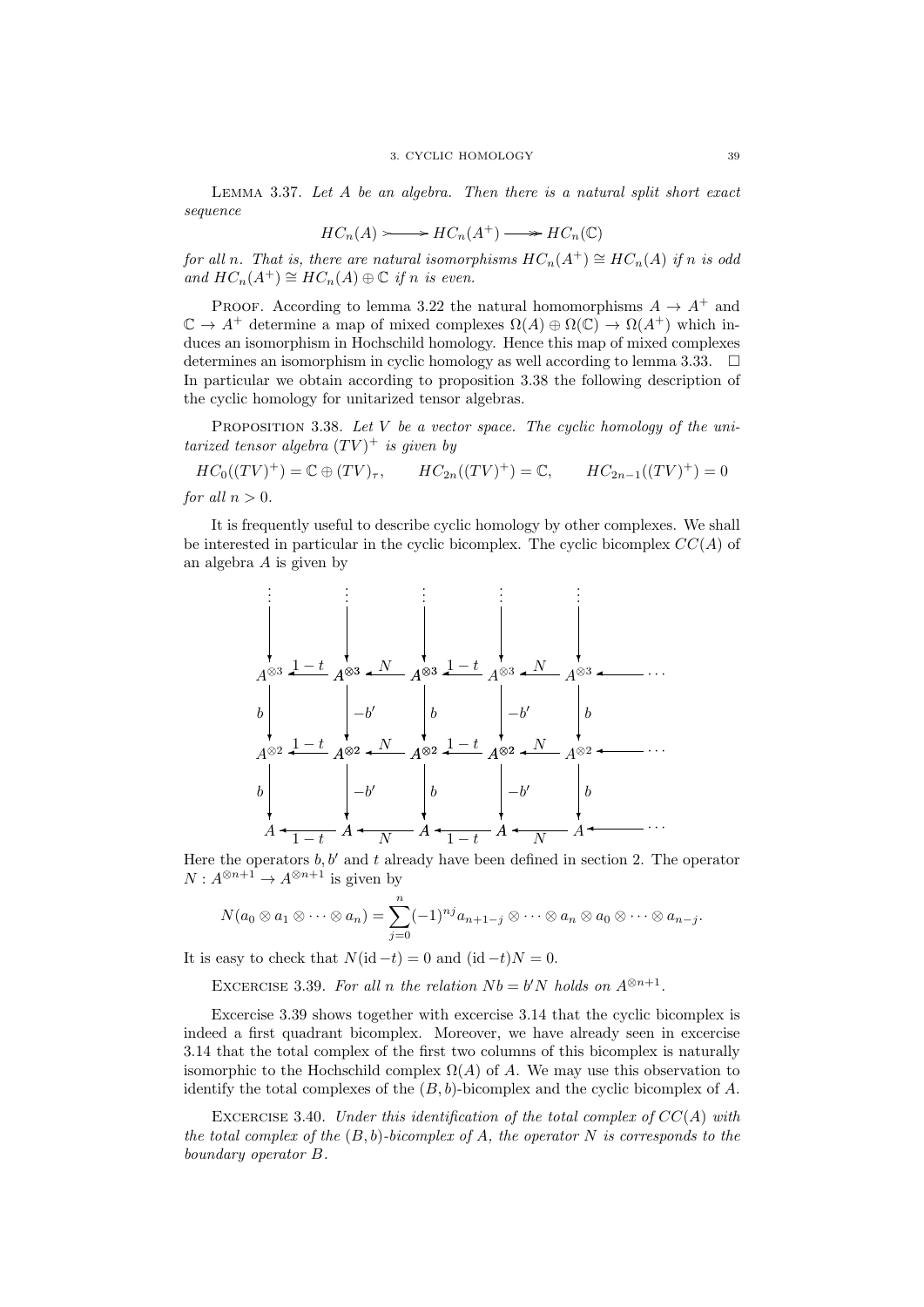Hence we obtain the following statement.

PROPOSITION 3.41. For every algebra A the cyclic homology  $HC_*(A)$  is equal to the homology of the total complex associated to  $CC(A)$ .

Finally remark that the homology of the rows in the cyclic bicomplex vanishes except in degree zero. More precisely, we have  $\text{im}(\text{id} - t) = \text{ker}(N)$  and  $\text{ker}(\text{id} - t) =$ im(N). This is seen using the maps  $h_0: A^{\otimes n+1} \to A^{\otimes n+1}$  and  $h_1: A^{\otimes n+1} \to A^{\otimes n+1}$ given by

$$
h_0(x) = \frac{1}{n+1}x, \qquad h_1(x) = -\frac{1}{n+1}\sum_{j=0}^{n} (j+1)t^j(x)
$$

for  $n \geq 0$ . We have  $Nh_0(x) = x$  for  $x \in \text{ker}(\text{id} - t)$  and  $(\text{id} - t)h_1(x) = x$  for  $x \in \text{ker}(N)$ . In a slightly different form the latter relation already appeared in the proof of proposition 3.38.

#### 4. Hochschild cohomology and cyclic cohomology

In algebraic topology one considers the (singular) homology of a topological space as well as its cohomology. Singular cohomology is obtained by dualizing the chain complex defining singular homology. In a similar way there are dual theories to Hochschild homology and cyclic homology. These theories will be discussed in this section.

If V is a vector space we denote by  $V' = \text{Hom}(V, \mathbb{C})$  its dual space. If  $f: V \to W$ is a linear map then it induces a linear map  $W' \to V'$  which will be denoted by f'. Applying the dual space functor to the Hochschild complex  $\Omega(A)$  of an algebra A we obtain by definition the Hochschild cochain complex  $\Omega(A)$ .

DEFINITION 3.42. Let  $A$  be an algebra. The Hochschild cohomology of  $A$  is the cohomology of the Hochschild cochain complex  $\Omega(A)'$ . We denote by  $HH^n(A)$  the n-th Hochschild cohomology group of A.

It is easy to identify the cohomology group  $HH^0(A)$ .

LEMMA 3.43. Let A be an algebra. Then  $HH^0(A)$  is the linear space of traces on A.

PROOF. The kernel of the Hochschild coboundary  $b: A' \to \Omega^1(A)'$  is the space of all linear maps  $\tau : A \to \mathbb{C}$  such that  $b\tau(a_0da_1) = \tau(a_0a_1) - \tau(a_1a_0) = 0$ . This means precisely that  $\tau$  is a trace.

In particular, if A is a commutative algebra we have  $HH^0(A) = A'$ . Since  $\mathbb C$  is a field the dual space functor is *exact*, that is, if

 $K \longrightarrow E \longrightarrow p \longrightarrow Q$ 

is an exact sequence of vector spaces then the induced sequence

$$
Q' \longrightarrow^{p'} E' \xrightarrow{i'} K'
$$

is again exact. This implies the following result.

PROPOSITION 3.44. Let A be an algebra. The Hochschild cohomology group  $HH^{n}(A)$  is canonically isomorphic to  $HH_{n}(A)^{\prime}$ .

PROOF. The assertion follows from the observation that the exact sequence

$$
im(b) \longrightarrow ker(b) \longrightarrow HH_n(A)
$$

induces an exact sequence

$$
HH_n(A)' \longrightarrow \ker(b)' \longrightarrow \operatorname{im}(b)'
$$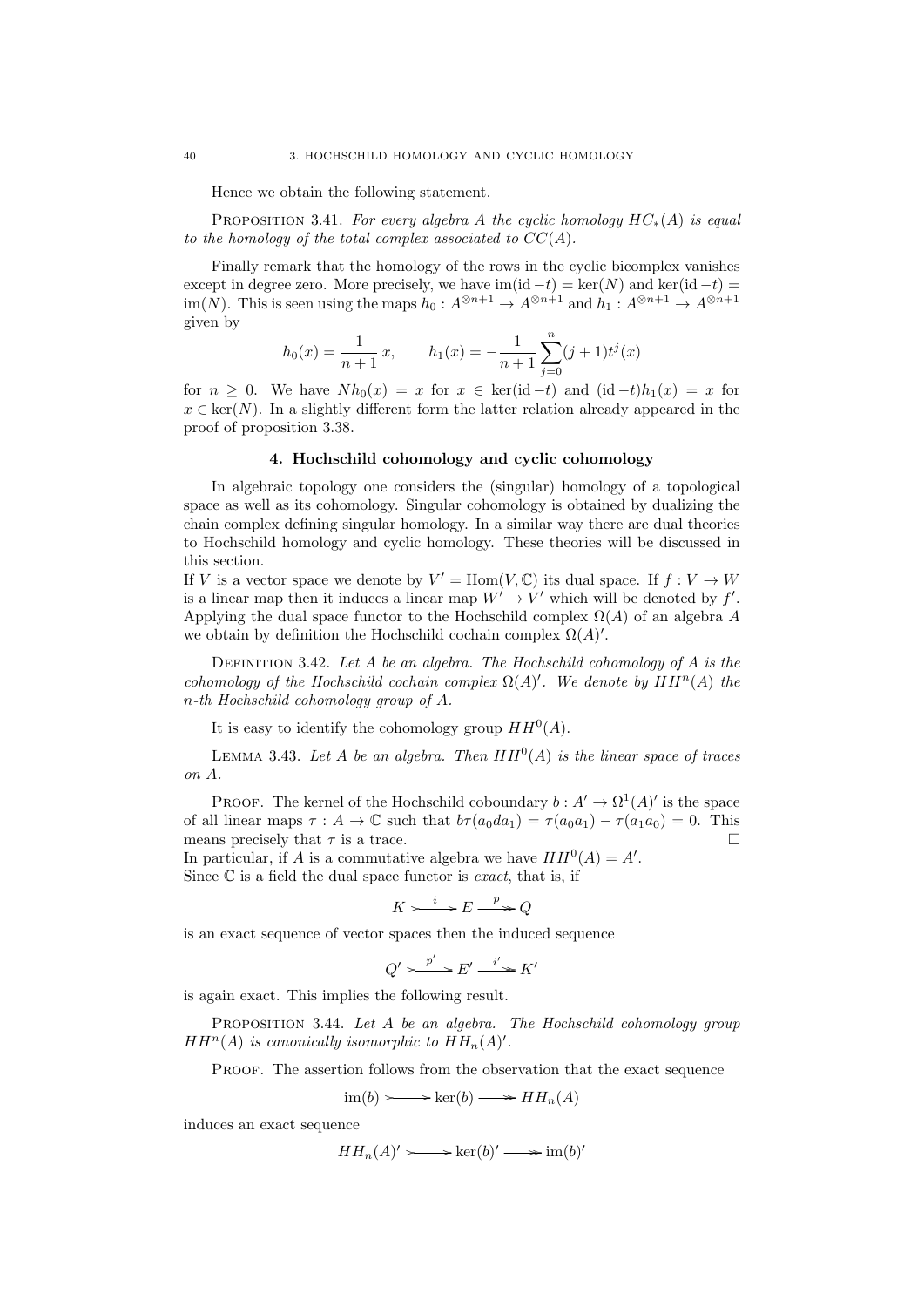and the fact that  $\ker(b) \cong \Omega^n(A)'/\operatorname{im}(b')$  and  $\operatorname{im}(b)' = \Omega^n(A)'/\ker(b')$  where now  $b' : \Omega(A)' \to \Omega(A)'$  denotes the transposed of the Hochschild boundary. It is easy to check that the isomorphism  $\phi: HH^n(A) \to HH_n(A)'$  arising in this way is given explicitly by by  $\phi(f)(z) = f(z)$ .

Hence one may easily obtain a description of the Hochschild cohomology of an algebra as soon as its Hochschild homology is known.

Let us now come to cyclic cohomology. In the same way as above we construct the dual of the  $(B, b)$ -bicomplex of an algebra A. Explicitly, we have

$$
\begin{array}{c}\n\vdots \\
\Omega^3(A)' \xrightarrow{B} \Omega^2(A)' \xrightarrow{B} \Omega^1(A)' \xrightarrow{B} \Omega^0(A)' \\
\downarrow b \\
\Omega^2(A)' \xrightarrow{B} \Omega^1(A)' \xrightarrow{B} \Omega^0(A)' \\
b \\
\Omega^1(A)' \xrightarrow{B} \Omega^0(A)' \\
b \\
\Omega^0(A)' \\
\end{array}
$$

and this is again a bicomplex.

DEFINITION 3.45. Let  $A$  be an algebra. The cyclic cohomology of  $A$  is the cohomology of the total complex of the dual  $(B, b)$ -bicomplex of A. We denote by  $HC<sup>n</sup>(A)$  the n-th cyclic cohomology group of A.

As for homology we have the following result for the group  $HC^0(A)$ .

LEMMA 3.46. Let A be an algebra. Then  $HC^0(A) = HH^0(A)$  is the space of traces on A.

The SBI-sequence relates Hochschild cohomology and cyclic cohomology.

PROPOSITION 3.47. There is a long exact sequence

 $\cdots$   $\longleftarrow$   $HH^n(A) \xleftarrow{I} H C^n(A) \xleftarrow{S} HC^{n-2}(Q) \xleftarrow{B} HH^{n-1}(A)$   $\longleftarrow$   $\cdots$ 

for every algebra A.

COROLLARY 3.48. Let  $f : A \rightarrow B$  be an algebra homomorphism. Then f induces an isomorphism in Hochschild cohomology iff it induces an isomorphism in cyclic cohomology.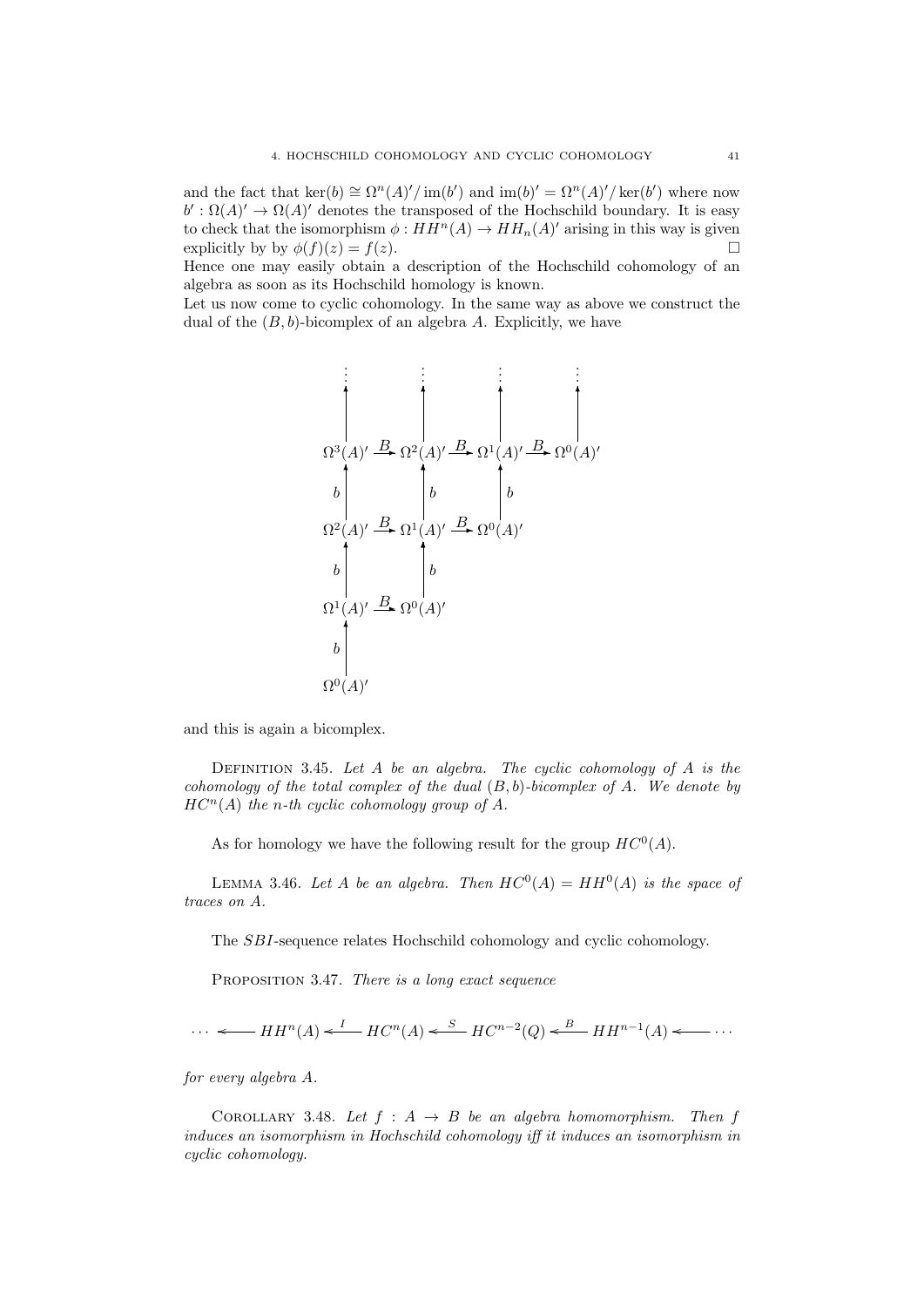We may also consider the dual of the cyclic bicomplex  $CC(A)$  which looks as follows.



This is a first quadrant bicomplex. Again, the cohomology of the rows of this bicomplex is located in degre zero.

### 5. Periodic cyclic homology and cohomology

Since the cyclic bicomplex is periodic it may be continued to the left using this periodicity. More precisely, we consider the infinite product total complex of this periodic bicomplex and obtain by definition the periodic cyclic complex  $PC(A)$ given by

$$
\prod_{j\in\mathbb{Z}} \Omega^{2j}(A) \xrightarrow[k\to b]{B+b} \prod_{j\in\mathbb{Z}} \Omega^{2j+1}(A)
$$

which is a  $\mathbb{Z}_2$ -graded complex. Equivalently, we may also view  $PC(A)$  as a periodic complex indexed by the integers.

DEFINITION 3.49. Let A be an algebra. The periodic cyclic homology of A is the homology of the periodic cyclic complex  $PC(A)$  of A.

It follows from the definitions that there are natural surjective chain maps  $\pi_{2n} : PC(A) \to CC(A)$  which are compatible with the S-operator in the sense that  $S_{\pi_{2n+2}} = \pi_{2n}$  for all *n*. Actually one has

$$
PC(A) \cong \varprojlim_{j \in \mathbb{N}} CC[2j](A)
$$

where  $CC[2j](A)$  is the bicomplex  $CC(A)$  shifted by degree  $2j$ , that is

$$
CC[2j](A)_{pq} = CC(A)_{(p+2j)q}
$$

and the limit is taken using the S-operator. The projective system  $(CC[2j](A))_{i\in\mathbb{N}}$ clearly has surjective structure maps. The following statement then follows from proposition 2.27.

PROPOSITION 3.50. Let  $A$  be an algebra. Then there is a short exact sequence

$$
\underleftarrow{\lim}_{j\in\mathbb{Z}} HC_{*+2j+1}(A) \longrightarrow HP_*(A) \longrightarrow \underleftarrow{\lim}_{j\in\mathbb{Z}} HC_{*+2j}(A)
$$

Here projective limits over  $\mathbb Z$  are taken in order to describe the (derived) projective limit of the homologies  $H_n(CC[2j](A))$  in terms of cyclic homology.

As a consequence we may determine the periodic cyclic homology of the complex numbers.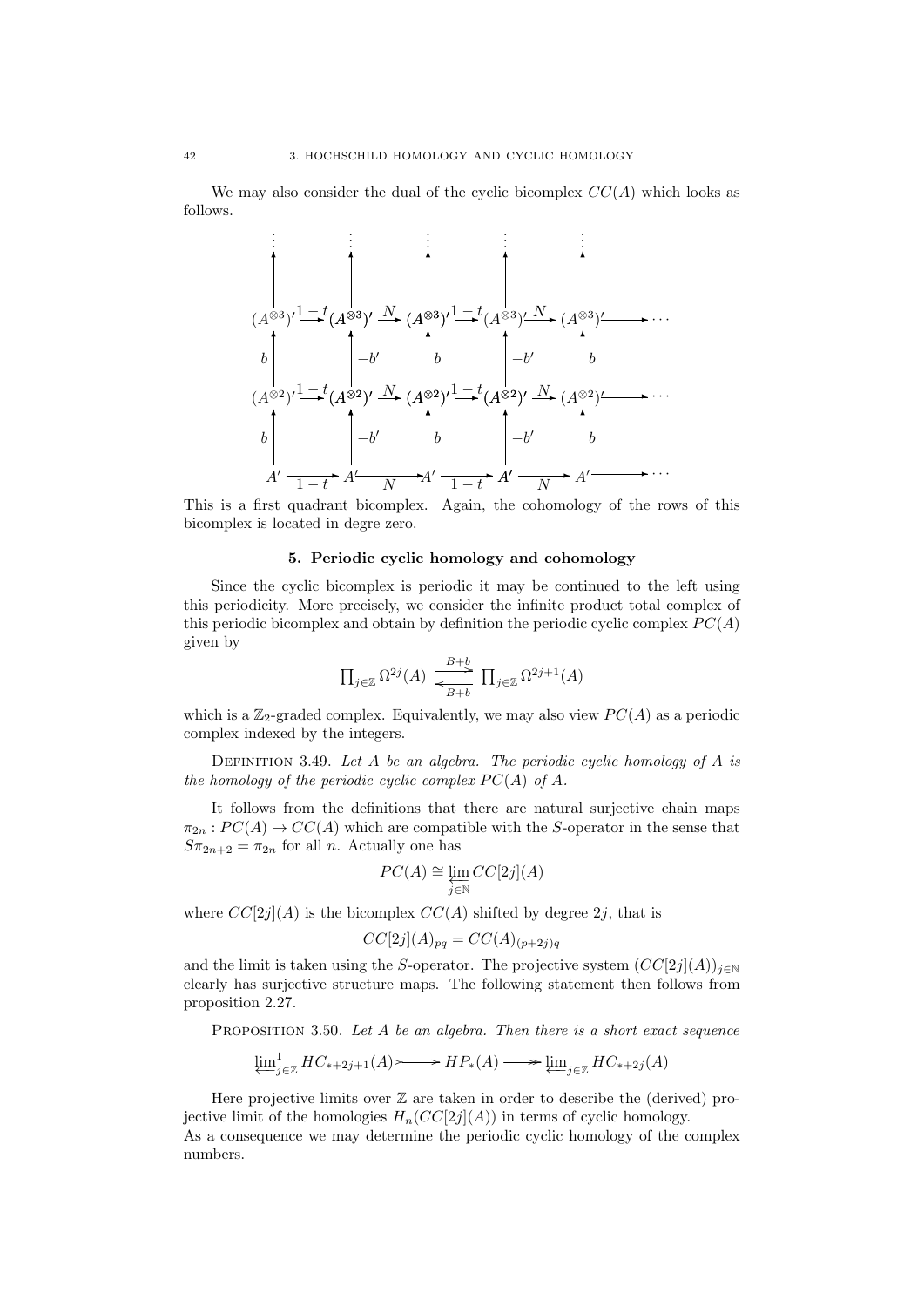Lemma 3.51. The periodic cyclic homology of the complex numbers is given by

$$
HP_0(\mathbb{C}) = \mathbb{C}, \qquad HP_1(\mathbb{C}) = 0.
$$

PROOF. Due to proposition 3.35 we have  $HC_{2n}(\mathbb{C}) = \mathbb{C}$  and  $HC_{2n+1}(\mathbb{C}) = 0$ for all n. Moreover, under this identification the operator  $S : HC_{2n+2}(\mathbb{C}) \rightarrow$  $HC_{2n}(\mathbb{C})$  is the identity map. It follows that the structure maps in the inverse system  $(HC_{*+2j}(\mathbb{C}))_{j\in\mathbb{Z}}$  are all surjective and hence

$$
HP_*(\mathbb{C}) = \varprojlim_{j \in \mathbb{N}} HC_{*+2j}(\mathbb{C}).
$$

This proves the claim.

PROPOSITION 3.52. Let  $V$  be a vector space. The periodic cyclic homology of the tensor algebra  $TV$  is given by

$$
HP_0(TV) = 0, \qquad HP_1(TV) = 0.
$$

PROOF. According to proposition 3.38 the S-operator is zero on  $HC_*(TV)$ . This implies  $\varprojlim HC_*(TV) = 0$  and  $\varprojlim^{-1} HC_*(TV) = 0$  as well. Now the claim follows from proposition 3.50.

Actually, the projective system given by the cyclic homology of a tensor algebra is an easy example of a projective system satisfying the Mittag-Leffler condition.

Lemma 3.53. Let A be an algebra. Then there are natural split short exact sequences

$$
HP_j(A) \longrightarrow HP_j(A^+) \longrightarrow HP_j(\mathbb{C})
$$

for  $j = 0$  and  $j = 1$ .

PROOF. This follows from proposition 3.50 and lemma 3.37.  $\Box$ As a consequence, proposition 3.54 implies the following statement.

PROPOSITION 3.54. Let  $V$  be a vector space. The periodic cyclic homology of the unitarized tensor algebra  $(TV)^+$  is given by

$$
HP_0((TV)^+) = \mathbb{C}, \qquad HP_1((TV)^+) = 0.
$$

As for Hochschild homology and cyclic homology, periodic cyclic homology may be defined for arbitrary mixed complexes. Moreover, the analogue of proposition 3.50 holds also in this more general situation. According to the five lemma and lemma 3.33, proposition 3.50 implies the following result.

PROPOSITION 3.55. Let  $f : M \to N$  be a map of mixed complexes which induces an isomorphism in Hochschild homology. Then the induced map  $HP_*(M) \to$  $HP_*(N)$  is an isomorphism as well.

We remark that the converse of proposition 3.55 is not true. A map of mixed complexes which induces an isomorphism in periodic cyclic homology is not necessarily a quasiisomorphism on the level of Hochschild homology or cyclic homology. According to proposition 3.54 an easy example is the map  $\Omega(0) \to \Omega(TV)$  induced by the homomorphism  $0 \to TV$  for some nonzero vector space V.

For cohomology we have to take the dual  $PC(A)'$  of the periodic cyclic complex  $PC(A)$  using direct sums. More precisely,  $PC(A)'$  is defined by

$$
\bigoplus_{j\in\mathbb{Z}}\Omega^{2j}(A)'\xrightarrow[k\to b]{B+b}\bigoplus_{j\in\mathbb{Z}}\Omega^{2j+1}(A)'
$$

which is again a  $\mathbb{Z}_2$ -graded complex.

DEFINITION 3.56. Let A be an algebra. The periodic cyclic cohomology of A is the homology of  $PC(A)$ .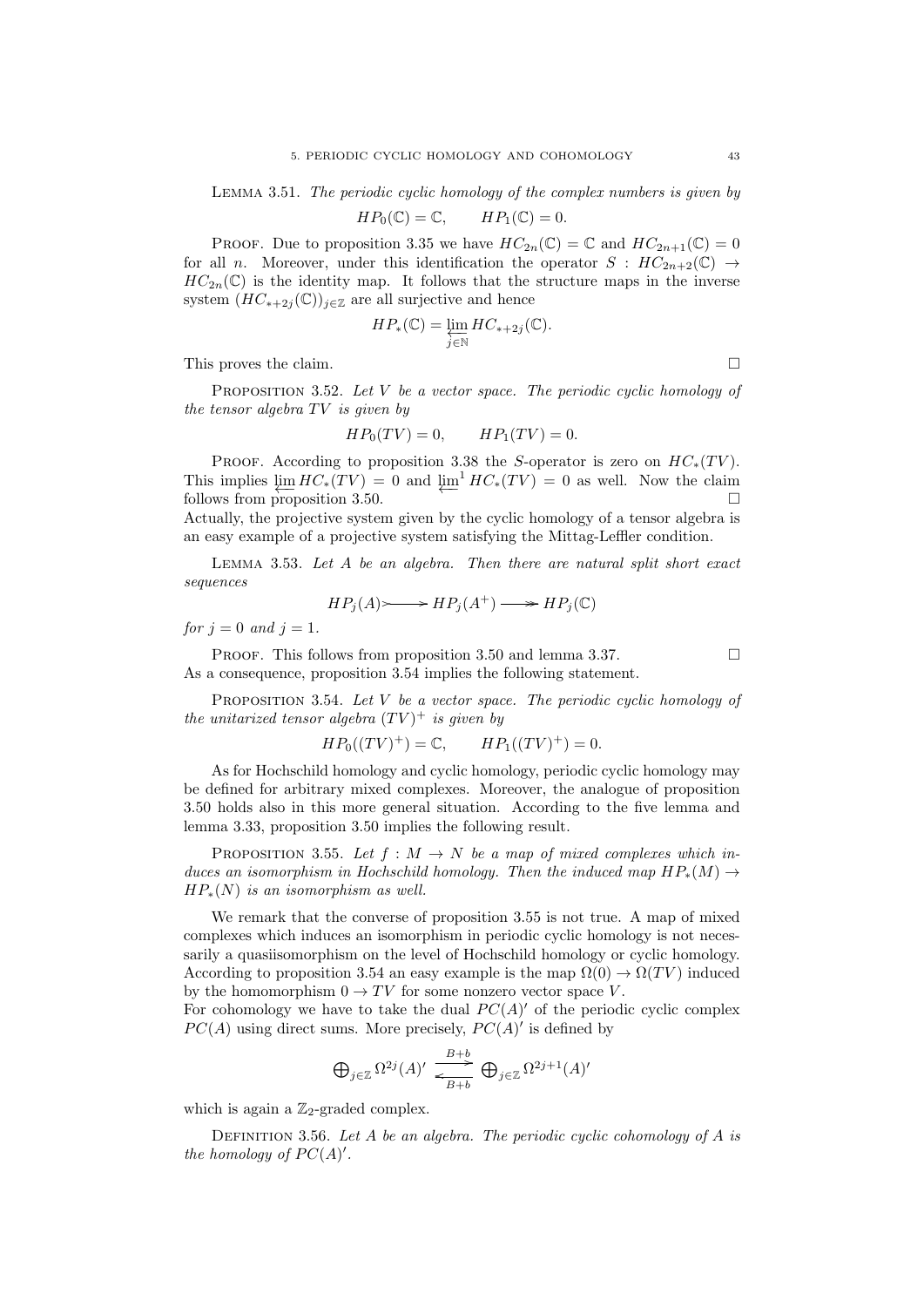LEMMA 3.57. Let  $A$  be an algebra. Then there is a natural isomorphism

$$
\varinjlim_{j \in \mathbb{N}} HC^{*+2j}(A) \cong HP^*(A).
$$

We conclude this section by defining the pairing between periodic cyclic cohomology and periodic cyclic homology. Let A be an algebra and consider the direct product complex  $PC(A)' \times PC(A)$ . It follows immediately from the definition of the differential in  $PC(A)$  that the obvious map

$$
\langle -, - \rangle : PC(A)' \times PC(A) \to \mathbb{C}[0], \qquad \langle \phi, c \rangle = \phi(c)
$$

is a chain map. Here  $\mathbb{C}[0]$  denotes the trivial supercomplex with  $\mathbb{C}$  in degree zero and 0 and degree one. Hence we obtain an induced map

$$
HP^*(A) \times HP_*(A) \to \mathbb{C}[0]
$$

in homology. This is the pairing between periodic cyclic homology and cohomology.

#### 6. Morita invariance

In this section we shall show that Morita equivalent algebras have isomorphic Hochschild homology and cyclic homology.

PROPOSITION 3.58. Let A and B be Morita equivalent unital algebras. Then there is a natural isomorphism  $HH_*(A) \cong HH_*(B)$ .

PROOF. Let  $_A P_B$  and  $_B Q_A$  be equivalence bimodules. Since  $\langle -, - \rangle_A : P \otimes_B P_B$  $Q \to A$  is an isomorphism there exist elements  $p_i \in P$  and  $q_i \in Q$  for  $i = 1, \ldots, m$ and some  $n \in \mathbb{N}$  such that

$$
\sum_{i=1}^m \langle p_i, q_i \rangle_A = 1
$$

We construct a chain map  $\phi: C(A) \to C(B)$  as follows. On chains of degree k we define

$$
\phi(a_0\otimes a_1\otimes\cdots\otimes a_k)=\sum_{i_0,\ldots,i_k=1}^m\langle q_{i_0},a_0p_{i_1}\rangle_B\otimes\langle q_{i_1},a_1p_{i_2}\rangle_B\otimes\cdots\otimes\langle q_{i_k},a_kp_{i_0}\rangle_B
$$

and using the equation

$$
\langle q_i, a_i p_j \rangle_B \langle q_j, a_j p_k \rangle_B = \langle q_i, a_i p_j \langle q_j, a_j p_k \rangle_B \rangle_B = \langle q_i, a_i \langle p_j, q_j \rangle_A a_j p_k \rangle_B
$$

it is easy to check that  $\phi$  is a chain map. In the same way we obtain elements  $x_j \in Q$  and  $y_j$  in P for  $j = 1, \ldots, n$  such that

$$
\sum_{i=1}^{m} \langle x_i, y_i \rangle_B = 1
$$

and a chain map  $\psi: C(B) \to C(A)$  by

$$
\psi(b_0\otimes b_1\otimes\cdots\otimes b_n)=\sum_{j_0,\ldots,j_k=1}^n\langle x_{j_0},b_0y_{j_1}\rangle_A\otimes\langle x_{j_1},b_1x_{j_2}\rangle_A\otimes\cdots\otimes\langle x_{j_k},b_ky_{j_0}\rangle_A.
$$

The composition  $\psi \phi : C(A) \to C(A)$  is given by

$$
\psi\phi(a_0 \otimes a_1 \otimes \cdots \otimes a_k) =
$$
  

$$
\sum_{j_0,\ldots,j_k=1}^n \sum_{i_0,\ldots,i_k=1}^m \langle x_{j_0}, \langle q_{i_0}, a_0 p_{i_1} \rangle_B y_{j_1} \rangle_A \otimes \langle x_{j_1}, \langle q_{i_1}, a_1 p_{i_2} \rangle_B y_{j_2} \rangle_A \otimes \cdots
$$
  

$$
\cdots \otimes \langle x_{j_k}, \langle q_{i_k}, a_k p_{i_0} \rangle_B y_{j_0} \rangle_A.
$$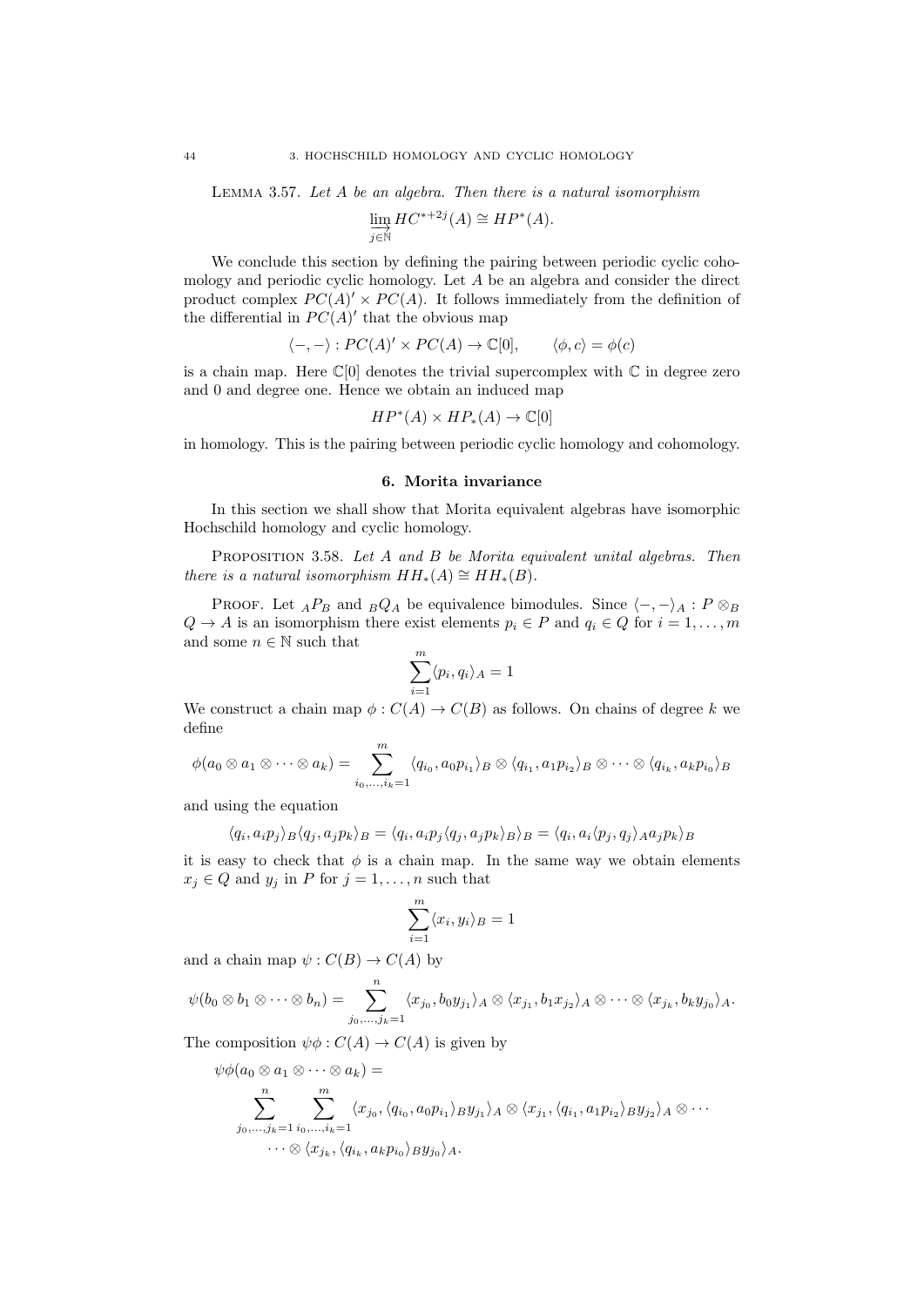We shall construct a presimplicial homotopy h on  $C(A)$  between id and  $\psi \phi$  as follows. In degree  $k$  we define

$$
h_r(a_0 \otimes a_1 \otimes \cdots \otimes a_k) =
$$
  

$$
\sum_{j_0, \ldots, j_r=1}^n \sum_{i_0, \ldots, i_r=1}^m a_0 \langle p_{i_0}, x_{j_0} \rangle_A \otimes \langle y_{j_0}, q_{i_0} \rangle_A a_1 \langle p_{i_1}, x_{j_1} \rangle_A \otimes \cdots
$$
  

$$
\cdots \otimes \langle y_{j_{r-1}}, q_{i_{r-1}} \rangle_A a_r \langle p_r, x_r \rangle_A \otimes \langle y_{j_r}, q_{i_r} \rangle_A \otimes a_{r+1} \otimes \cdots \otimes a_k
$$

for  $r = 0, \ldots, k$ . Let us check that this is indeed a presimplicial homotopy in degree  $k = 1$ . We have to prove

$$
d_0h_1 = h_0d_0
$$
,  $d_1h_1 = d_1h_0$ ,  $d_0h_0 = id$ ,  $d_2h_1 = \psi\phi$ .

For the first equation we calculate

$$
d_0h_1(a_0 \otimes a_1) = \sum_{j_0,j_1=1}^n \sum_{i_0,i_1=1}^m a_0 \langle p_{i_0}, x_{j_0} \rangle_A \langle y_{j_0}, q_{i_0} \rangle_A a_1 \langle p_{i_1}, x_{j_1} \rangle_A \otimes \langle y_{j_1}, q_{i_1} \rangle_A
$$
  
= 
$$
\sum_{j_1=1}^n \sum_{i_1=1}^m a_0 a_1 \langle p_{i_1}, x_{j_1} \rangle_A \otimes \langle y_{j_1}, q_{i_1} \rangle_A = h_0 d_0(a_0 \otimes a_1)
$$

The second equation follows in the same way. For the third equation we have

$$
d_0h_0(a_0 \otimes a_1) = \sum_{j_0=1}^n \sum_{i_0=1}^m a_0 \langle p_{i_0}, x_{j_0} \rangle_A \langle y_{j_0}, q_{i_0} \rangle_A \otimes a_1 = a_0 \otimes a_1
$$

and the last equation is verified by calculating

$$
d_2h_1(a_0 \otimes a_1) = \sum_{j_0,j_1=1}^n \sum_{i_0,i_1=1}^m \langle y_{j_1}, q_{i_1} \rangle_A a_0 \langle p_{i_0}, x_{j_0} \rangle_A \otimes \langle y_{j_0}, q_{i_0} \rangle_A a_1 \langle p_{i_1}, x_{j_1} \rangle_A
$$
  
=  $\psi \phi(a_0 \otimes a_1).$ 

The fact that  $h$  satisfies the relations for a presimplicial homotopy in other degrees is proved in a similar way. We leave the verification to the reader.

As a consequence we deduce that the complexes  $C(A)$  and  $C(B)$  are homotopy equivalent. This proves the claim.

COROLLARY 3.59. Let  $A$  and be  $B$  be Morita equivalent unital algebras. Then there are natural isomorphisms  $HC_*(A) \cong HC_*(B)$  and  $HP_*(A) \cong HP_*(B)$ .

PROOF. It is evident that the chain map  $\phi : C(A) \rightarrow C(B)$  constructed in proposition 3.58 is a map of cyclic modules. Hence it induces a map  $HC_*(A) \rightarrow$  $HC_*(B)$  which an isomorphism according to lemma 3.33. The assertion for the periodic theory follows from proposition 3.55. It is instructive to consider explicitly the case of matrix algebras. Let A be a unital algebra and let  $\iota : A \to M_n(A)$  be the algebra homomorphism given by  $\iota(a) = ae_{11}$ . Here  $ae_{ij}$  for  $1 \leq i, j \leq n$  denotes the matrix with the only nonzero entry a in degree  $(i, j)$ . Remark that the homomorphism  $\iota$  does not preserve the units. Still *ι* induces a chain map  $C(A)$  →  $C(M_n(A))$  which will again be denoted by *ι*. Conversely, define the trace map  $\tau : C(M_n(A)) \to C(A)$  by

$$
\tau(A^0\otimes A^1\otimes\cdots\otimes A^k)=\sum_{i_0,\ldots,i_k=1}^n A^0_{i_0i_1}\otimes A^1_{i_1i_2}\otimes\cdots\otimes A^k_{i_ni_0}
$$

in degree k where  $A_{ij}$  denotes the  $(i, j)$ -th entry of the matrix A. It can be easily checked that  $\tau$  is a chain map. This also follows from the following excercise.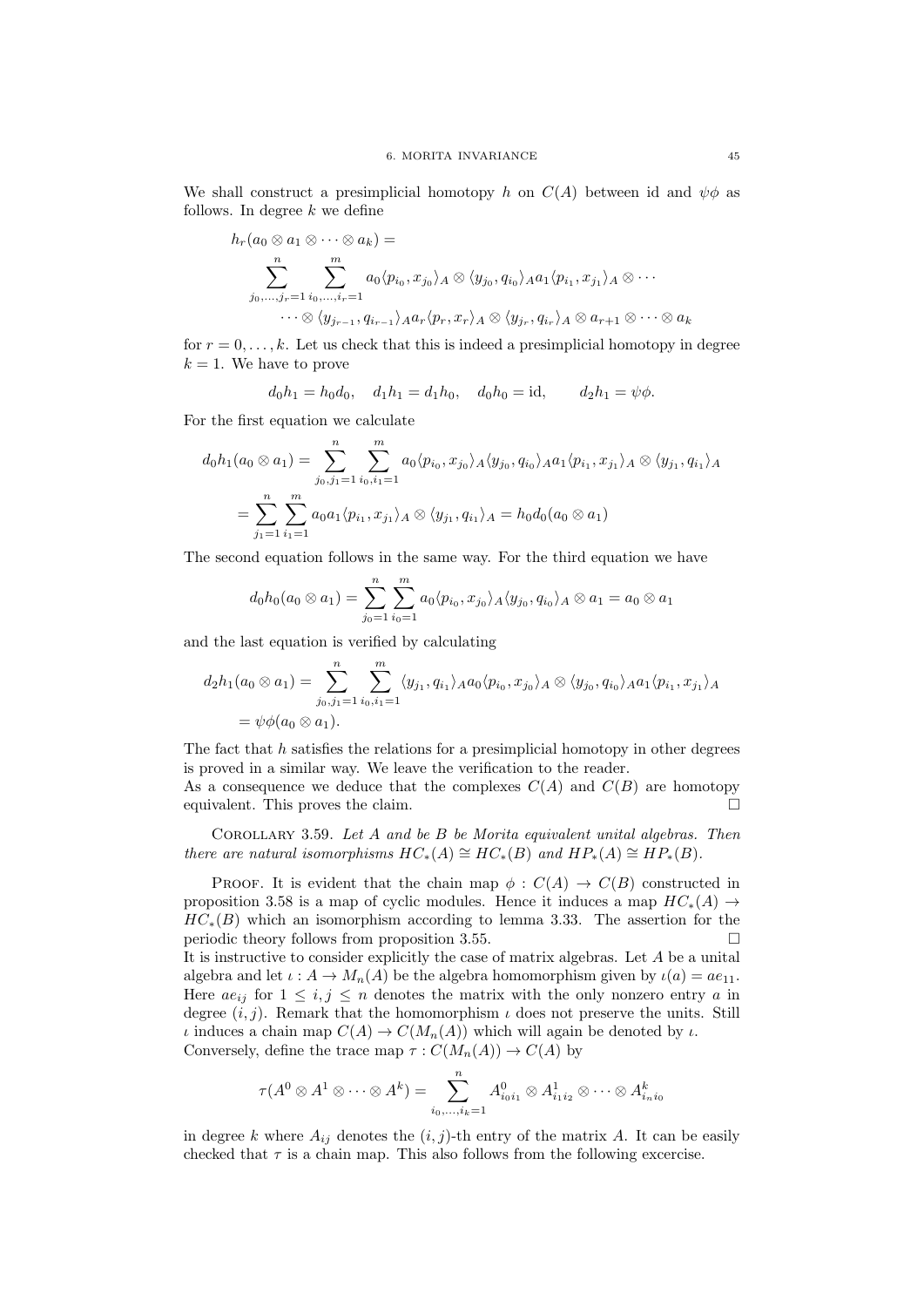EXCERCISE 3.60. Let  $M_n(A)$  be the algebra of  $n \times n$ -matrices over a unital algebra A and let  $P = A^n$  and  $Q = A^n$  be the natural Morita context relating A and  $M_n(A)$ . Then the maps  $\phi$  and  $\psi$  constructed above are equal to  $\iota$  and  $\tau$ .

#### 7. The Chern character in K-theory

In this section we define the  $K$ -group  $K_0$  of an algebra A and a natural homomorphism  $ch_0 : K_0(A) \to HP_0(A)$ .

Let  $A$  be a unital algebra. In order to be defininite, we shall work with unitary left modules in the sequel. However, we will see that one could equally well work with right modules. Recall that a unitary  $A$ -module  $P$  is finitely generated and projective iff it is a direct summand in  $A<sup>n</sup>$  for some n. In particular, if P and Q are unitary finitely generated projective modules then the direct sum  $M \oplus N$  is again finitely generated and projective. It follows that isomorphism classes of unitary finitely generated projective modules form an abelian semigroup  $P(A)$  with direct sum as addition and neutral element the zero module. Remark that, in contrast to isomorphism classes of arbitrary modules, isomorphism classes of finitely generated projective unitary modules form a set since every finitely generated projective unitary module is isomorphic to a submodule of  $A<sup>n</sup>$  for some n.

DEFINITION 3.61. Let  $H$  be an abelian semigroup with neutral element. An abelian group  $G(H)$  together with an semigroup homomorphism  $\iota : H \to G(H)$  is called a Grothendieck group of  $H$  if for every abelian group  $M$  and every semigroup homomorphism  $f: H \to M$  there is a unique group homomorphism  $F: G(H) \to M$ such that  $F \iota = f$ .

As usual, it is easy to see that a Grothendieck group  $G(H)$  of H is uniquely determined up to isomorphism.

Lemma 3.62. For every abelian semigroup with neutral element there exists a Grothendieck group.

PROOF. Consider the free abelian group  $F(H)$  generated by H and let  $\iota : H \to$  $F(H)$  be the natural map. We let  $G(H)$  be the quotient of  $F(H)$  by the relations  $\iota(x + y) = \iota(x) + \iota(y)$  for all  $x, y \in H$ . Then the induced map  $\iota : H \to G(H)$  is a semigroup homomorphism and it is easy to verify the universal property.

However, it is often important to work with a more concrete realization of the Grothendieck group. More precisely, an alternative definition is  $G(H) = H \times H / \sim$ where  $(a_1, b_1) \sim (a_2, b_2)$  iff there exists  $c \in H$  such that  $a_1 + b_2 + c = b_1 + a_2 + c$ . It is straightforward to check that componentwise addition defines turns  $G(H)$  into an abelian group. The neutral element is  $(0,0)$  and the inverse of an element  $(a, b)$ is given by  $(b, a)$ . The natural map  $\iota : H \to G(H)$  is defined by  $\iota(a) = (a, 0)$ . We leave it as an excercise to verify the universal property. One should think of elements  $(a, b)$  as formal differences  $a - b$ .

As an example consider the semigroup  $\mathbb{N}_0$  of nonnegative integers with addition.

EXCERCISE 3.63. The Grothendieck group  $G(N_0)$  is isomorphic to Z and  $\iota$ :  $\mathbb{N}_0 \to \mathbb{Z}$  is the obvious inclusion in this case.

We now define the  $K$ -group of a unital algebra.

DEFINITION 3.64. Let A be a unital algebra. The K-group  $K_0(A)$  of A is the Grothendieck group of the semigroup  $P(A)$ .

First we shall discuss the functoriality of this construction.

EXCERCISE 3.65. Let A and B be unital algebras and let  $_A M$  be an A-module. If M is finitely generated, then  $B \otimes_A M$  is finitely generated as well. If M is projective, then  $B \otimes_A M$  is projective as well.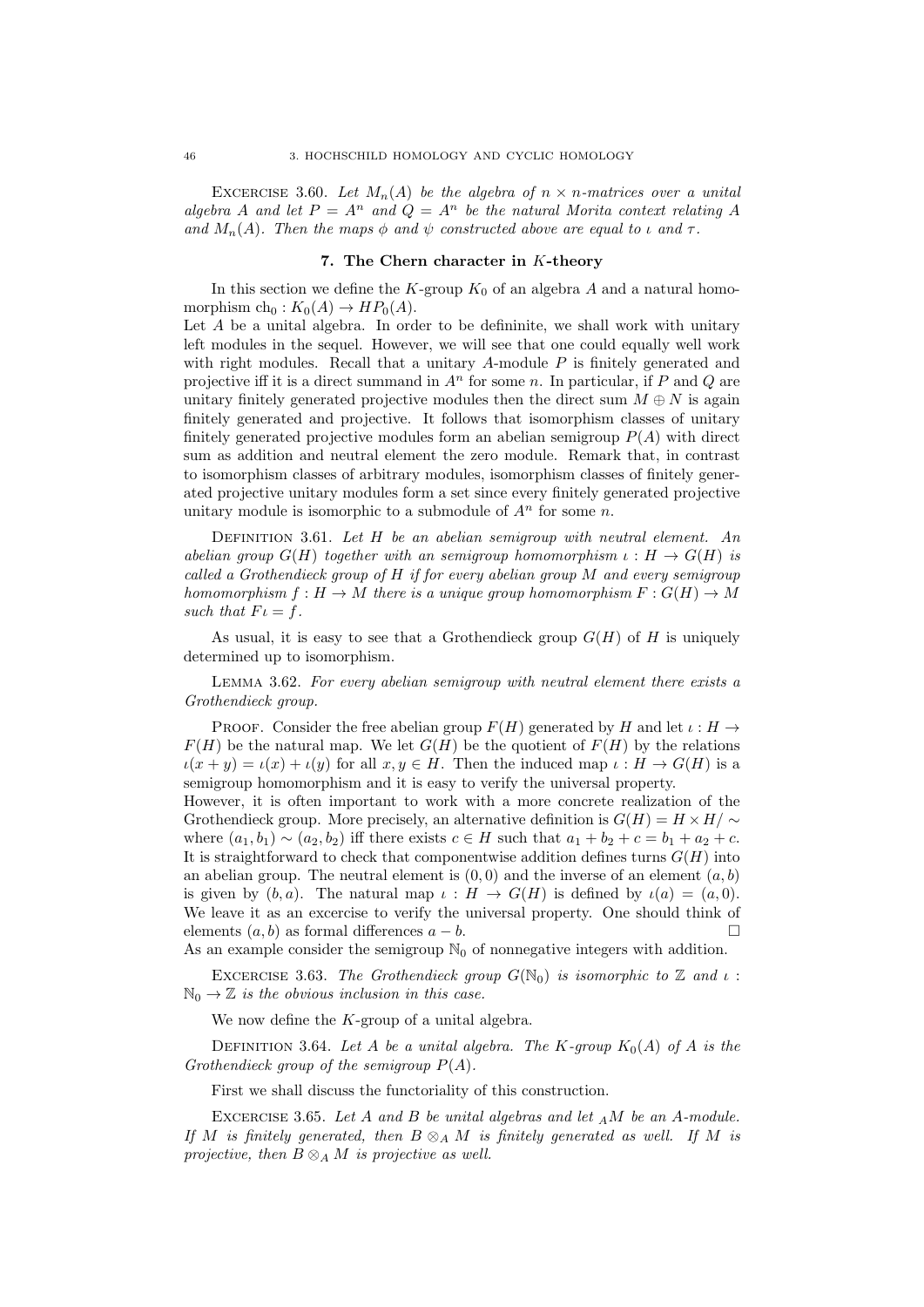Every unital algebra homomorphism  $f : A \rightarrow B$  induces a semigroup homomorphism  $P(A) \to P(B)$  by sending a finitely generated projective (left) A-module P to the B-module  $B \otimes_A P$ . By the universal property of the Grothendieck group, this induces a group homomorphism  $K_0(f) : K_0(A) \to K_0(B)$ .

EXCERCISE 3.66. Let  $A$  and  $B$  be unital algebras. Then the natural projections  $\pi_A : A \oplus B \to A$  and  $\pi_B : A \oplus B \to B$  induce an isomorphism  $K_0(A \oplus B) \to$  $K_0(A) \oplus K_0(B)$ .

In order to extend the definition of  $K_0$  to arbitrary algebras we have to proceed as follows.

LEMMA 3.67. Let A be a unital algebra. Then  $K_0(A)$  is naturally isomorphic to the kernel of the augmentation homomorphism  $K_0(A^+) \to K_0(\mathbb{C})$ .

PROOF. Since A is unital we have an isomorphism  $A^+ \cong A \oplus \mathbb{C}$  of unital algebras. Now the assertion follows easily from excercise 3.66.  $\Box$ 

DEFINITION 3.68. Let A be an algebra. The group  $K_0(A)$  is the kernel of the natural map  $K_0(A^+) \to K_0(\mathbb{C})$  induced by the augmentation homomorphism.

According to lemma 3.67 this definition is compatible with the previous one for unital algebras.

Consider for instance the case  $A = \mathbb{C}$ . Since every finitely generated projective module over  $\mathbb C$  is isomorphic to  $\mathbb C^n$  for some n we obtain  $P(\mathbb C) = \mathbb N_0$ . Hence we get  $K_0(\mathbb{C})=\mathbb{Z}.$ 

We will now define an additive map  $ch_0 : K_0(A) \rightarrow HP_0(A)$  for an augmented algebra A. For an idempotent  $e \in M_n(A)$  set

$$
\operatorname{ch}_0(e) = \sum_{k=0}^{\infty} (-1)^k \frac{(2k)!}{k!} \operatorname{tr}\left( \left( e - \frac{1}{2} \right) (dede)^k \right)
$$

viewed as an element in the periodic cyclic complex  $PC(A)$  where  $\operatorname{tr}: PC(M_n(A)) \to$  $PC(A)$  is the trace map defined by

$$
\text{tr}(M^0 dM^1 \cdots dM^k) = \sum_{1 \le i_0, \dots, i_k \le n} M^0_{i_0 i_1} dM^1_{i_1 i_2} \cdots dM^k_{i_k i_0}
$$
  

$$
\text{tr}(dM^1 \cdots dM^k) = \sum_{1 \le i_1, \dots, i_k \le n} dM^1_{i_1 i_2} \cdots dM^k_{i_k i_1}
$$

for differential forms of degree k. Here  $M_{ij}$  denotes the  $(i, j)$ th entry of a matrix  $M \in M_n(A)$ . Note that tr is actually just the trace map occuring in the proof of Morita invariance for matrix algebras over unital algebras. Remark also that the map tr :  $PC(M_n(A)) \to PC(A)$  is a chain map for arbitrary algebras A.

LEMMA 3.69. The element  $ch_0(e)$  is a cycle and defines a class in  $HP_0(A)$ .

PROOF. We compute

$$
B\bigg((-1)^k\frac{(2k)!}{k!}\bigg(e-\frac{1}{2}\bigg)(ded e)^k\bigg)=(-1)^k(2k+1)\frac{(2k)!}{k!}de(dede)^k
$$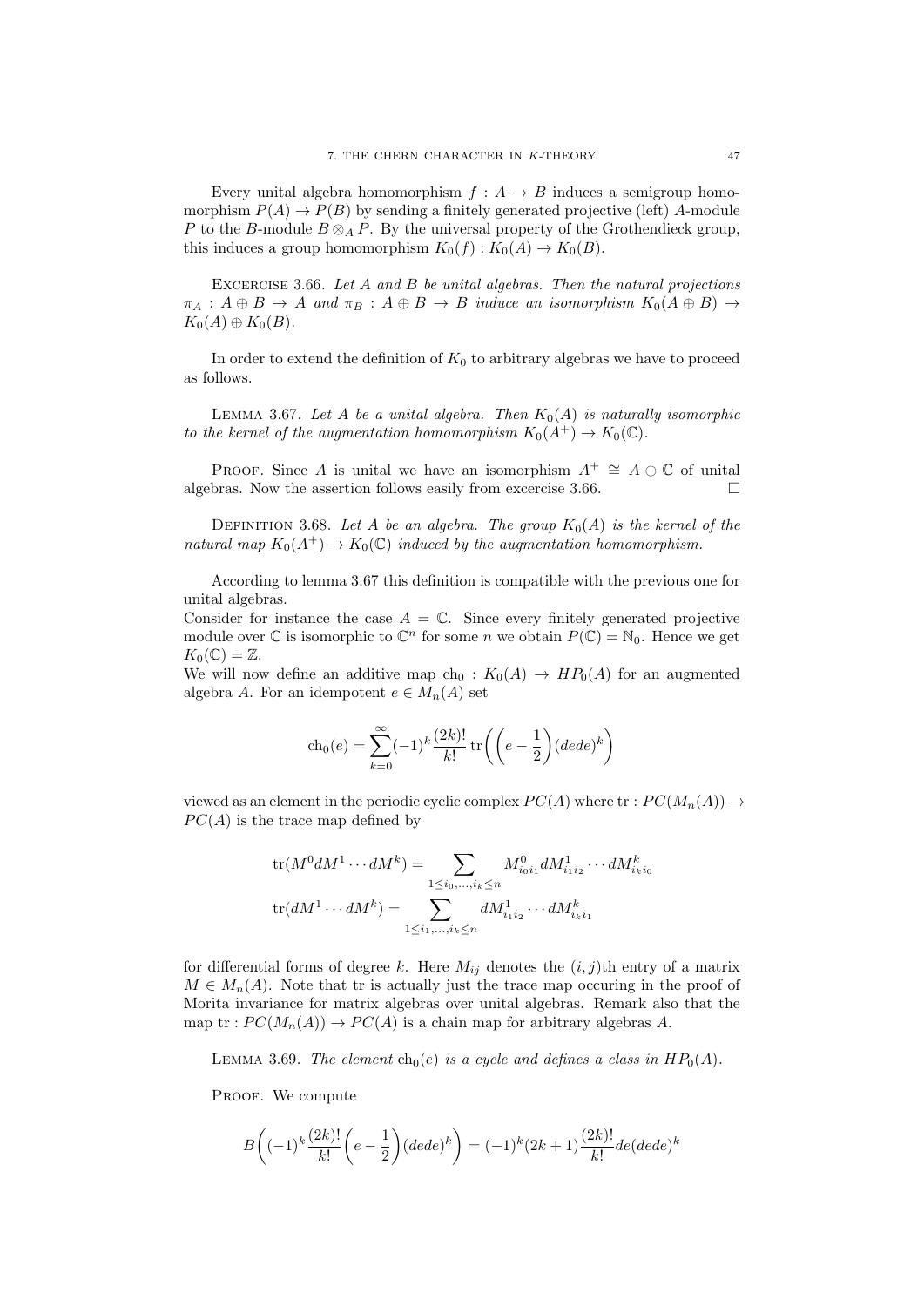$$
\quad \text{and} \quad
$$

$$
b\left((-1)^{k+1}\frac{(2k+2)!}{(k+1)!}\left(e-\frac{1}{2}\right)(dede)^k\right) = (-1)^{k+1}\frac{(2k+2)!}{(k+1)!}\left( ede(dede)^k - \frac{1}{2}ede(dede)^k + \frac{1}{2}de(dede)^k - \frac{1}{2}ede(dede)^k\right)
$$

$$
= (-1)^{k+1}\frac{(2k+1)!2(k+1)}{(k+1)!}\frac{1}{2}de(dede)^k
$$

$$
= (-1)^{k+1}\frac{(2k+1)!}{k!}de(dede)^k.
$$

Hence these terms cancel and since tr is a chain map we deduce  $(B + b)$  ch<sub>0</sub>(e) = 0. It follows that  $ch_0(e)$  is a cycle and hence defines an element in  $HP_0(A)$ . Let  $e \in M_n(A)$  and  $f \in M_m(A)$  be idempotents and consider their direct sum  $e \oplus f \in M_{n+m}(A)$ . By the definition of the trace map we see

$$
ch_0(e \oplus f) = ch(e) + ch(f).
$$

It follows that ch<sub>0</sub> defines an additive map from  $P(A)$  to  $HP_0(A)$ . By the universal property of the Grothendieck group we therefore obtain the following result.

PROPOSITION 3.70. Let A be a unital algebra. The Chern character  $ch_0$  defines a natural transformation  $K_0(A) \to HP_0(A)$ .

It remains to extend the Chern character to arbitrary algebras. This is done using the commutative diagram

$$
K_0(A) \longrightarrow K_0(A^+) \longrightarrow K_0(\mathbb{C})
$$
  
\n
$$
\downarrow \qquad \qquad \downarrow \text{ch}_0
$$
  
\n
$$
HP_0(A) \longrightarrow HP_0(A^+) \longrightarrow HP_0(\mathbb{C})
$$

which is obtained using lemma 3.53.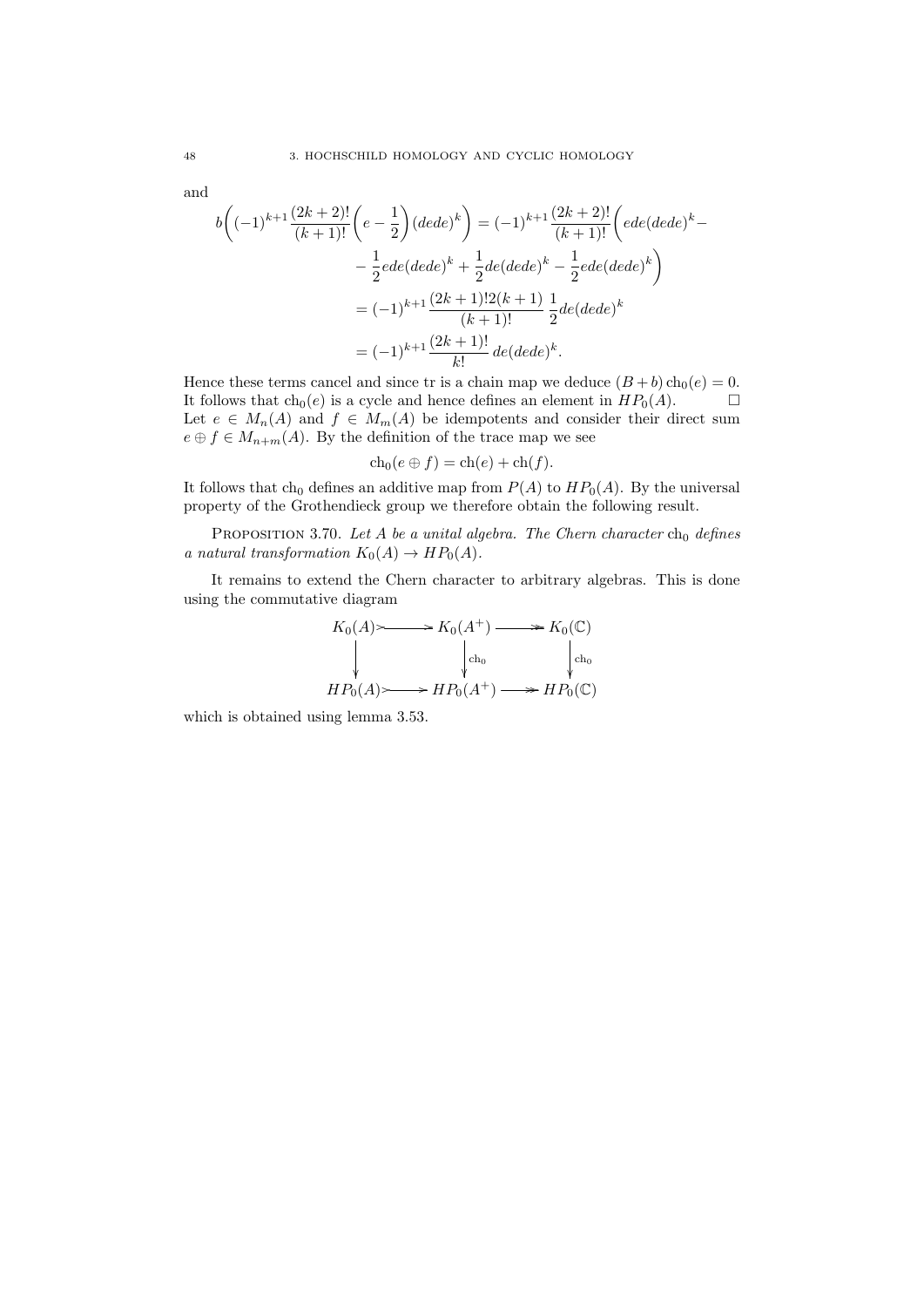# CHAPTER 4

# The Hochschild-Kostant-Rosenberg theorem

In this chapter we calculate the Hochschild and cyclic homology of the Fréchet algebra  $C^{\infty}(M)$  of smooth functions on a smooth manifold M. First we discuss some background material from functional analysis in section 1. More precisely, we explain the concept of a locally convex vector space and the projective tensor product. In section 2 we discuss how to adapt the tools of homological algebra to locally convex spaces. Section 3 contains a review of standard constructions with differential form on smooth manifolds including the exterior derivative, Lie derivatives and interior products. In section 4 we formulate the Hochschild-Kostant-Rosenberg theorem which computes the Hochschild homology of the Fréchet algebra  $C^{\infty}(M)$ . We prove this theorem first in the special case of an open convex neighborhood of zero in  $\mathbb{R}^n$ . The proof for arbitrary manifolds is carried out in section 5 using an appropriate localization procedure. Section 6 contains the computation of cyclic and periodic cyclic homology for  $C^{\infty}(M)$ . Finally, in section 7 we recall the classical Chern-Weil construction of characteristic classes using connections on vector bundles. If  $M$  is compact, the Chern character from  $K$ -theory to periodic cyclic homology for the algebra  $C^{\infty}(M)$  is identified with the classical Chern character with values in de Rham cohomology.

#### 1. Locally convex vector spaces and tensor products

Let  $M$  be a smooth manifold. For the purposes of cyclic homology it is not appropriate to consider  $C^{\infty}(M)$  as a complex algebra without further structure. Actually, the purely algebraic Hochschild and cyclic homology groups of  $C^{\infty}(M)$ as defined in chapter 3 are not known in general. The main problem is that, apart from trivial cases, the algebraic tensor product  $C^{\infty}(M) \otimes C^{\infty}(N)$  is not isomorphic to  $C^{\infty}(M \times N)$  for smooth manifolds M, N.

It is more natural to consider  $C^{\infty}(M)$  as a locally convex algebra. Accordingly, the algebraic tensor product is replaced by the completed projective tensor product. The completed projective tensor product has the property that  $C^{\infty}(M)\hat{\otimes}_{\pi}C^{\infty}(N)$ is naturally isomorphic to  $C^{\infty}(M \times N)$ .

In this section we explain some of the concepts and results from functional analysis involved here. For more details we refer to [10], [15], [7].

The complex numbers are always equipped with the natural topology coming from the metric  $d(\lambda, \mu) = |\lambda - \mu|$ .

DEFINITION 4.1. A topological vector space is a vector space  $V$  which is equipped with a Hausdorff topology such that the addition  $V \times V \rightarrow V, (v, w) \mapsto v + w$  and the scalar multiplication  $\mathbb{C} \times V \to V(\alpha, v) \mapsto \alpha v$  are continuous.

In a topological vector space the translation maps  $T_v : V \to V$  given by  $T_v(w) =$  $v + w$  are homeomorphisms for every  $v \in V$ . As a consequence, to describe the topology of a topological vector space it suffices to specify a basis of neighborhoods of the origin.

Let V be a vector space. A seminorm on V is a map  $p: V \to \mathbb{R}^+$  such that

$$
p(\lambda v) = |\lambda| p(v), \qquad p(v+w) \le p(v) + p(w)
$$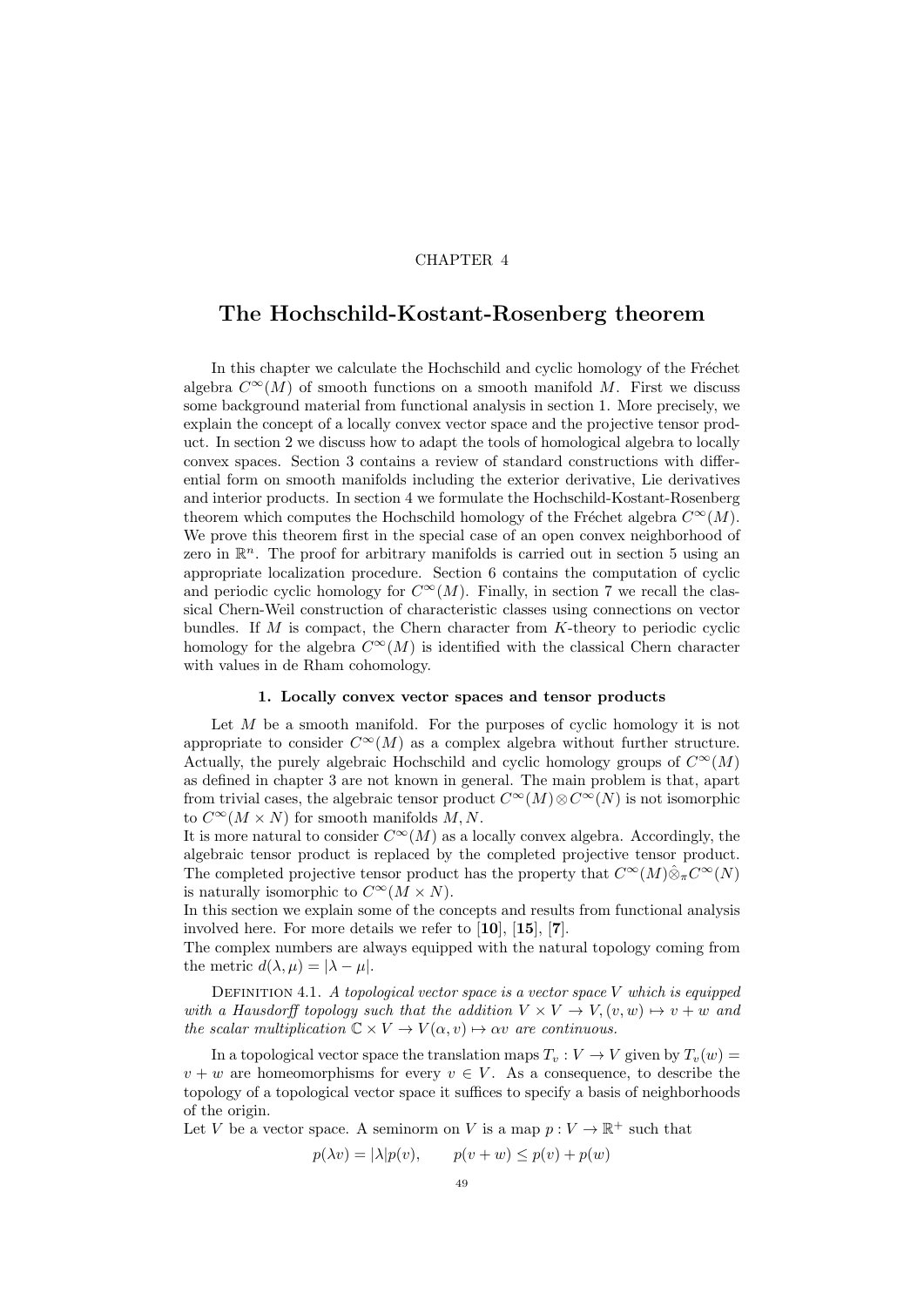for all  $v, w \in V$  and  $\lambda \in \mathbb{C}$ . Note that  $p(0) = 0$  for every seminorm. A seminorm is a norm if  $p(v) = 0$  implies  $v = 0$ .

Assume that p is a seminorm on V. By definition, the (open) ball  $B_p(v; r)$  with radius r around  $v \in V$  consists of all vectors  $w \in V$  such that  $p(w - v) < r$ . If the seminorm is clear from the context we simply write  $B(v, r)$ .

We are interested in the following class of topological vector spaces.

DEFINITION 4.2. A locally convex vector space is a topological vector space  $V$ with topology given by a family  $(p_i)_{i \in I}$  of seminorms  $p_i : V \to \mathbb{C}$ . That is, a basis of neighborhoods around the origin is given by the balls  $B_{p_i}(0,r)$  with  $r > 0$  and  $i \in I$ .

Accordingly, the basis of neighborhoods around an arbitrary point  $v$  in a locally convex vector space V is given by the balls  $B_{p_i}(v, r)$  with  $r > 0$  and  $i \in I$ . Since V is assumed to be Haussdorff there exists for every nonzero vector  $v \in V$  a seminorm  $p_i$  such that  $p_i(v) > 0$ .

A subset K of a vector space V is called convex if  $\lambda v + (1-\lambda)w \in K$  for all  $v, w \in K$ and  $0 < \lambda < 1$ . We remark that locally convex vector spaces can be characterized as those topological vector spaces V in which every point  $v \in V$  has a neighborhood base of convex sets.

Examples of locally convex vector spaces are normed spaces or Banach spaces. These spaces are special in the sense that the topology is determined by a single norm.

As for normed spaces, the concept of completeness plays an important role for locally convex spaces. A net  $(v_i)_{i\in J}$  in a locally convex space V is called a Cauchy net if for every defining seminorm  $p_i$  and every  $\epsilon > 0$  there exists  $k \in J$  such that  $p(v_m - v_n) \leq \epsilon$  for all  $m, n \geq k$ . A net  $(v_j)_{j \in J}$  in V is convergent to  $v \in V$  iff for every  $\epsilon > 0$  and every defining seminorm p there exists  $k \in J$  such that  $p(v-v_n) < \epsilon$ for all  $n \geq k$ . Note that the limit v is uniquely determined since V is Hausdorff. Clearly every convergent net is a Cauchy net. A locally convex vector space  $V$  is called complete if every Cauchy net in V is convergent.

DEFINITION 4.3. Let  $V$  be a locally convex vector space. A completion of  $V$ is a complete locally convex vector space  $V^c$  together with a continuous linear map  $\iota: V \to V^c$  such that for every complete locally convex vector space W and every continuous linear map  $f: V \to W$  there exists a unique continuous linear map  $F: V^c \to W$  such that the diagram



is commutative.

Being defined by a universal property, the completion is uniquely determined up to isomorphism.

Theorem 4.4. For every locally convex vector space there exists a completion.

An important class of locally convex vector spaces is the class of Fréchet spaces.

DEFINITION 4.5. A Fréchet space is a complete locally convex vector space V such that the topology can be defined by a countable family of seminorms.

We remark that a locally convex vector space  $V$  is metrizable iff its topology is defined by a countable family of seminorms.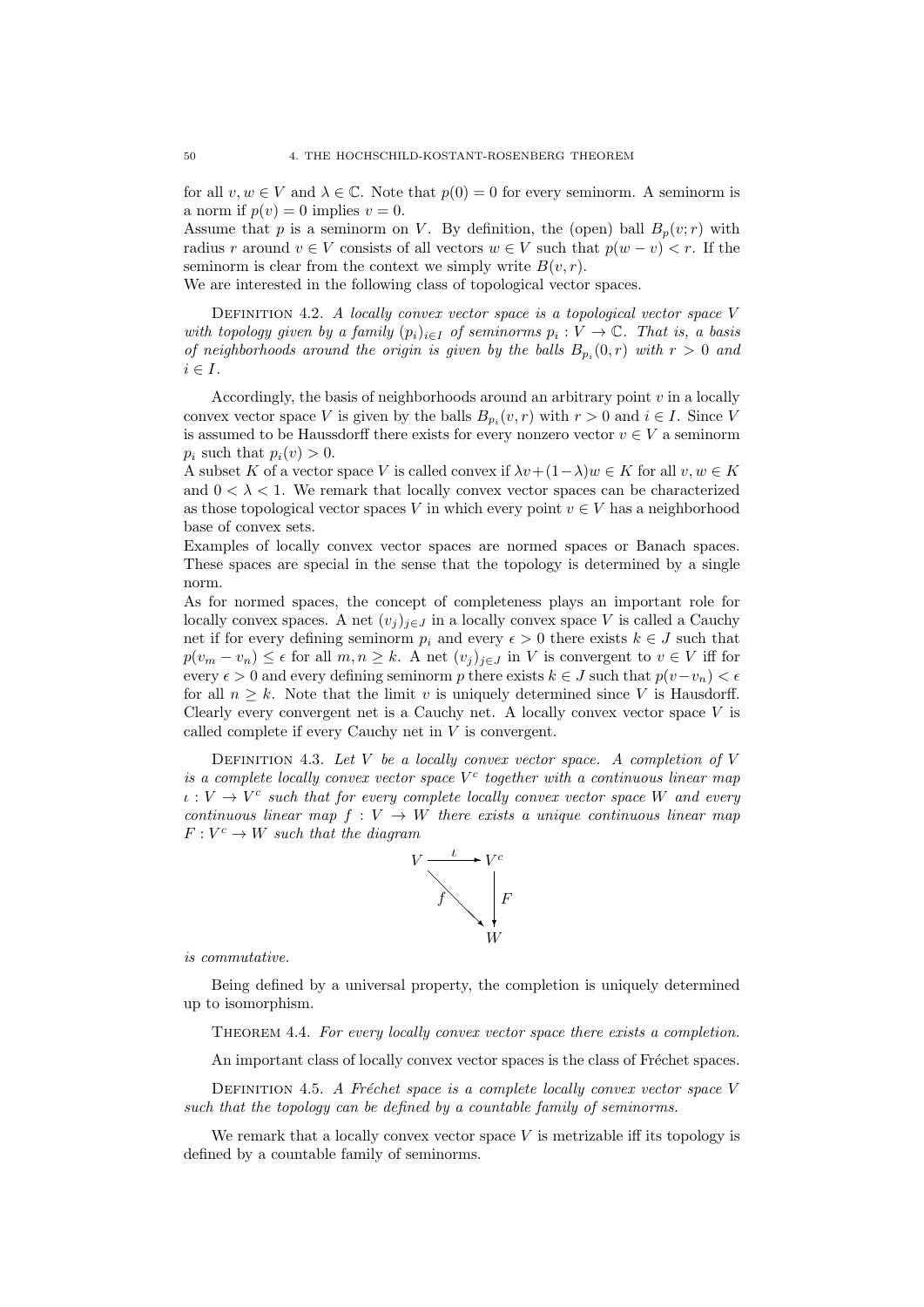Many general constructions with vector spaces extend easily to the setting of (complete) locally convex spaces. For instance, direct products, direct sums, projective and inductive limits are defined by the analogous universal properties.

A more subtle point is the notion of a tensor product. Similarly to the algebraic setting, tensor products of locally convex vector spaces are determined by considering bilinear maps with certain continuity properties. The most evident continuity property for a bilinear map  $b: V \times W \to X$  is to require b to be continuous for the product topology on  $V \times W$ . We say that b is jointly continuous in this case.

DEFINITION 4.6. Let  $p$  be a seminorm on  $V$  and let  $q$  be a seminorm on  $W$ . The tensor product  $p \otimes q : V \otimes W \to \mathbb{R}^+$  is defined by

$$
(p \otimes q)(z) = \inf \left( \sum_{j=1}^{n} p(v_j)q(w_j) \mid z = \sum_{j=1}^{n} v_j \otimes w_j \right).
$$

The following result summarizes basic properties of the tensor product of two seminorms.

PROPOSITION 4.7. Let p and q be seminorms on V and W, repectively. Then  $p \otimes q$  is a seminorm on  $V \otimes W$ . Moreover

$$
(p \otimes q)(v \otimes w) = p(v)q(w)
$$

for all simple tensors  $v \otimes w \in V \otimes W$ .

PROOF. It is easy to check that  $p \otimes q$  is a seminorm. From the definition of  $p \otimes q$  it is immediate that

$$
(p \otimes q)(v \otimes w) \leq p(v)q(w)
$$

for  $v \in V$  and  $w \in W$ . For the other inequality choose  $v' \in V'$  such that  $v'(v) = p(v)$ and  $|v'(x)| \leq p(x)$  for all  $x \in V$ . Here V' denotes the space of linear maps from V to  $\mathbb C$  which are bounded for the seminorm p. The existence of  $v'$  follows from the classical Hahn-Banach theorem for the normed space  $V'/\text{ker}(p)$ . In the same way one obtains  $w' \in W'$  such that  $w'(w) = q(w)$  and  $|w'(y)| \leq q(y)$  for all  $y \in W$ . Consider the linear form  $v' \otimes w'$  on  $V \otimes W$  and let  $v \otimes w$  be represented as a linear combination  $\sum x_i \otimes y_i$  with  $x_i \in V$  and  $y_i \in W$ . Then we have

$$
|v' \otimes w'(v \otimes w)| \leq \sum |v'(x_i)w'(y_i)| \leq \sum p(x_i)q(y_i)
$$

for every such representation. By the definition of  $p \otimes q$  we thus obtain

$$
p(v)q(w) = v'(v)w'(w) = |v' \otimes w'(v \otimes w)| \leq (p \otimes q)(v \otimes w)
$$

which yields the claim.  $\Box$ 

If V and W are locally convex vector spaces with defining seminorms  $(p_i)_{i\in I}$  and  $(q_j)_{j\in J}$  the projective topology on  $V\otimes W$  is the locally convex topology defined by the seminorms  $p_i \otimes q_j$  for all  $i \in I$  and  $j \in J$ . We write  $V \otimes_{\pi} W$  for the algebraic tensor product equipped with the projective topology. It can be shown that the projective topology is again Hausdorff. Moreover it follows from proposition 4.7 that the canonical bilinear map  $V \times W \to V \otimes_{\pi} W$  is jointly continuous.

DEFINITION 4.8. Let  $V$  and  $W$  be locally convex vector spaces. The completed projective tensor product  $V \hat{\otimes}_{\pi} W$  is the completion of  $V \otimes_{\pi} W$ .

The completed projective tensor product is determined by the following universal property.

PROPOSITION 4.9. Let  $V$  and  $W$  be locally convex vector spaces. For every complete locally convex vector space  $X$  and every jointly continuous bilinear map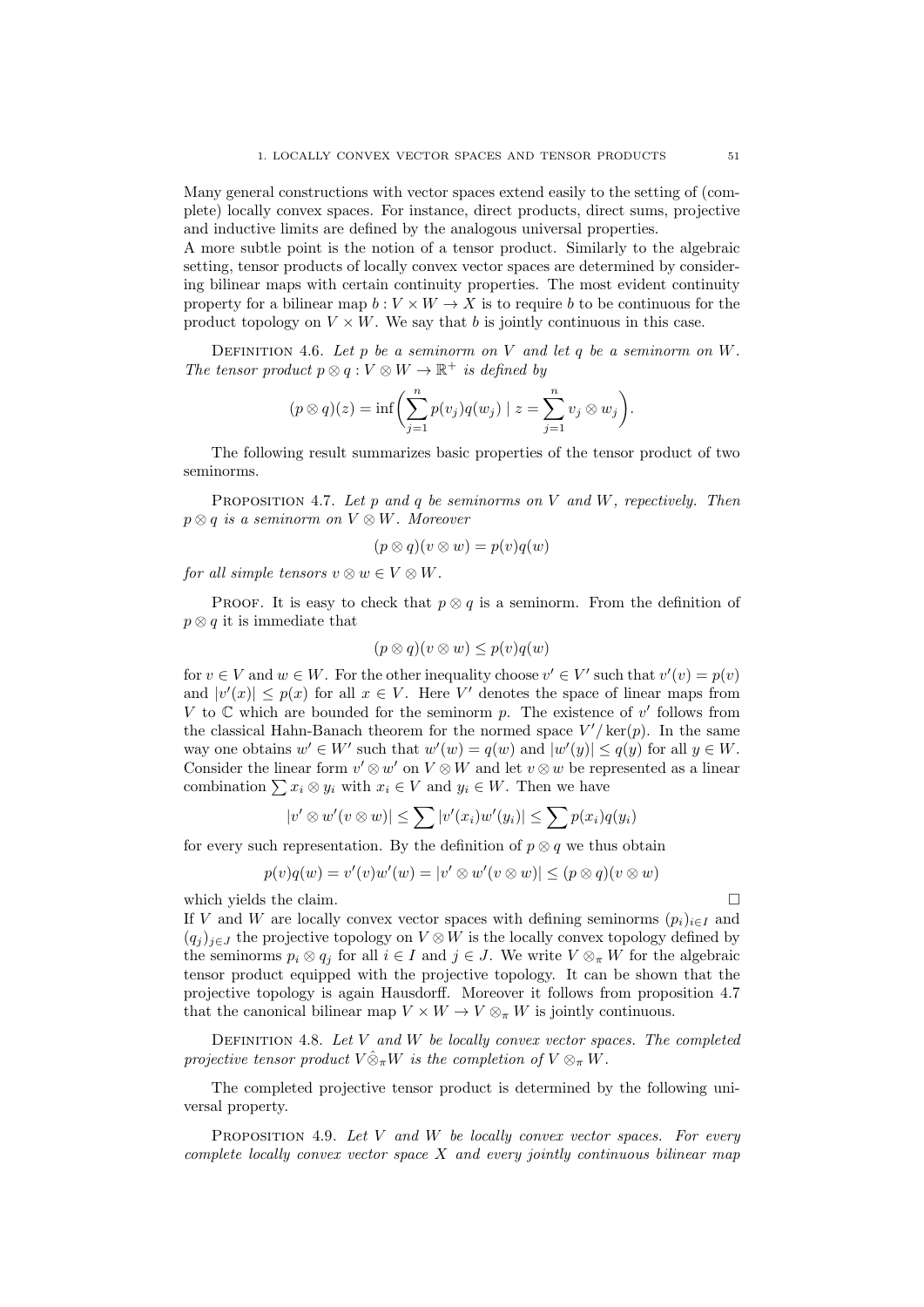$f: V \times W \to X$  there exists a unique continuous linear map  $F: V \hat{\otimes}_{\pi} W \to X$  such that the diagram



is commutative.

PROOF. Let  $f: V \times W \to X$  be a continuous bilinear map and let  $F: V \otimes W \to Y$ X be the associated linear map. For every defining seminorm  $q$  on X there exist defining seminorms  $p_V$  and  $p_W$  on V and W, respectively, such that  $q(f(v, w)) \leq$  $p_V(v)p_W(w)$  for all  $v \in V$  and  $w \in W$ . Consequently, for  $x = \sum v_i \otimes w_i \in V \otimes W$ we have

$$
q(F(x)) = q\bigg(\sum F(v_i \otimes w_i)\bigg) \le \sum p_V(v_i)p_W(w_i)
$$

and hence  $q(F(x)) \leq (p_V \otimes p_W)(x)$ . This shows that F is continuous. By the universal property of the algebraic tensor product the map  $F$  is uniquely determined by f. The proof is finished using the universal property of the completion.  $\Box$ In the sequel we write  $V \hat{\otimes} W$  instead of  $V \hat{\otimes}_{\pi} W$  for the completed projective tensor product of two locally convex vector spaces. Moreover, we will assume for simplicity that all locally convex spaces are complete.

Let us carry over some definitions of chapter 1 to the setting of locally convex vector spaces.

DEFINITION 4.10. A locally convex algebra is a locally convex vector space A together with a continuous bilinear map  $\mu : A \times A \rightarrow A$  such that

$$
a(bc)=(ab)c
$$

for all  $a, b, c \in A$ . A unital locally convex algebra is a locally convex algebra with an element  $1 \in A$  such that  $1a = a1 = a$  for all  $a \in A$ .

An algebra homomorphism  $f : A \to B$  between locally convex algebras is a continuous linear map such that  $f(ab) = f(a)f(b)$  for all  $a, b \in A$ . A unital homomorphism  $f : A \rightarrow B$  between unital locally convex algebras is a homomorphism such that  $f(1) = 1.$ 

Note that the multiplication in a (complete) locally convex algebra A can equivalently be described by a continuous linear map  $\mu : A \hat{\otimes} A \to A$ .

It is clear that every locally convex algebra is in particular an algebra in the sense of chapter 1. The standard constructions with algebras described in chapter 1 extend easily to locally convex algebras.

DEFINITION 4.11. Let A be a locally convex algebra. A locally convex  $(\text{left})$ module over A is a locally convex vector space M together with a continuous bilinear map  $A \times M \rightarrow M$  such that

$$
(ab)m = a(bm)
$$

for all  $a, b \in A$  and  $m \in M$ . A unitary locally convex (left) module over a unital locally convex algebra A is an A-module M such that  $1m = m$  for every  $m \in M$ . An A-module homomorphism  $f : M \to N$  between locally convex (unitary) A-modules is a continuous linear map which satisfies  $f(am) = af(m)$  for all  $a \in A$  and  $m \in M$ . In a similar way one defines locally convex (unitary) right modules, (unitary) bimodules and their homomorphisms.

We will frequently speak of modules instead of locally convex modules for simplicity.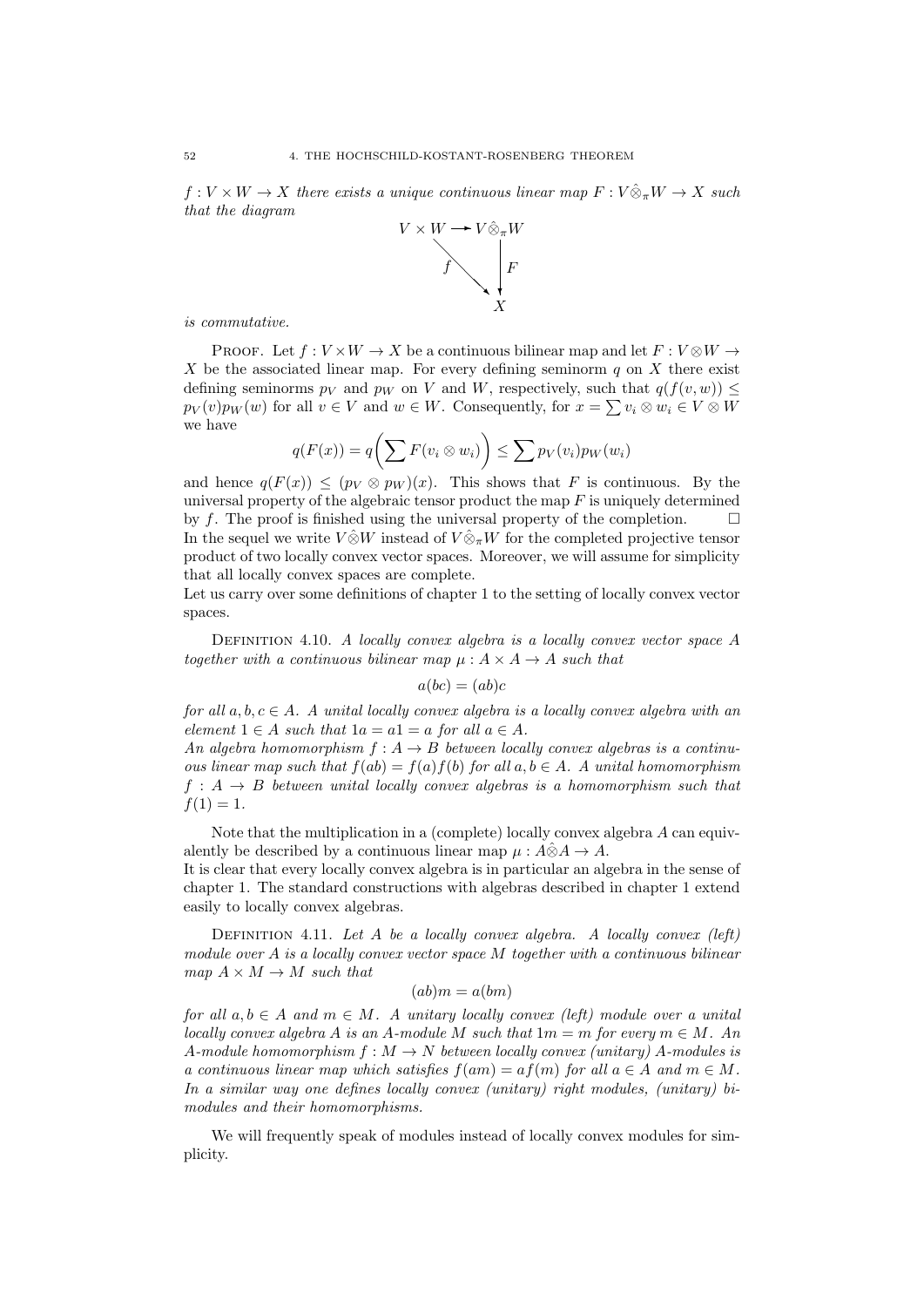Let us discuss the projective tensor product of locally convex modules. Assume  $M_A$ and  $_A N$  are locally convex modules over the locally convex algebra A and let V be a locally convex vector space. A jointly continuous bilinear map  $f : M \times N \to V$  is called A-bilinear if  $f(ma, n) = f(m, an)$  for all  $m \in M, n \in N, a \in A$ .

DEFINITION 4.12. Let  $M_A$  and  $_A N$  be locally convex A-modules. A complete locally vector space  $M\hat{\otimes}_A N$  together with a jointly continuous A-bilinear map  $\otimes$ :  $M \times N \ni (m, n) \mapsto n \otimes n \in M \hat{\otimes}_A N$  is called tensor product of M and N over A if for every complete locally convex vector space V and every jointly continuous A-bilinear map  $f : M \times N \to V$  there exists a unique continuous linear map  $F : M \hat{\otimes}_A N \to V$ such that the diagram



is commutative.

As in the algebraic case, the tensor product  $M\hat{\otimes}_A N$  is uniquely determined up to isomorphism by  $M_A$  and  $_A N$ . It is constructed as the quotient of the projective tensor product  $M\hat{\otimes}N$  by the closed linear subspace generated by all tensors of the form  $ma \otimes n - m \otimes an$ .

Let  $A$  be a locally convex algebra. A surjective continuous  $A$ -module homomorphism  $\pi : M \to N$  is called strict if there exists a continuous linear map  $\sigma : N \to M$ such that  $\pi\sigma = id$ .

DEFINITION 4.13. Let  $A$  be a locally convex algebra. A locally convex module  $_{A}P$  is called projective if for every strict epimorphism  $\pi : M \to N$  of A-modules and every A-module homomorphism  $f : P \to N$  there exists an A-module homomorphism  $F: P \to M$  such that the diagram



is commutative.

As in the algebraic case one has the following result.

EXCERCISE 4.14. For every locally convex algebra A the A-module  $A^+$  is projective. Direct sums of projective modules are projective.

An  $A$ -submodule  $M$  of an  $A$ -module  $P$  is called a *direct summand* if there exists an A-submodule N in P such that the natural map  $M \oplus N \to P$  is an isomorphism. Equivalently, there exists an A-module homomorphism  $\pi : P \to M$ such that  $\pi \iota = id$  where  $\iota : M \to P$  is the natural inclusion.

EXCERCISE 4.15. If  $M$  is isomorphic to a direct summand in a projective module, then M is itself projective.

We need some more terminology. An epimorphism  $\pi : M \to N$  of A-modules is called *split* if there exists an A-module homomorphism  $\sigma : N \to M$  such that  $\pi\sigma = id$ . If V is any locally convex vector space, then  $A^+\hat{\otimes}V$  with the obvious left A-module structure is called the free A-module over  $V$ . In general, a locally convex A-module of this form for some locally convex space V is called free.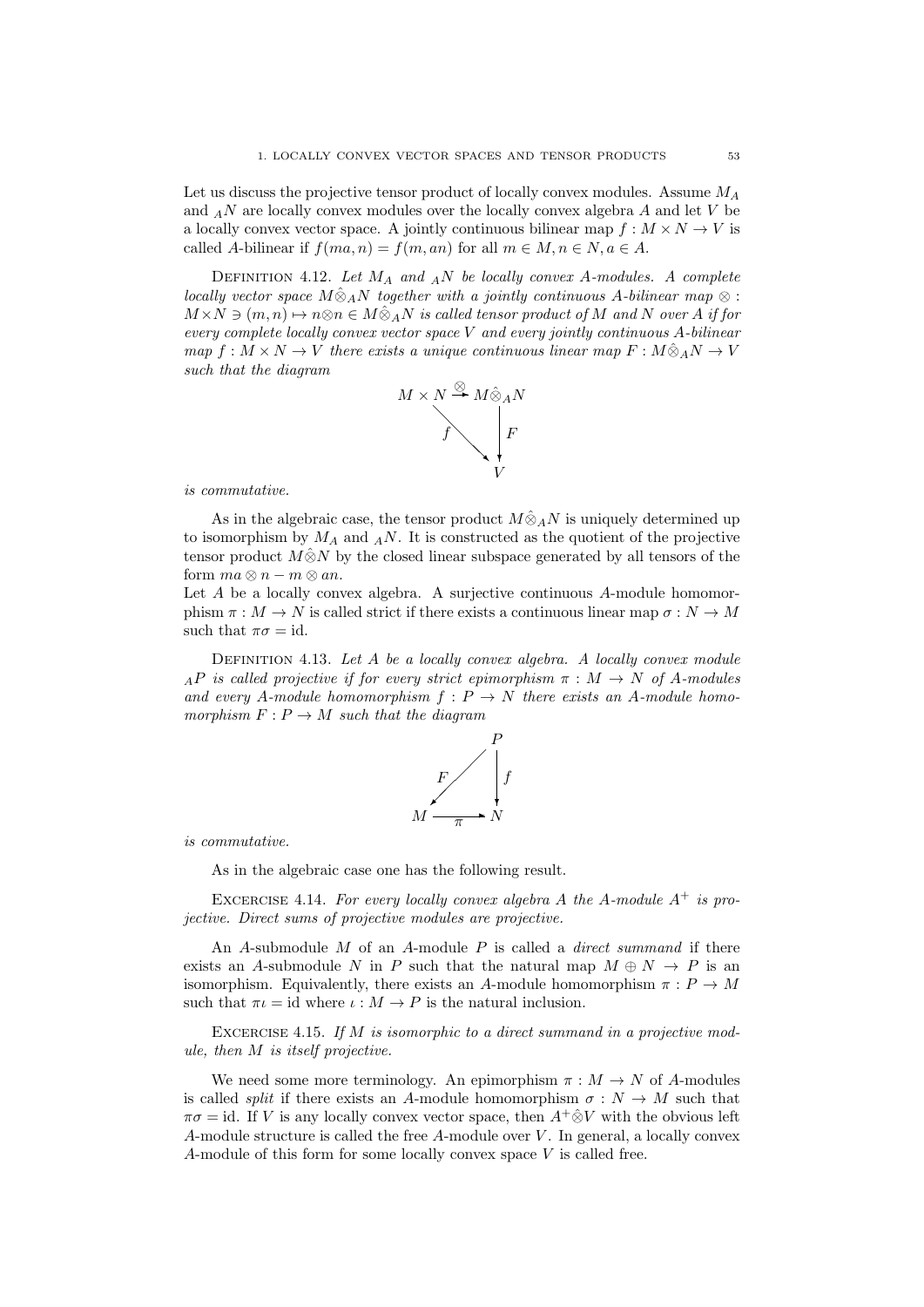PROPOSITION 4.16. Let  $_A P$  be a locally convex module. The following are equivalent:

- a) P is projective.
- b) Every strict epimorphism  $\pi : M \to P$  splits.
- c) P is isomorphic to a direct summand in a free module.

Let us now have a look at the locally convex vector spaces we are interested in, namely spaces of smooth functions on manifolds. First let  $K \subset \mathbb{R}^n$  be a compact subset. We define seminorms on  $C^{\infty}(K)$  by

$$
||f||^{K}_{\alpha}=\sup_{x\in K}|D^{\alpha}f(x)|
$$

where  $\alpha = (\alpha_1, \ldots, \alpha_n)$  is a multiindex and  $D^{\alpha}$  denotes the derivative

$$
D^{\alpha}(f) = \frac{\partial^{\alpha_1}}{\partial x_1^{\alpha_1}} \cdots \frac{\partial^{\alpha_n}}{\partial x_n^{\alpha_n}}.
$$

In other words, a sequence  $(f_j)_{j\in\mathbb{N}}$  of smooth functions on K converges to f with respect to  $\|\cdot\|_{\alpha}^{K}$  iff the functions  $D^{\alpha} f_j$  converge to  $D^{\alpha} f$  uniformly on the compact set K.

Now let M be a (second countable) smooth manifold. Choose a sequence  $(K_i)_{i\in\mathbb{N}}$ of compact subsets  $K_j$  of M contained in chart domains  $U_j$  such that  $\bigcup_{j\in\mathbb{N}} I_j = M$ where  $I_j$  is the interior of  $K_j$ . The locally convex topology on  $C^{\infty}(M)$  is given by all seminorms  $||f||_{\alpha}^{i} = ||f_{|K_{i}}||_{\alpha}^{K_{i}}$  where  $f_{|K_{i}}$  denotes the restriction of f to  $K_{i}$  and the seminorms  $||f_{|K_i}||_{\alpha}^{K_i}$  are those for  $C^{\infty}(K_i)$  where  $K_i$  is viewed as a compact subset of  $\mathbb{R}^n$ . In this way  $C^{\infty}(M)$  becomes a locally convex topological vector space. It is not difficult to show that the topology does not depend on the choice of the compact subsets  $K_i$ .

EXCERCISE 4.17. Let M be a smooth manifold. Then  $C^{\infty}(M)$  is a Fréchet space. A sequence  $(f_n)_{n\in\mathbb{N}}$  in  $C^{\infty}(M)$  converges to  $f \in C^{\infty}(M)$  iff  $D(f_n)$  converges uniformly on compact subsets to  $D(f)$  for all differential operators  $D$  on M. Moreover  $C^{\infty}(M)$  is a locally convex algebra with pointwise multiplication of functions.

One may generalize the construction of the locally convex topology on  $C^{\infty}(M)$ to vector bundles as follows. Let  $M$  be a smooth manifold and let  $E$  be a smooth complex vector bundle over M. Then the space  $C^{\infty}(M, E)$  of smooth sections of E is a unitary locally convex module over  $C^{\infty}(M)$ . The topology is defined by requiring uniform convergence of all derivatives on compact subsets. For this one uses the fact that locally  $E_{|U} = U \times \mathbb{C}^k$  for some  $k \in \mathbb{N}$ .

Let E be a locally convex vector space and let  $U \subset \mathbb{R}^n$  be open. A function  $f: U \to E$  is called differentiable at  $x^0 \in U$  if there are vectors  $e_1, \ldots, e_n \in E$  such that

$$
\frac{f(x) - f(x^0) - \sum_{j=1}^{n} (x_j - x_j^0) e_j}{|x - x^0|}
$$

converges to 0 in E as  $|x - x^0|$  converges to zero. The vectors  $e_j$  are then called the first partial derivatives of  $f$  at  $x^0$  and one writes

$$
e_j = \frac{\partial f}{\partial x_j}(x^0)
$$

for  $j = 1, \ldots, n$ . As usual, a function is called differentiable on U if it is differentiable at every point in  $U$ . Note that a differentiable function is continuous. A function  $f: U \to E$  is called smooth if all iterated partial derivatives of f exist.

More generally, let M be a smooth manifold. A function  $f : M \to E$  is called smooth if for every coordinate domain  $U \subset M$  the induced mapping  $f_{|U} : U \to E$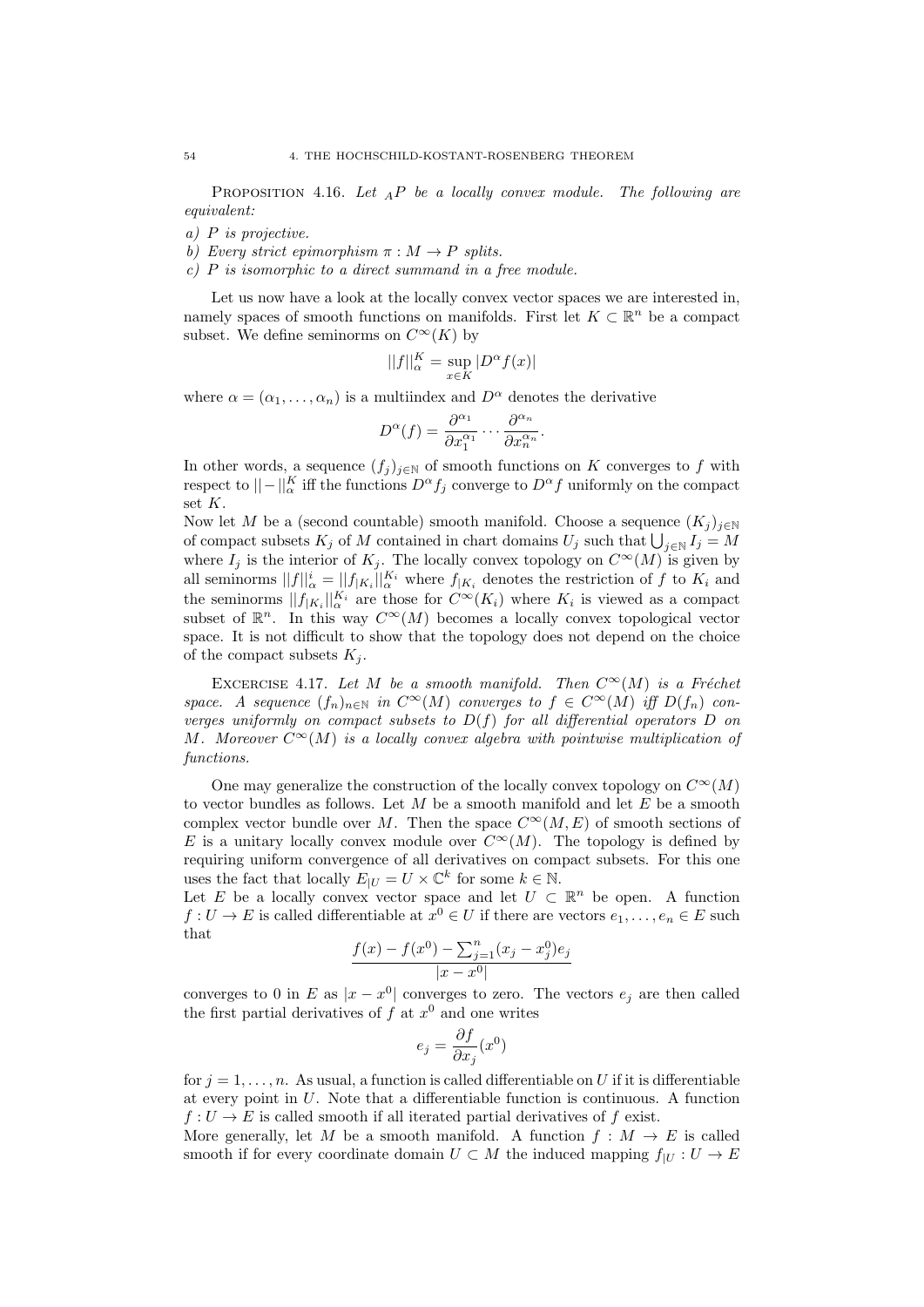is smooth in the sense explained before. We denote by  $C^{\infty}(M, E)$  the linear space of all smooth maps from M to E. The space  $C^{\infty}(M, E)$  becomes a locally convex vector space with the topology of uniform convergence on compact subsets of the iterated partial derivatives.

PROPOSITION 4.18. Let  $M$  and  $N$  be smooth manifolds. Then there are natural topological isomorphisms

$$
C^\infty(M\times N)\cong C^\infty(M,C^\infty(N))\cong C^\infty(N,C^\infty(M)).
$$

PROOF. It clearly suffices to prove  $C^{\infty}(M \times N) \cong C^{\infty}(M, C^{\infty}(N))$ . Define a linear map  $\phi: C^{\infty}(M \times N) \to C^{\infty}(M, C^{\infty}(N))$  by  $\phi(f)(x)(y) = f(x, y)$ . To see that this map is well-defined observe first that  $\phi(f)(x) \in C^{\infty}(N)$  for all  $x \in M$  since f is smooth. Moreover it follows easily from the definitions that  $\phi(f)$  is a smooth map from M to  $C^{\infty}(N)$ . Conversely, define  $\psi : C^{\infty}(M, C^{\infty}(N)) \to C^{\infty}(M \times N)$ by  $\psi(f)(x, y) = f(x)(y)$ . Again, it is straightforward to check that  $\psi(f)$  is indeed a smooth function. The maps  $\phi$  and  $\psi$  are obviously inverse to each other. Moreover one checks that both maps are continuous for the natural topologies.  $\Box$ 

THEOREM 4.19. Let  $M$  be a smooth manifold and  $V$  be a complete locally convex vector space. Then there is a natural topological isomorphism

$$
C^{\infty}(M)\hat{\otimes} V \cong C^{\infty}(M, V).
$$

We will not discuss the proof of theorem 4.19. Let us only note that a combination of this theorem with proposition 4.18 yields the following result.

THEOREM 4.20. Let  $M$  and  $N$  be smooth manifolds. Then there is a natural topological isomorphism

$$
C^{\infty}(M)\hat{\otimes} C^{\infty}(N) \cong C^{\infty}(M \times N).
$$

As a consequence, the abstractly defined completed tensor product has a very concrete realization for spaces of smooth functions on manifolds.

#### 2. Homological algebra with locally convex spaces

In this section we explain how the homological algebra developped in chapter 2 may be adapted to the framework of locally convex spaces. Again, we shall assume for simplicitly that all locally convex spaces are complete.

DEFINITION 4.21. Let  $A$  be a locally convex algebra. A chain complex of  $A$ modules is a sequence  $C = (C_n)_{n \in \mathbb{Z}}$  of locally convex A-modules  $C_n$  together with A-module homomorphisms  $d_n: C_n \to C_{n-1}$  such that  $d_n d_{n+1} = 0$  for all  $n \in \mathbb{Z}$ . A chain map  $f: C \to D$  between chain complexes is a family  $f_n: C_n \to D_n$  of A-module homomorphisms such that the diagrams

$$
C_n \xrightarrow{d} C_{n-1}
$$
  
\n
$$
\downarrow f_n
$$
  
\n
$$
D_n \xrightarrow{d} D_{n-1}
$$

are commutative for all  $n \in \mathbb{N}$ .

There are two possibilities to define the homology of a chain complex of locally convex vector spaces. Namely, one may divide the space of cycles  $Z_n$  by the space of boundaries  $B_n$  as in the algebraic case or by the *closure* of  $B_n$ . Observe that the space of cycles, being the kernel of a continuous linear map, is always closed.

DEFINITION 4.22. The n-th homology group of a chain complex  $C$  is the space  $H_n(C) = Z_n/B_n$ .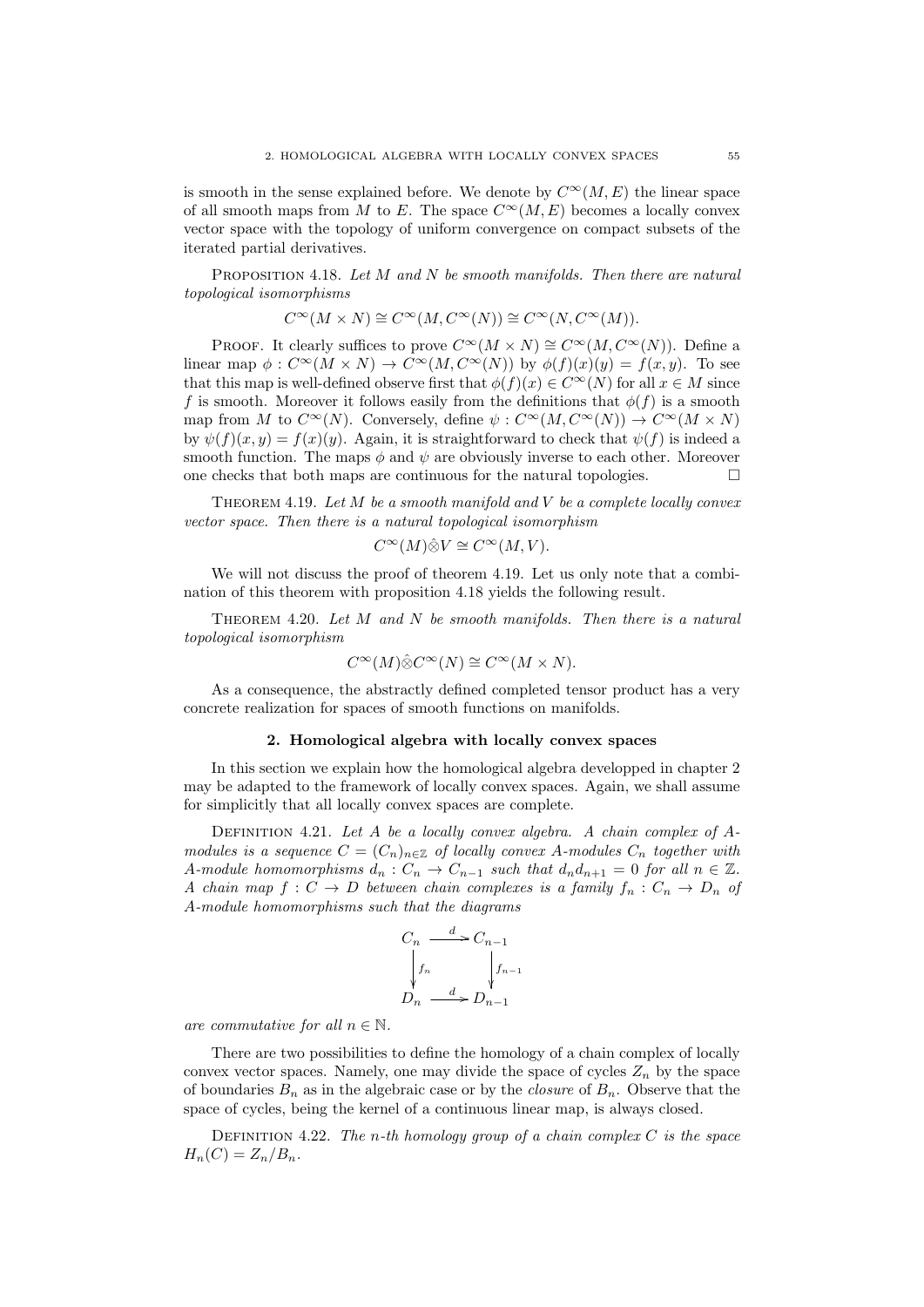If  $V$  is a topological vector space and  $W$  is a linear subspace one may equip  $V/W$  with the quotient topology. It is not hard to show that the quotient topology on  $V/W$  is Hausdorff iff the subspace V is closed. Hence, according to definition 4.22, the homology groups of a complex of locally convex vector spaces may fail to be separated for the quotient topology.

Although this does not happen in the case we study below, we shall view the homology of a complex of locally convex vector spaces always as an abstract vector space without topology. Since we forget the topology of a complex when considering homology, the machinery of exact sequences can be applied without change.

Homotopies and homotopy equivalences for complexes of locally convex modules are defined in the obvious way by requiring continuity of the involved maps. The same applies to bicomplexes and their associated total complexes.

Let us now discuss the appropriate notion of a projective resolution.

DEFINITION 4.23. Let  $A$  be a locally convex algebra and let  $M$  be a locally convex A-module. A projective resolution  $P$  of  $M$  consists of a long exact sequence

$$
M \stackrel{\epsilon}{\longleftarrow} P_0 \stackrel{\epsilon}{\longleftarrow} P_1 \stackrel{\epsilon}{\longleftarrow} P_2 \stackrel{\epsilon}{\longleftarrow} P_3 \stackrel{\epsilon}{\longleftarrow} \cdots
$$

of locally convex A-modules which is split exact as a sequence of locally convex vector spaces such that all  $P_i$  are projective.

Recall that projective locally convex modules were introduced in the previous section. As in the algebraic setting one proves that every locally convex module has a projective resolution.

LEMMA 4.24. Let  $M$  be a locally convex  $A$ -module. Then there exists a projective resolution for M.

Similarly, the comparison result for projective resolutions holds.

PROPOSITION 4.25. Let  $M$  and  $N$  be locally convex A-modules and let  $P$  and Q be projective resolutions of M and N, respectively. If  $f : M \to N$  is an A-module homomorphism there exist A-module homomorphisms  $f_i : P_i \to Q_i$  for all j such that the diagram

|  |                                                      | $M \leftarrow P_0 \leftarrow P_1 \leftarrow P_2 \leftarrow P_3 \leftarrow \cdots$ |
|--|------------------------------------------------------|-----------------------------------------------------------------------------------|
|  | $\int f$ $\int f_0$ $\int f_1$ $\int f_2$ $\int f_3$ |                                                                                   |
|  |                                                      |                                                                                   |
|  |                                                      | $N \leftarrow Q_0 \leftarrow Q_1 \leftarrow Q_2 \leftarrow Q_3 \leftarrow \cdots$ |

is commutative. Moreover, if  $(g_j)_{j\geq 0}$  is another family of such homomorphisms, then the chain maps f and g thus defined are continuously homotopic.

We leave the proof of this assertion to the reader. As a consequence, one has the following result.

EXCERCISE 4.26. Two projective resolutions of a locally convex module  $M$  are continuously homotopy equivalent.

Let us proceed to and define the derived functor of the tensor product.

DEFINITION 4.27. Let  $M_A$  and  $_A N$  be complete locally convex modules over a locally convex algebra A and choose a projective resolution P of  $_A$ N. Then

$$
\operatorname{Tor}^A_n(M, N) = H_n(M \hat{\otimes}_A P).
$$

Using excercise 4.26 we see that, up to natural isomorphism, the definition of  $Tor(M, N)$  is independent of the resolution P.

Finally let us discuss how Hochschild and cyclic homology are defined for locally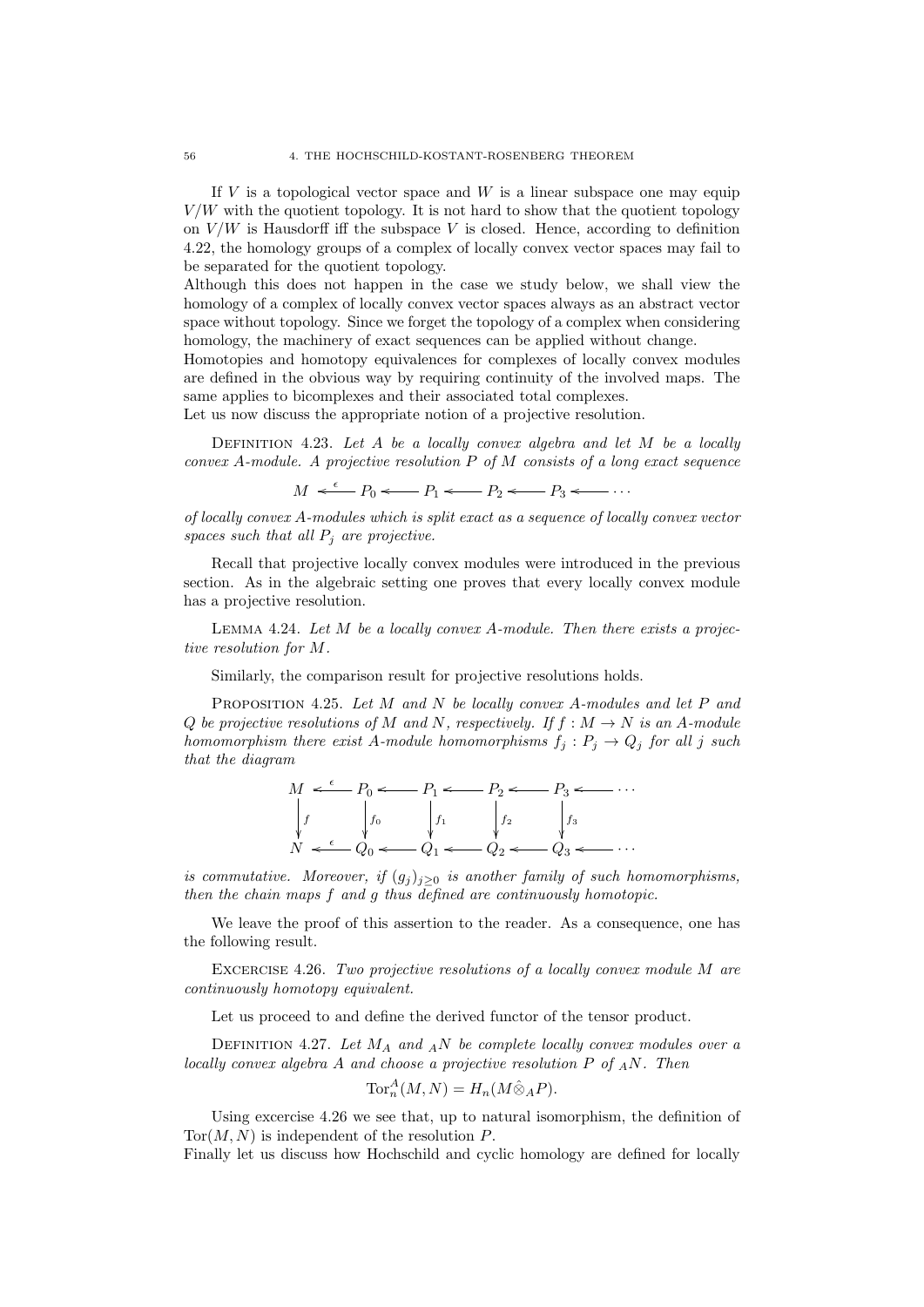convex algebras. For a locally convex algebra it is natural to consider the space of completed noncommutative differential forms.

DEFINITION 4.28. Let A be a complete locally convex algebra. For  $n > 0$  we let  $\Omega^n(A)^c = A^+ \hat{\otimes} A^{\hat{\otimes} n}$  be the space of completed noncommutative n-forms over A. In addition we set  $\Omega^{0}(A)^{c} = A$ .

All operators on noncommutative differential forms defined in chapter 3 and their algebraic relations carry over to the locally convex setting. In particular we obtain the following statement.

PROPOSITION 4.29. Let A be a complete locally convex algebra. The space  $\Omega(A)^c$  of completed noncommutative differential forms together with the operators b and B is a mixed complex.

As a consequence, the definition of Hochschild and cyclic homology is straightforward.

DEFINITION 4.30. Let A be a complete locally convex algebra. The continuous Hochschild (cyclic, periodic cyclic) homology of A is the Hochschild (cyclic, periodic cyclic) homology of the mixed complex  $\Omega(A)^c$  of completed noncommutative differential forms over A.

We denote by  $HH_n(A)$  the *n*-th continuous Hochschild homology group of A and accordingly for the other theories. Of course this notation is imprecise since one should distinguish the continuous homology groups from the purely algebraic ones defined in chapter 3. For simplicity we shall not do this since we are only interested in the continuous homology groups in this chapter. Similarly, we will also write  $\Omega(A)$  instead of  $\Omega(A)^c$  for the space of completed differential forms in the sequel.

#### 3. Differential forms and de Rham cohomology

In this section we review some constructions and results related to differential forms on a manifold.

Let M be a smooth manifold. We denote by  $\mathcal{A}^k(M)$  the space of smooth complexvalued k-forms on M and write  $\mathcal{A}(M)$  for the direct sum of the spaces  $\mathcal{A}^k(M)$ . Since  $\mathcal{A}^k(M) = 0$  for  $k > n = \dim(M)$  this is a finite direct sum. An element of  $\mathcal{A}(M)$  is a section of the complexified exterior algebra bundle of the cotangent bundle of M. In particular, there is a natural  $C^{\infty}(M)$ -module structure on the spaces  $\mathcal{A}^k(M)$ . A smooth map  $\phi: M \to N$  induces a linear map  $\phi^*: \mathcal{A}(N) \to \mathcal{A}(M)$ . Explicitly, one has

$$
\phi^*(\omega)(X_1,\ldots,X_k)=\omega(T(\phi)X_1,\ldots,T(\phi)X_k)
$$

if  $T(\phi) : T(M) \to T(N)$  denotes the corresponding map of the tangent bundles. Locally in a coordinate domain U, every differential form  $\omega \in A^k(M)$  can be written as

$$
\omega = f(x)dx_{i_1} \wedge \cdots \wedge dx_{i_k}
$$

for some smooth function  $f \in C^{\infty}(U)$ . If  $\eta = g dx_{j_1} \wedge \cdots \wedge dx_{j_l}$  is another differential form expressed locally in this form, the exterior product  $\omega \wedge \eta \in \mathcal{A}^{k+l}(M)$  is given by

$$
\omega \wedge \eta = f g dx_{i_1} \wedge \cdots \wedge dx_{i_k} \wedge dx_{j_1} \wedge \cdots \wedge dx_{j_l}
$$

on U. The exterior product is graded commutative, that is,

$$
\omega \wedge \eta = (-1)^{kl} \eta \wedge \omega
$$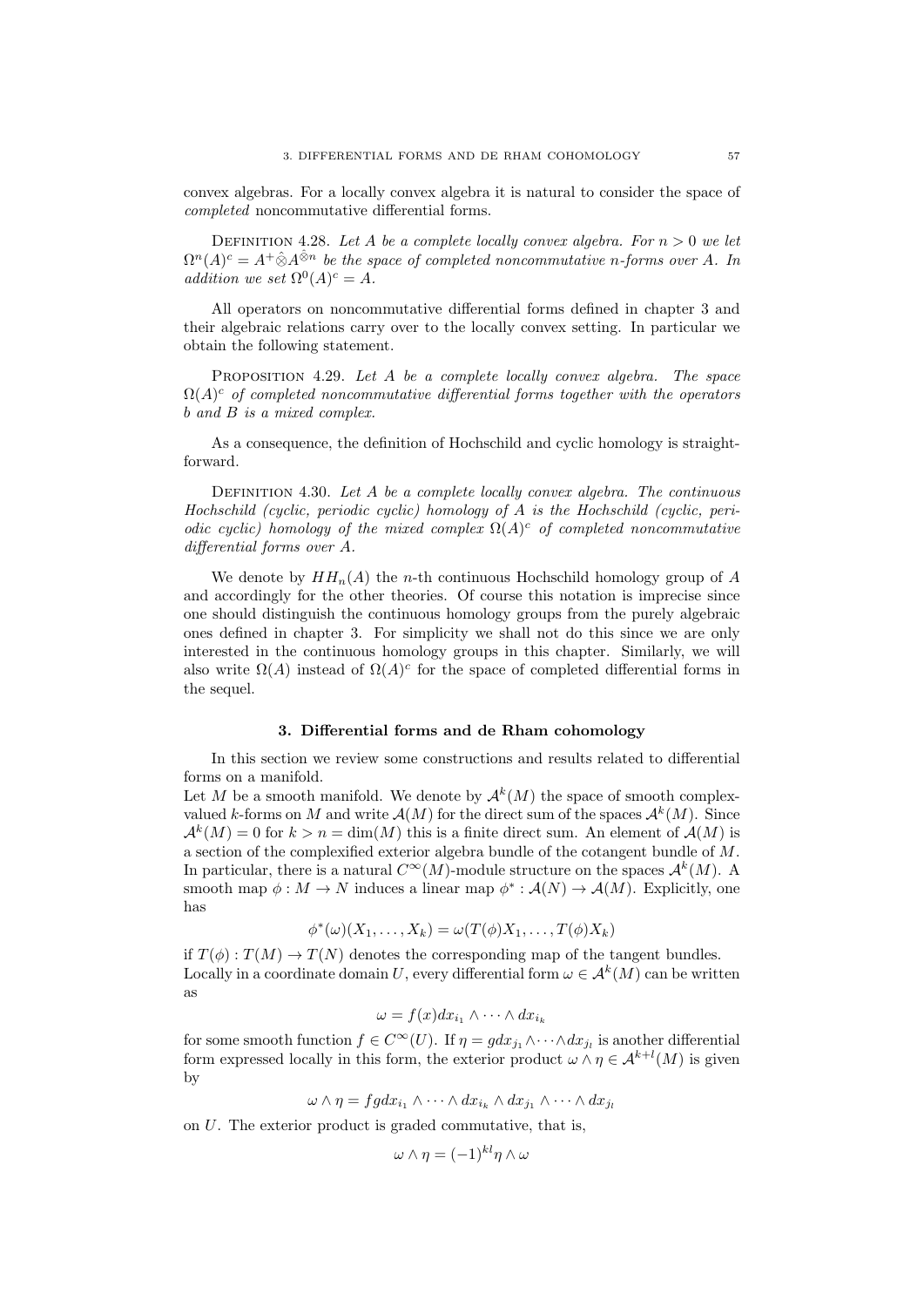for  $\omega \in \mathcal{A}^k(M)$ ,  $\eta \in \mathcal{A}^l(M)$ . One has the explicit formula

$$
(\omega \wedge \eta)(X_1, \dots, X_{k+l})
$$
  
= 
$$
\sum_{\sigma \in S_{k+l}} (-1)^{\text{sign}(\sigma)} \frac{1}{k! \, l!} \omega(X_{\sigma(1)}, \dots, X_{\sigma(k)}) \eta(X_{\sigma(k+1)}, \dots, X_{\sigma(k+l)})
$$

for the exterior product.

The exterior differential  $d : \mathcal{A}^0(M) \to \mathcal{A}^1(M)$  is the linear map defined by

 $d(f)(X) = X(f)$ 

for all vector fields X on M. The map d is extended to a linear map  $d : \mathcal{A}(M) \rightarrow$  $\mathcal{A}(M)$  of degree 1 in a unique way such that  $d^2 = 0$  and such that the Leibniz rule

$$
d(\omega \wedge \eta) = d\omega \wedge \eta + (-1)^{|\omega|} \omega \wedge d\eta
$$

holds for homogenous forms  $\omega$  and  $\eta$ . If  $\omega \in \mathcal{A}^k(M)$  and  $X_0, \ldots, X_k$  are vector fields on M one has the explicit formula

$$
(d\omega)(X_0, \dots, X_k) = \sum_{i=0}^k (-1)^i X_i(\omega(X_0, \dots, X_{i-1}, X_{i+1}, \dots, X_k))
$$
  
+ 
$$
\sum_{0 \le i < j \le k} (-1)^{i+j} \omega([X_i, X_j], X_0, \dots, X_{i-1}, X_{i+1}, \dots, X_{j-1}, X_{j+1}, \dots, X_k)
$$

and in local coordinates the exterior differential is given by

$$
d(f(x) dx_{i_1} \wedge \cdots \wedge dx_{i_k}) = \sum_{j=1}^n \frac{\partial f}{\partial x_j} dx_j \wedge dx_{i_1} \wedge \cdots \wedge dx_{i_k}.
$$

According to the relation  $d^2 = 0$  one obtains a cochain complex

$$
\mathcal{A}^0(M) \xrightarrow{d} \mathcal{A}^1(M) \xrightarrow{d} \mathcal{A}^2(M) \xrightarrow{d} \mathcal{A}^3(M) \xrightarrow{d} \cdots
$$

which is called the de Rham complex of M.

DEFINITION 4.31. Let  $M$  be a smooth manifold. The de Rham cohomology of M is the cohomology of the de Rham complex  $\mathcal{A}(M)$  and denoted by  $H^*_{dR}(M)$ .

A smooth map  $f: M \to N$  induces an algebra homomorphism  $f^* : \mathcal{A}(N) \to$  $\mathcal{A}(M)$  which commutes with the exterior differential. Hence one also obtains induced maps  $H_{dR}(f) : H^*_{dR}(N) \to H^*_{dR}(M)$ .

For later reference we note the homotopy invariance of de Rham cohomology. Two smooth maps  $f_0, f_1 : M \to N$  between manifolds are smoothly homotopic if there exists a smooth map  $f : M \times [0,1] \rightarrow N$  restricting to  $f_0$  and  $f_1$  at 0 and 1, respectively.

PROPOSITION 4.32. Let  $f_0, f_1 : M \to N$  be smoothly homotopic smooth maps between manifolds M and N. Then the induced maps  $f_0^*, f_1^*: H^*_{dR}(N) \to H^*_{dR}(M)$ are equal.

Let X be a vector field on M. There is a unique operator  $\iota_X : \mathcal{A}(M) \to \mathcal{A}(M)$ of degree −1 such that

$$
\iota_X(\omega) = \omega(X)
$$

for all  $\omega \in A^1(M)$  and

$$
\iota_X(\omega \wedge \eta) = (\iota_X \omega) \wedge \eta + (-1)^{|\omega|} \omega \wedge (\iota_X \eta)
$$

for all homogenous forms  $\omega$  and  $\eta$ . The operator  $\iota_X$  is called contraction with the vector field  $X$  and one has the explicit formula

$$
\iota_X(\omega)(X_1,\ldots,X_k)=\omega(X,X_1,\ldots,X_k)
$$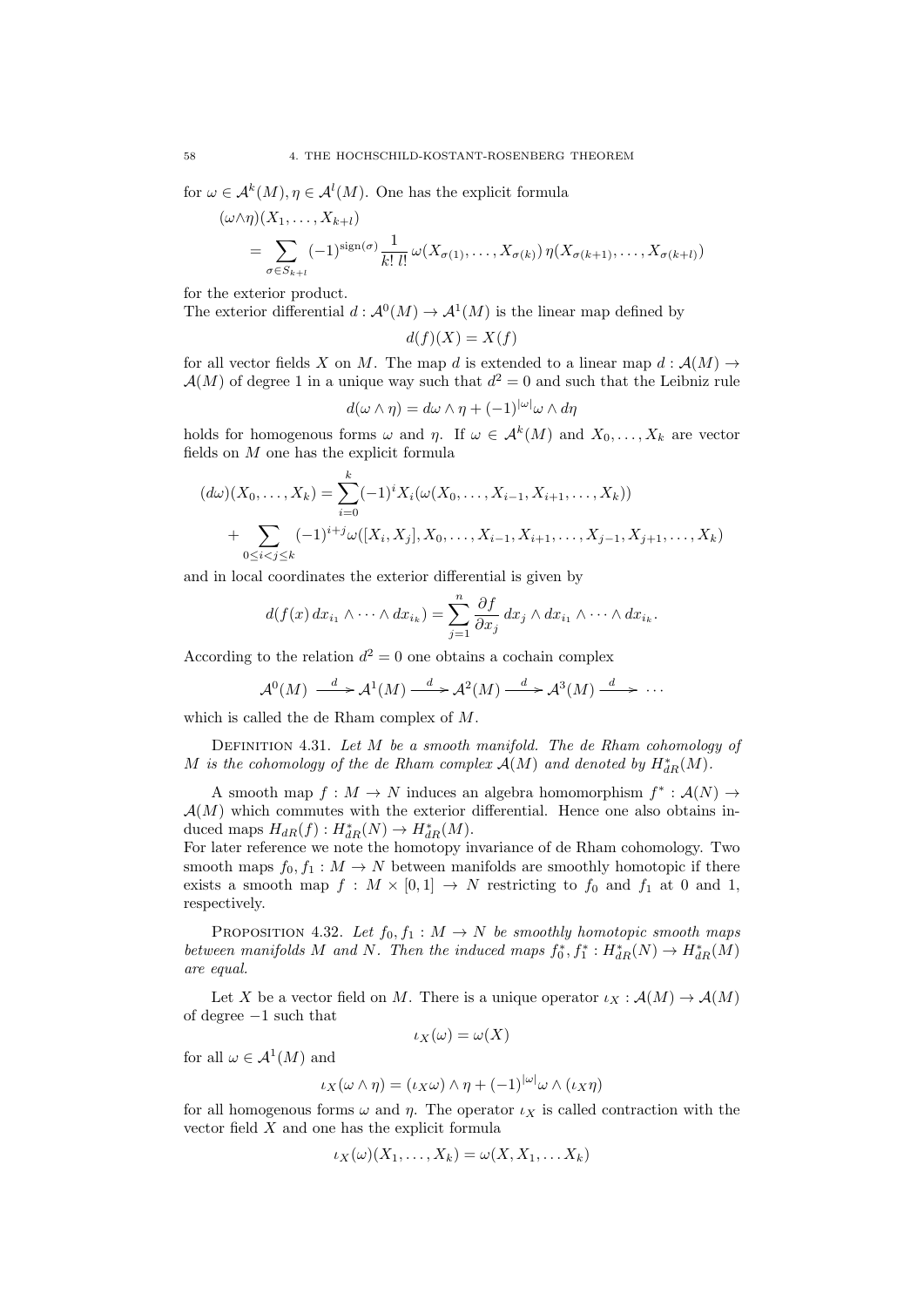for  $\omega \in A^{k+1}(M)$ . In particular  $\iota_X(f) = 0$  and  $\iota_X^2 = 0$ . In local coordinates the interior product is given by

$$
\iota_X(f(x) dx_{i_0} \wedge \cdots \wedge dx_{i_k}) = \sum_{j=0}^k (-1)^j X(x_{i_j}) f(x) dx_{i_0} \wedge \cdots dx_{i_{j-1}} \wedge dx_{i_{j+1}} \cdots \wedge dx_{i_k}.
$$

Finally we want to discuss the Lie derivative. If  $X$  is a vector field on  $M$  then the Lie derivative  $\mathcal{L}_X : \mathcal{A}(M) \to \mathcal{A}(M)$  is the linear operator of degree zero defined by

$$
\mathcal{L}_X(\omega) = \frac{d}{d\tau} \exp(\tau X)^* \omega|_{\tau=0}
$$

where  $\exp(\tau X)$  denotes the flow of X. Since pull-back of differential forms commutes with the exterior differential one easily obtains

$$
\mathcal{L}_X d = d\mathcal{L}_X.
$$

Moreover the Lie derivative is an even derivation on  $\mathcal{A}(M)$  in the sense that

$$
\mathcal{L}_X(\omega \wedge \eta) = \mathcal{L}_X(\omega) \wedge \eta + \omega \wedge \mathcal{L}_X(\eta)
$$

for all  $\omega, \eta \in \mathcal{A}(M)$ . An important relation between the operators  $\mathcal{L}_X$ ,  $\iota_X$  and d is the following Cartan homotopy formula.

PROPOSITION 4.33. Let  $X$  be a vector field on  $M$ . Then

$$
\mathcal{L}_X = d\iota_X + \iota_X d
$$

on  $\mathcal{A}(M)$ .

PROOF. Since both sides define even derivations on  $\mathcal{A}(M)$  it suffices to prove this formula in degree zero and one. In degree zero one has  $\mathcal{L}_X = \iota_X d$  and  $d\iota_X = 0$ . Since d commutes with  $\mathcal{L}_X$  we also have  $\mathcal{L}_X(df) = (d\iota_X + \iota_X d)(df)$  for all exact one-forms df. Hence the claim in degree one follows from the observation that locally every element in  $\mathcal{A}^1(M)$  can be expressed as a sum of one-forms  $f_0df_1$  with  $f_0, f_1 \in C^{\infty}(M)$ .

We now come to an explicit calculation that will be needed in the proof of the Hochschild-Kostant-Rosenberg theorem. Let  $U \subset \mathbb{R}^n$  be a convex open neighborhood of zero. The Euler vector field on U is defined by

$$
E = \sum_{j=1}^{n} x_j \frac{\partial}{\partial x_j}.
$$

The corresponding flow  $\Phi_t^E$  on U is given by

$$
\Phi_t^E(x) = \exp(t)x.
$$

For fixed  $x \in U$  we consider  $\Phi_t^E(x)$  for all t such that  $\exp(t)x$  is contained in U. In a similar way we define another flow  $\Phi_t$  on U by  $\Phi_t(x) = tx$ . By definition, one has  $\Phi_t^E(x) = \Phi_{\exp(t)}(x)$  provided t is small enough.

PROPOSITION 4.34. Let  $U \subset \mathbb{R}^n$  be a convex open neighborhood of zero. Then

$$
\int_0^1 \Phi_t^* \mathcal{L}_E(\omega) \frac{dt}{t} = \omega - i^* \omega
$$

for all  $\omega \in \mathcal{A}(U)$  where  $i: U \to U$  denotes the constant map with value 0.

PROOF. We calculate

$$
\int_0^1 \Phi_t^* \mathcal{L}_E(\omega) \frac{dt}{t} = \int_{-\infty}^0 \Phi_{\exp(s)}^* \mathcal{L}_E(\omega) ds = \int_{-\infty}^0 (\Phi_s^E)^* \mathcal{L}_E(\omega) ds
$$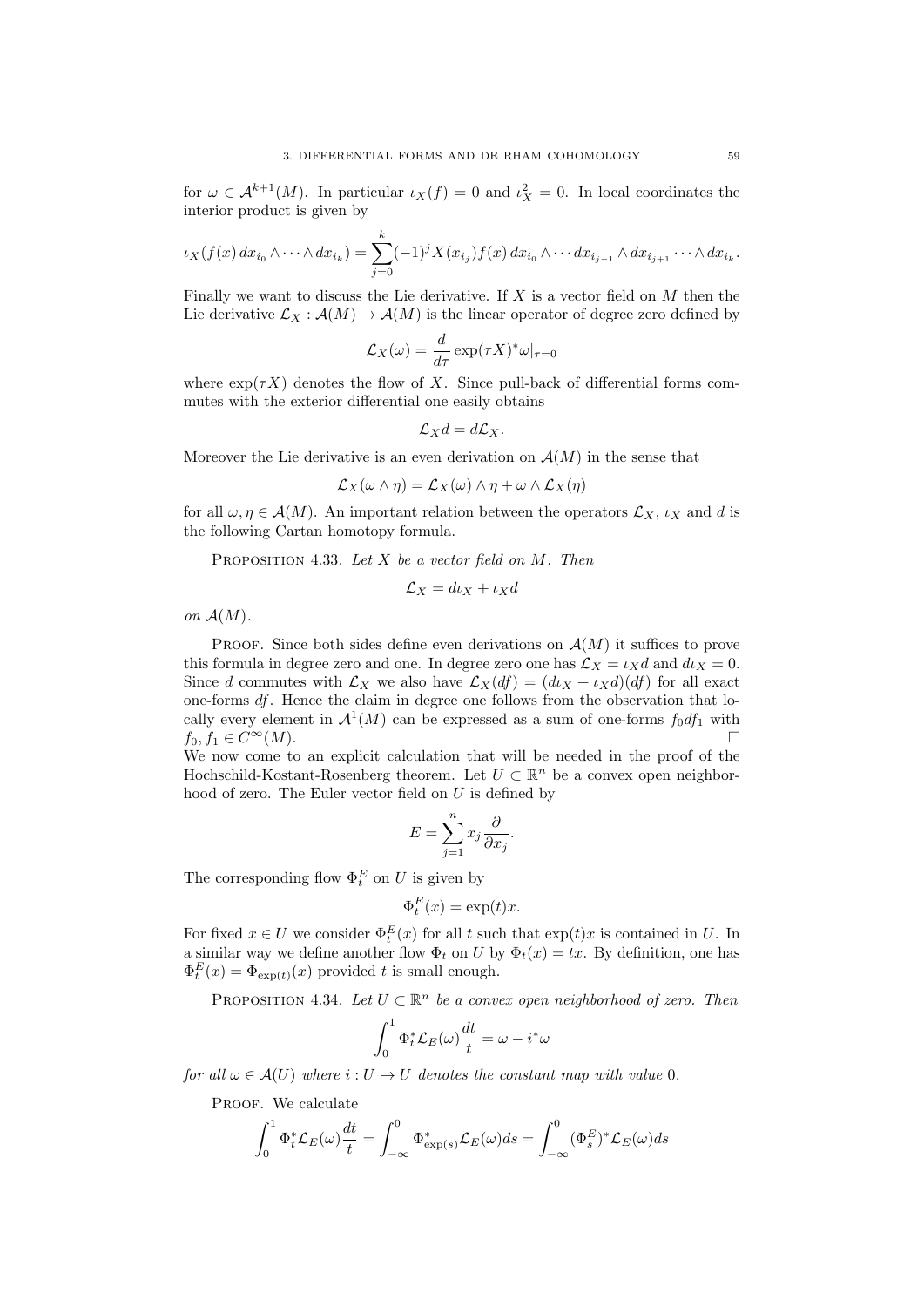using the coordinate change  $t = \exp(s)$  and the relation between the flows  $\Phi$  and  $\Phi^E$ . By definition of the Lie derivative the last expression is equal to

$$
\int_{-\infty}^{0} (\Phi_s^E)^* \frac{d}{d\sigma} (\Phi_\sigma^E)^* (\omega)|_{\sigma=0} ds = \int_{-\infty}^{0} \frac{d}{d\sigma} (\Phi_\sigma^E)^* (\omega)|_{\sigma=s} ds = \omega - i^* \omega
$$

which yields the claim.  $\Box$ 

Observe that  $i^* f = f(0)$  for  $f \in \mathcal{A}^0(U)$  and  $i^* \omega = 0$  for  $\omega \in \mathcal{A}^k(U)$  and  $k > 0$ .

# 4. The Hochschild-Kostant-Rosenberg theorem

In this section we formulate the Hochschild-Kostant-Rosenberg theorem describing the Hochschild homology of the algebra of smooth functions on a manifold  $M$ . We prove this theorem in the special case where  $M$  is a convex open neighborhood of zero in  $\mathbb{R}^n$ .

Let M be a smooth manifold. We view  $\mathcal{A}(M)$  as a mixed complex with b-boundary equal to zero and  $B$ -boundary equal to the exterior differential  $d$ . The Hochschild-Kostant-Rosenberg map  $\alpha : \Omega(C^{\infty}(M)) \to \mathcal{A}(M)$  is defined by

$$
\alpha(a_0da_1\cdots da_n)=\frac{1}{n!}a_0da_1\wedge\cdots\wedge da_n
$$

on elementary tensors. It is easy to check that this formula induces a map on the completed tensor products used in the definition of  $\Omega(C^{\infty}(M)).$ 

LEMMA 4.35. The Hochschild-Kostant-Rosenberg map  $\alpha : \Omega(C^{\infty}(M)) \to \mathcal{A}(M)$ is a map of mixed complexes.

PROOF. We compute

$$
\alpha b(a_0 da_1 \cdots da_n) = \sum_{j=0}^{n-1} (-1)^j \alpha(a_0 da_1 \cdots d(a_j a_{j+1}) \cdots da_n)
$$
  
+  $(-1)^n \alpha(a_n a_0 da_1 \cdots da_{n-1})$   
=  $\frac{1}{(n-1)!} \left( \sum_{j=0}^{n-1} (-1)^j a_0 da_1 \wedge \cdots \wedge d(a_j a_{j+1}) \cdots \wedge da_n \right)$   
+  $(-1)^n a_n a_0 da_1 \wedge \cdots \wedge da_{n-1} = 0$ 

using the Leibniz rule. Moreover we have

$$
\alpha B(a_0da_1\cdots da_n) = \sum_{j=0}^n (-1)^{nj} \alpha(da_{n-j+1}\cdots da_nda_0\cdots da_{n-j})
$$
  
= 
$$
\frac{1}{(n+1)!} \sum_{j=0}^n (-1)^{nj} da_{n-j+1} \wedge \cdots \wedge da_n \wedge da_0 \wedge \cdots \wedge da_{n-j}
$$
  
= 
$$
\frac{1}{n!} da_0 \wedge \cdots \wedge da_n = d\alpha(a_0da_1\cdots da_n)
$$

which shows that  $\alpha$  commutes with the boundary operators as claimed.  $\square$ The goal is to show that this natural map induces an isomorphism in Hochschild homology.

THEOREM 4.36 (Hochschild-Kostant-Rosenberg). For every smooth manifold M the Hochschild-Kostant-Rosenberg map

$$
\alpha : \Omega(C^{\infty}(M)) \to \mathcal{A}(M)
$$

induces an isomorphism in Hochschild homology.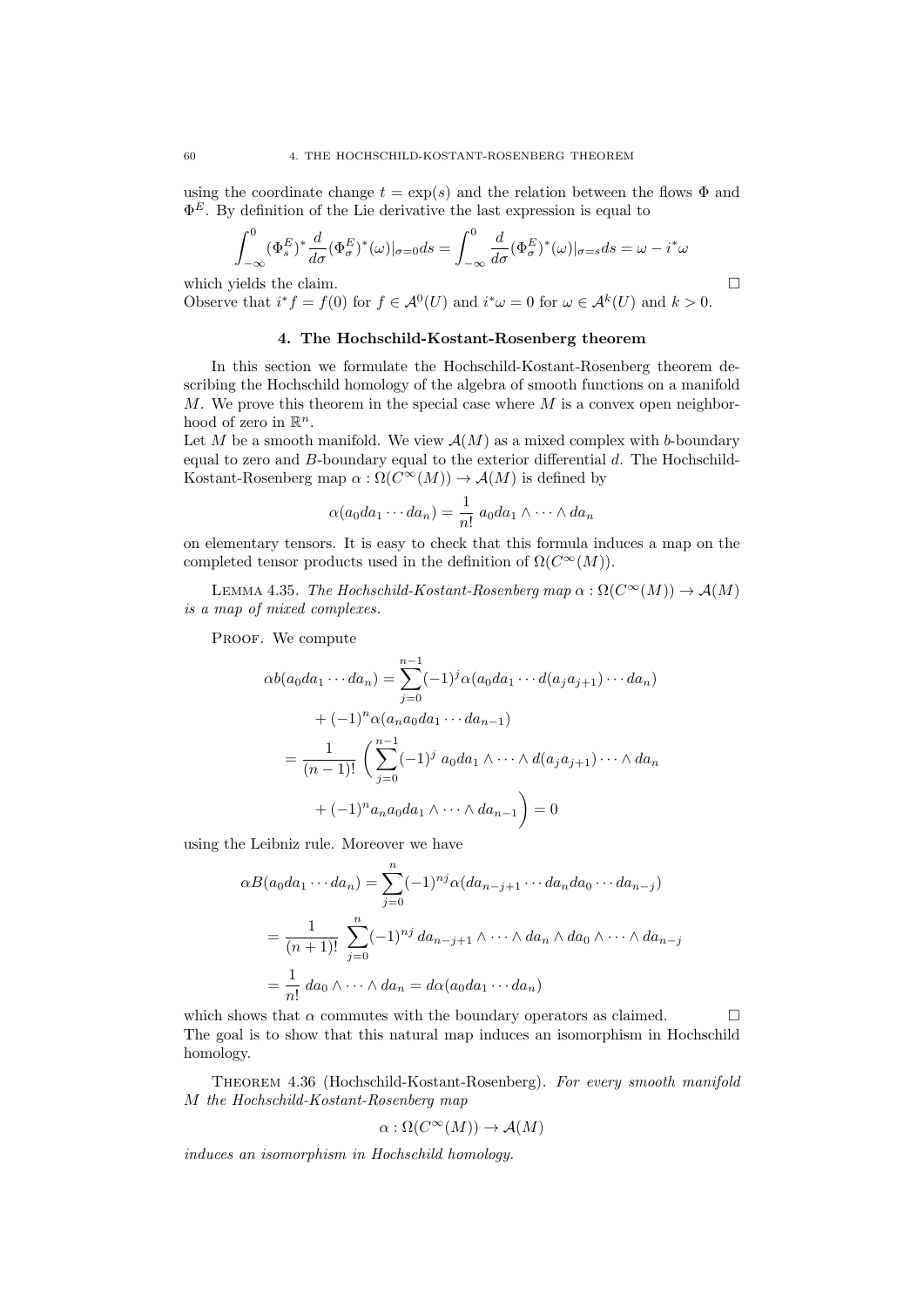The proof of theorem 4.36 is divided into several steps. We define a continuous map  $\beta: C^{\infty}(M)^{n+1} \to \Omega^n(C^{\infty}(M))$  by

$$
\beta(a_0, a_1, \dots, a_n) = \sum_{\sigma \in S_n} (-1)^{\text{sign}(\sigma)} a_0 da_{\sigma(1)} \cdots da_{\sigma(n)}
$$

where  $S_n$  is the symmetric group on n elements. A straightforward calculation shows that  $b\beta(a_0, \ldots, a_n) = 0$  for all  $a_0, \ldots, a_n \in C^\infty(M)$ . Moreover we have

$$
\alpha\beta(a_0, a_1, \dots, a_n) = \sum_{\sigma \in S_n} (-1)^{\text{sign}(\sigma)} \alpha(a_0 da_{\sigma(1)} \cdots da_{\sigma(n)}) = a_0 da_1 \wedge \cdots \wedge da_n
$$

and these relations imply that the map  $\alpha : HH_*(C^{\infty}(M)) \to \mathcal{A}(M)$  is surjective. Consequently, in order to prove theorem 4.36 it suffices to show that  $\alpha$  is injective. We will first consider the special case where  $M$  is a convex open neighborhood of zero in  $\mathbb{R}^n$ . The general case will be treated in section 5.

THEOREM 4.37. Let  $U \subset \mathbb{R}^n$  be a convex open neighborhood of zero. The Hochschild-Kostant-Rosenberg map

$$
\alpha : \Omega(C^{\infty}(U)) \to \mathcal{A}(U)
$$

induces an isomorphism on the homology with respect to the Hochschild boundary.

PROOF. We construct a projective resolution of the  $C^{\infty}(U)$ -bimodule  $C^{\infty}(U)$ as follows. Let  $\Lambda^k(\mathbb{R}^n)^*$  be the space of complex-valued alternating k-linear maps on  $\mathbb{R}^n$ . We set

$$
P^k = C^{\infty}(U)\hat{\otimes}\Lambda^k(\mathbb{R}^n)^*\hat{\otimes}C^{\infty}(U)
$$

and equip this space with the obvious  $C^{\infty}(U)$ -bimodule structure

$$
(f \cdot \omega \cdot g)(x, z) = f(x)\omega(x, z)g(z)
$$

using the identification

$$
C^{\infty}(U)\hat{\otimes}\Lambda^{k}(\mathbb{R}^{n})^*\hat{\otimes} C^{\infty}(U)\cong C^{\infty}(U\times U,\Lambda^{k}(\mathbb{R}^{n})^*).
$$

The differential  $\partial : P^{k+1} \to P^k$  is defined by

$$
\partial(\omega)(x,z)(y_1,\ldots,y_k)=\omega(x,z)(z-x,y_1,\ldots,y_k)
$$

and it is clear that  $\partial^2 = 0$ . If we let  $\mu : P^0 \to C^\infty(U)$  be the multiplication map we obtain a complex

$$
C^{\infty}(U) \stackrel{\mu}{\longleftarrow} P_0 \stackrel{\partial}{\longleftarrow} P_1 \stackrel{\partial}{\longleftarrow} P_2 \stackrel{\partial}{\longleftarrow} P_3 \stackrel{\cdots}{\longleftarrow} \cdots
$$

which we will call the *Koszul complex* for U.

We want to show that the Koszul complex is a projective resolution of  $C^{\infty}(U)$ . In order to do this we need a different description of the differential ∂. Consider the isomorphism

$$
P^k \cong C^\infty(U \times U, \Lambda^k(\mathbb{R}^n)^*) \cong C^\infty(U, C^\infty(U, \Lambda^k(\mathbb{R}^n)^*) = C^\infty(U, \mathcal{A}^k(U))
$$

given by  $\gamma(\omega)(x)(z) = \omega(x, z)$ . Fix an element  $x \in U$  and consider the vector field  $X_x$  on U defined by  $X_x(z) = z - x$ . If  $\iota(x) : \mathcal{A}(U) \to \mathcal{A}(U)$  denotes contraction with  $X<sub>x</sub>$  we have

$$
\partial(\omega)(x) = \iota(x)\omega(x)
$$

for all  $\omega \in P^k$  and  $k > 0$ . Let us also write  $\mathcal{L}(x)$  for the Lie derivative with respect to  $X<sub>r</sub>$ .

The flow  $\Phi_t(x) : \mathbb{R}^n \to \mathbb{R}^n$  given by  $\Phi_t(x)(z) = (1-t)x+tz$  preserves U for  $t \in [0,1]$ . In particular there are induced maps  $\Phi_t(x)^* : \mathcal{A}(U) \to \mathcal{A}(U)$  for all  $t \in [0,1]$ . Let us define  $h: P^k \to P^{k+1}$  by

$$
h(\omega)(x) = \int_0^1 \Phi_t(x)^*(d\omega(x))\frac{dt}{t}
$$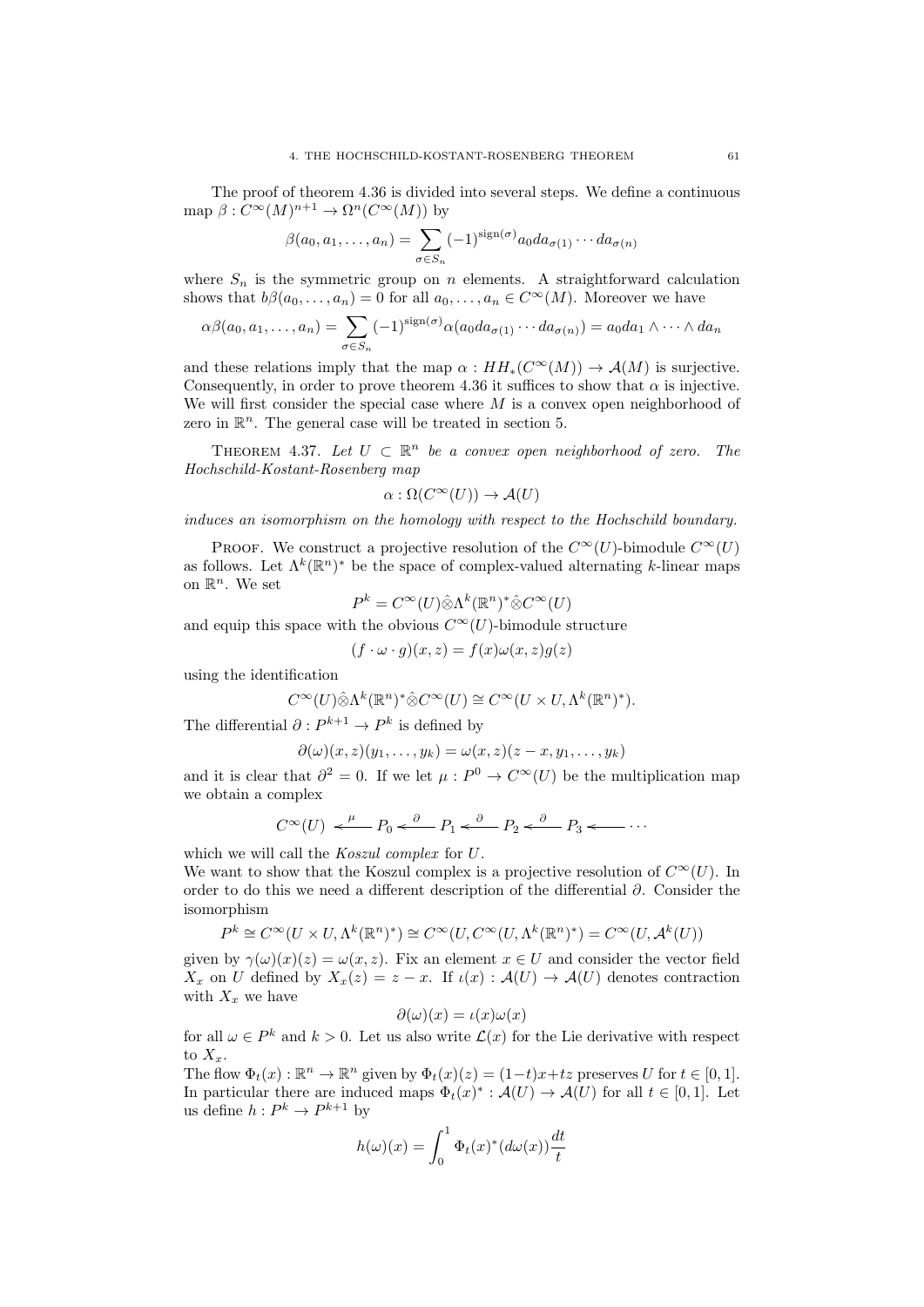for  $\omega \in C^{\infty}(U, \mathcal{A}^k(U))$  and  $k \geq 0$ . In addition we define  $h: C^{\infty}(U) \to C^{\infty}(U \times U)$ by  $h(f)(x, z) = f(x)$ . Let us check that the map h is well-defined. This is evident in degree −1. Since the differential form  $d\omega(x)$  has degree at least one it is easy to check that, when viewed as a function of  $t$ , the integrand

$$
\frac{1}{t}\ \Phi_t(x)^*(d\omega(x))
$$

is bounded on [0, 1] for every  $\omega \in P^k$ . For instance, if  $\omega(x)(z) = f(z)$  is a function on  $U$  we have

$$
\frac{1}{t}\ \Phi_t(x)^*(d\omega(x))(z) = \frac{1}{t}\sum_{j=1}^n\frac{\partial f}{\partial z_j}((1-t)x+tz)d(tz_j) = \sum_{j=1}^n\frac{\partial f}{\partial z_j}((1-t)x+tz)dz_j.
$$

Hence the integral defines indeed an element in  $P^{k+1}$ . Moreover one checks that h is a continuous map.

Proposition 4.38. The map h defines a contracting homotopy for the Koszul complex P.

PROOF. Under the coordinate change  $\psi_x(z) = z - x$  we have  $\Phi_t(x) = \psi_x^{-1} \Phi_t \psi_x$ where  $\Phi_t = \Phi_t(0)$  is the flow considered in proposition 4.34 and  $X_x$  corresponds to the Euler vector field E. Using proposition 4.33 and proposition 4.34 we thus compute

$$
(h\partial + \partial h)(\omega)(x) = \int_0^1 \Phi_t(x)^* (d\iota(x)\omega(x)) \frac{dt}{t} + \iota(x) \int_0^1 \Phi_t(x)^* (d\omega(x)) \frac{dt}{t}
$$
  
= 
$$
\int_0^1 \Phi_t(x)^* (d\iota(x) + \iota(x)d)\omega(x)) \frac{dt}{t}
$$
  
= 
$$
\int_0^1 \Phi_t(x)^* (\mathcal{L}(x)\omega(x)) \frac{dt}{t} = \omega(x) - i_x^* \omega(x) = \omega(x)
$$

on  $P^k$  for  $k > 0$  where  $i_x$  is the constant map with value x. In addition we have

$$
(h\mu + \partial h)(f)(x, z) = f(x, x) + f(x, z) - f(x, x) = f(x, z)
$$

on  $P^0$  and  $(\mu h)(f)(x) = f(x)$  on  $C^{\infty}(U)$  which yields the claim. We may thus compute the Hochschild homology of  $C^{\infty}(U)$  using the resolution P. First observe that there are natural isomorphisms

$$
C^{\infty}(U)\hat{\otimes}_{C^{\infty}(U\times U)}P^k = C^{\infty}(U)\hat{\otimes}_{C^{\infty}(U\times U)}C^{\infty}(U\times U)\hat{\otimes}\Lambda^k(\mathbb{R}^n)^*
$$
  
= 
$$
C^{\infty}(U)\hat{\otimes}\Lambda^k(\mathbb{R}^n)^* \cong \mathcal{A}^k(U).
$$

It remains to determine the boundary operators of this complex. Using the identification

$$
C^{\infty}(U)\otimes_{C^{\infty}(U\times U)}P^k\cong C^{\infty}(U)\hat{\otimes}\Lambda^k(\mathbb{R}^n)^*
$$

one sees that this map is given by restriction of the boundary operator  $\partial$  to the diagonal  $\Delta$  in  $U \times U$ , that is,

$$
\partial(\omega)(x)(y_1,\ldots,y_k)=\omega(x)(x-x,y_1,\ldots,y_k)=0
$$

for all  $\omega \in C^{\infty}(U, \Lambda^{k+1}(\mathbb{R}^n)^*)$ . As a consequence we obtain an isomorphism

$$
HH_n(C^{\infty}(U)) \cong \mathcal{A}^n(U)
$$

for all n. However, theorem 4.37 claims slightly more, namely, that this isomorphism may be realized using the Hochschild-Kostant-Rosenberg map.

From the general theory we know that there exists a  $C^{\infty}(U \times U)$ -linear chain map  $f : P \to \text{Bar}(C^{\infty}(U))$ , unique up to homotopy, which induces the above isomorphism after tensoring over  $C^{\infty}(U \times U)$  with  $C^{\infty}(U)$ . Let us explicitly write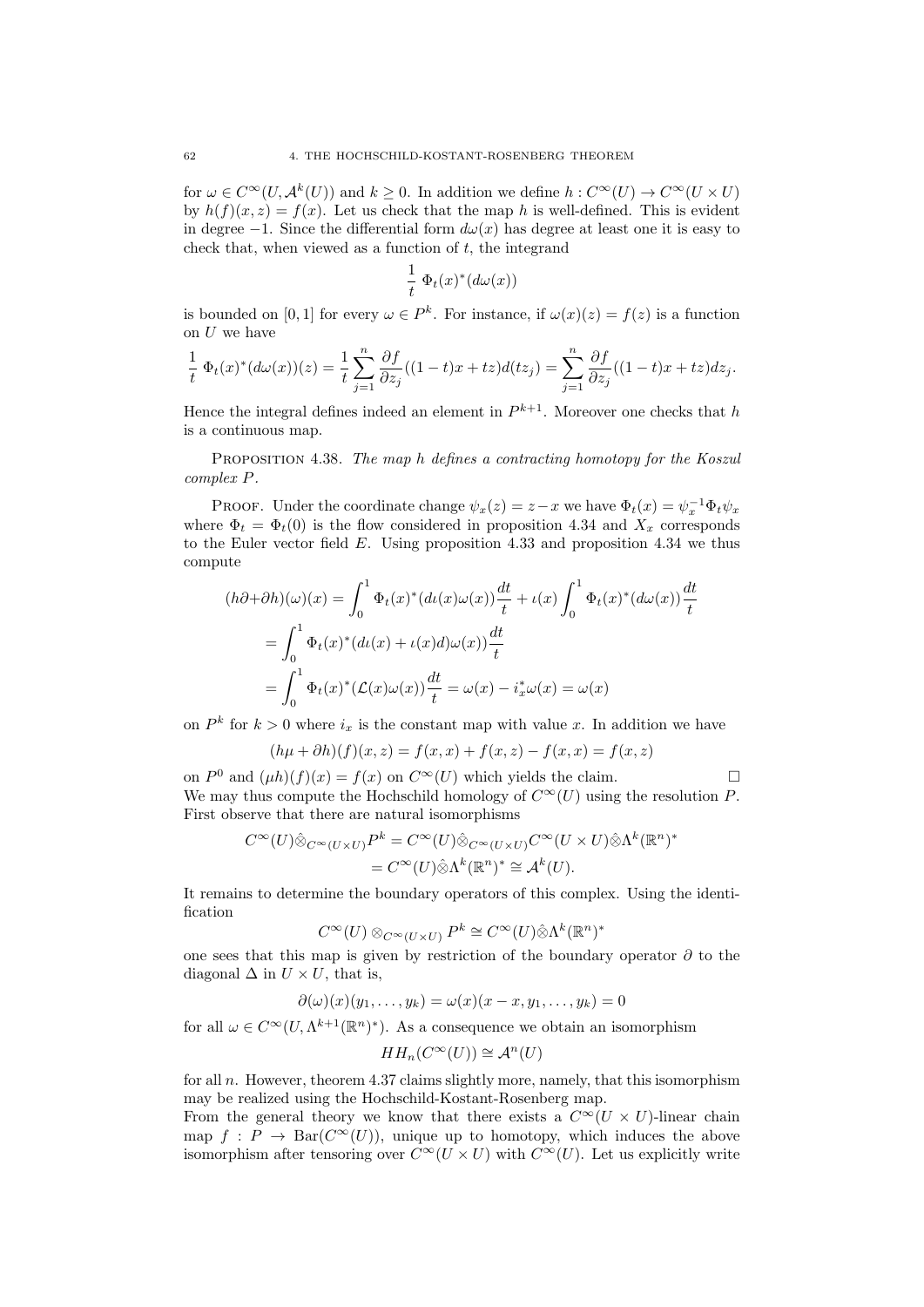down such a map. In degree zero we have  $P_0 = Bar_0(C^{\infty}(U)) = C^{\infty}(U \times U)$  and we let  $f_0$  be the identity map. Define  $f_k : P_k \to \text{Bar}_k(C^{\infty}(U))$  for  $k > 0$  by

$$
f_k(\omega)(x, y_1, \dots, y_k, z) = \omega(x, z)(X_{y_1}(z), \dots, X_{y_k}(z))
$$

for all  $\omega \in C^{\infty}(U \times U, \Lambda^k(\mathbb{R}^n)^*)$ . We compute

 $b'$ 

$$
f(\omega)(x, y_1, \dots, y_k, z) = \omega(x, z)(X_x(z), X_{y_1}, \dots, X_{y_k}(z))
$$
  
+ 
$$
\sum_{j=1}^k (-1)^j \omega(x, z)(X_{y_1}(z), \dots, X_{y_j}(z), X_{y_j}(z), \dots, X_{y_k}(z))
$$
  
+ 
$$
(-1)^{k+1} \omega(x, z)(X_{y_1}(z), \dots, X_{y_k}(z), X_z(z))
$$
  
= 
$$
\omega(x, z)(X_x(z), X_{y_1}(z), \dots, X_{y_k}(z)) = f\partial(\omega)(x, y_1, \dots, y_k, z)
$$

using that  $\omega(x, z)$  is alternating and  $X_z(z) = 0$ . Hence f defines a chain map. We may also view an element  $\omega \in C^{\infty}(U \times U, \Lambda^k(\mathbb{R}^n)^*)$  as a smooth function on U with values in  $\mathcal{A}(U)$ . Since U is an open subset of  $\mathbb{R}^n$  such an element may be written in a unique way as a linear combination of terms of the form

$$
\eta(x)(z) = a_0(x, z)dz^{j_1} \wedge \cdots \wedge dz^{j_k} = a_0da_1 \wedge \cdots \wedge da_k
$$

where  $z^j$  denotes the j-th component of z,  $a_0$  is a smooth function on  $U \times U$  and  $a_i(z) = z^{j_i}$  for  $i > 0$ . Now observe that for the function a given by  $a(z) = z^j - x^j$ for some  $j$  we have

$$
da(X_y)(x) = da(x)(x - y) = xj - yj = -a(y).
$$

Moreover  $dz^j = d(z^j - x^j)$  if  $x^j$  is viewed as a constant function of the variable z. Hence for  $\eta$  in the form above we get

$$
f(\eta)(x,y_1,\ldots,y_k,x)
$$
  
= 
$$
\sum_{\sigma \in S_k} (-1)^{\operatorname{sign}(\sigma)} a_0(x,x) da_1(x) (x - y_{\sigma(1)}) \cdots da_k(x) (x - y_{\sigma(k)})
$$
  
= 
$$
\sum_{\sigma \in S_k} (-1)^k (-1)^{\operatorname{sign}(\sigma)} a_0(x,x) a_1(y_{\sigma(1)}) \cdots a_k(y_{\sigma(k)}).
$$

Consequently, the induced chain map  $F : \mathcal{A}(U) \to C(C^{\infty}(U))$  is given by

$$
F(a_0da_1 \wedge \cdots \wedge da_k)(x_0, \ldots, x_k) = \sum_{\sigma \in S_k} (-1)^{\text{sign}(\sigma) + k} a_0(x_0) a_{\sigma(1)}(x_1) \cdots a_{\sigma(k)}(x_k)
$$

and we obtain

$$
\alpha F(a_0da_1\wedge\cdots\wedge da_k) = (-1)^{k}a_0da_1\wedge\cdots\wedge da_k.
$$

Since we know that  $F: \mathcal{A}(U) \to C(C^{\infty}(U))$  is a quasiisomorphism it follows that  $\alpha$  induces an isomorphism  $HH_*(C^\infty(U)) \cong \mathcal{A}(U)$ . This finishes the proof of the Hochschild-Kostant-Rosenberg theorem 4.37.

#### 5. The proof in the general case

In section 4 we formulated the Hochschild-Kostant-Rosenberg theorem computing the Hochschild homology of  $C^{\infty}(M)$  and proved it in the special case where M is a convex open neighborhood of zero in  $\mathbb{R}^n$ . We shall now treat the general case of an arbitrary smooth manifold M. The idea is to reduce the problem to convex open subsets of  $\mathbb{R}^n$  by an appropriate localization procedure. We follow the proof of Teleman [11], [12].

Choose a Riemannian metric on M and let  $d : M \times M \to [0, \infty)$  be the associated distance function. For every  $k > 0$  we let  $\rho : M^{k+1} \to [0, \infty)$  be the smooth map

$$
\rho(x_0,\ldots,x_k) = d^2(x_0,x_1) + d^2(x_1,x_2) + \cdots + d^2(x_{k-1},x_k) + d^2(x_k,x_0)
$$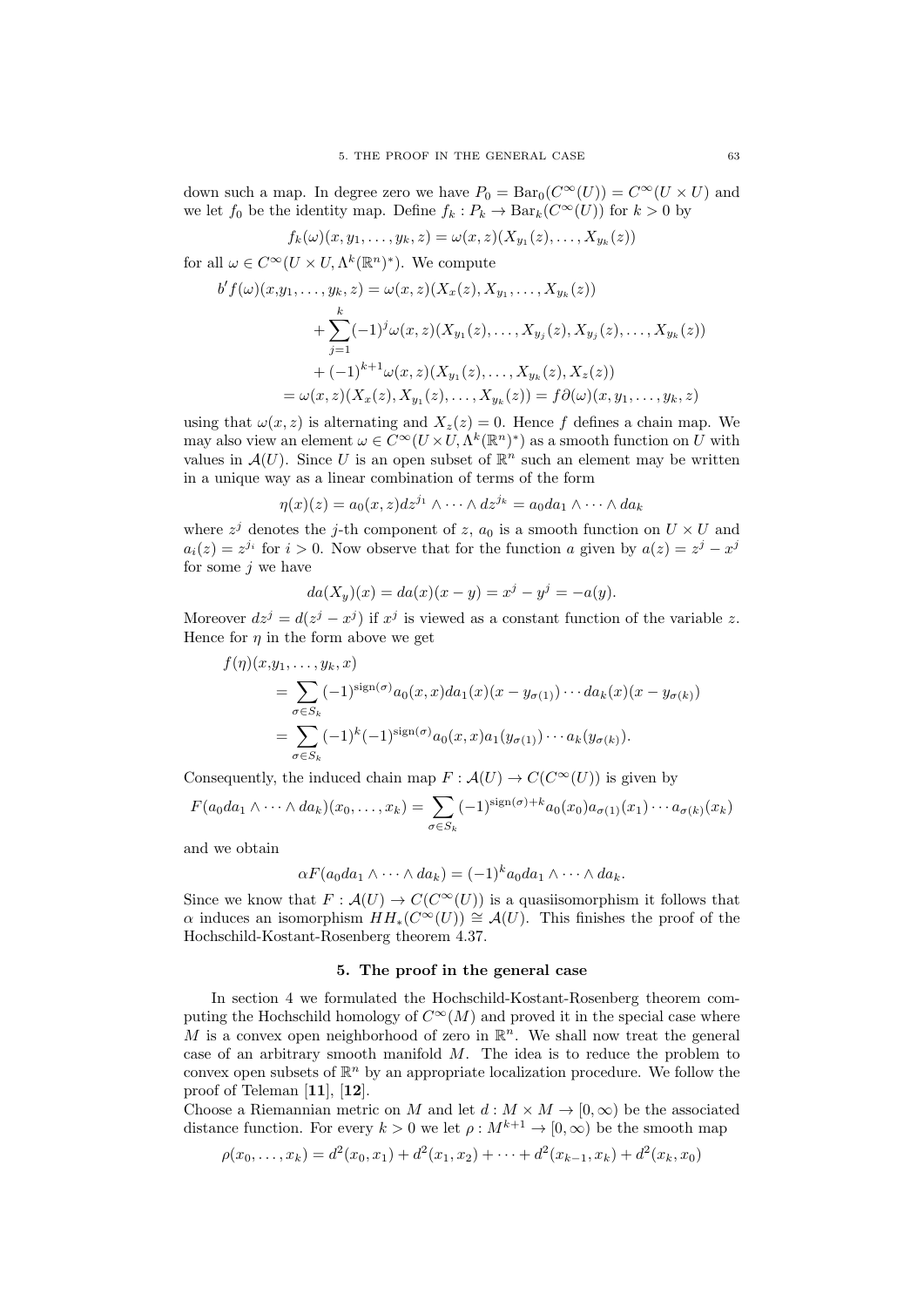which measures the square of the distance to the diagonal. Moreover we choose a smooth function  $\lambda : [0, \infty) \to [0, 1]$  with support in [0, 1] which takes the value 1 on the intervall  $[0, 1/2]$ . Let us define

$$
\rho_t(x_0,\ldots,x_k) = \lambda\bigg(\frac{\rho(x_0,\ldots,x_k)}{t}\bigg)
$$

for every  $k > 0$  and  $t > 0$ . In addition let  $\Delta_t$  be the set of all points in  $M^{k+1}$ with  $\rho(x_0, \ldots, x_k) \leq t$ . We call  $\Delta_t$  the  $((k + 1)$ -dimensional) t-neighborhood of the diagonal. By construction, the support of the function  $\rho_t$  is contained in the t-neighborhood of the diagonal.

Let us identify Hochschild chains in  $C_k(C^{\infty}(M))$  with smooth functions on  $M^{k+1}$ . If a Hochschild chain  $f \in C_k(C^{\infty}(M))$  is zero on the  $(k + 1)$ -dimensional tneighborhood of the diagonal, then the boundary  $b(f) \in C_{k-1}(C^{\infty}(M))$  vanishes on the k-dimensional t-neighborhood of the diagonal. For  $t > 0$  let  $C(C^{\infty}(M))_t$  be the subcomplex of  $C(C^{\infty}(M))$  consisting in every dimension of all chains which are zero on  $\Delta_t$ . Moreover let  $C(C^{\infty}(M))_0$  be the union of the complexes  $C(C^{\infty}(M))_t$ for all  $t > 0$ . Then  $C(C^{\infty}(M))_0$  is a subcomplex of  $C(C^{\infty}(M))$  and we obtain a short exact sequence

$$
C(C^\infty(M))_0{\color{black}\succ\!\!\!\!\!\!\longrightarrow} C(C^\infty(M)) {\color{black}\longrightarrow\!\!\!\!\!\longrightarrow} C(C^\infty(M))_\Delta
$$

of complexes where  $C(C^{\infty}(M))_{\Delta}$  denotes the corresponding quotient complex. We will call  $C(C^{\infty}(M))_{\Delta}$  the complex of germs around the diagonal.

For  $t > 0$  we define an operator  $E_t : C(C^{\infty}(M)) \to C(C^{\infty}(M))$  of degree one by

$$
E_t(f)(x_0,... x_{k+1}) = \lambda \left( \frac{d^2(x_0,x_1)}{t} \right) f(x_1,...,x_{k+1})
$$

which has the following property.

LEMMA 4.39. Let  $\epsilon > 0$ . Then the support of  $E_t(f)$  is contained in  $\Delta_{3t+3\epsilon}$ provided f is supported in  $\Delta_{\epsilon}$ . Moreover, the operator  $E_t$  maps  $C(C^{\infty}(M))_{\epsilon}$  into  $C(C^{\infty}(M))_{\frac{\epsilon}{3}}$ .

PROOF. Assume  $\rho(x_0, \ldots, x_{k+1}) > 3t + 3\epsilon$  and  $d^2(x_0, x_1) \leq t$ . By the triangle inequality we have

$$
d^{2}(x_{k+1}, x_{0}) \le d^{2}(x_{k+1}, x_{1}) + 2d(x_{k+1}, x_{1})d(x_{1}, x_{0}) + d^{2}(x_{1}, x_{0})
$$

which implies

$$
d^{2}(x_{k+1}, x_0) \leq 3d^{2}(x_{k+1}, x_1) + 3d^{2}(x_1, x_0).
$$

Hence we have

$$
\rho(x_1, \dots, x_{k+1}) = d^2(x_1, x_2) + \dots + d^2(x_k, x_{k+1}) + d^2(x_{k+1}, x_1)
$$
  
\n
$$
\geq \frac{1}{3} (d^2(x_1, x_2) + \dots + d^2(x_k, x_{k+1})) + d^2(x_{k+1}, x_1)
$$
  
\n
$$
\geq \frac{1}{3} (d^2(x_1, x_2) + \dots + d^2(x_k, x_{k+1})) + d^2(x_{k+1}, x_1) + d^2(x_1, x_0) - t
$$
  
\n
$$
\geq \frac{1}{3} (d^2(x_1, x_2) + \dots + d^2(x_k, x_{k+1}) + d^2(x_{k+1}, x_0)) - t
$$
  
\n
$$
= \frac{1}{3} \rho(x_0, \dots, x_{k+1}) - t > t + \epsilon - t = \epsilon
$$

which yields the first claim. The estimate

$$
d(x_{k+1},x_1)^2 \le d(x_{k+1},x_0)^2 + d(x_0,x_1)^2 + 2d(x_{k+1},x_0)d(x_0,x_1)
$$

shows

$$
\rho(x_1, \ldots, x_{k+1}) \leq \rho(x_0, \ldots, x_{k+1}) + 2\rho(x_0, \ldots, x_{k+1})
$$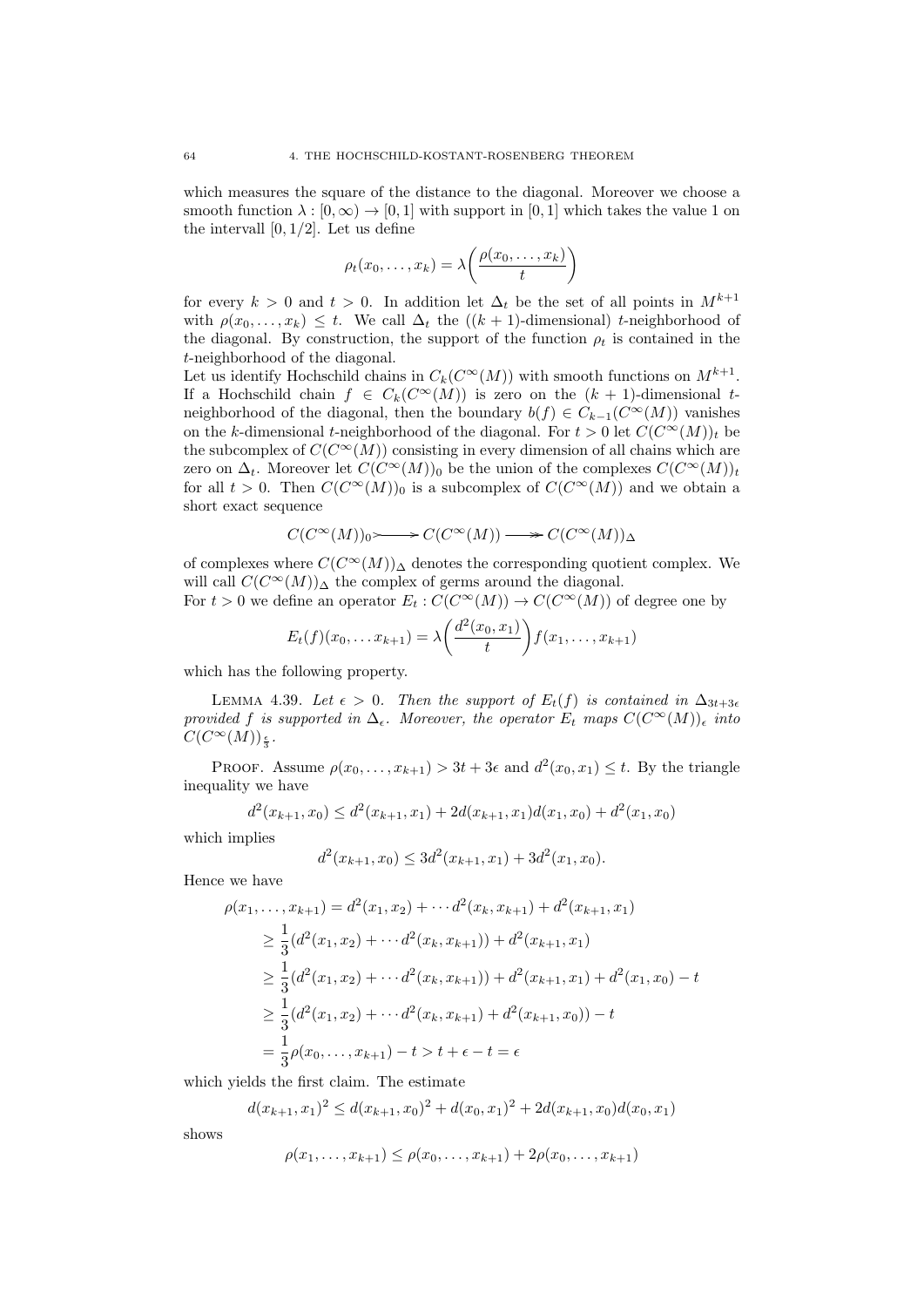which easily implies the second assertion.  $\Box$ We define an operator  $N_t : C(C^{\infty}(M)) \to C(C^{\infty}(M))$  of degree zero by

$$
N_t(f)(x_0,\ldots,x_k) = (-1)^k \lambda \left(\frac{d^2(x_0,x_1)}{t}\right) (f(x_1,\ldots,x_k,x_0) - f(x_1,\ldots,x_k,x_1))
$$

for  $t > 0$ . We can rewrite this as

$$
N_t(f)(x_0,...,x_k) = (-1)^k (E_t(f)(x_0,x_1,...,x_k,x_0) - E_t(f)(x_0,x_1,...,x_k,x_1))
$$

using the map  $E_t$ .

LEMMA 4.40. The operator  $N_t$  is a chain map and we have

$$
bE_t + E_tb = id - N_t
$$

for every  $t > 0$ . The support of  $N_t(f)$  is contained in  $\Delta_{3t+3\epsilon}$  provided f is supported in  $\Delta_{\epsilon}$  for some  $\epsilon > 0$  and  $N_t$  maps  $C(C^{\infty}(M))_{\epsilon}$  into  $C(C^{\infty}(M))_{\frac{\epsilon}{3}}$ . Moreover  $(N_t)^k = 0$  on  $C_k(C^{\infty}(M))_{(k+k^2)t}$ .

PROOF. A straightforward calculation yields the relation  $bE_t + E_t b = id - N_t$ . This relation also shows that  $N_t$  is a chain map.

Assume that f is supported in  $\Delta_{\epsilon}$ . Then the first term in the definition of  $N_t$ is again supported in  $\Delta_{\epsilon}$ . For the second term observe that the argument given in lemma 4.39 shows  $\rho(x_1, \ldots, x_k, x_1) > \epsilon$  provided  $\rho(x_0, \ldots, x_k) > 3t + 3\epsilon$  and  $d^2(x_0, x_1) \leq t$ . It follows that the second term is supported in  $\Delta_{3t+3\epsilon}$ . Hence the support of  $N_t(f)$  is contained in  $\Delta_{3t+3\epsilon}$  as well. The fact that  $N_t$  maps  $C(C^{\infty}(M))_e$ into  $C(C^{\infty}(M))_{\frac{\epsilon}{3}}$  is proved in the same way as the corresponding assertion for  $E_t$ . From the explicit formla for  $N_t$  it follows that the operator  $(N_t)^k$  is of the form

$$
(N_t)^k(f)(x_0, x_1, \dots, x_k) = \prod_{j=0}^{k-1} \lambda \left( \frac{d^2(x_j, x_{j+1})}{t} \right) \mathcal{F}(f)(x_0, x_1, \dots, x_k)
$$

where  $\mathcal{F}(f)$  is a linear combination of functions constructed out of f by permutation of the arguments and restriction to certain diagonal subsets. For the first factor in this expression to be nonzero at  $(x_0, \ldots, x_k)$  we necessarily have  $d^2(x_j, x_{j+1}) < t$ for  $0 \leq j < k$ . The triangle inequality implies  $d(x_0, x_k) < kt^{\frac{1}{2}}$  in this case. Hence  $\rho(x_0, \ldots, x_k) < kt + k^2t$  at such a point. As a consequence we have  $(N_t)^k(f) = 0$ for  $f \in C(C^{\infty}(M))_{(k+k^2)t}$ . .

Lemma 4.40 implies the following result.

PROPOSITION 4.41. The natural map  $HH_*(C^{\infty}(M)) \to H_*(C(C^{\infty}(M))_{\Delta})$  is an isomorphism.

PROOF. It suffices to show that  $C(C^{\infty}(M))_0$  is acyclic. According to lemma 4.39 and lemma 4.40 the operators  $E_t$  and  $N_t$  define maps from  $C(C^{\infty}(M))_0$  into  $C(C^{\infty}(M))_0$  and we have  $(N_t)^k = 0$  on  $C_k(C^{\infty}(M))_{(k+k^2)t}$ . Since  $N_t$  is a chain map this implies

$$
\text{id} = \text{id} - (N_t)^k = \sum_{j=0}^{k-1} (N_t)^j - (N_t)^{j+1} = (\text{id} - N_t) \sum_{j=0}^{k-1} (N_t)^j
$$

$$
= \sum_{j=0}^{k-1} bE_t (N_t)^j + E_t (N_t)^j b = bh_t + h_t b
$$

on  $C_k(C^{\infty}(M))_{(k+k^2)t}$  where

$$
h_t = \sum_{j=0}^{k-1} E_t(N_t)^j.
$$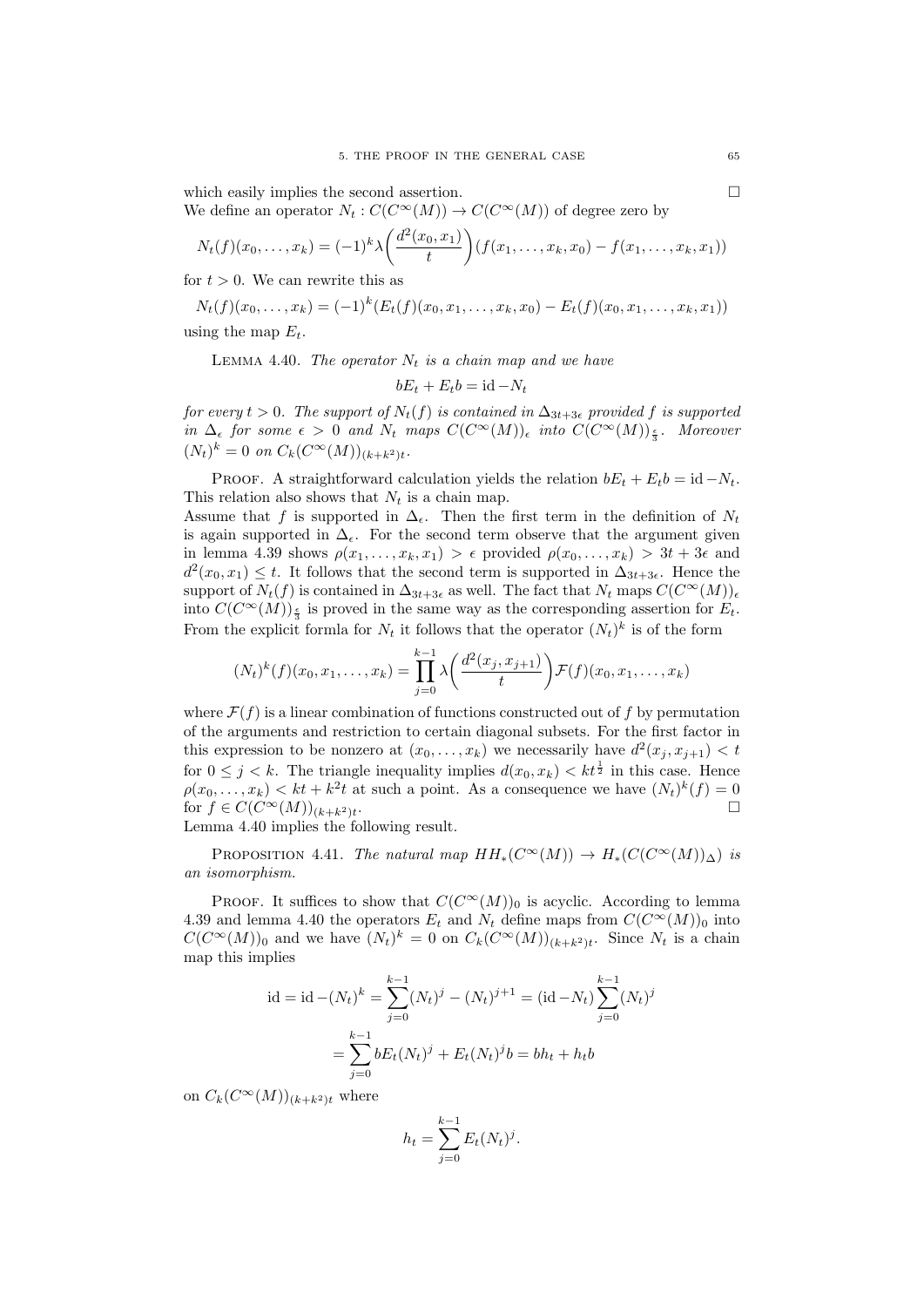Applying this formula to a cycle  $f \in C_k(C^{\infty}(M))_{(k+k^2)t}$  yields  $[f] = 0$  for the corresponding homology class in  $H_k(C(C^{\infty}(M))_0)$ . Since every cycle  $f \in C_k(C^{\infty}(M))_0$ is contained in  $C_k(C^{\infty}(M))_{\epsilon}$  for some  $\epsilon > 0$  this yields the claim.

The assertion of proposition 4.41 may be rephrased by saying that the homology class of a Hochschild cycle only depends on its germ around the diagonal. We shall refine this statement and show that the homology class actually depends only on the infinite jet at the diagonal.

In order to make this precise we need some preparations. For a smooth function  $h \in C^{\infty}(N)$  on a smooth manifold N let us consider locally the iterated partial differentials

$$
\frac{\partial^{|\alpha|} h}{\partial x_{\alpha}} = \left(\frac{\partial}{\partial x_1}\right)^{\alpha_1} \cdots \left(\frac{\partial}{\partial x_p}\right)^{\alpha_p} (h)
$$

in some coordinate system  $(x_1, \ldots, x_n)$  where  $\alpha = (\alpha_1, \ldots, \alpha_n)$  is a multiindex. Clearly these partial differentials depend on the choice of the coordinate system, but the statement that all iterated partial differentials are zero on a fixed subset of N is independent of the coordinates.

Let us call two Hochschild chains f and g in  $C_k(C^{\infty}(M)) = C^{\infty}(M^{k+1})$  equivalent if all iterated partial derivatives of  $f - g$  vanish on the diagonal  $\Delta \subset M^{k+1}$ . By definition, the space  $J^{\infty}C(C^{\infty}(M))$  of infinite jets at the diagonal is the quotient of  $C(C^{\infty}(M))$  under this equivalence relation. The infinite jet at the diagonal of a Hochschild chain  $f \in C^{\infty}(M^{k+1})$  is the class of f in  $J^{\infty}C(C^{\infty}(M))$ . It is easy to check that the Hochschild boundary induces a map  $b : J^{\infty}C(C^{\infty}(M)) \rightarrow$  $J^{\infty}C(C^{\infty}(M))$ . Hence  $J^{\infty}C(C^{\infty}(M))$  is a complex in a natural way and the projection  $J^{\infty}: C(C^{\infty}(M)) \to J^{\infty}C(C^{\infty}(M))$  induces a short exact sequence

$$
KC(C^\infty(M))\!\!\!>\longrightarrow C(C^\infty(M))\longrightarrow J^\infty C(C^\infty(M))
$$

of complexes where  $KC(C^{\infty}(M))$  is the kernel of  $J^{\infty}$ . Note that we have canonical chain maps  $C(C^{\infty}(M))_0 \to KC(C^{\infty}(M))$  and  $C(C^{\infty}(M))_{\Delta} \to J^{\infty}C(C^{\infty}(M)).$ 

PROPOSITION 4.42. The map  $J^{\infty}: HH_*(C^{\infty}(M)) \to H_*(J^{\infty}C(C^{\infty}(M)))$  is an isomorphism.

PROOF. It suffices to show that the complex  $KC(C^{\infty}(M))$  is acyclic. Let  $[f] \in H_k(KC(C^{\infty}(M)))$  be a homology class and set  $c = 2(k + k^2)$ . According to proposition 4.41 we may assume that  $[f]$  is represented by a cycle f which is supported in the  $c/2$ -neighborhood of the diagonal. Consider the chain  $f_t$  given by

$$
f_t(x_0,\ldots,x_k) = \left(\frac{d}{d\tau}\rho_{c\tau}(x_0,\ldots,x_k)\right)_{|\tau|=t} f(x_0,\ldots,x_k)
$$

for  $t > 0$ . It is straightforward to check that  $f_t$  is again a cycle. Moreover, the support of  $f_t$  is contained in  $\Delta_{ct} \setminus \Delta_{ct/2}$ . Since  $ct/2 = (k + k^2)t$  we may apply the homotopy formula id =  $bh_t + h_t b$  obtained in proposition 4.41 to  $f_t$ . If we integrate from  $\epsilon$  to 1 and use the assumption that f is supported in the c/2-neighborhood of the diagonal this yields

$$
f - \rho_{c\epsilon} f = bl_{\epsilon}(f) + l_{\epsilon}b(f)
$$

for every  $\epsilon$  such that  $0 < \epsilon < 1$  where

$$
l_{\epsilon}(f) = \int_{\epsilon}^{1} h_t(f_t)dt.
$$

Since f vanishes on the diagonal the limit

$$
\lim_{\epsilon \to 0} \rho_{c\epsilon} f
$$

exists pointwise and is zero.

Using lemma 4.39, lemma 4.40 and the definition of  $h_t$  we see that the support of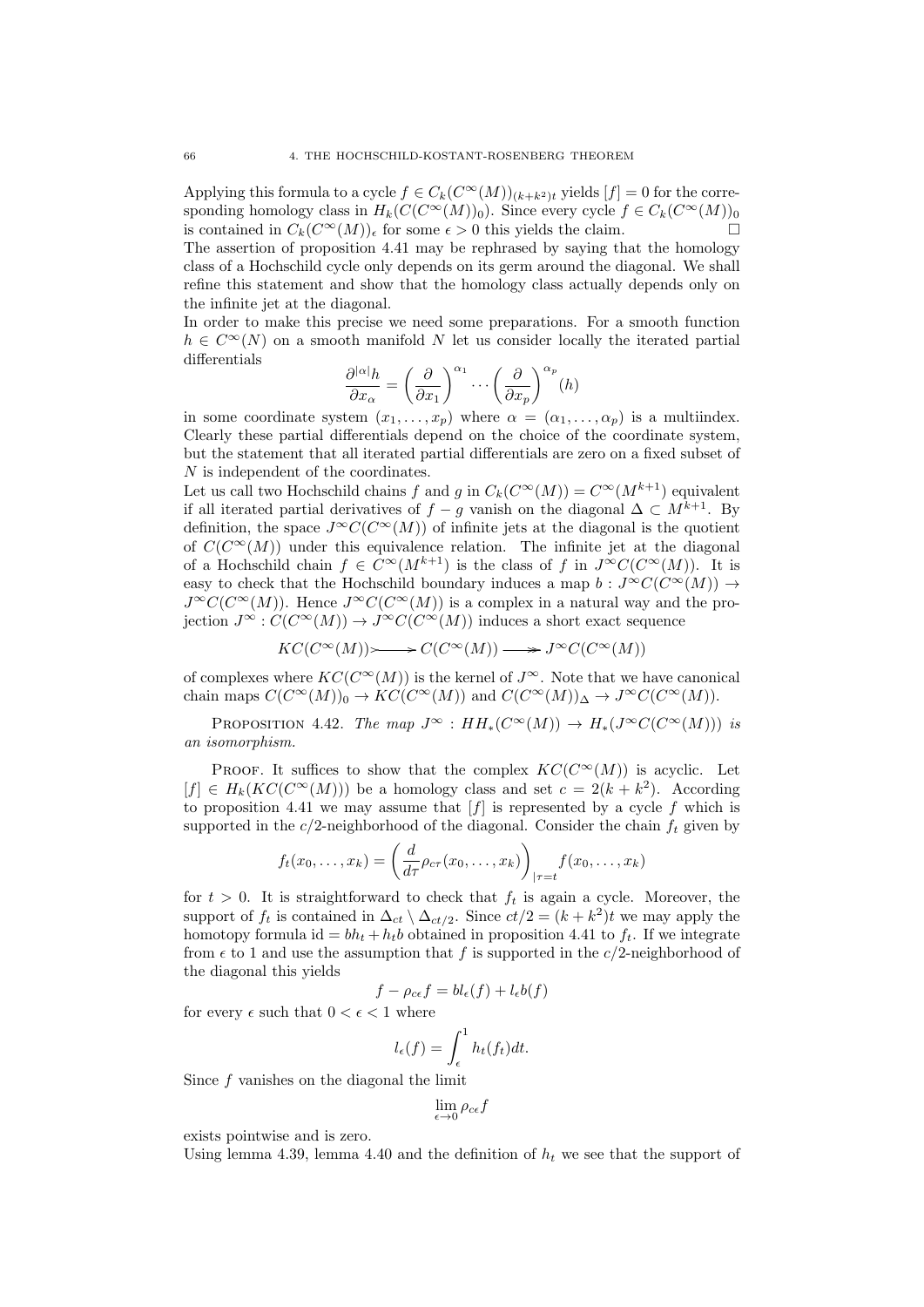$h_t(f_t)$  is contained in  $\Delta_{rt} \setminus \Delta_{st}$  for some positive constants  $s < r$  independent of t and f. In particular, the function  $h_t(f_t)$  vanishes on the diagonal for all  $t > 0$ . It follows that the limit

$$
l(f)=\lim_{\epsilon\to 0}l_\epsilon(f)
$$

exists pointwise and defines a function on  $M^{k+2}$  which is smooth outside the diagonal ∆.

Let us show that  $l(f)$  is in fact a smooth function on  $M^{k+2}$ . Fix a point  $y \in M$ and choose a compact neighborhood  $K \subset M$  of y. We let  $K^{k+2} \subset M^{k+2}$  be the corresponding neighborhood of  $y_{\Delta} = (y, \ldots, y)$ . Moreover let r be as above and denote by  $\mu$  the supremum norm of the derivative of  $\lambda$ . According to the chain rule and the definition of  $h_t$  we see that there exists a constant  $C > 0$  such that

$$
|h_t(f_t)(x)| \le C \frac{\mu}{t^2} \sup_{v \in K^{k+1} \cap \Delta_{ct}} |f(v)|
$$

for all  $x \in K^{k+2}$ . Since the support of  $h_t(f_t)$  is contained in  $\Delta_{rt}$  we may assume  $t^2 \geq \rho(x)^2/r^2$  and obtain

$$
|h_t(f_t)(x)| \le C \frac{\mu c^2}{\rho(x)^2} \sup_{v \in K^{k+1} \cap \Delta_{ct}} |f(v)|
$$

for all  $x \in K^{k+2}$ . After possibly shrinking K appropriately, we may apply the Taylor formula to f in a local coordinate system and obtain for every  $p > 0$ 

$$
f(v) = \frac{1}{p!} \sum_{|\alpha|=p} (v - v_{\Delta})^{\alpha} \frac{\partial^{|\alpha|} f}{\partial x_{\alpha}} (v_{\Delta} + \theta(v - v_{\Delta}))
$$

for  $v \in K^{k+1}$  where  $\theta$  is a real number between zero and one. Here  $v_{\Delta}$  denotes the euclidean projection of v onto the diagonal and  $w^{\alpha} = w_1^{\alpha^1} \cdots w_m^{\alpha^m}$  for  $w =$  $(w_1, \ldots, w_m)$  and every multiindex  $\alpha$ . Note that for the above description of f we use that all partial derivatives of  $f$  vanish on the diagonal by assumption.

Let s be chosen as above. In order to estimate  $|h_t(f_t)(x)|$  we may assume in addition  $st \leq \rho(x)$  and obtain

$$
\sup_{v \in K^{k+1} \cap \Delta_{ct}} |f(v)| \le \frac{1}{(2p)!} \sum_{|\alpha| = 2p} \sup_{v \in K^{k+1} \cap \Delta_{ct}} \left| \frac{\partial^{|\alpha|} f}{\partial x_{\alpha}}(v) \right| |(v - v_{\Delta})^{\alpha}| \le c_p t^p \le \frac{c_p}{s^p} \rho(x)^p
$$

for every p and some constant  $c_p$ . In particular, using this estimate for  $p = 3$  and our previous considerations we compute for  $x \in K^{k+2}$ 

$$
|l(f)(x)| \le \lim_{\epsilon \to 0} \int_{\epsilon}^{1} |h_t(f_t)(x)| dt \le R \int_{0}^{1} \rho(x) dt = R\rho(x)
$$

for some constant  $R > 0$ . This shows that  $l(f)$  is continuous in a neighborhood of  $y_\Delta$ . Similarly, one sees that the partial derivatives of  $l(f)$  exist and are continuous functions vanishing on the diagonal. We deduce that  $l(f)$  is actually infinitely often differentiable and that all higher partial derivatives of f at the diagonal  $\Delta$  are zero. Hence  $l(f)$  defines an element in  $KC_{k+1}(C^{\infty}(M)).$ 

The remaining part of the proof is straightforward. The relation  $f = (bl + lb)(f)$ implies  $[f] = 0$ . Hence the complex  $KC(C^{\infty}(M))$  is acyclic.

We will now finish the proof of theorem 4.36. Let  $(U_j)_{j\in J}$  be a locally finite open covering of M. Restriction of functions defines homomorphisms  $C^{\infty}(M) \to C^{\infty}(U_j)$ and chain maps  $p_j : C(C^{\infty}(M)) \to C(C^{\infty}(U_j))$  for all  $j \in J$ . These maps determine a chain map p from  $C(C^{\infty}(M))$  into the direct product of the complexes  $C(C^{\infty}(U_i)).$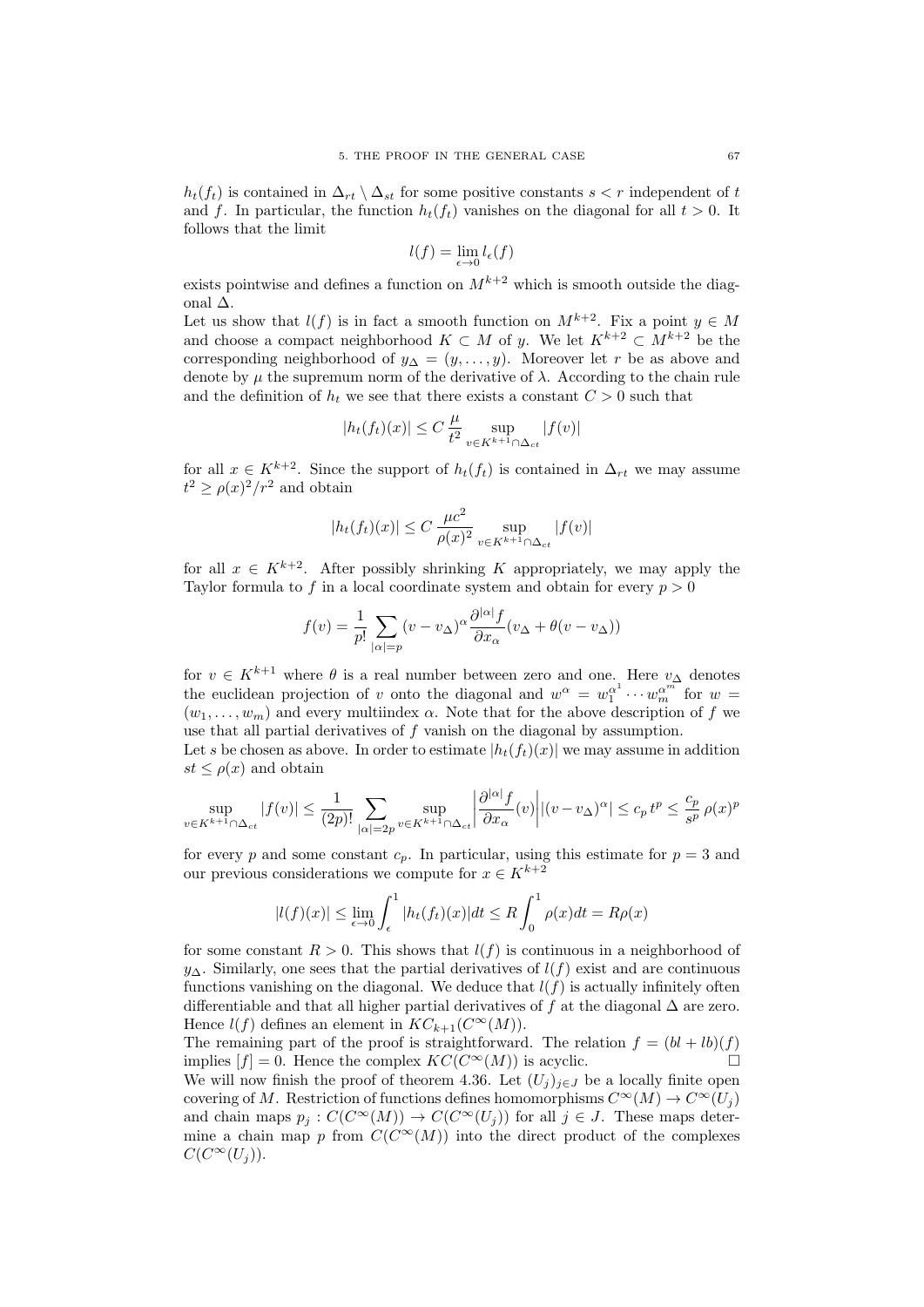PROPOSITION 4.43. Let  $(U_j)_{j\in J}$  be a locally finite open covering of M. Then the natural map

$$
p: HH_*(C^\infty(M)) \to \prod_{j \in J} HH_*(C^\infty(U_j))
$$

induced by restriction of functions is injective.

PROOF. Let  $[z] \in HH_k(C^{\infty}(M))$  be a homology class such that  $p([z]) = 0$ . This means that  $p_i([z]) = 0$  in  $HH_k(C^\infty(U_i))$  for all  $j \in J$ . Let  $(\chi_i)_{i \in J}$  be a partitition of unity subordinate to the covering  $(U_j)_{j\in J}$  of M. That is,  $\sum_{j\in J}\chi_j=1$ and the support  $K_j$  of  $\chi_j$  is contained in  $U_j$  for all j. For every j we choose  $t_j > 0$ such that  $\Delta_{t_j} \cap (K_j \times M^k)$  is contained in  $U_j^{k+1}$ . Since  $p_j([z]) = 0$  there exists  $d_j \in C^{\infty}(U_j^{k+2})$  such that  $b(d_j) = z|_{U_j^{k+1}}$ . Define  $c_j \in C_c^{\infty}(U_j^{k+2})$  by

$$
c_j(x) = \eta_j(x)h_j(x)d_j(x)
$$

where  $h_j$  is a function in  $C_c^{\infty}(U_j^{k+2})$  such that  $h_j = 1$  on  $K_j^{k+2}$  and  $\eta_j \in C^{\infty}(U_j^{k+2})$ is the pull-back of  $\chi_j$  along the projection onto the first factor. Observe that  $\sum_{j\in J}\eta_j z = z$  and that the chains  $\eta_j z$  are again cycles. By construction, the functions  $b(c_j)$  and  $\eta_j z$  coincide on the set  $K_j^{k+1}$ . Moreover  $c_j$  can be viewed as a chain in  $C_{k+1}(C^{\infty}(M))$  if we extend it by zero outside  $U_j^{k+2}$ . We define an element  $c \in C_{k+1}(C^{\infty}(M))$  by

$$
c = \sum_{j \in J} c_j.
$$

Note that this infinite sum is well-defined since locally only finitely many summands are nonzero. By construction of c the element  $d = z - b(c)$  is contained in the kernel of  $J^{\infty}$  :  $C_k(C^{\infty}(M)) \to J^{\infty}C_k(C^{\infty}(M))$ . It follows that  $[J^{\infty}(d)] = 0$  in  $H_k(J^{\infty}C(C^{\infty}(M)))$ . Since  $J^{\infty}$  is a quasiisomorphism according to proposition 4.42 we deduce  $[d] = 0$ . Hence  $[z] = [d] = 0$  in  $HH_k(C^{\infty}(M))$  which yields the claim.  $\Box$ 

Choose a locally finite open covering  $(U_j)_{j\in J}$  of M by coordinate domains such that all charts  $\phi_i$  identify  $U_i$  with some convex open neighborhood of zero in  $\mathbb{R}^n$ . Consider the commutative diagram

$$
HH_*(C^{\infty}(M)) \longrightarrow \prod_{j \in J} HH_*(C^{\infty}(U_j))
$$
  
\n
$$
\downarrow \alpha \qquad \qquad \downarrow \Pi \alpha
$$
  
\n
$$
\Omega(M) \longrightarrow \prod_{j \in J} \Omega(U_j)
$$

where the horizontal maps are induced by restriction to the open sets  $U_i$ . The upper horizontal arrow is injective by proposition 4.43. The right vertical arrow is an isomorphism according to theorem 4.37. Hence the left vertical arrow  $\alpha$  is injective. We have seen in section 4 that the map  $\alpha : HH_*(C^{\infty}(M)) \to \Omega(M)$  is surjective. Hence the Hochschild-Kostant-Rosenberg map for M is an isomorphism. This finishes the proof of the Hochschild-Kostant-Rosenberg theorem 4.36.

#### 6. Cyclic homology and periodic cyclic homology

In this section we calculate the cyclic homology and periodic cyclic homology of  $C^{\infty}(M)$ . Using the Hochschild-Kostant-Rosenberg theorem 4.36 this is quite easy. We begin with cyclic homology.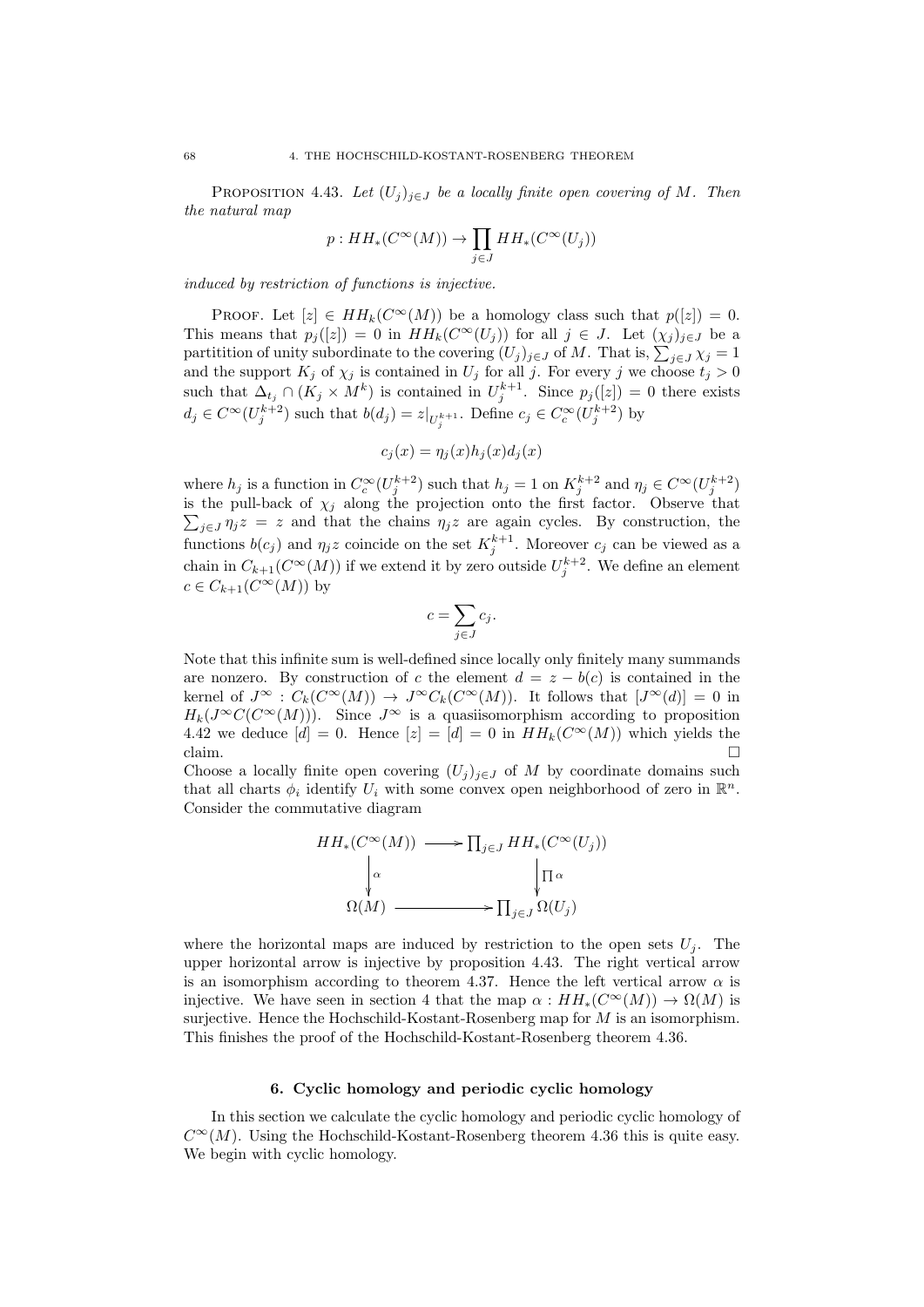THEOREM 4.44. Let M be a smooth manifold. Then the cyclic homology of  $C^{\infty}(M)$  is given by

$$
HC_n(C^{\infty}(M)) \cong \mathcal{A}^n(M)/d\mathcal{A}^{n-1}(M) \oplus \bigoplus_{j>0} H_{dR}^{n-2j}(M).
$$

PROOF. According to theorem 4.36 and lemma 3.33 the cyclic homology of  $C^{\infty}(M)$  is isomorphic to the cyclic homology of the mixed complex  $\mathcal{A}(M)$  with  $b = 0$  and  $B = d$ . The cyclic homology of this mixed complex is equal to the right hand side of the above formula.  $\hfill \square$ 

It is instructive to determine the explicit form of the maps  $S, B$  and  $I$  relating Hochschild and cyclic homology. For  $I$  and  $S$  this can immediately be read off from the mixed complex  $\mathcal{A}(M)$ . The map  $I: HH_n(C^{\infty}(M)) \to HC_n(C^{\infty}(M))$  is given by the natural projection  $\mathcal{A}^n(M) \to \mathcal{A}^n(M)/d\mathcal{A}^{n-1}(M)$ . The periodicity operator  $S: HC_n(C^{\infty}(M)) \to HC_{n-2}(C^{\infty}(M))$  kills the first summand  $\mathcal{A}^n(M)/d\mathcal{A}^{n-1}(M)$ , is the obvious map  $H_{dR}^{n-2}(M) \to \mathcal{A}^{n-2}(M)/d\mathcal{A}^{n-3}(M)$  on the second component and the identity on the remaining summands. Finally, for  $B : HC_n(C^{\infty}(M)) \rightarrow$  $HH_{n+1}(C^{\infty}(M))$  we apply lemma 3.32 and obtain that this homomorphism can be identified with the map  $d: \mathcal{A}^n(M)/d\mathcal{A}^{n-1}(M) \to \mathcal{A}^{n+1}(M)$ . Let us now consider periodic cyclic homology.

THEOREM 4.45. Let M be a smooth manifold. The periodic cyclic homology of  $C^{\infty}(M)$  is given by

$$
HP_*(C^\infty(M)) \cong \bigoplus_{j \in \mathbb{Z}} H^{*+2j}_{dR}(M).
$$

PROOF. According to theorem 4.36 and proposition 3.55 the periodic cyclic homology of  $C^{\infty}(M)$  is isomorphic to the periodic cyclic homology of the mixed complex  $\mathcal{A}(M)$ . The latter is easily seen to be equal to the right hand side of the above formula.  $\hfill \square$ 

As a consequence, one may view periodic cyclic homology as a noncommutative analogue of de Rham cohomology. Indeed, in the general framework of noncommutative geometry, cyclic homology plays a role similar to the one of de Rham cohomology in differential geometry.

# 7. The classical Chern character

In this section we recall the classical Chern-Weil construction of the Chern character and compare it with the noncommutative Chern character introduced in chapter 3. Throughout this section we assume that  $M$  is a compact smooth manifold and that all modules over  $A = C^{\infty}(M)$  are unitary. Moreover, we tacitly view A-modules as left, right or bimodules using that A is commutative.

The K-group  $K^0(M)$  of the manifold M is equal to  $K_0(C^{\infty}(M))$  provided M is compact. According to the following classical result, the group  $K_0(C^{\infty}(M))$  may be viewed as the group of stable isomorphim classes of smooth complex vector bundles over M.

PROPOSITION 4.46 (Serre-Swan). Let M be a compact smooth manifold. Then the category of smooth complex vector bundles over  $M$  is equivalent to the category of finitely generated projective modules over  $C^{\infty}(M)$ .

PROOF. If V is a smooth vector bundle over M then the space  $C^{\infty}(M, V)$ of smooth sections of V becomes a unitary  $C^{\infty}(M)$ -module by pointwise multiplication. Clearly every vector bundle morphism  $\phi: V \to W$  induces a module homomorphism  $C^{\infty}(M, \phi) : C^{\infty}(M, V) \to C^{\infty}(M, W)$ . Since every vector bundle over M is a direct summand in a free bundle  $M \times \mathbb{C}^n$  for some n it is easily seen that  $C^{\infty}(M, V)$  is actually a finitely generated projective module.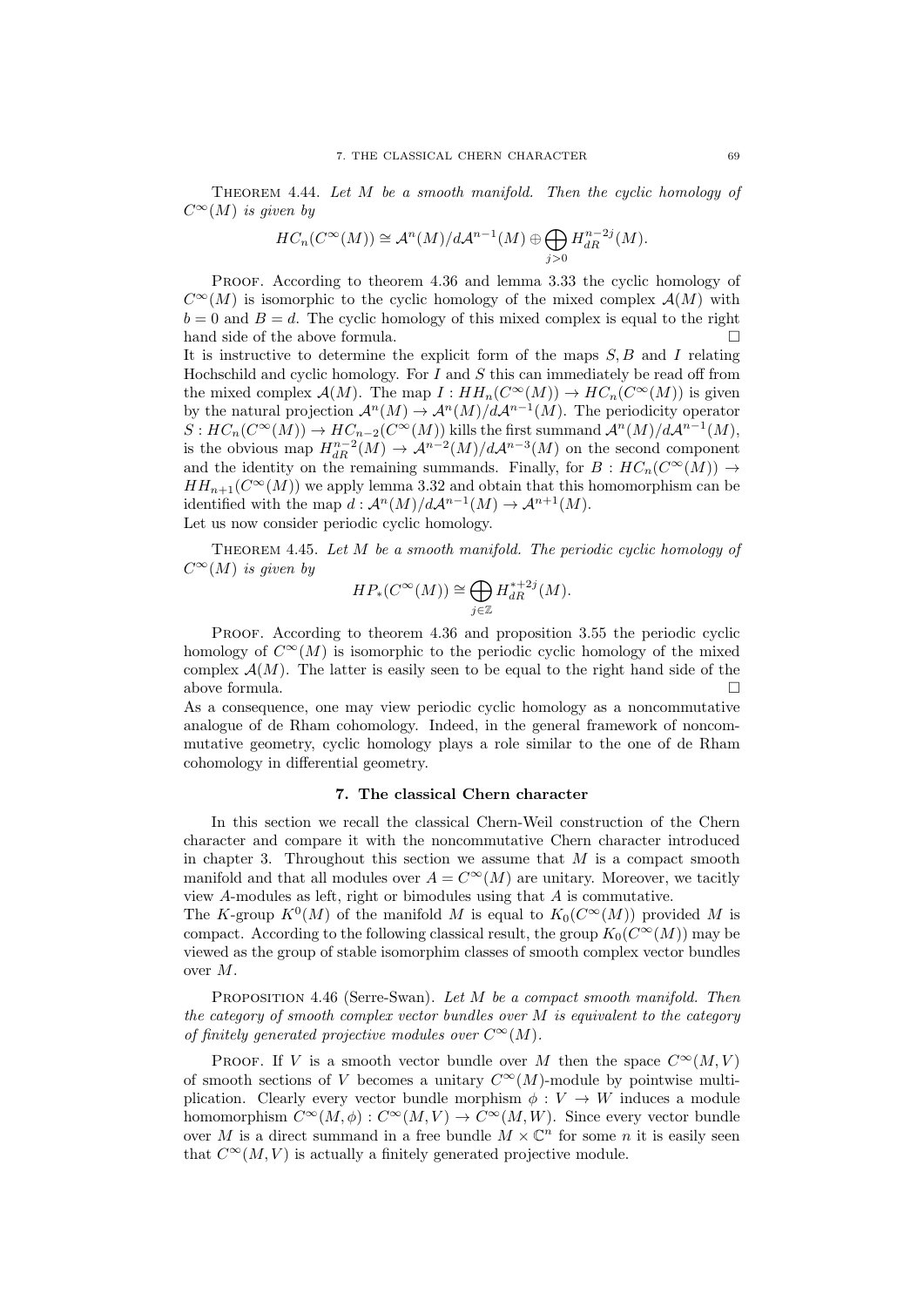Conversely, assume that the unitary projective  $C^{\infty}(M)$ -module P is represented as  $P = C^{\infty}(M)^n \cdot p \subset C^{\infty}(M)^n$  for some idempotent matrix  $p \in M_n(C^{\infty}(M))$ . Define  $V \subset M \times \mathbb{C}^n$  by  $V = \bigcup_{m \in M} V_m$  where  $V_m$  is the image of the evaluation map  $ev_m: C^{\infty}(M)^n \cdot p \to \mathbb{C}^n$  at m. If the dimension of the vector space  $V_m$  is k then there exists a small neighborhood U of m such that  $\dim(V_x) > k$  for all  $x \in U$ . Applying the same argument to the projective module corresponding to  $1-p$  we see that the dimension of the fibers is locally constant. Choosing elements  $e_1, \ldots, e_k \in P$  such that around  $e_1(m), \ldots, e_k(m)$  form a basis for  $V(m)$  yields a trivialization of  $V$  in a neighborhood of  $m$ . It follows that  $V$  defines indeed a smooth vector bundle over M. The module  $C^{\infty}(M, V)$  of sections of this bundle is naturally isomorphic to  $P$ .

Recall that  $A = C^{\infty}(M)$  denotes the algebra of smooth functions on the manifold M. We will write  $\mathcal{A}^k(A)$  for the space  $\mathcal{A}^k(M)$  of differential k-forms. This notation is motivated by the fact that parts of the discussion in the sequel may be generalized to arbitrary commutative algebras. If  $B$  is a commutative algebra, one may actually define a space  $\mathcal{A}^k(B)$  of (commutative) differential k-forms over B. In the case  $A = C^{\infty}(M)$  one reobtains the space of differential forms in the usual sense. Although we will not discuss this more general approach here, it is remarkable since it provides a very algebraic description of (ordinary) differential forms.

Let P be an A-module. Then  $P \otimes_A \mathcal{A}(A)$  is a graded vector space where the grading is induced by the degree of a differential form. Recall that a linear map  $f: V \to W$ of graded vector spaces has degree k if  $f(V_n) \subset W_{n+k}$  for all n.

DEFINITION 4.47. Let  $P$  be an A-module. A connection on  $P$  is a linear map  $\nabla: P \otimes_A \mathcal{A}(A) \to P \otimes_A \mathcal{A}(A)$  of degree 1 which satisfies

$$
\nabla(s\omega) = \nabla(s)\omega + (-1)^n s d\omega
$$

for all  $s \in P \otimes_A \mathcal{A}^n(A)$  and  $\omega \in \mathcal{A}(A)$ .

Here  $P \otimes_A \mathcal{A}(A)$  is viewed as a right  $\mathcal{A}(A)$ -module in the obvious way. If  $P = C^{\infty}(M, V)$  for a complex vector bundle V over M we also say that  $\nabla$  is a connection on V.

Let us first show that connections exist for all finitely generated projective modules. According to proposition 4.46 this is equivalent to showing that every vector bundle over M admits a connection.

PROPOSITION 4.48. Let  $P$  be a finitely generated projective A-module. Then there exists a connection on P.

PROOF. If  $P = A^n$  is a free module of rank n we have  $P \otimes_A \mathcal{A}(A) = A^n \otimes_A A(A)$  $\mathcal{A}(A) = \mathcal{A}(A)^n$ . In this case the map  $d^{\oplus n}$  defined by

$$
d^{\oplus n}(\omega_1,\ldots,\omega_n)=(d\omega_1,\ldots,d\omega_n)
$$

is a connection where  $d$  is the exterior derivative. In general,  $P$  is a direct summand of  $A^n$  for some n. Hence there exist A-module maps  $\iota : P \to A^n$  and  $\pi : A^n \to P$ such that  $\pi \iota = id$ . We define a map  $\nabla : P \otimes_A \mathcal{A}(A) \to P \otimes_A \mathcal{A}(A)$  of degree 1 using the commutative diagram

$$
A^n \otimes_A \mathcal{A}(A) \xrightarrow{d^{\oplus n}} A^n \otimes_A \mathcal{A}(A)
$$
  
\n
$$
\downarrow^{\otimes} \text{id}
$$
  
\n
$$
P \otimes_A \mathcal{A}(A) \xrightarrow{\nabla} P \otimes_A \mathcal{A}(A)
$$

It is straightforward to check that  $\nabla$  is indeed a connection. We shall now define the curvature of a connection.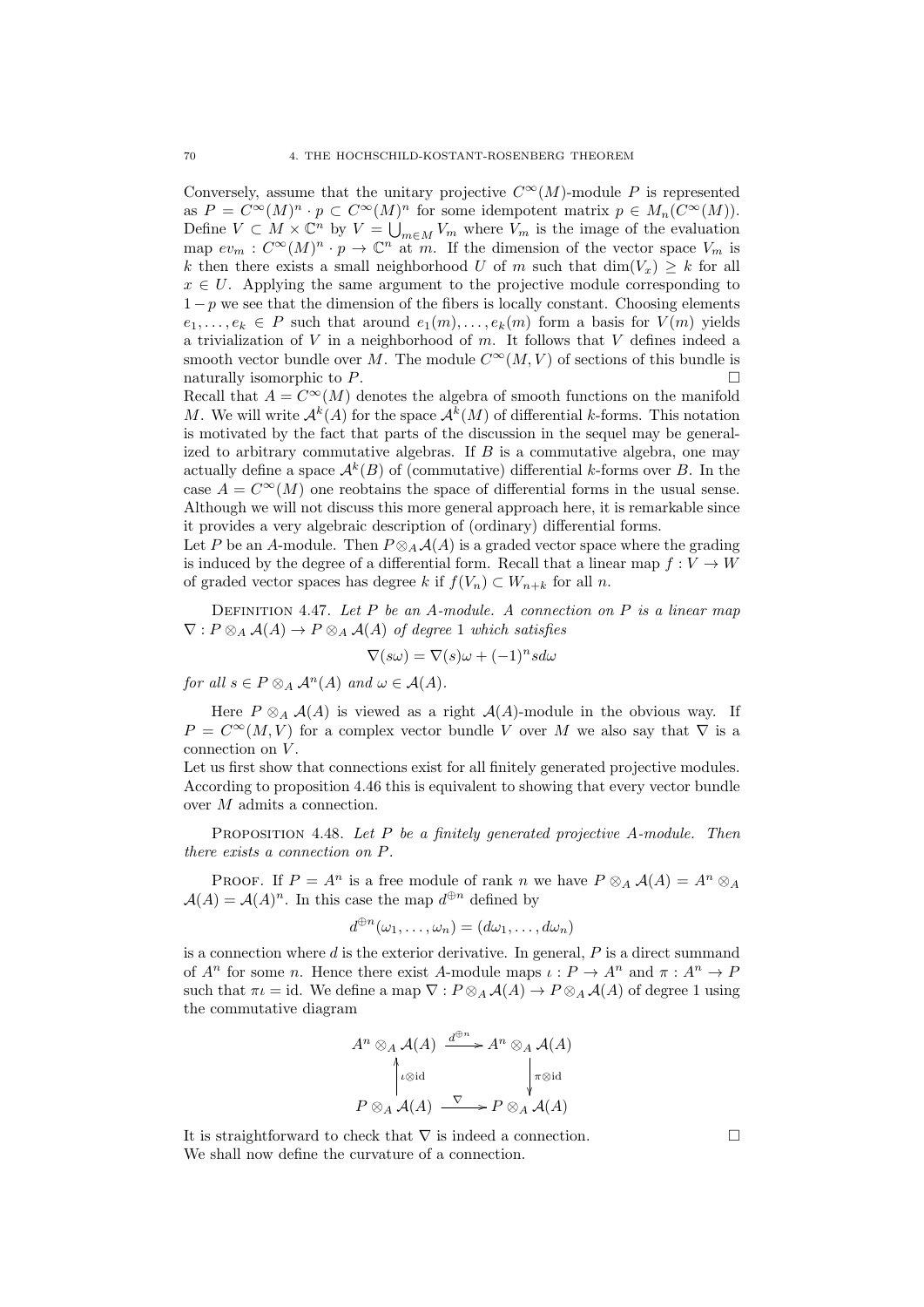DEFINITION 4.49. Let  $\nabla$  :  $P \otimes_A \mathcal{A}(A) \to P \otimes_A \mathcal{A}(A)$  be a connection on an A-module P. The curvature of  $\nabla$  is the linear map

$$
\nabla \nabla : P = P \otimes_A \mathcal{A}^0(A) \to P \otimes_A \mathcal{A}^2(A).
$$

We will write R or  $R_{\nabla}$  for the curvature of a connection  $\nabla$ .

LEMMA 4.50. Let  $\nabla$  be a connection on the A-module P. Then the map  $\nabla \nabla$ :  $P \otimes_A \mathcal{A}(A) \to P \otimes_A \mathcal{A}(A)$  is  $\mathcal{A}(A)$ -linear. In particular, the curvature R of  $\nabla$  is an A-module map.

PROOF. We compute

$$
\nabla \nabla(s\omega) = \nabla(\nabla(s)\omega + (-1)^n s d\omega)
$$
  
=  $\nabla \nabla(s)\omega + (-1)^{n+1} \nabla(s) d\omega + (-1)^n \nabla(s) d\omega + s \otimes d^2(\omega) = \nabla \nabla(s)\omega$ 

for  $s \in P \otimes \mathcal{A}^n(A)$  and  $\omega \in \mathcal{A}(A)$ . This shows that  $\nabla \nabla$  is  $\mathcal{A}(A)$ -linear. In particular R is A-linear.

Let P be an A-module. Then there is a natural linear map  $\Phi : \text{End}_A(P) \otimes_A \mathcal{A}(A) \rightarrow$  $Hom_A(P, P \otimes_A \mathcal{A}(A))$  defined by

$$
\Phi(\phi \otimes \omega)(s) = \phi(s) \otimes \omega.
$$

Observe that since  $A$  is commutative it does not matter if we view  $P$  as a left or right module and wether we use the A-module structure of  $\text{End}_A(P) = \text{Hom}_A(P, P)$ coming from the first or second variable.

PROPOSITION 4.51. Let  $P$  be a finitely generated projective A-module. Then the natural map

$$
\Phi: \mathrm{End}_A(P) \otimes_A \mathcal{A}(A) \to \mathrm{Hom}_A(P, P \otimes_A \mathcal{A}(A))
$$

is an isomorphism.

PROOF. Let  $f_1, \ldots, f_n \in \text{Hom}_A(P, A)$  and  $p_1, \ldots, p_n \in P$  be elements satsifying the conditions of the dual basis lemma 1.33. We define a map  $\Psi$  : Hom<sub>A</sub> $(P, P \otimes_A P)$  $\mathcal{A}(A)) \to \text{End}_A(P) \otimes_A \mathcal{A}(A)$  by

$$
\Psi(\phi) = \sum_{i,j=1}^n db(p_i \otimes f_j) \otimes (f_i \otimes id)\phi(p_j).
$$

Then one computes

$$
\Phi\Psi(\phi)(s) = \sum p_i f_j(s) (f_i \otimes id) \phi(p_j) = \sum (db(p_i \otimes f_i) \otimes id) \phi(s) = \phi(s)
$$

and

$$
\Psi\Phi(f\otimes\omega)=\sum db(p_i\otimes f_j)\otimes f_i(f(p_j))\omega=f\otimes\omega
$$

using the dual basis lemma. Hence  $\Psi$  is inverse to the natural map  $\Phi$ . Assume that  $\nabla$  is a connection on the finitely generated projective module P. Using proposition 4.51 we may define a linear map  $\text{ad}(\nabla)$ : End<sub>A</sub> $(P) \otimes_A \mathcal{A}(A) \rightarrow$  $\text{End}_A(P) \otimes_A \mathcal{A}(A)$  by

$$
ad(\nabla)(\alpha) = \nabla \alpha - (-1)^{|\alpha|} \alpha \nabla
$$

for  $\alpha \in \text{Hom}_A(P, P \otimes_A \mathcal{A}(A)) \cong \text{Hom}_{\mathcal{A}(A)}(P \otimes_A \mathcal{A}(A), P \otimes_A \mathcal{A}(A))$  equipped with the natural grading. To check that  $ad(\nabla)(\alpha)$  is indeed  $\mathcal{A}(A)$ -linear we compute

$$
ad(\nabla)(\alpha)(s\omega) = \nabla \alpha(s\omega) - (-1)^{|\alpha|} \alpha \nabla(s\omega)
$$
  
=  $\nabla(\alpha(s)\omega) - (-1)^{|\alpha|} \alpha (\nabla(s)\omega) - (-1)^{n+|\alpha|} \alpha(sd\omega)$   
=  $\nabla \alpha(s)\omega + (-1)^{|\alpha(s)|} \alpha(s)d\omega - (-1)^{|\alpha|} \alpha \nabla(s)\omega - (-1)^{|\alpha(s)|} \alpha(s)d\omega$   
=  $ad(\nabla)(\alpha)(s)\omega$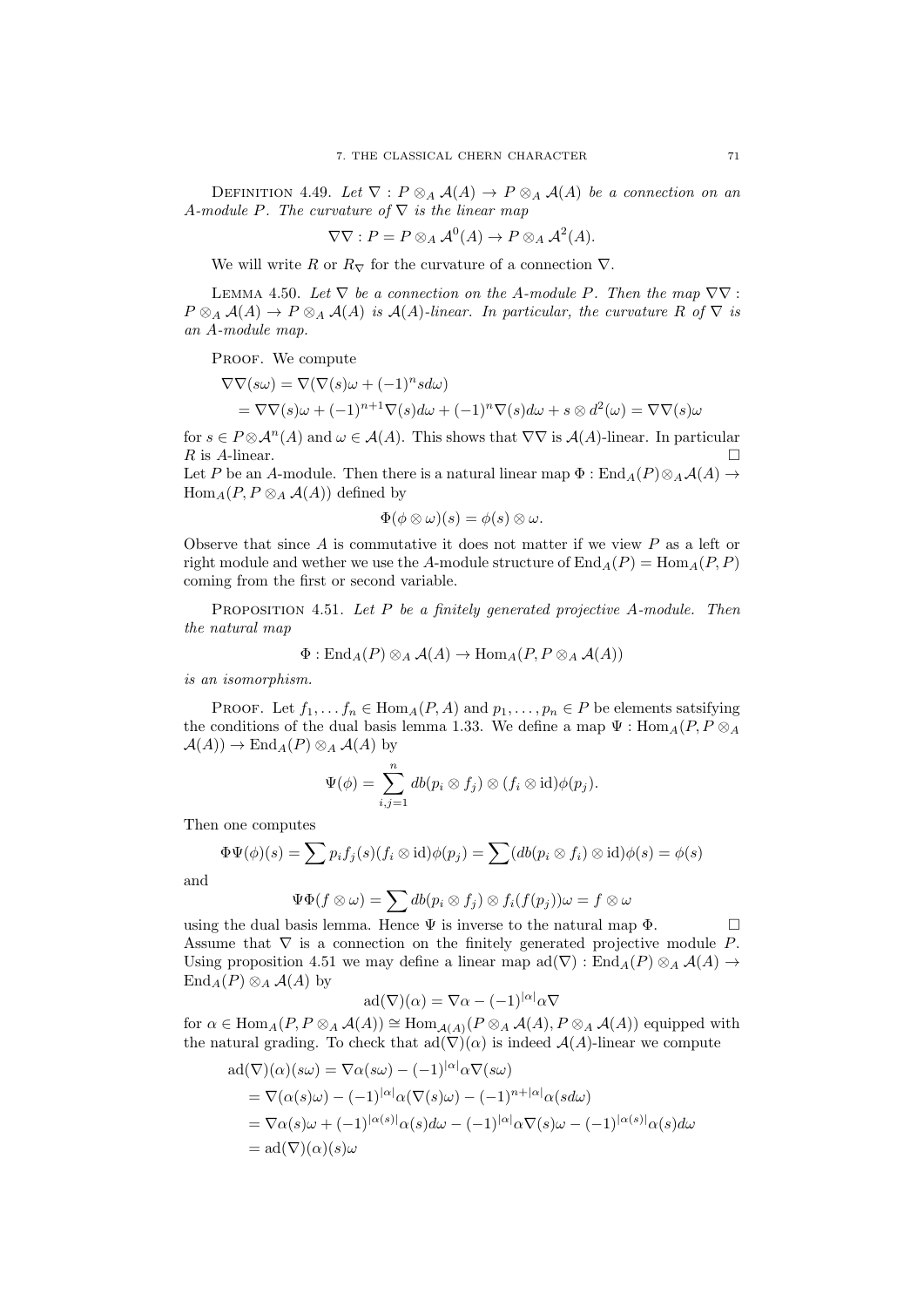for a homogenous element  $\alpha \in \text{Hom}_{\mathcal{A}(A)}(P \otimes_A \mathcal{A}(A), P \otimes_A \mathcal{A}(A))$  and elements  $s \in P \otimes_A \mathcal{A}^n(A), \omega \in \mathcal{A}(A).$ 

Moreover we may view the curvature R of  $\nabla$  as an element in  $\text{End}_A(P) \otimes_A \mathcal{A}(A)$ using lemma 4.50 and proposition 4.51.

LEMMA 4.52. The curvature R of the connection  $\nabla$  satisfies  $ad(\nabla)(R) = 0$  in  $\text{End}_A(P) \otimes_A \mathcal{A}(A)$ .

PROOF. Since  $R$  has degree 2 we compute

$$
ad(\nabla)(R) = \nabla R - R\nabla = \nabla\nabla^2 - \nabla^2\nabla = \nabla^3 - \nabla^3 = 0
$$

in  $\text{Hom}_{\mathcal{A}(A)}(P \otimes_A \mathcal{A}(A), P \otimes_A \mathcal{A}(A))$  which proves the claim. The dual basis lemma 1.33 yields an isomorphism  $\text{End}_A(P) \cong P \otimes P^*$  for every finitely generated projective module P. One may thus define a map tr :  $\text{End}_{A}(P) \rightarrow$ A by  $tr(p \otimes f) = f(p)$ . It is easy to check that tr is indeed a trace on the algebra  $\text{End}_{A}(P)$  and that it coincides with the natural trace on  $M_{n}(A)$  if  $P = A^{n}$  is free of finite rank. Moreover  $\text{tr} : \text{End}_A(P) \to A$  is A-linear.

LEMMA 4.53. Let  $P$  be a finitely generated projective  $A$ -module. Then there is a commutative diagram

$$
\operatorname{End}_A(P) \otimes_A \mathcal{A}(A) \xrightarrow{\operatorname{ad}(\nabla)} \operatorname{End}_A(P) \otimes_A \mathcal{A}(A)
$$
\n
$$
\downarrow \operatorname{tr} \otimes \operatorname{id} \qquad \qquad \downarrow \operatorname{tr} \otimes \operatorname{id}
$$
\n
$$
\mathcal{A}(A) \xrightarrow{d} \mathcal{A}(A)
$$

where d is the exterior differential.

PROOF. Observe that the assertion holds for a direct sum  $P \oplus Q$  iff it holds for P and Q. Thus it suffices to consider the case of a free module of finite rank which in turn reduces to the case  $P = A$ . Using that  $\nabla$  satisfies the Leibniz rule the calculation

$$
ad(\nabla)(\Omega)(1) = \nabla(\omega) - (-1)^n \Omega \nabla(1) = \nabla(1)\omega + d\omega - (-1)^n \omega \nabla(1) = d\omega
$$

yields the claim where  $\omega \in \mathcal{A}^n(A)$  is identified with a right  $\mathcal{A}(A)$ -linear map  $\Omega$ :  $A(A) \rightarrow A(A)$  in the obvious way.

Observe that  $\text{End}_A(P) \otimes_A \mathcal{A}(A)$  is an algebra in a natural way. Moreover let  $\nabla$  be a connection on P with curvature R. Since  $\mathcal{A}^k(A) = 0$  for  $k > n = \dim(M)$  and R is homogenous of degree 2 the expression

$$
\exp(-R) = \sum_{j=0}^{\infty} \frac{(-1)^j R^j}{j!}
$$

reduces to a finite sum and defines an element  $\exp(-R) \in \text{End}_{A}(P) \otimes_A \mathcal{A}(A)$ . Using lemma 4.52 and lemma 4.53 one obtains

$$
d(\text{tr}(\exp(-R)) = \text{tr}(\text{ad}(\nabla)(\exp(-R))) = 0
$$

for this element where we have written tr instead of tr⊗id. It follows that

$$
ch(P, \nabla) = tr(exp(-R))
$$

defines a cohomology class in the even de Rham cohomology  $H_{dR}^{ev}(M)$  of M. If  $P = C^{\infty}(M, V)$  for a complex vector bundle V over M we also write  $\text{ch}(V, \nabla)$ instead of  $ch(P, \nabla)$ .

Let us show that this cohomology class does not dependent on the choice of the connection ∇.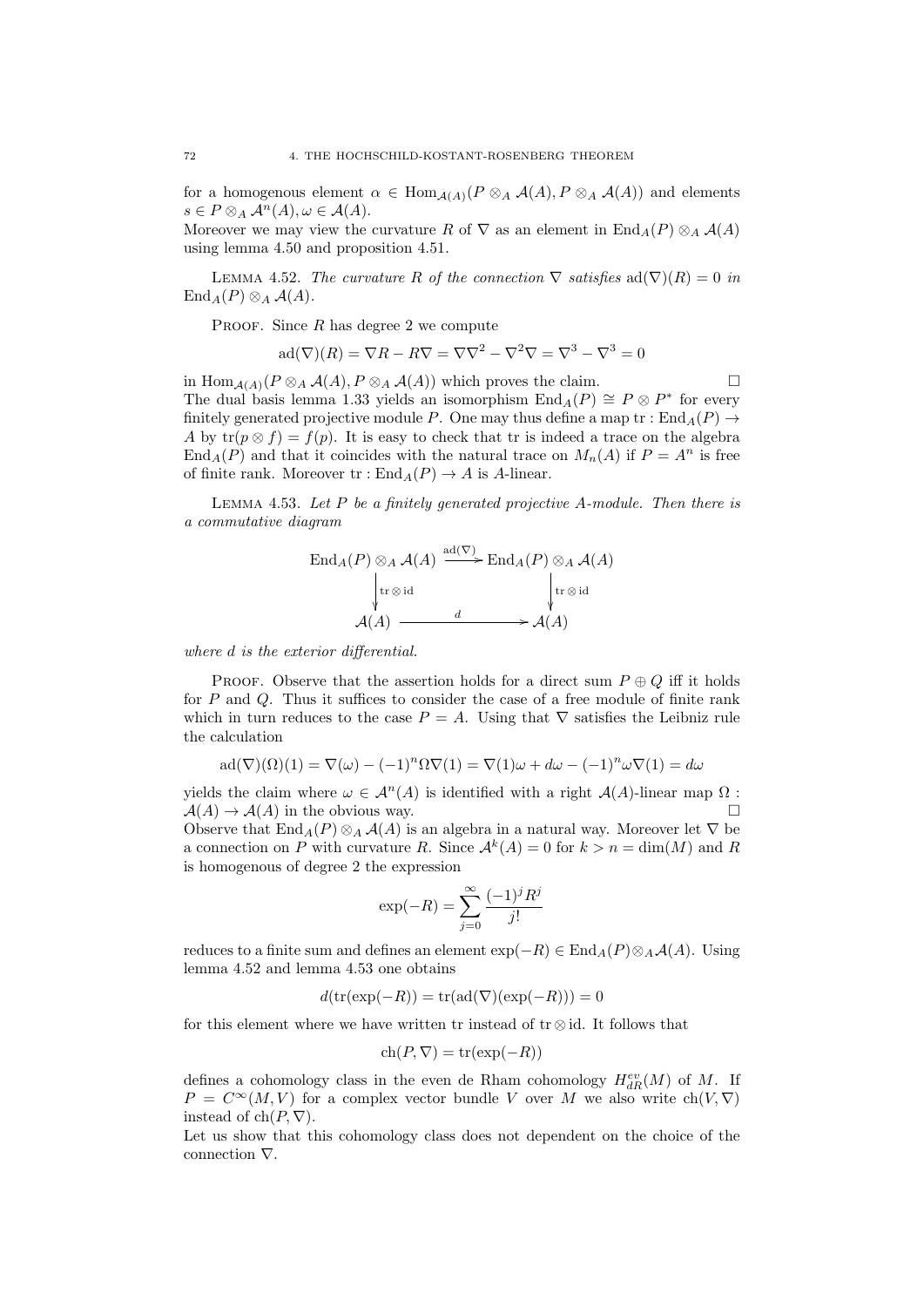LEMMA 4.54. Let  $\nabla_0$  and  $\nabla_1$  be connections on a complex vector bundle V. Then

$$
ch(V, \nabla_0) = ch(V, \nabla_1)
$$

in  $H^*_{dR}(M)$ .

PROOF. We denote by  $P = C^{\infty}(M, V)$  the projective module corresponding to V. Consider the compact manifold  $M[0,1] = M \times [0,1]$  and let  $A[0,1] =$  $C^{\infty}(M[0,1])$ . There is an obvious homomorphism  $A \to A[0,1]$  induced by the canonical projection  $M[0,1] \to M$ . Consider the  $A[0,1]$ -module  $P[0,1] = P \otimes_A$  $A[0,1]$ . Geometrically,  $P[0,1]$  corresponds to the pull-back bundle of V along the map  $M[0,1] \to M$ . Let us define a linear map  $\nabla : P[0,1] \to P[0,1] \otimes_{A[0,1]}$  $\mathcal{A}(A[0,1]) = P \otimes_A \mathcal{A}(A[0,1])$  by

$$
\nabla(s \otimes f) = (1-t)\nabla_0(s f(t)) + t\nabla_1(s f(t)) + s\frac{\partial f}{\partial t}dt
$$

for  $s \in P$  and  $f \in A[0,1]$ . Here  $\nabla_i(s f(t))$  is viewed as an element of  $P \otimes_A A(A[0,1])$ using the natural map  $A(A) \rightarrow A(A[0,1])$ . One has

$$
\nabla(s \otimes fg)(t) = (1-t)(\nabla_0(s f(t))g(t) + sf(t)dg(t)) +
$$

$$
t(\nabla_1(s f(t))g(t) + sf(t)dg(t)) + s\frac{\partial(fg)}{\partial t}(t)
$$

$$
= \nabla(s \otimes f)(t)g(t) + sf(t)(dg)(t)
$$

for all  $s \in P[0,1]$  and  $f, g \in A[0,1]$ . The map  $\nabla$  can be extended to a connection  $\nabla : P[0,1] \otimes_{A[0,1]} A(A[0,1]) \to P[0,1] \otimes_{A[0,1]} A(A[0,1])$  using the Leibniz rule.

Now let  $\iota_t : M \to M[0,1]$  be the inclusion of M into  $M \times [0,1]$  at the point  $t \in [0,1]$ . The image of  $ch(V[0,1], \nabla)$  under the map  $H^*_{dR}(M[0,1]) \to H^*_{dR}(M)$  induced by  $\iota_i$  is equal to ch(V,  $\nabla_i$ ) for  $i = 0, 1$ . According to proposition 4.32, that is, by homotopy invariance of de Rham cohomology, the maps  $H^*_{dR}(M[0,1]) \to H^*_{dR}(M)$ induced by  $\iota_0$  and  $\iota_1$  are equal. Hence we obtain  $\text{ch}(V, \nabla_0) = \text{ch}(V, \nabla_1)$ . We may now define the classical Chern character.

DEFINITION 4.55. Let  $M$  be a compact manifold and let  $V$  be a complex vector bundle over M. The (classical) Chern character of  $V$  is the cohomology class

$$
\text{ch}(V) \in H^{ev}_{dR}(M)
$$

defined as above using an arbitrary connection on V .

LEMMA 4.56. Let  $V$  be a complex vector bundle over  $M$  determined by the idempotent  $e \in M_n(A)$  according to  $C^{\infty}(M, V) = eA^n$ . Then

$$
ch(V) = \sum_{k=0}^{\infty} \frac{(-1)^k}{k!} tr(e(dede)^k)
$$

in  $H^*_{dR}(M)$ .

PROOF. The Levi-Civita connection  $\nabla : eA^n \to eA^n \otimes_A \mathcal{A}(A)$  is computed by

$$
\nabla(a_1,\ldots,a_n)=e\cdot(da_1,\ldots,da_n)=\left(\sum e_{1j_1}da_{j_1},\ldots,\sum e_{nj_n}da_{j_n}\right)
$$

for  $a_1, \ldots, a_n \in A^n e$  and  $e = (e_{ij})$ . It follows that the curvature of this connection is given by

$$
R(a_1,\ldots,a_n)=\bigg(\sum e_{1i_1}de_{i_1j_1}da_{j_1},\ldots,\sum e_{ni_n}de_{i_nj_n}da_{j_n}\bigg).
$$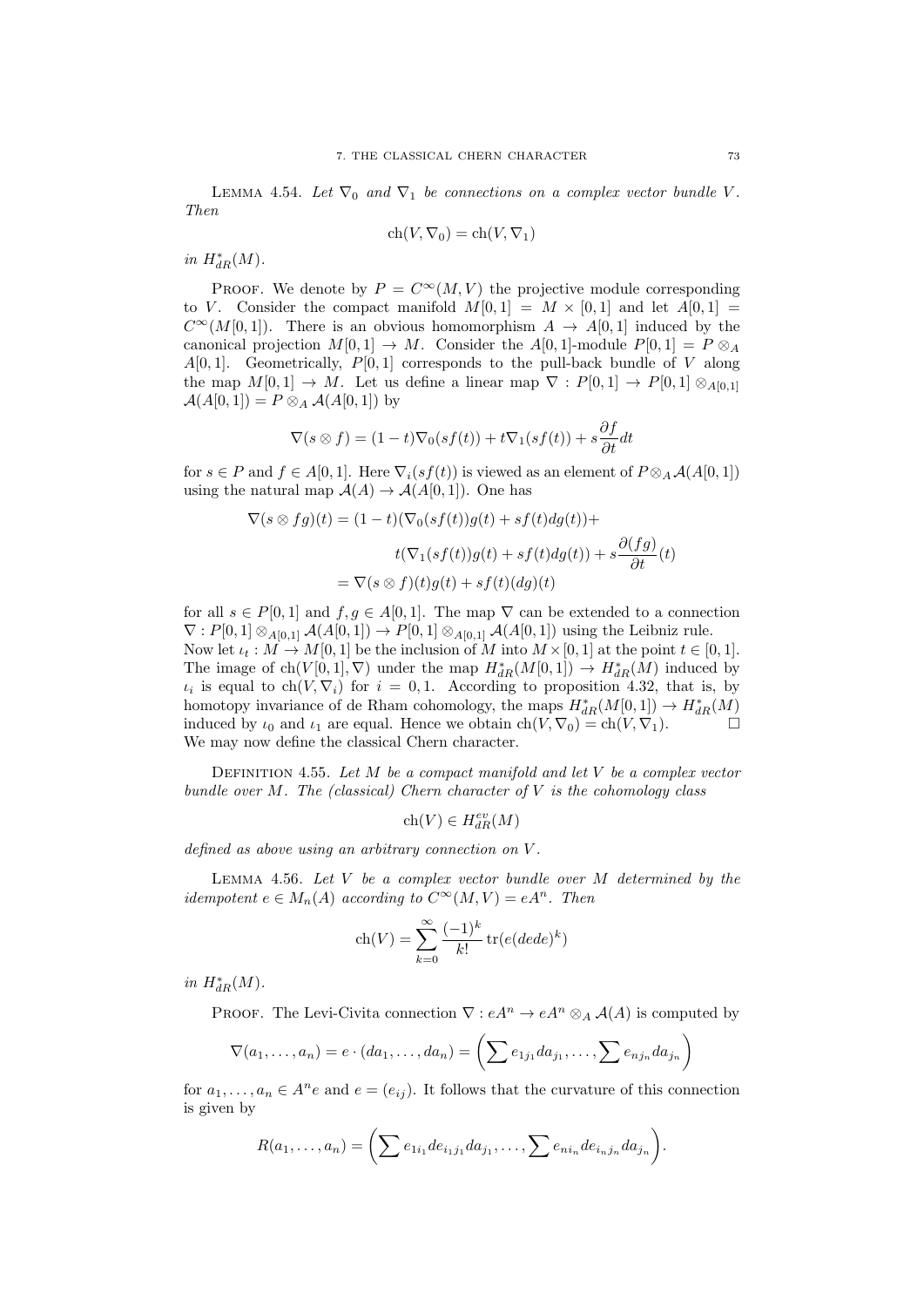We compute for every  $r$ 

$$
\sum_{i,j} e_{ri}de_{ij}da_j = \sum_{i,j,k} e_{ri}de_{ij}de_{jk}a_k + e_{ri}de_{ij}e_{jk}da_k
$$

$$
= \sum_{i,j,k} e_{ri}de_{ij}de_{jk}a_k + e_{ri}de_{ik}da_k - e_{rj}de_{jk}da_k
$$

which implies

$$
\sum_{i,j} e_{ri}de_{ij}da_j = \sum_{i,j,k} e_{ri}de_{ij}de_{jk}a_k
$$

and thus

$$
R(a_1, ..., a_n) = \left(\sum e_{1i_1}de_{i_1j_1}de_{j_1k_1}a_{k_1}, ..., \sum e_{ni_n}de_{i_nj_n}de_{j_nk_n}a_{k_n}\right).
$$

If  $de \in M_n(A) \otimes_A \mathcal{A}(A)$  is the matrix with entries  $(de_{ij})$  and tr denotes the trace map the relation

$$
(edede)^k = e(dede)^k
$$

yields the assertion. The latter is easily proved by induction taking into account that e is idempotent.  $\square$ 

PROPOSITION 4.57. The classical Chern character determines an additive map  $K^0(M) \to H^{ev}_{dR}(M).$ 

PROOF. Using that  $tr : End_A(P) \to A$  is invariant under conjugation one easily checks that  $ch(P)$  depends only on the isomorphism class of the finitely generated projective module P. The assertion that ch is additive with respect to direct sums follows easily from lemma 4.56 and the additivity of tr.  $\Box$ 

PROPOSITION 4.58. Let  $M$  be a compact smooth manifold. Then there is a commutative diagram

$$
K_0(C^{\infty}(M)) \xrightarrow{\text{ch}} H^*_{dR}(M)
$$
  
\n
$$
\downarrow \text{ch}_0 \qquad \qquad \parallel
$$
  
\n
$$
HP_0(C^{\infty}(M)) \xrightarrow{\alpha} H^*_{dR}(M)
$$

Hence the Chern character in cyclic homology coincides with the classical Chern character.

PROOF. It suffices to compare the images of an idempotent  $e \in M_n(A)$  under the maps  $\alpha$  ch<sub>0</sub> and ch. Composition of the Chern character in cyclic homology with the Hochschild-Kostant-Rosenberg map yields the class

$$
\alpha \operatorname{ch}_0(e) = \sum_{k=0}^\infty \frac{1}{(2k)!} (-1)^k \frac{(2k)!}{k!} \operatorname{tr}\left( \left( e - \frac{1}{2} \right) (ded e)^k \right) = \sum_{k=0}^\infty (-1)^k \frac{1}{k!} \operatorname{tr}(e (ded e)^k)
$$

in  $H^*_{dR}(M)$  where we use the fact that the differential form  $\text{tr}((dede)^k) \in \mathcal{A}^{2k}(M)$ is closed. According to lemma 4.56 this is precisely the class defining the classical Chern character of e.